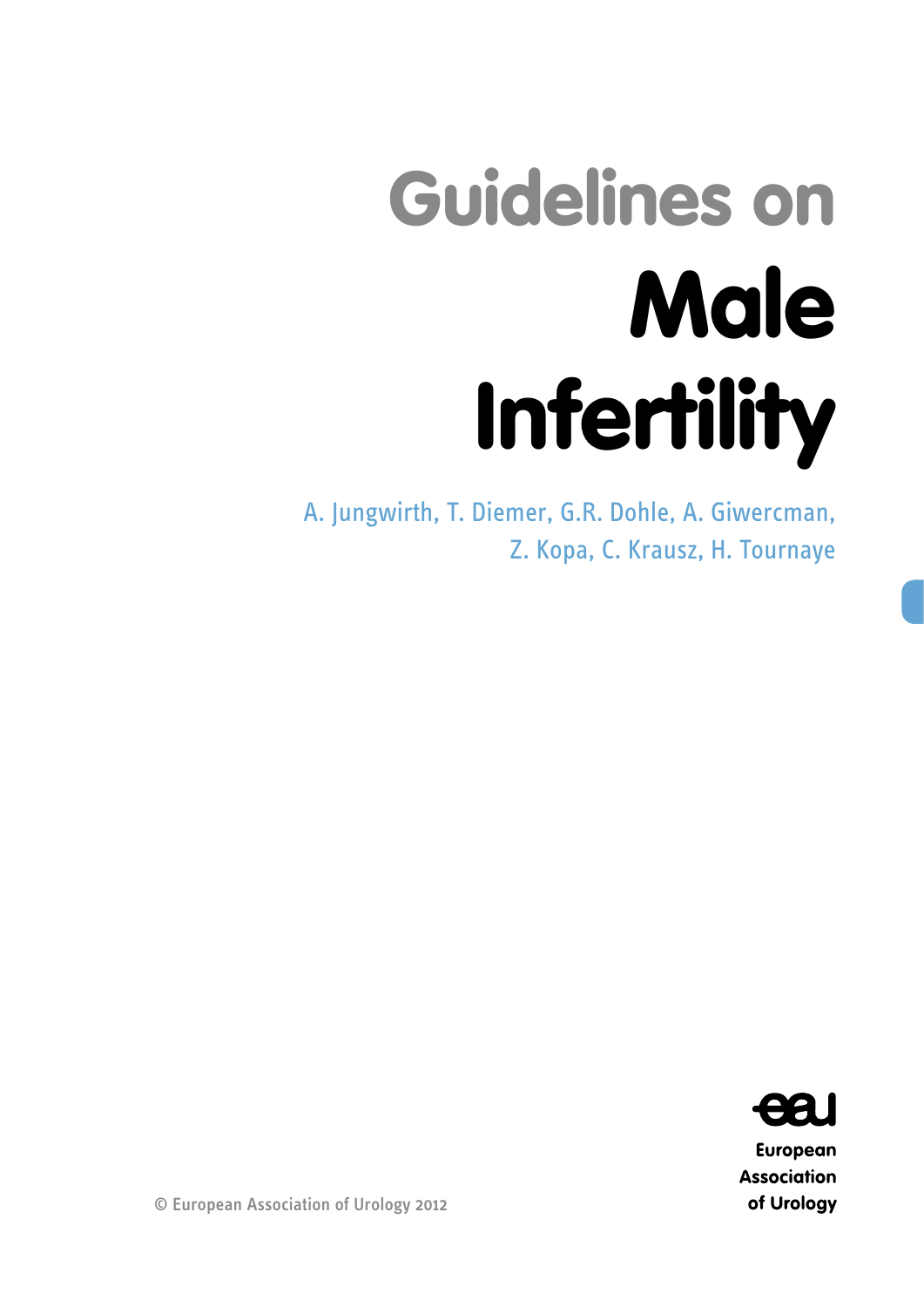## **TABLE OF CONTENTS PAGE**

| 1. |                                         | <b>METHODOLOGY</b>                                                                      | 6              |
|----|-----------------------------------------|-----------------------------------------------------------------------------------------|----------------|
|    | 1.1                                     | Introduction                                                                            | 6              |
|    | 1.2                                     | Data identification                                                                     | 6              |
|    | 1.3                                     | Level of evidence and grade of recommendation                                           | 6              |
|    | 1.4                                     | Publication history                                                                     | $\overline{7}$ |
|    | 1.5                                     | Definition                                                                              | $\overline{7}$ |
|    | 1.6                                     | Epidemiology and aetiology                                                              | $\overline{7}$ |
|    | 1.7                                     | Prognostic factors                                                                      | 8              |
|    | 1.8                                     | Recommendations on epidemiology and aetiology                                           | 8              |
|    | 1.9                                     | References                                                                              | 8              |
| 2. |                                         | <b>INVESTIGATIONS</b>                                                                   | 9              |
|    | 2.1                                     | Semen analysis                                                                          | 9              |
|    |                                         | Frequency of semen analysis<br>2.1.1                                                    | 9              |
|    | $2.2^{\circ}$                           | Recommendations for investigations in male infertility                                  | 10             |
|    | 2.3                                     | References                                                                              | 10             |
| 3. |                                         | TESTICULAR DEFICIENCY (SPERMATOGENIC FAILURE)                                           | 10             |
|    | 3.1                                     | Definition                                                                              | 10             |
|    | 3.2                                     | Aetiology                                                                               | 10             |
|    | 3.3                                     | Medical history and physical examination                                                | 11<br>11       |
|    | 3.4                                     | Investigations<br>3.4.1<br>Semen analysis                                               | 11             |
|    |                                         | Hormonal determinations<br>3.4.2                                                        | 11             |
|    |                                         | 3.4.3<br>Testicular biopsy                                                              | 11             |
|    | 3.5                                     | Conclusions and recommendations for testicular deficiency                               | 12             |
|    | 3.6                                     | References                                                                              | 12             |
| 4. | <b>GENETIC DISORDERS IN INFERTILITY</b> |                                                                                         | 14             |
|    | 4.1                                     | Introduction                                                                            | 14             |
|    | 4.2                                     | Chromosomal abnormalities                                                               | 14             |
|    |                                         | 4.2.1<br>Sperm chromosomal abnormalities                                                | 14             |
|    |                                         | 4.2.2<br>Sex chromosome abnormalities                                                   | 14             |
|    |                                         | 4.2.3<br>Autosomal abnormalities                                                        | 15             |
|    | 4.3                                     | Genetic defects                                                                         | 15             |
|    |                                         | 4.3.1<br>X-linked genetic disorders and male fertility                                  | 15             |
|    |                                         | 4.3.2<br>Kallmann syndrome                                                              | 15             |
|    |                                         | 4.3.3<br>Mild androgen insensitivity syndrome                                           | 15             |
|    |                                         | 4.3.4<br>Other X-disorders                                                              | 15             |
|    | 4.4                                     | Y chromosome and male infertility                                                       | 15             |
|    |                                         | 4.4.1<br>Introduction                                                                   | 15             |
|    |                                         | 4.4.2<br>Clinical implications of Y microdeletions                                      | 16             |
|    |                                         | 4.4.2.1 Testing for Y microdeletions                                                    | 17             |
|    |                                         | 4.4.2.2 Y chromosome: 'gr/gr' deletion                                                  | 17             |
|    |                                         | 4.4.2.3 Conclusions                                                                     | 17             |
|    |                                         | 4.4.3<br>Autosomal defects with severe phenotypic abnormalities and infertility         | 17             |
|    | 4.5                                     | Cystic fibrosis mutations and male infertility                                          | 18             |
|    | 4.6                                     | Unilateral or bilateral absence/abnormality of the vas and renal anomalies              | 18             |
|    | 4.7                                     | Unknown genetic disorders                                                               | 19             |
|    | 4.8                                     | DNA fragmentation in spermatozoa                                                        | 19             |
|    | 4.9                                     | Genetic counselling and ICSI                                                            | 19             |
|    | 4.10<br>4.11                            | Conclusions and recommendations for genetic disorders in male infertility<br>References | 19<br>20       |
| 5. |                                         | OBSTRUCTIVE AZOOSPERMIA                                                                 | 24             |
|    | 5.1                                     | Definition                                                                              | 24             |
|    | 5.2                                     | Classification                                                                          | 25             |
|    |                                         | 5.2.1<br>Intratesticular obstruction                                                    | 25             |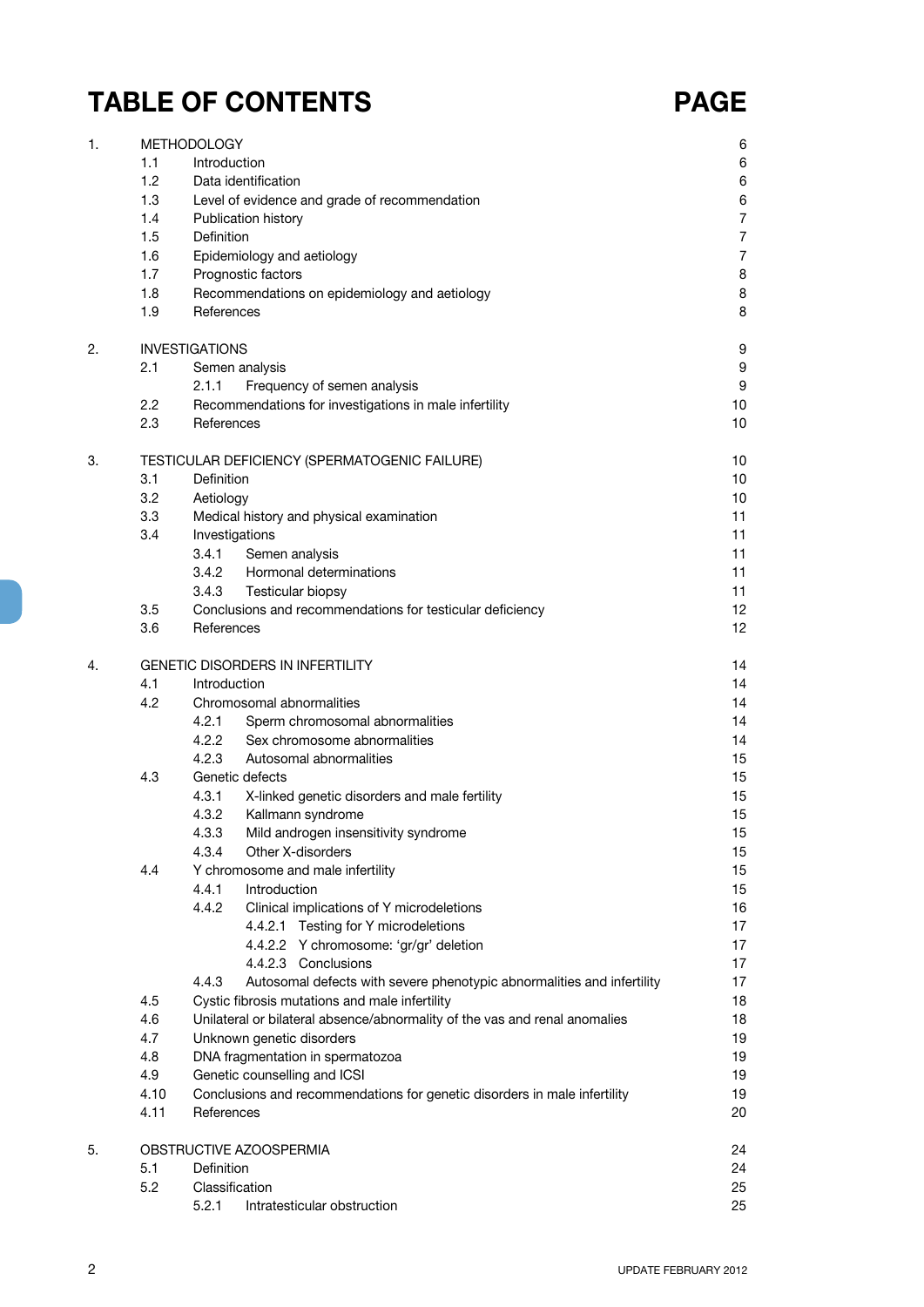|    |            | 5.2.2<br>Epididymal obstruction                             | 25 |
|----|------------|-------------------------------------------------------------|----|
|    |            | 5.2.3<br>Vas deferens obstruction                           | 25 |
|    |            | 5.2.4<br>Ejaculatory duct obstruction                       | 25 |
|    |            | 5.2.5<br>Functional obstruction of the distal seminal ducts | 25 |
|    | 5.3        | Diagnosis                                                   | 25 |
|    |            | 5.3.1<br>Clinical history                                   | 25 |
|    |            | 5.3.2<br>Clinical examination                               | 26 |
|    |            | 5.3.3<br>Semen analysis                                     | 26 |
|    |            | 5.3.4<br>Hormone levels                                     | 26 |
|    |            | 5.3.5<br>Ultrasonography                                    | 26 |
|    |            | 5.3.6<br>Testicular biopsy                                  | 26 |
|    | 5.4        | Treatment                                                   | 27 |
|    |            | 5.4.1<br>Intratesticular obstruction                        | 27 |
|    |            | 5.4.2<br>Epididymal obstruction                             | 27 |
|    |            | 5.4.3<br>Proximal vas obstruction                           | 27 |
|    |            | Distal vas deferens obstruction<br>5.4.4                    | 27 |
|    |            | 5.4.5<br>Ejaculatory duct obstruction                       | 27 |
|    | 5.5        | Conclusions and recommendation for obstructive azoospermia  | 28 |
|    | 5.6        | References                                                  | 28 |
|    |            |                                                             |    |
| 6. |            | <b>VARICOCELE</b>                                           | 30 |
|    | 6.1        | Introduction                                                | 30 |
|    | 6.2        | Classification                                              | 30 |
|    | 6.3        | Diagnosis                                                   | 30 |
|    | 6.4        | <b>Basic considerations</b>                                 | 30 |
|    |            | Varicocele and fertility<br>6.4.1                           | 30 |
|    |            | 6.4.2<br>Varicocelectomy                                    | 31 |
|    | 6.5        | Treatment                                                   | 31 |
|    | 6.6<br>6.7 | Conclusions and recommendations for varicocele              | 32 |
|    |            | References                                                  | 32 |
| 7. |            | <b>HYPOGONADISM</b>                                         | 33 |
|    | 7.1        | Introduction                                                | 33 |
|    | 7.2        | Hypogonadotrophic hypogonadism                              | 35 |
|    | 7.3        | Hypergonadotrophic hypogonadism                             | 35 |
|    | 7.4        | Conclusion and recommendation for hypogonadism              | 36 |
|    | 7.5        | References                                                  | 36 |
|    |            |                                                             |    |
| 8. |            | <b>CRYPTORCHIDISM</b>                                       | 37 |
|    | 8.1        | Introduction                                                | 37 |
|    | 8.2        | Incidence of cryptorchidism                                 | 37 |
|    | 8.3        | Testicular descent and maldescent                           | 37 |
|    | 8.4        | Hormonal control of testicular descent                      | 37 |
|    | 8.5        | Pathophysiological effects in maldescended testes           | 37 |
|    |            | 8.5.1<br>Degeneration of germ cells                         | 37 |
|    |            | 8.5.2<br>Relationship with fertility                        | 37 |
|    |            | 8.5.3<br>Germ cell tumours                                  | 38 |
|    | 8.6        | Treatment of undescended testes                             | 38 |
|    |            | 8.6.1<br>Hormonal treatment                                 | 38 |
|    |            | 8.6.2<br>Surgical treatment                                 | 38 |
|    | 8.7        | Conclusions and recommendations for cryptorchidism          | 38 |
|    | 8.8        | References                                                  | 39 |
| 9. |            | <b>IDIOPATHIC MALE INFERTILITY</b>                          | 40 |
|    | 9.1        | Introduction                                                | 40 |
|    | 9.2        | <b>Empirical treatments</b>                                 | 40 |
|    | 9.3        | References                                                  | 40 |
|    |            |                                                             |    |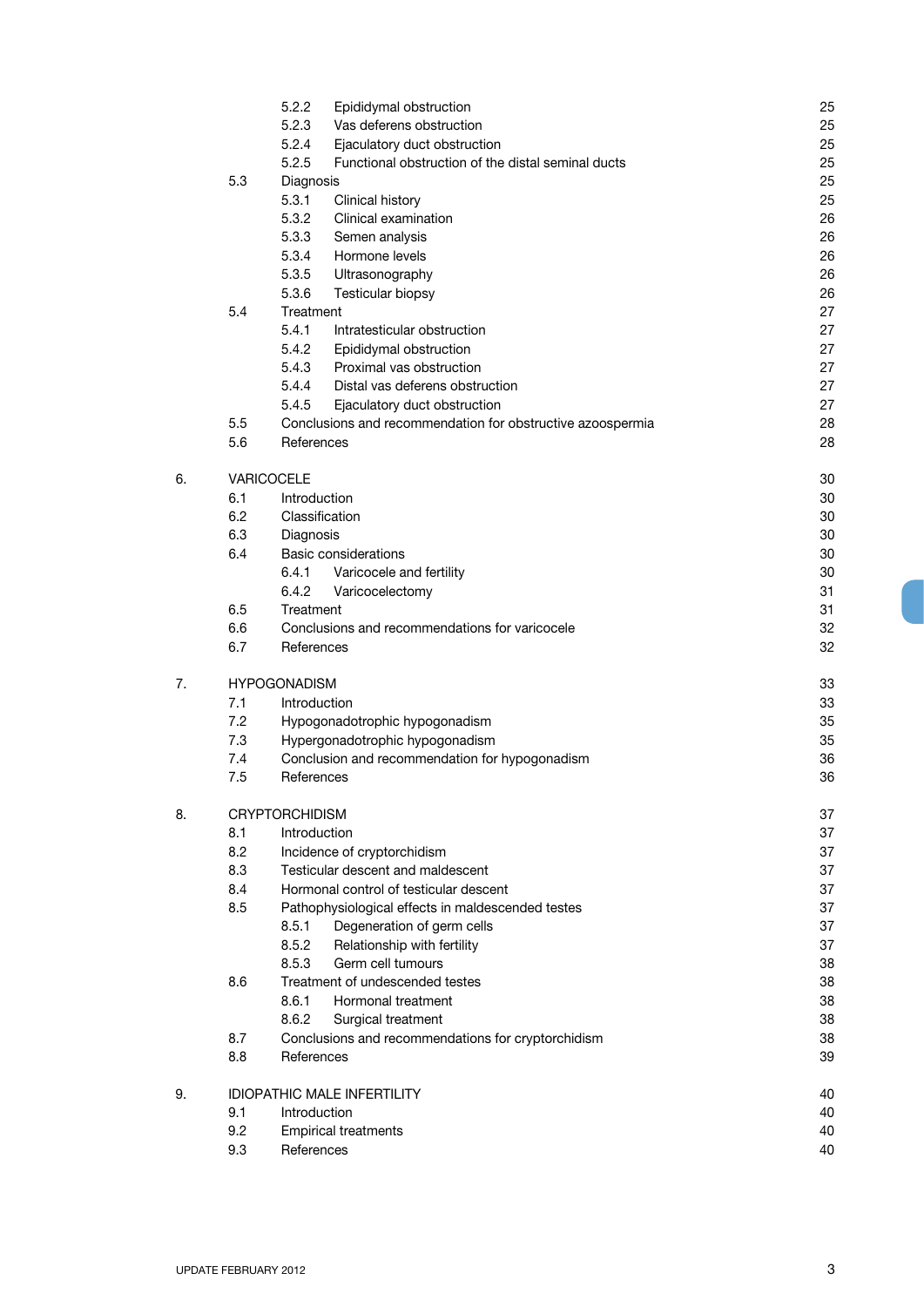| 10. |              | MALE CONTRACEPTION                                                                       | 41       |
|-----|--------------|------------------------------------------------------------------------------------------|----------|
|     | 10.1         | Introduction                                                                             | 41       |
|     | 10.2         | Vasectomy                                                                                | 41       |
|     |              | 10.2.1<br>Surgical techniques                                                            | 41       |
|     |              | 10.2.2 Complications                                                                     | 41       |
|     |              | 10.2.3 Vasectomy failure                                                                 | 41       |
|     |              | 10.2.4 Counselling                                                                       | 42       |
|     | 10.3         | Vasectomy reversal                                                                       | 42       |
|     |              | 10.3.1<br>Length of time since vasectomy                                                 | 42       |
|     |              | 10.3.2<br>Epididymo-vasostomy                                                            | 42       |
|     |              | 10.3.3<br>Microsurgical vasectomy reversal versus epididymal or testicular sperm         |          |
|     |              | retrieval and ICSI                                                                       | 42       |
|     | 10.4         | Conclusions and recommendations for male contraception                                   | 42<br>43 |
|     | 10.5         | References                                                                               |          |
| 11. |              | MALE ACCESSORY GLAND INFECTIONS                                                          | 44       |
|     | 11.1         | Introduction                                                                             | 44       |
|     | 11.2         | Urethritis                                                                               | 44       |
|     |              | 11.2.1 Diagnosis and treatment                                                           | 44       |
|     | 11.3         | Prostatitis                                                                              | 44       |
|     |              | 11.3.1<br>Microbiology                                                                   | 45       |
|     |              | 11.3.2<br>Diagnosis                                                                      | 45       |
|     |              | 11.3.3<br>Ejaculate analysis                                                             | 45       |
|     |              | 11.3.4<br>Microbiological findings                                                       | 45       |
|     |              | 11.3.5<br>White blood cells                                                              | 46       |
|     |              | 11.3.6 Sperm quality                                                                     | 46       |
|     |              | 11.3.7<br>Seminal plasma alterations                                                     | 46       |
|     |              | 11.3.8<br>Glandular secretory dysfunction                                                | 46       |
|     |              | 11.3.9<br>Sperm antibodies                                                               | 46       |
|     |              | 11.3.10 Reactive oxygen species                                                          | 46       |
|     |              | 11.3.11 Therapy                                                                          | 46       |
|     | 11.4         | Orchitis and epididymo-orchitis                                                          | 46       |
|     |              | 11.4.1<br>Introduction                                                                   | 46<br>47 |
|     |              | 11.4.2<br>Diagnosis<br>11.4.3<br>Ejaculate analysis                                      | 47       |
|     |              | 11.4.4<br>Therapy                                                                        | 47       |
|     | 11.5         | Epididymitis                                                                             | 47       |
|     |              | 11.5.1 Introduction                                                                      | 47       |
|     |              | 11.5.2<br>Diagnosis                                                                      | 47       |
|     |              | 11.5.3<br>Ejaculate analysis                                                             | 47       |
|     |              | 11.5.4<br>Treatment                                                                      | 48       |
|     | 11.6         | Conclusions and recommendations for male accessory gland infections                      | 48       |
|     | 11.7         | References                                                                               | 48       |
|     |              |                                                                                          |          |
| 12. |              | GERM CELL MALIGNANCY AND TESTICULAR MICROCALCIFICATION                                   | 52       |
|     | 12.1         | Germ cell malignancy and male infertility                                                | 52       |
|     | 12.2         | Testicular germ cell cancer and reproductive function<br>Testicular microlithiasis       | 52       |
|     | 12.3<br>12.4 |                                                                                          | 52<br>53 |
|     | 12.5         | Recommendations for germ cell malignancy and testicular microcalcification<br>References | 53       |
|     |              |                                                                                          |          |
| 13. |              | DISORDERS OF EJACULATION                                                                 | 54       |
|     | 13.1         | Definition                                                                               | 54       |
|     | 13.2         | Classification and aetiology                                                             | 54       |
|     |              | 13.2.1<br>Anejaculation                                                                  | 54       |
|     |              | 13.2.2<br>Anorgasmia                                                                     | 55       |
|     |              | 13.2.3<br>Delayed ejaculation                                                            | 55       |
|     |              | 13.2.4<br>Retrograde ejaculation                                                         | 55       |
|     |              | 13.2.5<br>Asthenic ejaculation                                                           | 55       |
|     |              | Premature ejaculation<br>13.2.6                                                          | 56       |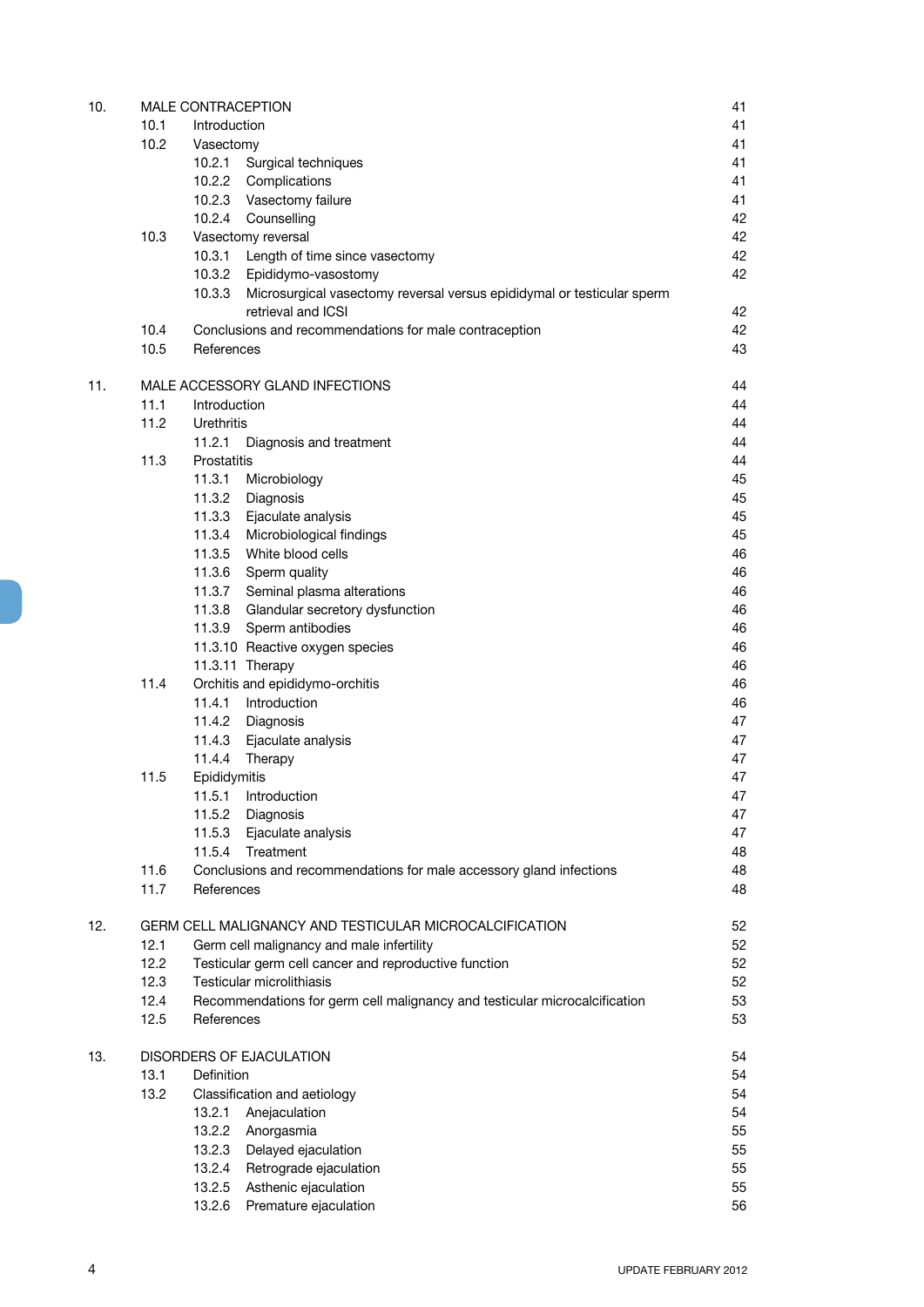|     |                        | 13.2.7 Painful ejaculation                                          | 56 |
|-----|------------------------|---------------------------------------------------------------------|----|
|     | 13.3                   | Diagnosis                                                           | 56 |
|     |                        | 13.3.1<br>Clinical history                                          | 56 |
|     |                        | 13.3.2<br>Physical examination                                      | 56 |
|     |                        | 13.3.3<br>Post-ejaculatory urinalysis                               | 56 |
|     |                        | 13.3.4<br>Microbiological examination                               | 56 |
|     | 13.4                   | Treatment                                                           | 56 |
|     | 13.5                   | Aetiological treatment                                              | 57 |
|     | 13.6                   | Symptomatic treatment                                               | 57 |
|     |                        | 13.6.1 Premature ejaculation (PE)                                   | 57 |
|     |                        | 13.6.2<br>Retrograde ejaculation                                    | 57 |
|     |                        | 13.6.3<br>Anejaculation                                             | 57 |
|     | 13.7                   | Conclusion and recommendations for disorders of ejaculation         | 58 |
|     | 13.8                   | References                                                          | 58 |
| 14. | SEMEN CRYOPRESERVATION |                                                                     | 59 |
|     | 14.1                   | Definition                                                          | 59 |
|     | 14.2                   | Introduction                                                        | 59 |
|     | 14.3                   | Indications for storage                                             | 59 |
|     | 14.4                   | Precautions and techniques                                          | 60 |
|     |                        | Freezing and thawing process<br>14.4.1                              | 60 |
|     |                        | 14.4.2 Cryopreservation of very small numbers of sperm              | 60 |
|     |                        | Testing for infections and preventing cross-contamination<br>14.4.3 | 60 |
|     |                        | 14.4.4<br>Fail-safe precautions to prevent loss of stored materials | 61 |
|     |                        | 14.4.5<br>Orphan samples                                            | 61 |
|     | 14.5                   | <b>Biological aspects</b>                                           | 61 |
|     | 14.6                   | Conclusions and recommendations for semen cryopreservation          | 61 |
|     | 14.7                   | References                                                          | 62 |
| 15. |                        | ABBREVIATIONS USED IN THE TEXT                                      | 64 |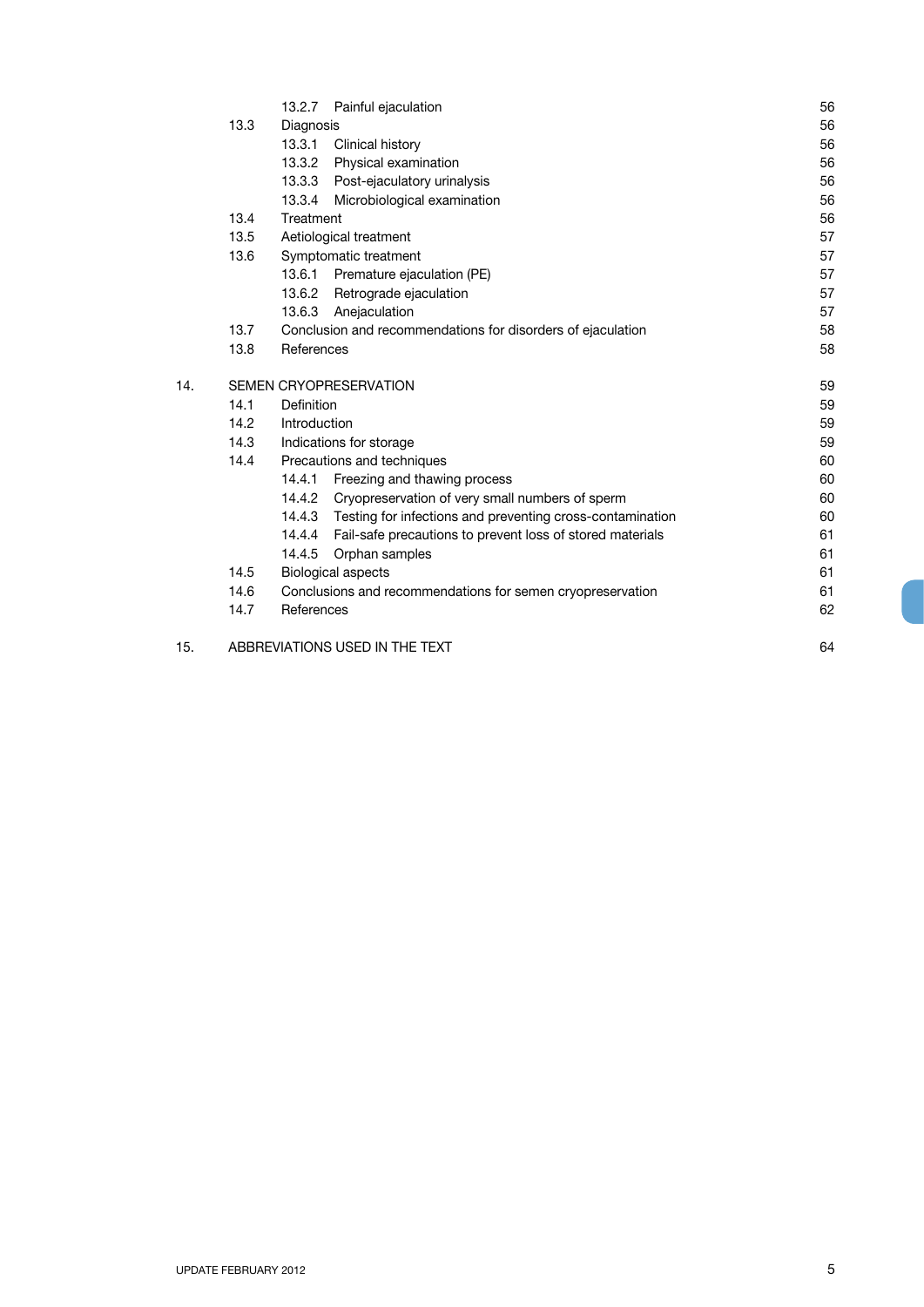## **1. METHODOLOGY**

#### **1.1 Introduction**

The European Association of Urology (EAU) Guideline Panel on Male Infertility has prepared these guidelines to assist urologists and healthcare professionals from related specialities in the treatment of male infertility.

Urologists are usually the specialists who are initially responsible for assessing the male partner when male infertility is suspected. However, infertility can be a multifactorial condition requiring multidisciplinary involvement. The Male Infertility Guidelines Panel consists of urologists and endocrinologists with special training in andrology and experience in the diagnosis and treatment of male infertility.

#### **1.2 Data identification**

The recommendations provided in the current guidelines are based on a systemic literature search performed by the panel members. MedLine, Embase, and Cochrane databases were searched to identify original and review articles. The controlled vocabulary of the Medical Subject Headings (MeSH) database was used alongside a 'free-text' protocol, combining 'male infertility' with the terms 'diagnosis', 'epidemiology', 'investigations', 'treatment', 'spermatogenic failure', 'genetic abnormalities', 'obstruction', 'hypogonadism', 'varicocele', 'cryptorchidism', 'testicular cancer', 'male accessory gland infection', 'idiopathic', 'contraception', 'ejaculatory dysfunction' and 'cryopreservation' .

All articles published between January 2010 (previous update) and November 2011 were considered for review. The expert panel reviewed these records and selected articles with the highest evidence.

#### **1.3 Level of evidence and grade of recommendation**

References in the text have been assessed according to their level of scientific evidence (Table 1), and guideline recommendations have been graded (Table 2) according to the Oxford Centre for Evidence-based Medicine Levels of Evidence (1). Grading aims to provide transparency between the underlying evidence and the recommendation given.

| Level          | <b>Type of evidence</b>                                                                                                             |
|----------------|-------------------------------------------------------------------------------------------------------------------------------------|
| 1a             | Evidence obtained from meta-analysis of randomised trials                                                                           |
| 1 <sub>b</sub> | Evidence obtained from at least one randomised trial                                                                                |
| 2a             | Evidence obtained from one well-designed controlled study without randomisation                                                     |
| 2b             | Evidence obtained from at least one other type of well-designed quasi-experimental study                                            |
| 3              | Evidence obtained from well-designed non-experimental studies, such as comparative studies,<br>correlation studies and case reports |
| 4              | Evidence obtained from expert committee reports or opinions or clinical experience of respected<br>authorities                      |

#### **Table 1: Level of evidence (LE)\***

*\*Modified from Sackett et al. (1).*

When recommendations are graded, the link between the level of evidence and grade of recommendation is not directly linear. Availability of RCTs may not translate into a grade A recommendation when there are methodological limitations or disparity in published results.

Absence of high-level evidence does not necessarily preclude a grade A recommendation, if there is overwhelming clinical experience and consensus. There may be exceptions where corroborating studies cannot be performed, perhaps for ethical or other reasons, and unequivocal recommendations are considered helpful. Whenever this occurs, it is indicated in the text as "upgraded based on panel consensus". The quality of the underlying scientific evidence must be balanced against benefits and burdens, values and preferences and cost when a grade is assigned (2-4).

The EAU Guidelines Office does not perform cost assessments, nor can it address local/national preferences systematically. The expert panels include this information whenever it is available.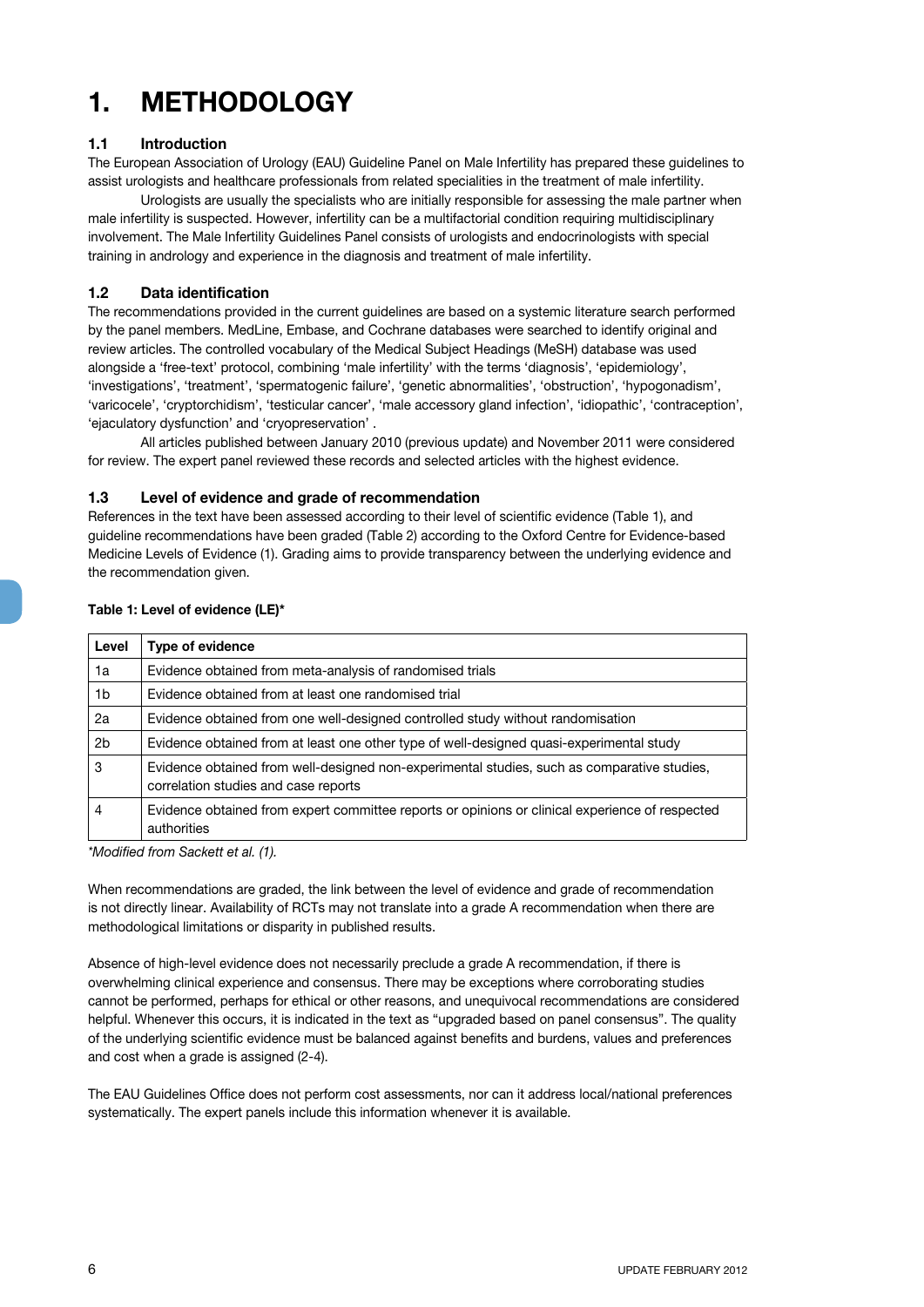#### **Table 2: Grade of recommendation (GR)\***

| Grade                                  | Nature of recommendations                                                                                                                        |
|----------------------------------------|--------------------------------------------------------------------------------------------------------------------------------------------------|
| Α                                      | Based on clinical studies of good quality and consistency addressing the specific recommendations<br>and including at least one randomised trial |
| в                                      | Based on well-conducted clinical studies, but without randomised clinical trials                                                                 |
| C                                      | Made despite the absence of directly applicable clinical studies of good quality                                                                 |
| $*$ Modified from Cookett of all $(1)$ |                                                                                                                                                  |

*\*Modified from Sackett et al. (1).*

#### **1.4 Publication history**

The EAU Male infertility Guidelines were first published in 2001, followed by full text updates in 2004, 2007 and 2010. For this 2012 publication all sections have been revised and limited changes were implemented. Starting in 2012, the expert panel instigate start a new updating cycle. A quick reference guide presenting the main findings of the Male Infertility Guidelines is also available as well as a number of scientific publications in the EAU journal European Urology. All texts can be viewed and downloaded for personal use at the society website: http://www.uroweb.org/guidelines/online-guidelines/.

This document was peer-reviewed prior to publication.

#### **1.5 Definition**

'Infertility is the inability of a sexually active, non-contracepting couple to achieve spontaneous pregnancy in one year' World Health Organization (WHO) (5).

#### **1.6 Epidemiology and aetiology**

About 15% of couples do not achieve pregnancy within 1 year and seek medical treatment for infertility. Eventually, 5% remain unwillingly childless. Infertility affects both men and women. In 50% of involuntarily childless couples, a male infertility associated factor is found together with abnormal semen parameters. A fertile partner may compensate for the fertility problem of the man and thus infertility usually becomes manifest if both partners have reduced fertility (5). Male fertility can be reduced as a result of (5):

- • congenital or acquired urogenital abnormalities;
- urogenital tract infections;
- increased scrotal temperature (e.g. as a consequence of varicocele);
- endocrine disturbances;
- genetic abnormalities;
- immunological factors.

In 30-40% of cases, no male infertility associated factor is found (idiopathic male infertility). These men present with no previous history of fertility problems and have normal findings on physical examination and endocrine laboratory testing. However, semen analysis reveals a decreased number of spermatozoa (oligozoospermia), decreased sperm motility (asthenozoospermia), and many abnormal forms of sperm (teratozoospermia). These sperm abnormalities usually occur together and are called oligo-astheno-teratozoospermia (OAT) syndrome. Table 3 summarises the main male infertility-associated factors. Idiopathic male infertility may be explained by several factors, including endocrine disruption as a result of environmental pollution, reactive oxygen species, or genetic abnormalities.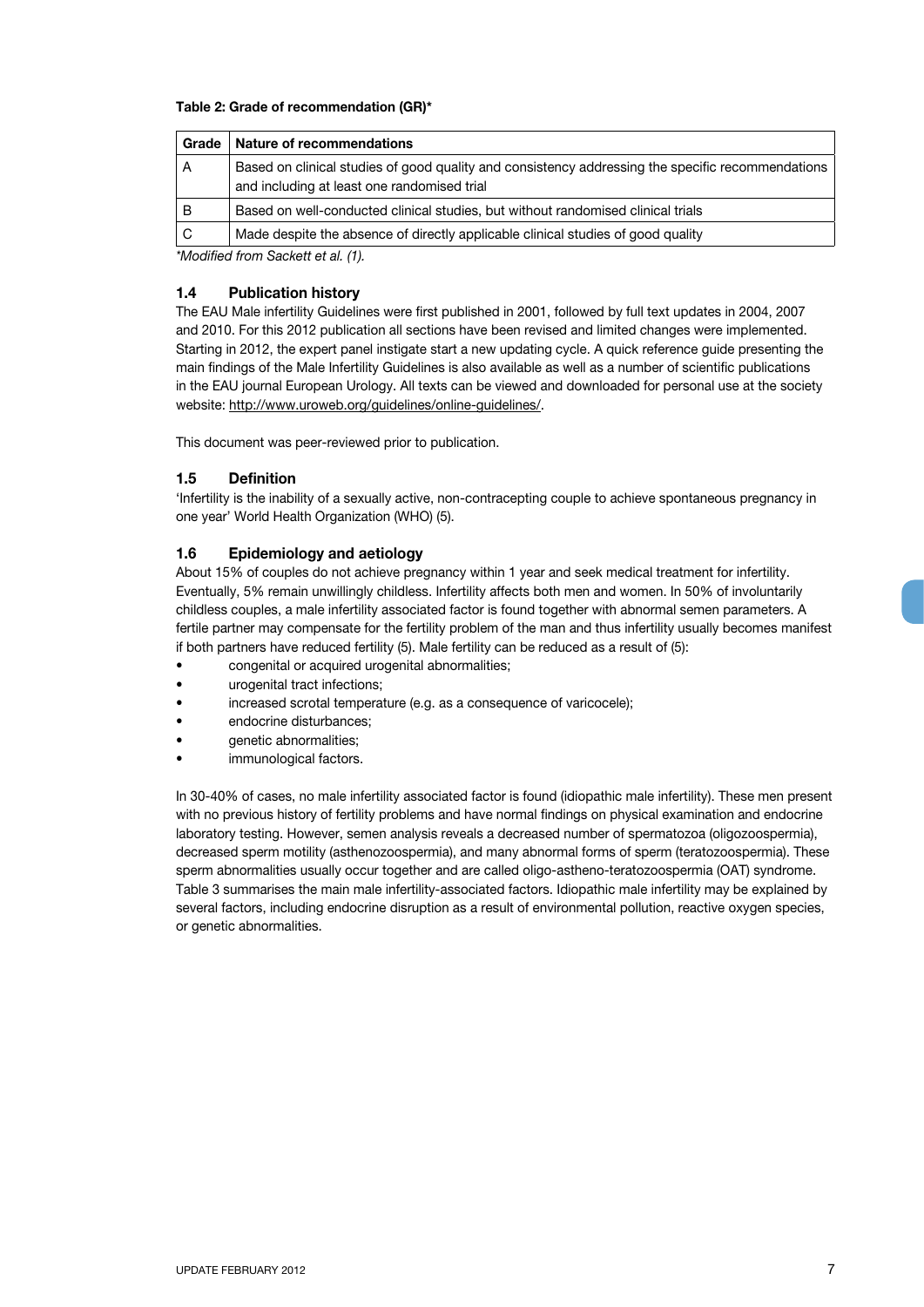#### **Table 3: Male infertility associated factors and percentage of distribution in10,469 patients**

| Male infertility associated factor                     | Distribution % |
|--------------------------------------------------------|----------------|
| Idiopathic male infertility                            | 31             |
| Maldescended testes                                    | 7.8            |
| Urogenital infection                                   | 8.0            |
| Disturbances of semen deposition and<br>sexual factors | 5.9            |
| General and systemic disease                           | 3.1            |
| Varicocele                                             | 15.6           |
| (Endocrine) Hypogonadism                               | 8.9            |
| Immunological factors                                  | 4.5            |
| Obstructions                                           | 1.7            |
| Other abnormalities                                    | 5.5            |

#### **1.7 Prognostic factors**

Prognostic factors for male infertility are:

- duration of infertility;
- primary or secondary infertility;
- results of semen analysis;
- age and fertility status of female partner.

The cumulative pregnancy rate in infertile couples with 2 years of follow-up and oligozoospermia as the primary cause of infertility is 27% (7). Female age is the most important single variable influencing outcome in assisted reproduction (8). Compared to a woman aged 25 years, the fertility potential of a woman aged 35 years is reduced to 50%, to 25% at 38 years, and less than 5% at over 40 years. In many Western countries, women postpone their first pregnancy until after their education and starting a career.

#### **1.8 Recommendations on epidemiology and aetiology**

| <b>Recommendations</b>                                                                                                                                                                                                                                                           | GR  |
|----------------------------------------------------------------------------------------------------------------------------------------------------------------------------------------------------------------------------------------------------------------------------------|-----|
| To categorise infertility, both partners should be investigated simultaneously.                                                                                                                                                                                                  | C   |
| In the diagnosis and management of male subfertility, the fertility status of the female partner must<br>also be considered, as this might determine the final outcome (8).                                                                                                      | B   |
| The urologist/andrologist should examine any male with fertility problems for urogenital abnormalities.<br>This applies to all males diagnosed with reduced sperm quality. A diagnosis is mandatory to start<br>appropriate therapy (drugs, surgery, assisted reproduction) (5). | - C |

#### **1.9 References**

- 1. Oxford Centre for Evidence-based Medicine Levels of Evidence (May 2001). Produced by Bob Phillips, Chris Ball, Dave Sackett, Doug Badenoch, Sharon Straus, Brian Haynes, Martin Dawes since November 1998. Produced by Updated by Jeremy Howick March 2009. http://www.cebm.net/index.aspx?o=1025 [Access date January 2012]
- 2. Atkins D, Best D, Briss PA, et al; GRADE Working Group. Grading quality of evidence and strength of recommendations. BMJ 2004 Jun 19;328(7454):1490. http://www.ncbi.nlm.nih.gov/pubmed/15205295
- 3. Guyatt GH, Oxman AD, Vist GE, et al. GRADE: an emerging consensus on rating quality of evidence and strength of recommendations. BMJ 2008;336(7650):924-6. http://www.ncbi.nlm.nih.gov/pubmed/18436948
- 4. Guyatt GH, Oxman AD, Kunz R, et al; GRADE Working Group. Going from evidence to recommendations. BMJ 2008 May 10;336(7652):1049-51. http://www.bmj.com/content/336/7652/1049.long
- 5. World Health Organization. WHO Manual for the Standardised Investigation and Diagnosis of the Infertile Couple. Cambridge: Cambridge University Press, 2000.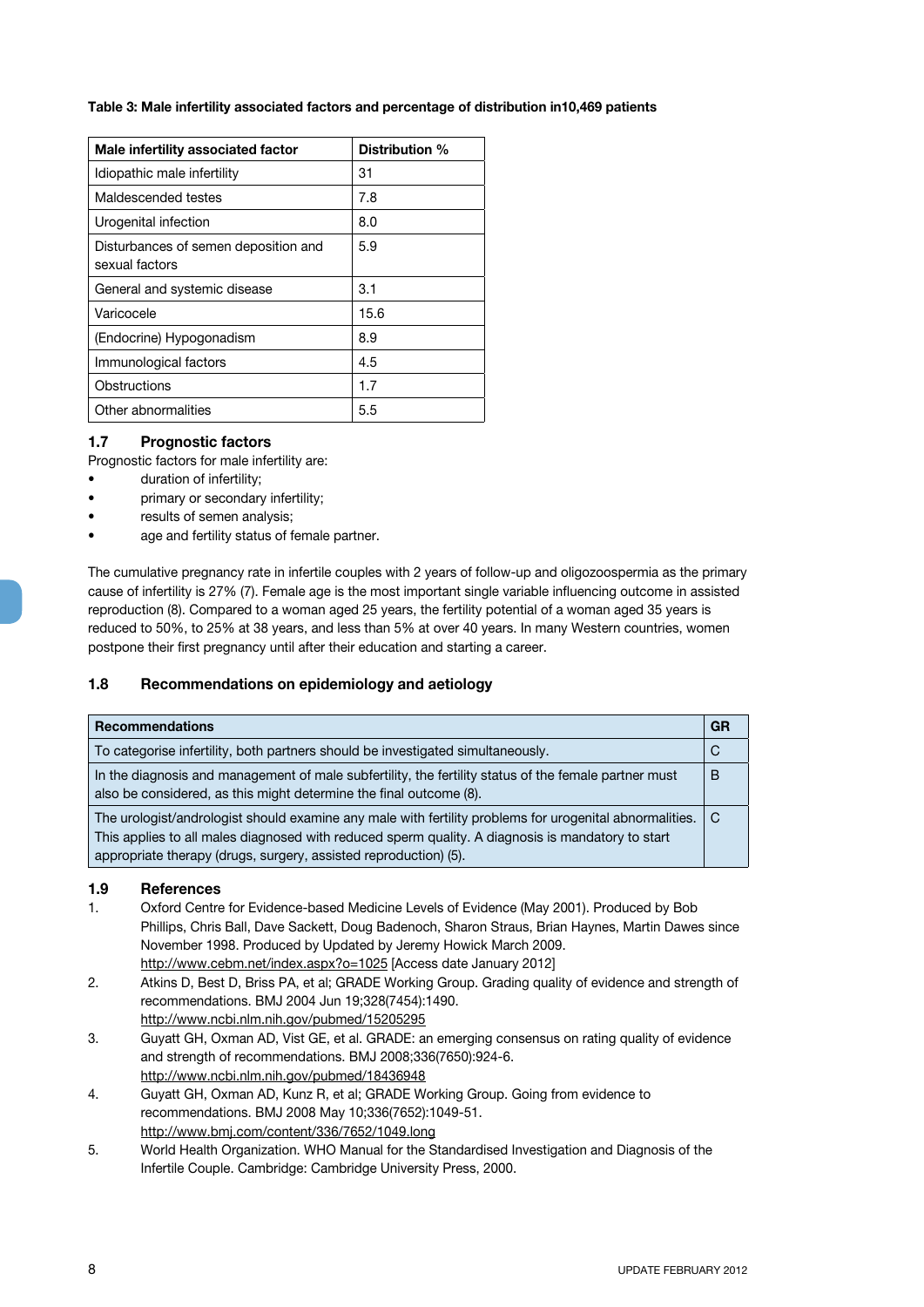- 6. Andrology. In: Nieschlag E, Behre HM (eds). *Male reproductive health and dysfunction*. 2nd edn. Berlin: Springer Verlag, 1997, Chapter 5, pp. 83-7.
- 7. Snick HK, Snick TS, Evers JL, et al. The spontaneous pregnancy prognosis in untreated subfertile couples: the Walcheren primary care study. Hum Reprod 1997 Jul;12(7):1582-8. http://www.ncbi.nlm.nih.gov/pubmed/9262301
- 8. Rowe T. Fertility and a woman's age. J Reprod Med 2006 Mar:51(3);157-63. http://www.ncbi.nlm.nih.gov/pubmed/16674009

## **2. INVESTIGATIONS**

#### **2.1 Semen analysis**

A medical history and physical examination are standard assessments in all men, including semen analysis. A comprehensive andrological examination is indicated if semen analysis shows abnormalities compared with reference values (Table 4). As important treatment decisions are based on the results of semen analysis, it is essential that the complete laboratory work-up is standardised. Ejaculate analysis has been standardised by the WHO and disseminated by publication of the *WHO Laboratory Manual for the Examination and Processing of Human Semen* (5th edn.) (1). It is the consensus that modern spermatology must follow these guidelines.

#### **Table 4: Lower reference limits (5th centiles and their 95% confidence intervals) for semen characteristics**

| <b>Parameter</b>                                         | Lower reference limit (range) |
|----------------------------------------------------------|-------------------------------|
| Semen volume (mL)                                        | $1.5(1.4-1.7)$                |
| Total sperm number (10 <sup>6</sup> per ejaculate)       | 39 (33-46)                    |
| Sperm concentration (10 <sup>6</sup> per mL)             | $15(12-16)$                   |
| Total motility ( $PR + NP$ )                             | 40 (38-42)                    |
| Progressive motility (PR, %)                             | 32 (31-34)                    |
| Vitality (live spermatozoa, %)                           | 58 (55-63)                    |
| Sperm morphology (normal forms, %)                       | $4(3.0-4.0)$                  |
| Other consensus threshold values                         |                               |
| pH                                                       | > 7.2                         |
| Peroxidase-positive leukocytes (10 <sup>6</sup> per mL)  | < 1.0                         |
| MAR test (motile spermatozoa with bound particles, %)    | < 50                          |
| Immunobead test (motile spermatozoa with bound beads, %) | < 50                          |
| Seminal zinc (umol/ejaculate)                            | $\geq$ 2.4                    |
| Seminal fructose (umol/ejaculate)                        | $\geq$ 13                     |
| Seminal neutral glucosidase (mU/ejaculate)               | > 20                          |

*PR = progressive; NP = non-progressive; MAR = Mixed antiglobulin reaction.*

#### *2.1.1 Frequency of semen analysis*

If the results of semen analysis are normal according to WHO criteria, one test should be sufficient. If the results are abnormal in at least two tests, further andrological investigation is indicated. It is important to differentiate between the following:

- oligozoospermia: < 15 million spermatozoa/mL
- asthenozoospermia: < 32% motile spermatozoa
- teratozoospermia:  $<$  4% normal forms.

Quite often, all three anomalies occur simultaneously which is defined as OligoAsthenoTeratozoospermia (OAT). As in azoospermia, in extreme cases of oligozoospermia  $(< 1$  million spermatozoa/mL), there is an increased incidence of obstruction of the male genital tract and genetic abnormalities.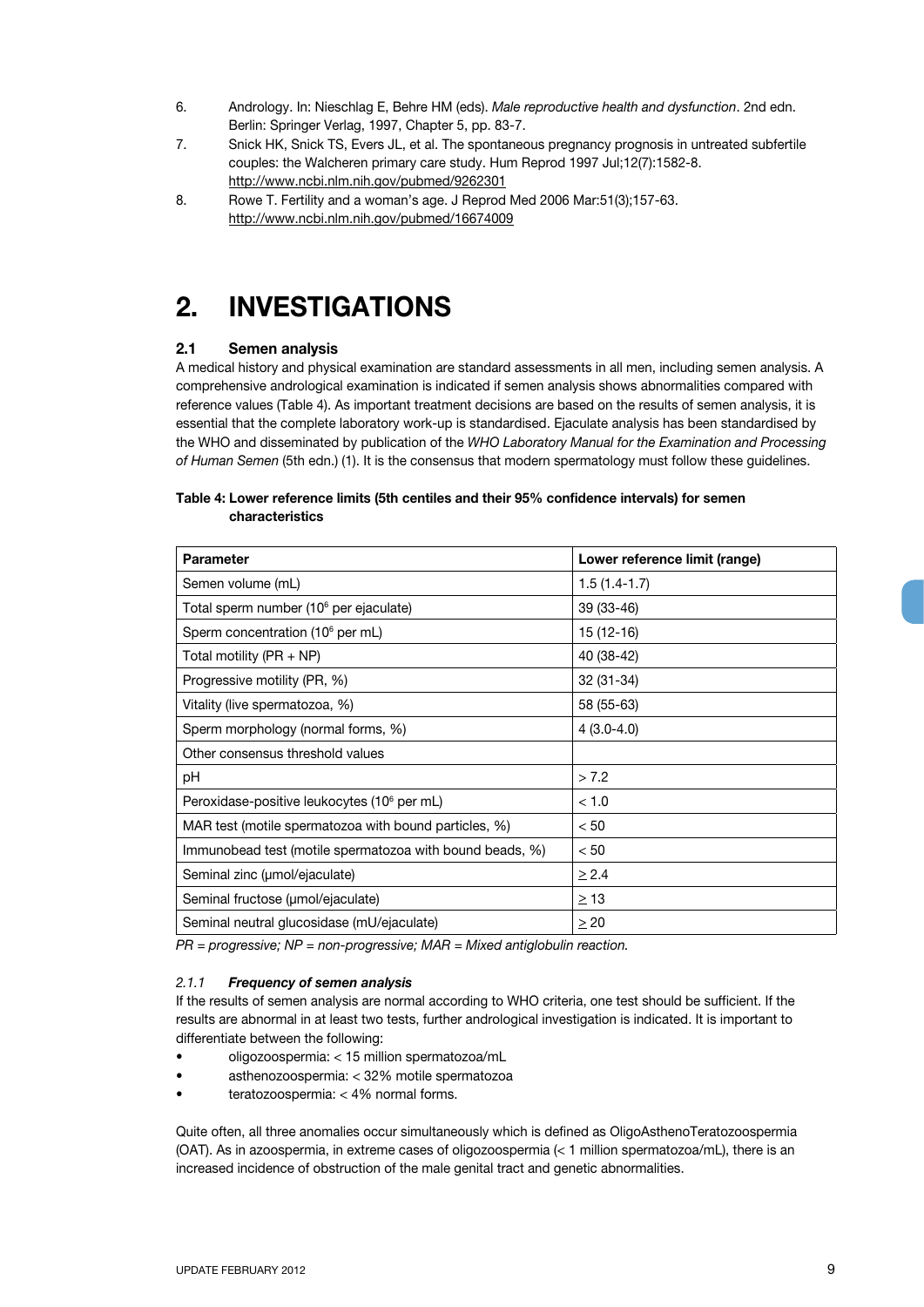#### **2.2 Recommendations for investigations in male infertility**

| <b>Recommendations</b>                                                                                                                                                                                                                                                                                   | <b>GR</b> |
|----------------------------------------------------------------------------------------------------------------------------------------------------------------------------------------------------------------------------------------------------------------------------------------------------------|-----------|
| According to WHO criteria, andrological investigations are indicated if semen analysis is abnormal in<br>at least two tests.                                                                                                                                                                             | C         |
| Assessment of andrological status must consider the suggestions made by WHO for the standardised   C<br>investigation, diagnosis, and management of the infertile couple; this will result in implementation of<br>evidence-based medicine in this interdisciplinary field of reproductive medicine (2). |           |
| Semen analysis must follow the quidelines of the WHO Laboratory Manual for the Examination and<br>Processing (5th edn) (1).                                                                                                                                                                              | B         |

#### **2.3 References**

- 1. World Health Organization. WHO Laboratory Manual for the Examination and Processing of Human Semen. 5th edn. WHO, 2010.
	- http://www.who.int/reproductivehealth/publications/infertility/9789241547789/en/index.html
- 2. World Health Organization. WHO Manual for the Standardised Investigation and Diagnosis of the Infertile Couple. Cambridge: Cambridge University Press, 2000.

## **3. TESTICULAR DEFICIENCY (SPERMATOGENIC FAILURE)**

#### **3.1 Definition**

Testicular deficiency as a consequence of spermatogenic failure is caused by conditions other than hypothalamic-pituitary disease and obstructions of the male genital tract. It is the commonest form of reduced male fertility. Testicular deficiency may have different aetiologies and present clinically as severe OAT or nonobstructive azoospermia (NOA) (1).

#### **3.2 Aetiology**

The causes of testicular deficiency are summarised in Table 5.

#### **Table 5: Causes of testicular deficiency**

| <b>Factors</b> | Causes                                                                                           |
|----------------|--------------------------------------------------------------------------------------------------|
| Congenital     | Anorchia                                                                                         |
|                | Testicular dysgenesis/cryptorchidism                                                             |
|                | Genetic abnormalities (karyotype, Y chromosome deletions)                                        |
|                | Germ cell aplasia, resulting in Sertoli cell only syndrome                                       |
|                | Spermatogenic arrest (maturation arrest)                                                         |
| Acquired       | Trauma                                                                                           |
|                | Testicular torsion                                                                               |
|                | Post-inflammatory forms, particularly mumps orchitis                                             |
|                | Exogenous factors (medications, cytotoxic drugs, irradiation, heat)                              |
|                | Systemic diseases (liver cirrhosis, renal failure)                                               |
|                | Testicular tumour                                                                                |
|                | Varicocele                                                                                       |
|                | Surgery that may compromise vascularisation of the testes and subsequently testicular<br>atrophy |
| Idiopathic     | Unknown aetiology                                                                                |
|                | Unknown pathogenesis                                                                             |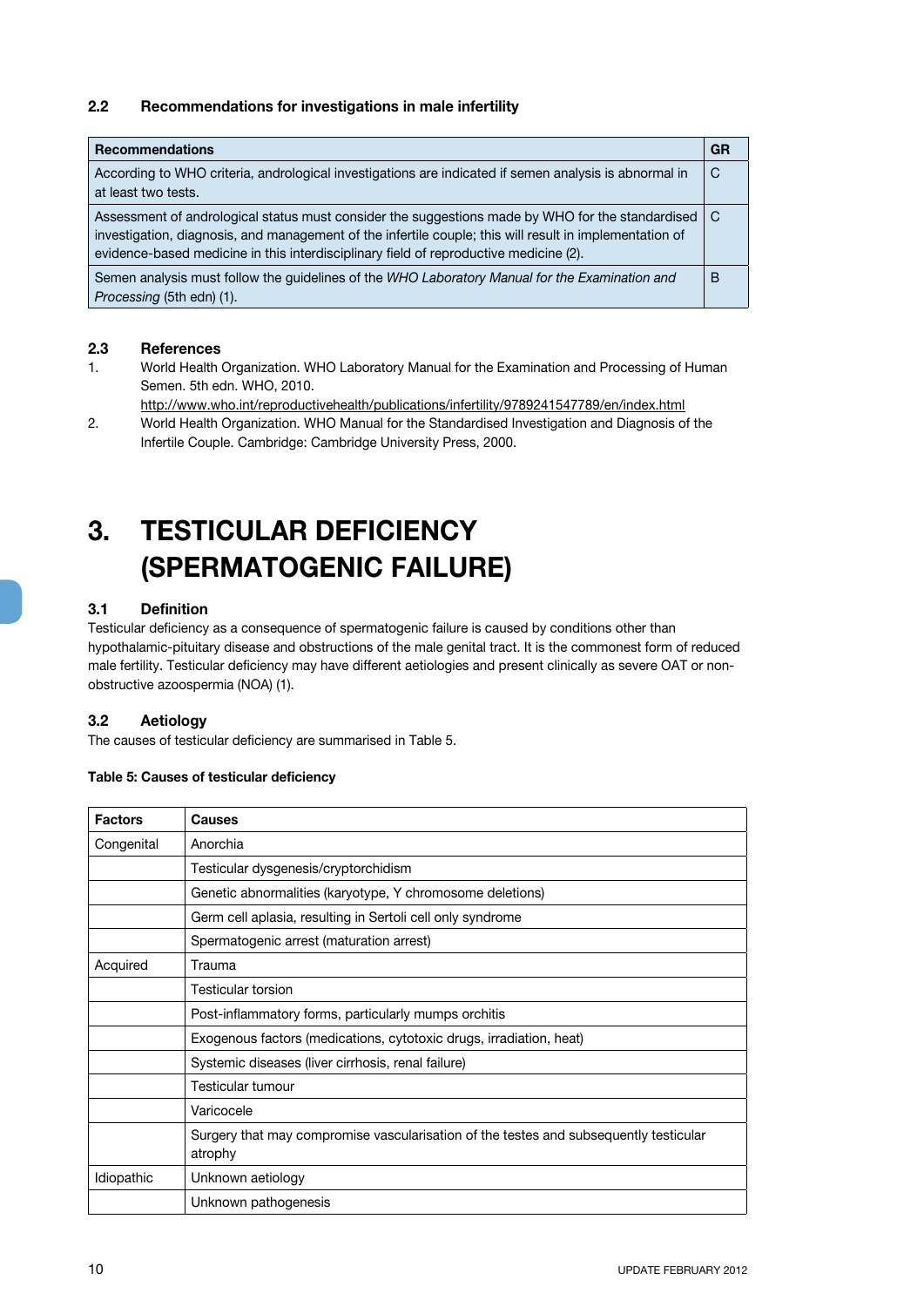#### **3.3 Medical history and physical examination**

Typical findings from the history and physical examination of a patient with testicular deficiency are:

- cryptorchidism;
- testicular torsion;
- genitourinary infection;
- testicular trauma;
- exposure to environmental toxin(s);
- gonadotoxic medication;
- exposure to radiation or chemical(s);
- testicular cancer;
- absence of testes:
- abnormal secondary sexual characteristics;
- gynaecomastia;
- abnormal testicular volume and/or consistency;
- varicocele.

#### **3.4 Investigations**

Routine investigations include semen analysis and hormonal determinations. Other investigations may be required depending on the individual situation.

#### *3.4.1 Semen analysis*

In NOA, semen analysis shows normal ejaculate volume and azoospermia after centrifugation. A recommended method is semen centrifugation at 3000 g for 15 minutes and a thorough microscopic examination by phase contrast optics at x200 magnification of the pellet. All samples can be stained and re-examined microscopically (2).

#### *3.4.2 Hormonal determinations*

In men with testicular deficiency hypergonadotrophic hypogonadism is usually present, with high levels of follicle stimulating hormone [FSH] and luteinising hormone [LH], and sometimes low levels of testosterone. Generally, the levels of FSH correlate with the number of spermatogonia:

- • When spermatogonia are absent or markedly diminished, FSH values are usually elevated.
- When the number of spermatogonia is normal, but spermatocyte or spermatid blockage is complete. FSH values are within normal range.

However, for an individual patient, FSH levels do not accurately predict the spermatogenesis status (3-5). Preliminary data indicate a stronger correlation between low inhibin B level and spermatogenic damage (6).

#### *3.4.3 Testicular biopsy*

Testicular biopsy can be part of an intracytoplasmic sperm injection (ICSI) treatment in patients with clinical evidence of NOA. Testicular sperm extraction (TESE) is the technique of choice and shows excellent repeatability (7-9). Spermatogenesis may be focal, which means that in about 50-60% of men with NOA, spermatozoa can be found and used for ICSI. Most authors therefore recommend taking several testicular samples (10,11). There is a good correlation between the histology found upon diagnostic biopsy and the likelihood of finding mature sperm cells during testicular sperm retrieval and ICSI (12,13). However, no clear relationship has been found between FSH, inhibin B or testicular volume and successful sperm harvesting. When there are complete AZFa and AZFb microdeletions, the likelihood of sperm retrieval is virtually zero.

Microsurgical testicular sperm extraction may increase retrieval rates, even though comparative studies are not yet available (14-16). After opening the testis, tubules exhibiting larger diameter are excised using micro-scissors or forceps. Then, tubules are minced using mechanical or enzymatic digestion to facilitate sperm search (17). Positive retrievals are reported even in conditions, such as Sertoli cell only syndrome type II (14). Percutaneous Epididymal Sperm Aspiration (PESA) results in lower retrieval rates and does not allow histological examination to detect for instance carcinoma in situ (CIS) and testicular malignancies (18,19). PESA may also result in more tubular and vascular damage than TESE (20).

The results of ICSI are worse when using sperm retrieved from men with NOA compared to sperm from ejaculated semen and from men with obstructive azoospermia (OA) (21-24):

- Birth rates are lower in NOA versus OA (19% vs 28%) (25).
- Fertilisation and implantation rates are significantly lower (26).
- Miscarriage rates are higher in NOA versus OA (11.5% vs 2.5%) (27).

In OA, there were no significant differences in ICSI results between testicular and epididymal sperm (24). Also,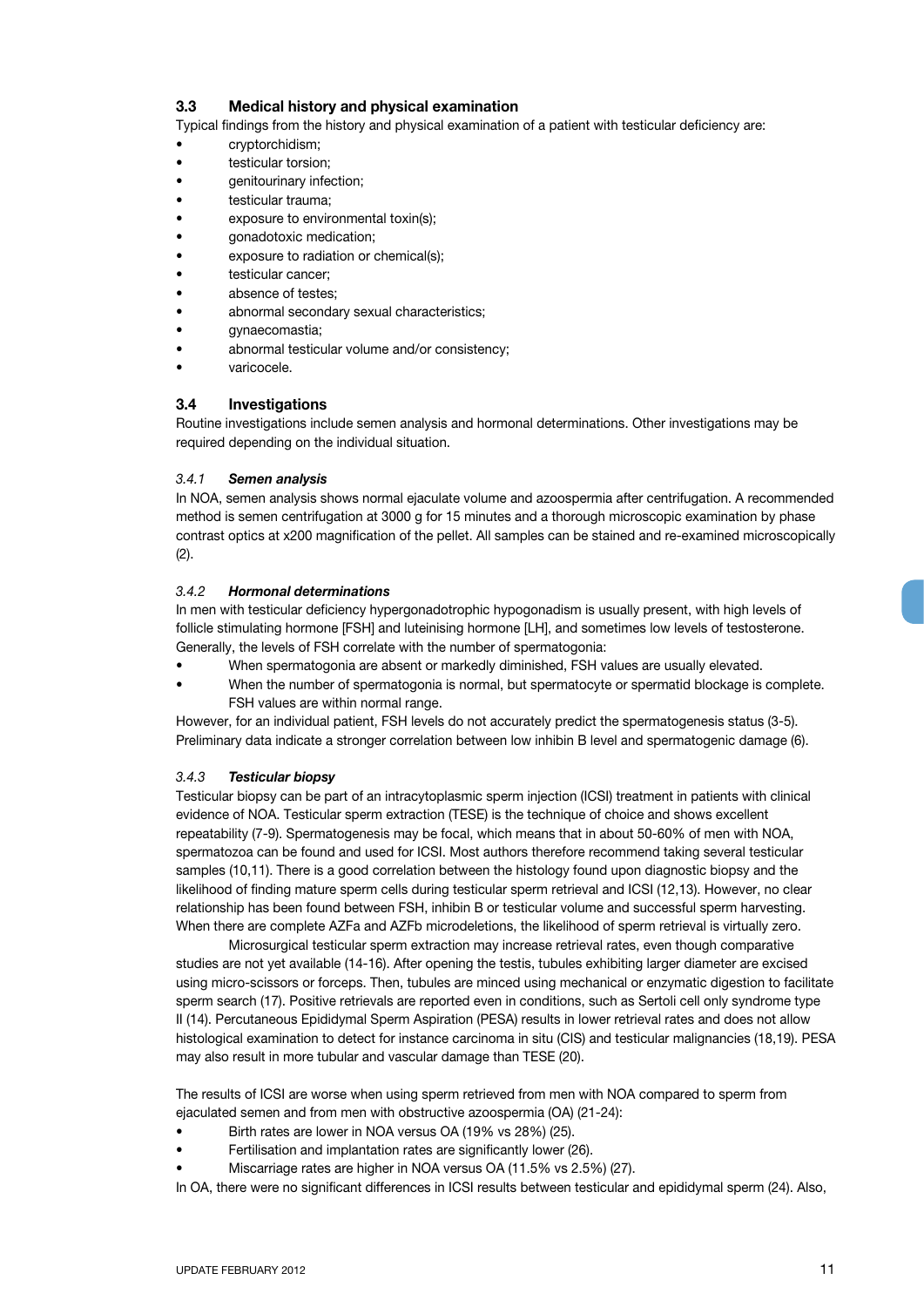no significant differences have been reported in ICSI results between the use of fresh and frozen-thawed sperm (22,26-28).

#### **3.5 Conclusions and recommendations for testicular deficiency**

Impaired spermatogenesis is often associated with elevated FSH concentration.

Testicular biopsy is the best procedure to define the histological diagnosis and the possibility of finding sperm. Spermatozoa should be cryopreserved for use in ICSI.

Spermatozoa are found in about 60% of patients with non-obstructive azoospermia (NOA).

Men who are candidates for sperm retrieval must receive appropriate genetic advice.

For patients with NOA, who have spermatozoa in their testicular biopsy, ICSI with fresh or cryopreserved spermatozoa is the only therapeutic option.

Pregnancies and live births are achieved in 30-50% of couples with NOA, when spermatozoa has been found in the testicular biopsy.

| <b>Recommendations</b>                                                                                                                                                                    | GR |
|-------------------------------------------------------------------------------------------------------------------------------------------------------------------------------------------|----|
| Men with non-obstructive azoospermia (NOA) can be offered a testicular sperm extraction with<br>cryopreservation of the spermatozoa to be used for intracytoplasmic sperm injection (28). | B  |
| To increase the chances of positive sperm retrievals in men with NOA, testicular sperm extraction<br>(single, multiple or microsurgical) should be used rather than PESA.                 | В  |

#### **3.6 References**

- 1. World Health Organization. WHO Manual for the Standardised Investigation, Diagnosis and Management of the Infertile Male. Cambridge: Cambridge University Press, 2000.
- 2. World Health Organization. WHO Laboratory Manual for the Examination and Processing of Human Semen. 5th edn. WHO, 2010.
- http://www.who.int/reproductivehealth/publications/infertility/9789241547789/en/index.html 3. Hauser R, Temple-Smith PD, Southwick GJ, et al. Fertility in cases of hypergonadotropic
- azoospermia. Fertil Steril 1995 Mar;63(3):631-6.
	- http://www.ncbi.nlm.nih.gov/pubmed/7851598
- 4. Martin-du Pan RC, Bischof P. Increased follicle stimulating hormone in infertile men. Is increased plasma FSH always due to damaged germinal epithelium? Hum Reprod 1995 Aug;10(8):1940-5. http://www.ncbi.nlm.nih.gov/pubmed/8567817
- 5. De Kretser DM, Burger HG, Hudson B. The relationship between germinal cells and serum FSH in males with infertility. J Clin Endocrinol Metab 1974 May;38(5):787-93. http://www.ncbi.nlm.nih.gov/pubmed/4823921
- 6. Pierik FH, Vreeburg JT, Stijnen T, et al. Serum inhibin B as a marker of spermatogenesis. J Clin Endocrinol Metab 1998 Sep;83(9):3110-4. http://www.ncbi.nlm.nih.gov/pubmed/9745412
- 7. Amer M, Haggar SE, Moustafa T, et al. Testicular sperm extraction: impact to testicular histology on outcome, number of biopsies to be performed and optional time for repetition. Hum Reprod 1999 Dec;14(12):3030-4.

- 8. Colpi GM, Piediferro G, Nerva F, et al. Sperm retrieval for intra-cytoplasmic sperm injection in nonobstructive azoospermia. Minerva Urol Nefrol 2005 Jun;57(2):99-107. http://www.ncbi.nlm.nih.gov/pubmed/15951734
- 9. Vernaeve V, Verheyen G, Goossens A, et al. How successful is repeat testicular sperm extraction in patients with azoospermia? Hum Reprod 2006 Jun;21(6):1551-4. http://www.ncbi.nlm.nih.gov/pubmed/16473930
- 10. Gottschalk-Sabag S, Weiss DB, Folb-Zacharow N, et al. Is one testicular specimen sufficient for quantitative evaluation of spermatogenesis? Fertil Steril 1995 Aug;64(2):399-402. http://www.ncbi.nlm.nih.gov/pubmed/7615120
- 11. Turek PJ, Cha I, Ljung BM. Systematic fine-needle aspiration of the testis: correlation to biopsy and results of organ 'mapping' for mature sperm in azoospermic men. Urology 1997 May;49(5):743-8. http://www.ncbi.nlm.nih.gov/pubmed/9145981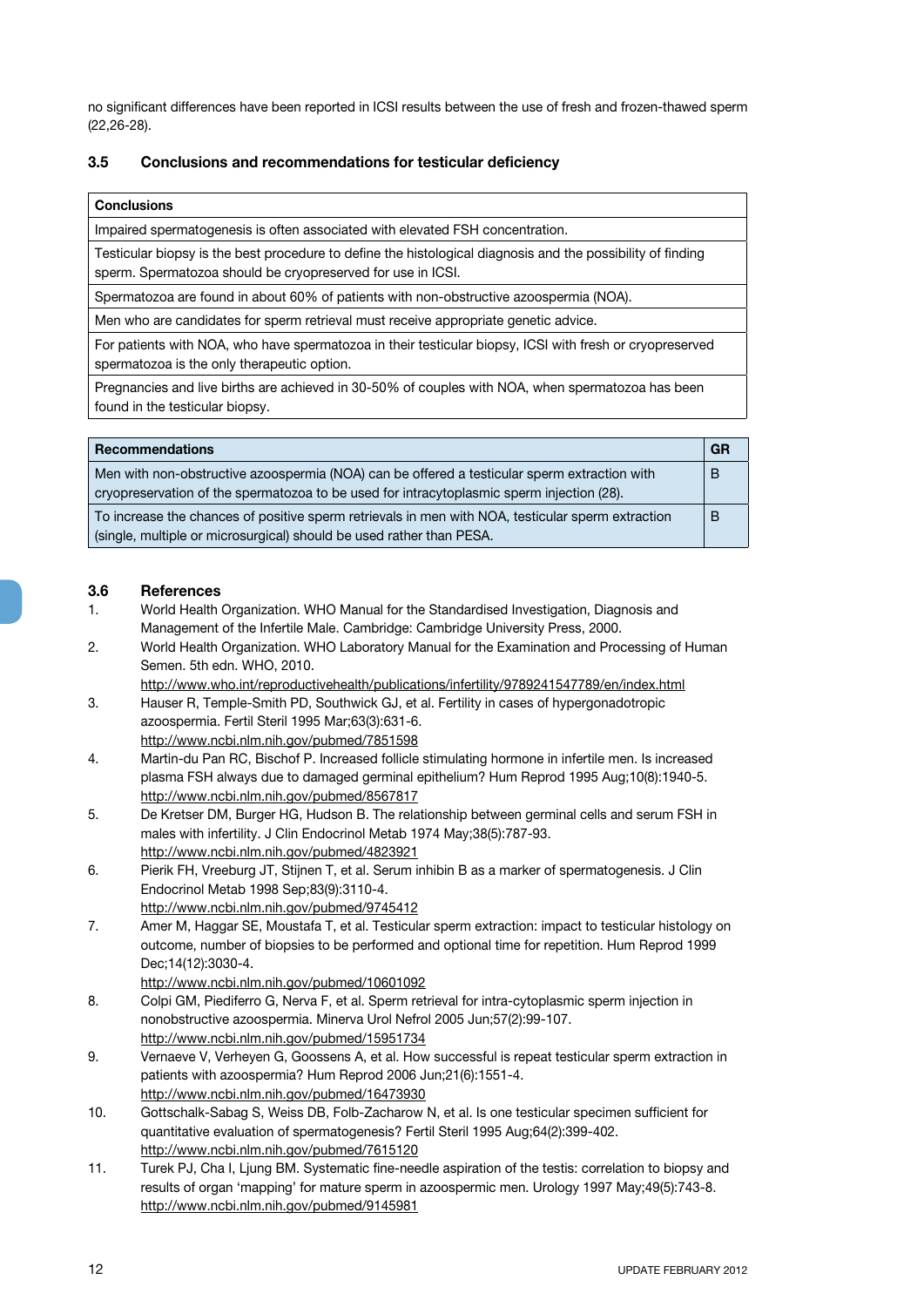- 12. Abdel-Meguid TA. Predictors of sperm recovery and azoospermia relapse in men with nonobstructive azoospermia after varicocele repair. J Urol 2012 Jan;187(1):222-6. http://www.ncbi.nlm.nih.gov/pubmed/22100001
- 13. Kim ED, Gilbaugh JH 3rd, Patel VR, et al. Testis biopsies frequently demonstrate sperm in men with azoospermia and significantly elevated follicle-stimulating hormone levels. J Urol 1997 Jan;157(1): 144-6.

- 14. Colpi GM, Piediferro G, Nerva F, et al. Sperm retrieval for intra-cytoplasmic sperm injection in nonobstructive azoospermia. Minerva Urol Nefrol 2005 Jun;57(2):99-107. http://www.ncbi.nlm.nih.gov/pubmed/15951734
- 15. Schlegel PN. Testicular sperm extraction: microdissection improves sperm yield with minimal tissue excision. Hum Reprod 1999 Jan:14(1):131-5. http://www.ncbi.nlm.nih.gov/pubmed/10374109
- 16. Okada H, Dobashi M, Yamazaki T, et al. Conventional versus microdissection testicular sperm extraction for non obstructive azoospermia. J Urol 2002 Sep;168(3):1063-7. http://www.ncbi.nlm.nih.gov/pubmed/12187223
- 17. Esteves SC, Miyaoka R, Agarwal A. Sperm retrieval techniques for assisted reproduction. Int Braz J Urol 2011 Sep-Oct;37(5): 570-83 http://www.ncbi.nlm.nih.gov/pubmed/22099268
- 18. Monzó A, Kondylis F, Lynch D, et al. Outcome of intracytoplasmic sperm injection in azoospermic patients: stressing the liaison between the urologist and reproductive medicine specialist. Urology 2001 Jul;58(1):69-75.
- http://www.ncbi.nlm.nih.gov/pubmed/11445482 19. Vernaeve V, Tournaye H, Osmanagaoglu K, et al. Intracytoplasmic sperm injection with testicular spermatozoa is less successful in men with nonobstructive azoospermia than in men with obstructive azoospermia. Fertil Steril 2003 Mar;79(3):529-33. http://www.ncbi.nlm.nih.gov/pubmed/12620435
- 20. Silber S, Munné S. Chromosomal abnormalities in embryos derived from testicular sperm extraction tese) in men with non-obstructive azoospermia. In: *Proceedings of EAA International Symposium. Genetics of male infertility: from research to clinic*. October 2-4, 2003, Florence, Italy.
- 21. Schwarzer J, Fiedler K, Hertwig I, et al. Sperm retrieval procedures and intracytoplasmatic spermatozoa injection with epididymal and testicular sperms. Urol Int 2003;70(2):119-23. http://www.ncbi.nlm.nih.gov/pubmed/12592040
- 22. Ghanem M, Bakr NI, Elgayaar MA, et al. Comparison of the outcome of intracytoplasmic sperm injection in obstructive and non-obstructive azoospermia in the first cycle: a report of case series and meta-analysis. Int J Androl 2005 Feb;28(1):16-21. http://www.ncbi.nlm.nih.gov/pubmed/15679616
- 23. Borges E Jr, Rossi-Ferragut LM, Pasqualotto FF, et al. Testicular sperm results in elevated miscarriage rates compared to epididymal sperm in azoospermic patients. Sao Paulo Med J 2002 Jul;120(4): 122-6.
	- http://www.ncbi.nlm.nih.gov/pubmed/12436160
- 24. Gil Salóm M. [Spermatic recovery techniques for intracytoplasmic spermatozoid injection (ICSI) in male infertility.] Arch Esp Urol 2004 Nov;57(9):1035-46. [Article in Spanish] http://www.ncbi.nlm.nih.gov/pubmed/15624403
- 25. Ben-Yosef D, Yogev L, Hauser R, et al. Testicular sperm retrieval and cryopreservation prior to initiating ovarian stimulation as the first line approach in patients with non-obstructive azoospermia. Hum Reprod 1999 Jul;14(7):1794-801. http://www.ncbi.nlm.nih.gov/pubmed/10402392
- 26. Gil-Salóm M, Romero J, Rubio C, et al. Intracytoplasmic sperm injection with cryopreserved testicular spermatozoa. Mol Cell Endocrinol 2000 Nov;169(1-2):15-9. http://www.ncbi.nlm.nih.gov/pubmed/11155947
- 27. Sousa M, Cremades N, Silva J, et al. Predictive value of testicular histology in secretory azoospermic subgroups and clinical outcomes after microinjection of fresh and frozen-thawed sperm and spermatids. Hum Reprod 2002 Jul;17(7):1800-10. http://www.ncbi.nlm.nih.gov/pubmed/12093843
- 28. Hauser R, Yogev L, Amit A, et al. Severe hypospermatogenesis in cases of nonobstructive azoospermia: should we use fresh or frozen testicular spermatozoa? J Androl 2005 Nov-Dec;26(6):772-8. http://www.ncbi.nlm.nih.gov/pubmed/16291973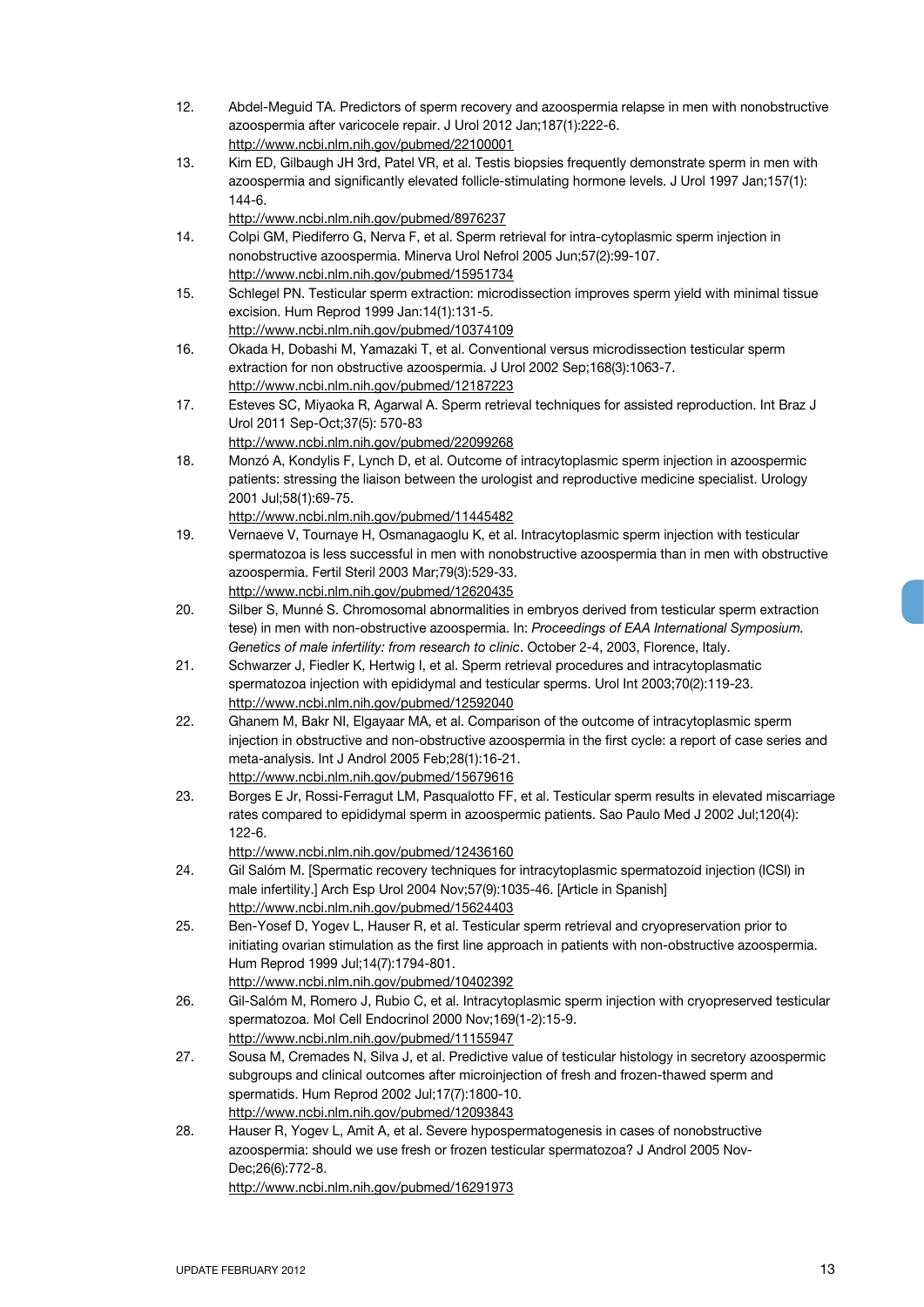## **4. GENETIC DISORDERS IN INFERTILITY**

#### **4.1 Introduction**

All urologists working in andrology must have an understanding of genetic abnormalities in infertility, so that they can provide correct advice to couples seeking fertility treatment. Men with very low sperm counts can be given a reasonable chance of paternity, using in vitro fertilisation (IVF), ICSI and sperm harvesting from the epididymis or the testis in case of azoospermia. However, the sperm of infertile men show an increase in aneuploidy, other genetic abnormalities and DNA damage and carry the risk of passing genetic abnormalities to the next generation. Although there are prospects for screening of sperm (1,2), current routine clinical practice is based on screening peripheral blood samples.

#### **4.2 Chromosomal abnormalities**

Chromosome abnormalities can be numerical (e.g. trisomy) or structural (e.g. inversions or translocations) (3,4). In a survey of pooled data from 11 publications, including 9,766 infertile men, the incidence of chromosomal abnormalities was 5.8% (3). Of these, sex chromosome abnormalities accounted for 4.2% and autosomal abnormalities for 1.5%. For comparison, the incidence of abnormalities was 0.38% in pooled data from three series, with a total of 94,465 newborn male infants, of which 131 (0.14%) were sex chromosome abnormalities and 232 (0.25%) autosomal abnormalities (4). The frequency of chromosomal abnormalities increases as the testicular deficiency becomes more severe. Patients with < 5 million spermatozoa/mL already show a 10-fold higher incidence (4%) of mainly autosomal structural abnormalities compared with the general population (5). At highest risk are secretory azoospermic men.

Based on the frequencies of chromosomal aberrations in patients with different sperm concentration, karyotype analysis is indicated in azoospermic men and in oligozoospermic men with < 5 million spermatozoa/ mL (5). If there is a family history of recurrent abortions, malformations or mental retardation, karyotype analysis should be requested, regardless of the sperm concentration.

#### *4.2.1 Sperm chromosomal abnormalities*

Sperm can be examined for chromosomal normality using multicolour fluorescent *in situ* hybridisation (FISH). Aneuploidy in sperm, particularly sex chromosome aneuploidy, is associated with severe damage to spermatogenesis (3,6-10) and is also seen in men with translocations (11).

FISH analysis of spermatozoa is a research investigation. It should be used to assess spermatozoa from men with defined andrological conditions (6). Techniques are needed to separate populations of genetically abnormal sperm from normal sperm or to safely screen individual spermatozoa before IVF and ICSI.

#### *4.2.2 Sex chromosome abnormalities (Klinefelter's syndrome and variants [47,XXY; 46,XY/47, XXY mosaicism])*

Klinefelter's syndrome is the most common sex chromosome abnormality (3,12). Adult men with Klinefelter's syndrome have small firm testicles devoid of germ cells. The phenotype varies from a normally virilised man to a man with the stigmata of androgen deficiency, including female hair distribution, scant body hair, and long arms and legs due to late epiphyseal closure. Leydig cell function is commonly impaired in men with Klinefelter's syndrome (13). Testosterone levels may be normal or low, oestradiol levels normal or elevated, and FSH levels increased. Libido is often normal despite low testosterone levels, but androgen replacement may be needed as the patient ages.

Germ cell presence and sperm production are variable in men with Klinefelter's mosaicism, 46,XY/47,XXY. There is one case report of declining spermatogenesis in a man with Klinefelter's syndrome, with the recommendation that early sperm retrieval sperm should be considered (14). Based on sperm FISH studies showing an increased frequency of sex chromosomal abnormalities and increased incidence of autosomal aneuploidies (disomy for chromosomes 13, 18 and 21), concerns have been raised about the chromosomal normality of the embryos generated through ICSI (15).

The production of 24,XY sperm has been reported in 0.9% and 7.0% of men with Klinefelter's mosaicism (16-18) and in 1.36-25% of men with somatic karyotype 47,XXY (19-22). In azoospermic patients, TESE or (MicroTESE) can be proposed as a therapeutic option since spermatozoa can be recovered in about 30% of cases. To date, 49 healthy children have been born using ICSI without preimplantation genetic diagnosis (PDG) and the conception of one 47,XXY fetus has been reported (12). However, a study of ICSI combined with PDG in 113 embryos reported a significant fall in the rate of normal embryos for couples with Klinefelter's syndrome in respect to controls (54% vs 77.2%) (15). Due to the significant increase of sex chromosomal and autosomal abnormalities in the embryos of Klinefelter's patients, pre-implantation diagnosis or amniocentesis and karyotype analysis should be strongly advised.

Follow-up (possibly every year) of men with Klinefelter's syndrome is required and androgen replacement therapy should be started when testosterone level is in the range of hypoandrogenism. All men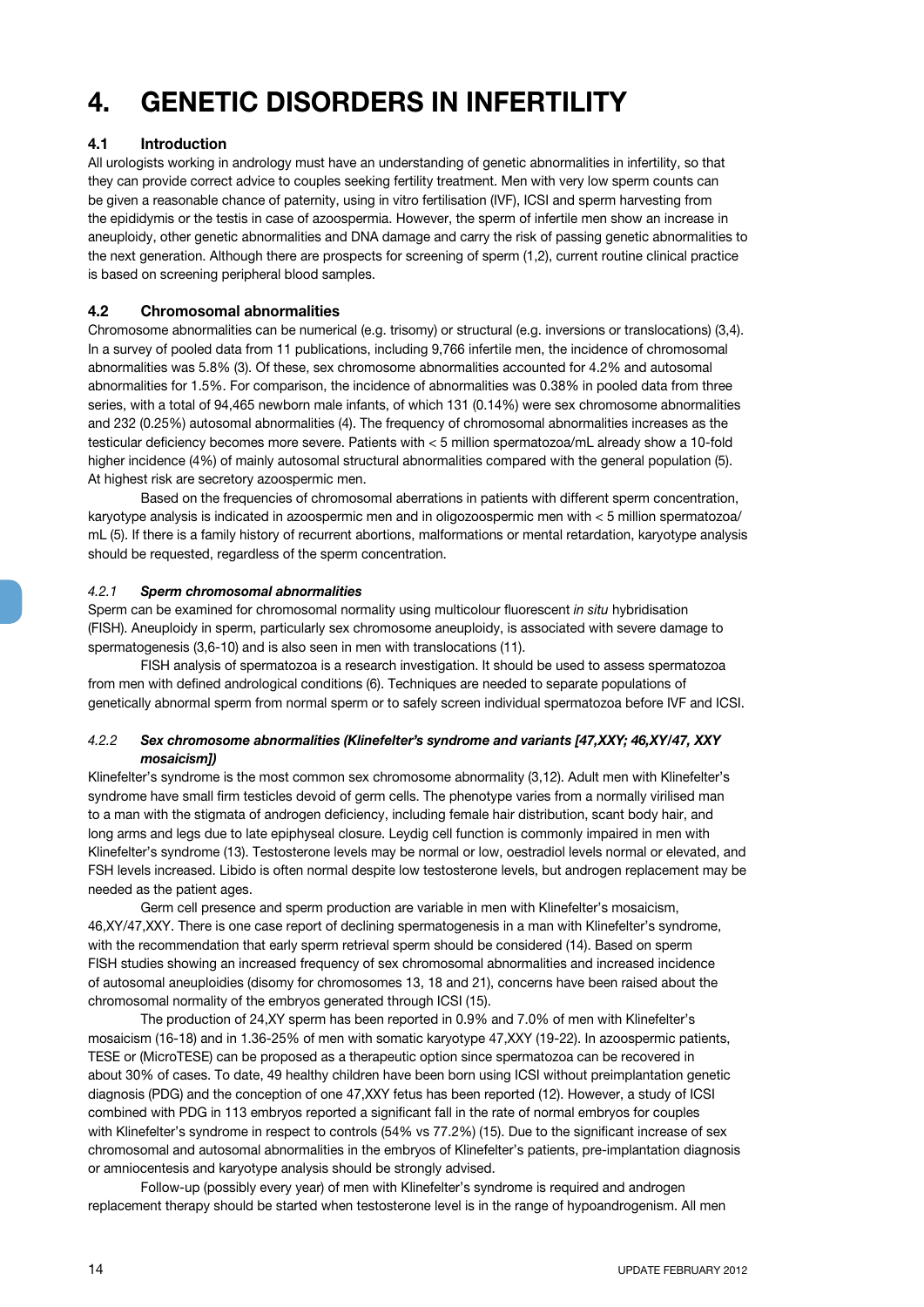with Klinefelter's syndrome who undergo testicular biopsy procedures for sperm retrieval need long-term endocrine follow-up.

#### *4.2.3 Autosomal abnormalities*

Genetic counselling should be offered to all couples seeking fertility treatment (including IVF/ICSI) when the male partner is known or found to have an autosomal karyotype abnormality.

The most common autosomal karyotype abnormalities are Robertsonian translocations, reciprocal translocations, paracentric inversions and marker chromosomes. It is important to look for these structural chromosomal anomalies because there is an increased associated risk of aneuploidy or unbalanced chromosomal complements in the fetus. As with Klinefelter's syndrome, sperm FISH analysis provides a more accurate risk estimation of affected offspring.

When IVF/ICSI is carried out for men with translocations, preimplantation genetic diagnosis or amniocentesis and karyotype analysis should be used. Embryos with known unbalanced translocation should probably not be implanted.

#### **4.3 Genetic defects**

#### *4.3.1 X-linked genetic disorders and male fertility*

Each man has only one X chromosome. An X-linked recessive disorder manifests in males. The defect will be transmitted to daughters, but not to sons.

#### *4.3.2 Kallmann syndrome*

The most common X-linked disorder in infertility practice is Kallmann syndrome. The predominant form is an X-linked recessive disorder caused by a mutation in the KALIG-1 gene on Xp22.3 (23). A number of newly identified autosomal gene mutations can also cause Kallmann syndrome (24). Patients with Kallmann syndrome have hypogonadotrophic hypogonadism and anosmia, but may also have other clinical features, including facial asymmetry, cleft palate, colour blindness, deafness, maldescended testes, and renal abnormalities.

Since spermatogenesis can be relatively easily induced by hormonal treatment (25), genetic screening prior to therapy is strongly adviced. Treatment with gonadotrophins allows natural conception in most cases, even in men with a relatively low sperm count. Thus, identification of the involved gene (X-linked, autosomal dominant or recessive) can help to provide more accurate genetic counselling i.e. risk estimation for transmission to the offspring.

#### *4.3.3 Mild androgen insensitivity syndrome*

The AR gene is located on the long arm of the X chromosome. Mutations in the AR gene may result in mild to complete androgen insensitivity (26).The phenotypic features of complete androgen insensitivity syndrome (CAIS) are female external genitalia and absence of pubic hair (Morris syndrome). In partial androgen insensitivity syndrome, several different phenotypes are evident, ranging from predominantly female phenotype through ambiguous genitalia, to predominantly male phenotype with micropenis, perineal hypospadias, and cryptorchidism. The later phenotype is also termed Reifenstein syndrome. In the above mentioned severe forms of androgen resistances there is no risk of transmission since affected men cannot generate their own biological children using the current technologies. Patients with mild AIS have male infertility as their primary or even sole symptom. Disorders of the androgen receptor causing infertility in the absence of any genital abnormality are rare, only a few mutations have been reported in infertile men (26-30).

#### *4.3.4 Other X-disorders*

An unexpectedly high number of genes with a testis-specific or enriched expression pattern have been identified on the X chromosome and especially pre-meiotic genes are over-represented on the X chromosome compared with autosomal chromosomes (31,32). Nevertheless, up to now only two genes, USP26 and TAF7L, have been screened in relatively small study populations and neither of them appear relevant for male infertility (33,34).

#### **4.4 Y chromosome and male infertility**

#### *4.4.1 Introduction*

The first association between azoospermia and microscopically detectable deletions of the long arm of the Y chromosome was demonstrated by Tiepolo and Zuffardi in 1976 (35). The first cases of Y microdeletions and male infertility were reported in 1992 (36), and many case series have subsequently been published. Microdeletions have been found in three non-overlapping regions, AZFa+b+c, of the Y chromosome (37). Several years after the discovery of the three AZF regions and with knowledge of the precise structure of the Y chromosome in Yq11, it was realised that the AZFb and AZFc regions overlap and that there was no AZFd region (38). Clinically relevant deletions remove partially, or in most cases completely, one or more of the AZF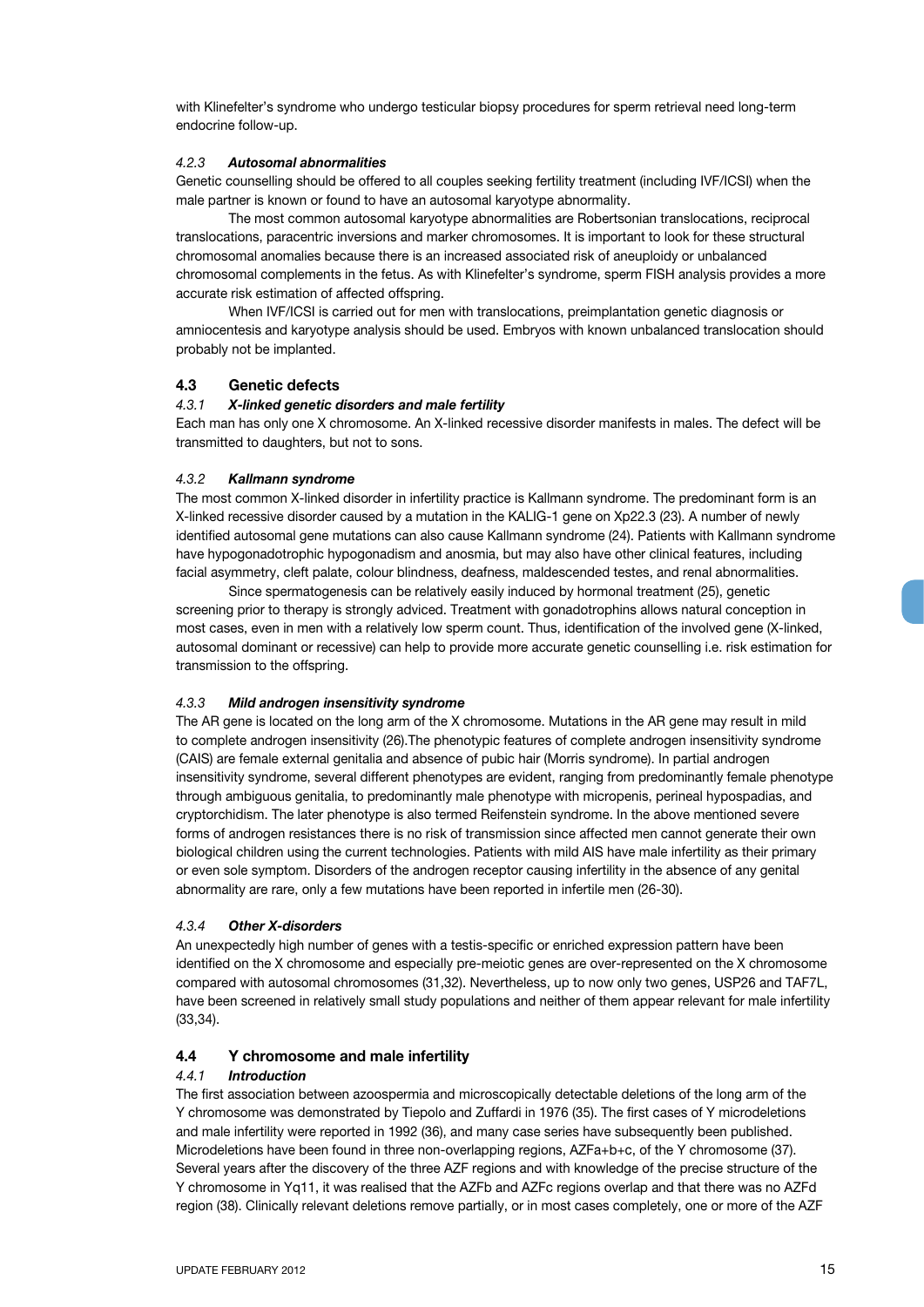regions, and are the most frequent molecular genetic cause of severe oligozoospermia and azoospermia (39). In each AFZ region, there are a number of candidate genes, but their function in spermatogenesis remains largely unknown (40).

Since deletions occur in block (i.e. removing more than one gene), it is not possible to determine the role of a single AZF gene from the AZF deletion phenotype and thus it is unclear if they are all participating in spermatogenesis. Gene-specific deletions, which remove a single gene, have been reported only in the AZFa region. These studies suggested that the USP9Y gene is not essential for spermatogenesis and is most likely to be a 'fine tuner' of sperm production (41).

A new type of Yq deletions, known as 'gr/gr deletion' has been described in the AZFc region (42). This deletion removes half of the AZFc region gene content and affects the dosage of multicopy genes mapping inside this region (e.g. DAZ, CDY1, BPY2).

#### *4.4.2 Clinical implications of Y microdeletions*

The clinical significance of Yq deletions have been debated for a long time because of the large variability found in deletion frequencies and reports of Yq deletions in 'fertile' men. More than 10 years of clinical research has found the following about Y deletions:

- They are not found in normospermic men, proving there is clearly a cause-and-effect relationship between Y deletions and spermatogenic failure (43).
- The highest frequency of Y deletions is found in azoospermic men (8-12%), followed by oligozoospermic (3-7%) men.
- Deletions are extremely rare with a sperm concentration  $> 5$  million of spermatozoa/mL (approximately 0.7%).
- AZFc deletions are most common (approximately 65-70%), followed by deletions of the AZFb and AZFb+c or AZFa+b+c regions (25-30%). AZFa region deletions are extremely rare (5%).
- Complete removal of the AZFa region is associated with severe testicular phenotype (Sertoli cell only syndrome), while complete removal of the AZFb region is associated with spermatogenic arrest. Complete removal of the AZFc region causes a variable phenotype ranging from azoospermia to oligozoospermia.
- Classical AZF deletions do not confer a risk for cryptorchidism or testicular cancer (39).

The specificity and genotype/phenotype correlation reported above means that Y deletion analysis has both a diagnostic and prognostic value for testicular sperm retrieval (39). In the case of gr/gr deletion, there is no such strict genotype/phenotype correlation. This type of partial AZFc deletion can also be found in normozoospermic men, although at a significantly lower frequency (0.5-1%) than in men with abnormal spermatogenesis (3-5%). In the largest Caucasian study population (> 1000 men), gr/gr deletion carriers were 7-fold more likely to develop oligozoospermia (44). The phenotypic expression may vary in different ethnic groups, depending on the Y chromosome background (45,46). An overall risk of 2.4-fold for reduced sperm production in gr/gr deletion carriers has recently been reported by a meta-analysis that included only studies free from methodological and selection bias (47). There has also been a report of gr/gr deletion as a potential risk factor for testicular germ cell tumours (48). However, this data needs further confirmation in an ethnically and geographically matched case-control study setting.

After conception, any Y deletions are transmitted automatically to a male offspring, and genetic counselling is therefore mandatory. In most cases, father and son have the same microdeletion (49-52), but occasionally the son has a larger microdeletion (53). It has been proposed that partial AZFc deletions (gr/gr and b2/b3) may predispose to complete AZFc deletion in the next generation (54). There is a substantial variation in the son's phenotype and the extent of spermatogenic failure (still in the range of azoo/oligozoospermia) cannot be predicted entirely, due to the different genetic background and the presence or absence of environmental factors with potential toxicity for reproductive function. A significant proportion of spermatozoa from men with complete AZFc deletion are nullisomic for sex chromosome (55,56), indicating a potential risk for any offspring to develop 45,X0 Turner's syndrome and other phenotypic anomalies associated with sex chromosome mosaicism, including ambiguous genitalia.

The screening for Y chromosome microdeletions in patients bearing a mosaic 46,XY/45,X0 karyotype with sexual ambiguity and/or Turner stigmata has shown a relatively high incidence of AZFc deletions (33%) (57). There is data to support the association of Yq microdeletions with an overall Y chromosomal instability, which leads to the formation of 45,X0 cell lines (58,59). Despite this theoretical risk, babies born from fathers affected by Yq microdeletions are phenotypically normal (39,60). This could be due to the reduced implantation rate and a likely higher risk of spontaneous abortions of embryos bearing a 45,X0 karyotype.

When ICSI is used in the presence of a Y microdeletion, long-term follow up of any male children is needed with respect to their fertility status and cryoconservation of spermatozoa at a young age can be considered. However, there has only been a single report (48) of an enhanced risk for testicular germ cell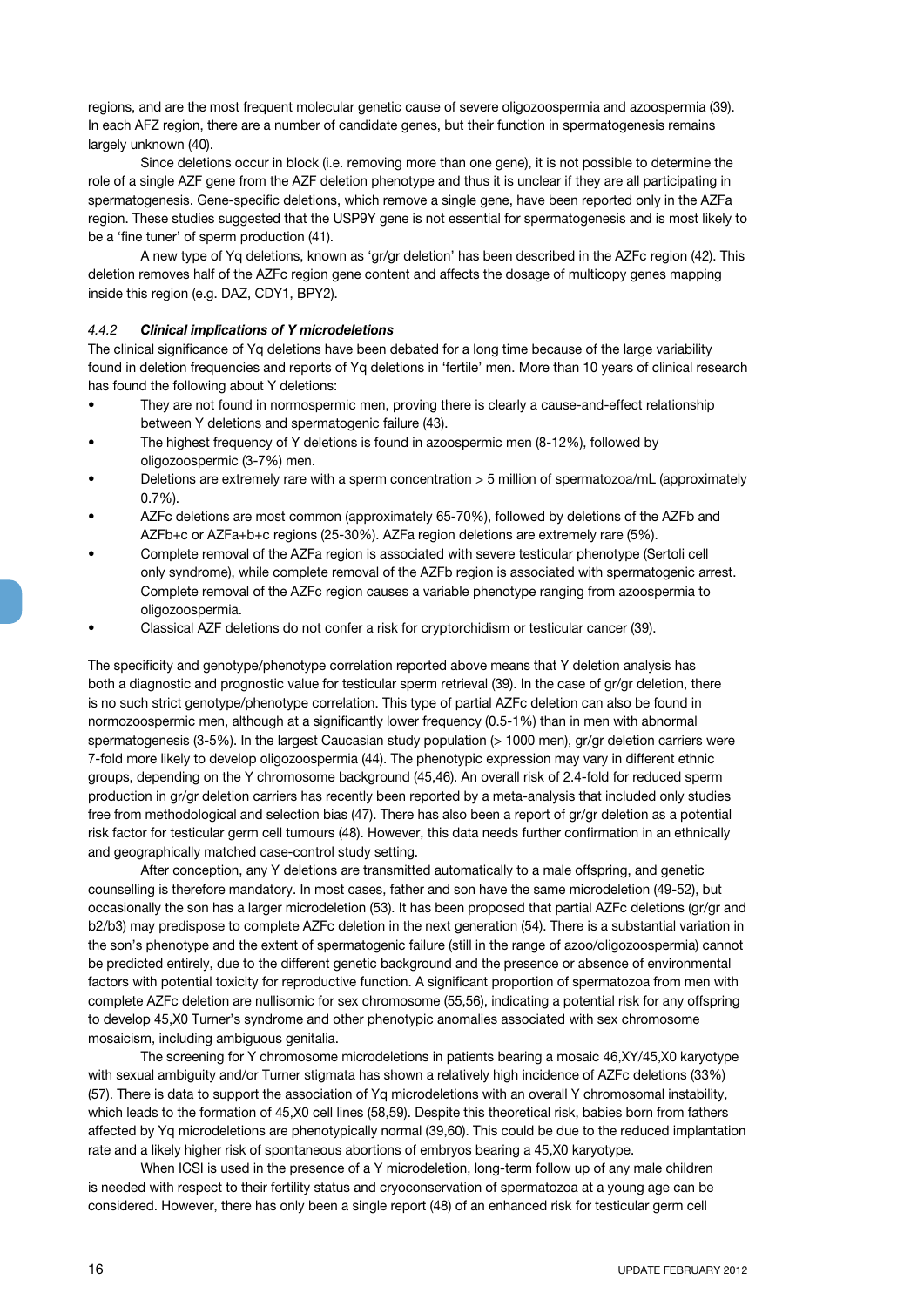tumours in carriers of gr/gr deletion. Thus, it is only necessary to consider introducing preventive measures (e.g. testis ultrasound) in the sons of gr/gr deletion carriers if confirmatory studies are published.

#### *4.4.2.1 Testing for Y microdeletions*

Indications for AZF deletions screening are based on sperm count and include azoospermia and severe oligozoospermia (< 5 million spermatozoa/mL). Thanks to the European Academy of Andrology (EAA) guidelines (60) and EAA/EMQN (European Molecular Genetics Quality Network) external quality control programme (http://www.emqn.org/emqn/), Yq testing has become more homogeneous and reliable in different routine genetic laboratories. The EAA guidelines provide a set of primers capable of detecting > 95% of clinically relevant deletions (60). The primers consist of two markers for each region and control markers from the Yp and X chromosome. The initial reports of large variability of deletion frequencies are more likely to have been caused by technical problems and unreliable markers rather than be an expression of true ethnic differences.

#### *4.4.2.2 Y chromosome: 'gr/gr' deletion*

A new type of Yq deletions, known as the gr/gr deletion, has been described in the AZFc region (42). This deletion removes half of the gene content of the AZFc region, affecting the dosage of multicopy genes mapping inside this region. There is an almost 8-fold higher risk of developing oligozoospermia (OR = 7.9, 95% CI: 1.8-33.8; p < 0.001) in gr/gr deletion carriers in the largest Caucasian study population published to date (43). The frequency of gr/gr deletion in oligozoospermic patients is about 4%. According to four meta-analyses, gr/gr deletion is a significant risk factor for impaired sperm production (61,62).

However, both the frequency of gr/gr deletion and its phenotypic expression vary between different ethnic groups, depending on the Y chromosome background. For example, in some Y haplogroups, the deletion is fixed and appears to have no negative effect on spermatogenesis). The routine screening for gr/gr deletion is a still a debated issue, especially in those laboratories serving diverse ethnic and geographic populations.

#### *4.4.2.3 Conclusions*

Testing for microdeletions is not necessary in men with obstructive azoospermia when ICSI is used because spermatogenesis should be normal.

Men with severely damaged spermatogenesis (with < 5 million spermatozoa/mL) should be advised to undergo Yq microdeletion testing for both diagnostic and prognostic purposes. Yq microdeletion also has important implications for genetic counselling (*see below*).

If complete AZFa or AZFb microdeletions are detected, microtesticular sperm extraction is not worth doing because it is extremely unlikely that any sperm will be found.

gr/gr deletion has been confirmed as a significant risk factor for impaired sperm production, whereas further evidence of the prognostic significance of gr/gr and development of TCGTs is needed.

If a man with microdeletion and his partner wish to proceed with ICSI, they should be advised that microdeletions will be passed to sons, but not to daughters.

A son who inherits a microdeletion will have abnormal spermatogenesis because complete AZF deletions are not reported in normozoospermic men.

#### *4.4.3 Autosomal defects with severe phenotypic abnormalities and infertility*

Several inherited disorders are associated with severe or considerable generalised abnormalities and infertility (Table 6). Patients with these defects will be well known to doctors, often from childhood. A fertility problem must be managed in the context of the care of the man as a whole and considering the couple's ability to care for a child.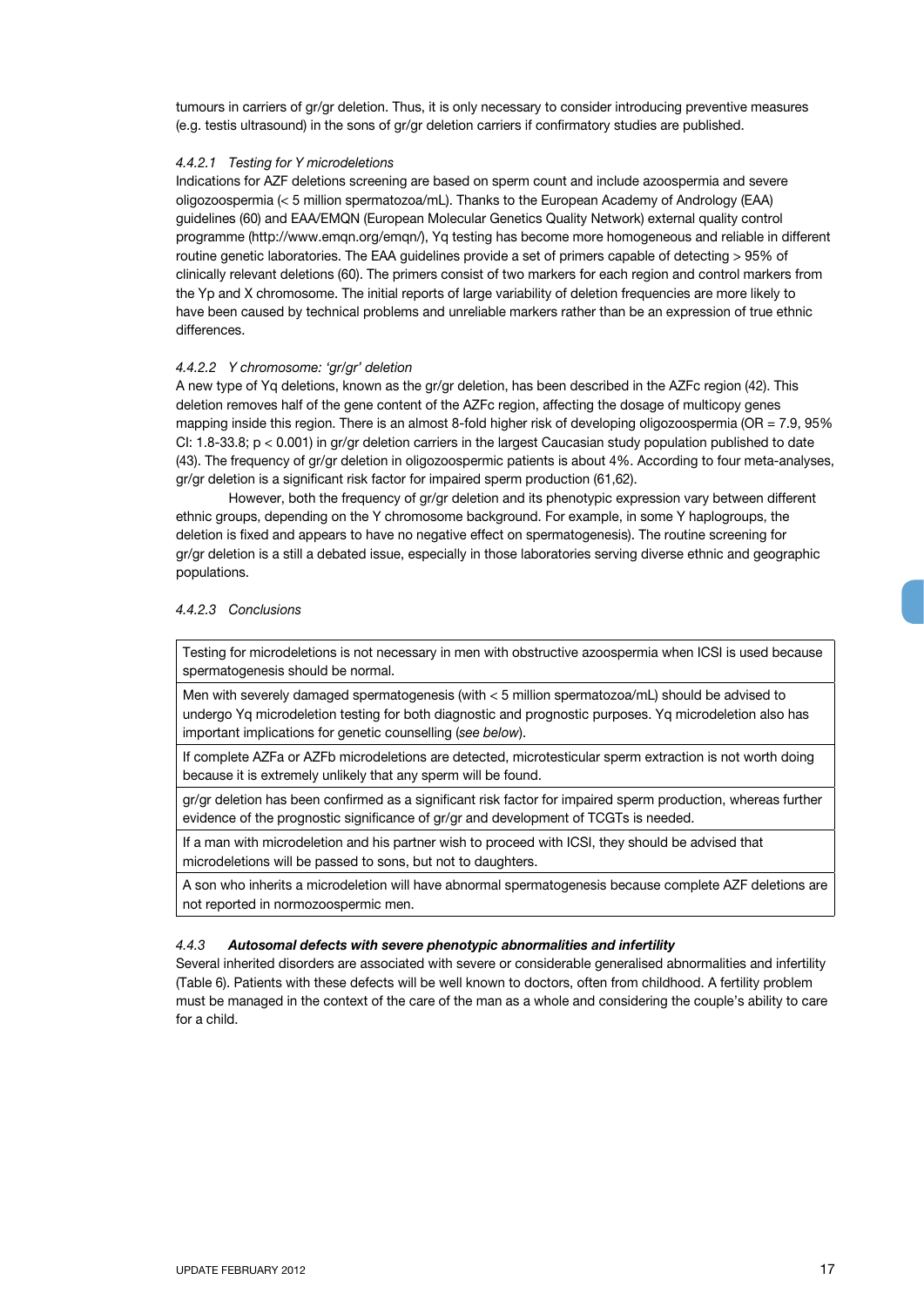**Table 6: Less common inherited disorders associated with infertility and other alterations to phenotype**

| <b>Disorder</b>                                        | <b>Phenotype</b>                                                                      | <b>Genetic basis</b>                                    |
|--------------------------------------------------------|---------------------------------------------------------------------------------------|---------------------------------------------------------|
| Prader-Willi syndrome                                  | Obesity, mental retardation                                                           | Deletion of 15q12 on paternally<br>inherited chromosome |
| Bardet-Biedle syndrome                                 | Obesity, mental retardation,<br>retinitis pigmentosa, polydactyly                     | Autosomal recessive<br>16q21                            |
| Cerebellar ataxia and<br>hyogonadotrophic hypogonadism | Eunuchoidism, disturbances of<br>gait and speech                                      | Autosomal recessive                                     |
| Noonan's syndrome                                      | Short stature, webbed neck,<br>cardiac and pulmonary<br>abnormalities, cryptorchidism | Autosomal dominant                                      |
| Myotonic dystrophy                                     | Muscle wasting, cataract,<br>testicular atrophy                                       | Autosomal dominant<br>19q13.3                           |
| Dominant polycystic kidney<br>disease                  | Renal cysts, obstruction from<br>epididymal cysts                                     | Autosomal dominant<br>16p13.3 and 4q                    |
| 5-alpha reductase deficiency                           | Perineal or scrotal hypospadias,<br>vaginal pouch, immature female<br>phenotype       | Autosomal recessive                                     |

#### **4.5 Cystic fibrosis mutations and male infertility**

Cystic fibrosis is a fatal autosomal-recessive disorder. It is the most common genetic disease of Caucasians; 4% are carriers of gene mutations involving the CF transmembrane conductance regulator (CFTR) gene. This gene is located on the short arm of chromosome 7. It encodes a membrane protein that functions as an ion channel and influences the formation of the ejaculatory duct, seminal vesicle, vas deferens and distal two thirds of the epididymis.

Congenital bilateral absence of the vas deferens (CBAVD) is associated with CFTR gene mutations and was found in approximately 2% of men with OA attending a clinic in Edinburgh (63). The incidence in men with OA varies between different countries. The clinical diagnosis of absent vasa is easy to miss and all men with azoospermia should be very carefully examined to exclude CBAVD, particularly those with a semen volume of < 1.5 mL and pH less than 7.0.

Approximately 1,500 mutations are listed on the CFTR database (http://www.genet.sickkids.on.ca/ cftr/). Many series of men with CBAVD tested for varying numbers of mutations have been published. In general, the more mutations tested for, the higher the percentage of men found to have them. In a review of published series of 449 men with CBAVD, the Delta F508 mutation was detected in 244 men, the R117H mutation in 54 men and the W1282X mutation in 37; 63 other mutations were found in 1 to 9 men, but not all mutations were tested for in all case series (64).

As more mutations are defined and tested for, almost all men with CBAVD will probably be found to have mutations. It is not practical to test for all known mutations, as many have a very low prevalence in a particular population. Testing is usually restricted to the most common mutations in a particular community.

 Mutations may be found in both copies of the CFTR gene; however, in most men with CBAVD, mutation is found in only one copy. In some of these supposedly heterozygous cases, there may be an unknown second mutation, but there is also another mechanism. In two-thirds of men with CBAVD, a DNA variant (the fifth allele) can be detected in a non-coding region of CFTR (65). Consequently, since the 5T-tract variant is now considered a mild CFTR mutation rather than a polymorphism, it should be analysed in each CAVD patient.

Men with CBAVD often have mild clinical stigmata of CF (e.g. history of chest infections). Children born after ICSI, where the father has CBAVD and is either hetero- or homozygous, must be followed up.

When a man has CBAVD, it is important to test him and his partner for CF mutations. If the female partner is found to be a carrier of CFTR, the couple must consider very carefully whether to proceed with ICSI using the husband's sperm, as the risk of a having a baby with CF will be 25% if the man is heterozygous and 50% if the man is homozygous. If the female partner is negative for known mutations, the risk of being a carrier of unknown mutations is about 0.4%.

#### **4.6 Unilateral or bilateral absence/abnormality of the vas and renal anomalies**

Unilateral absence of the vas deferens is usually associated with ipsilateral absence of the kidney (66) and probably has a different genetic causation. Men with unilateral absence of the vas deferens are usually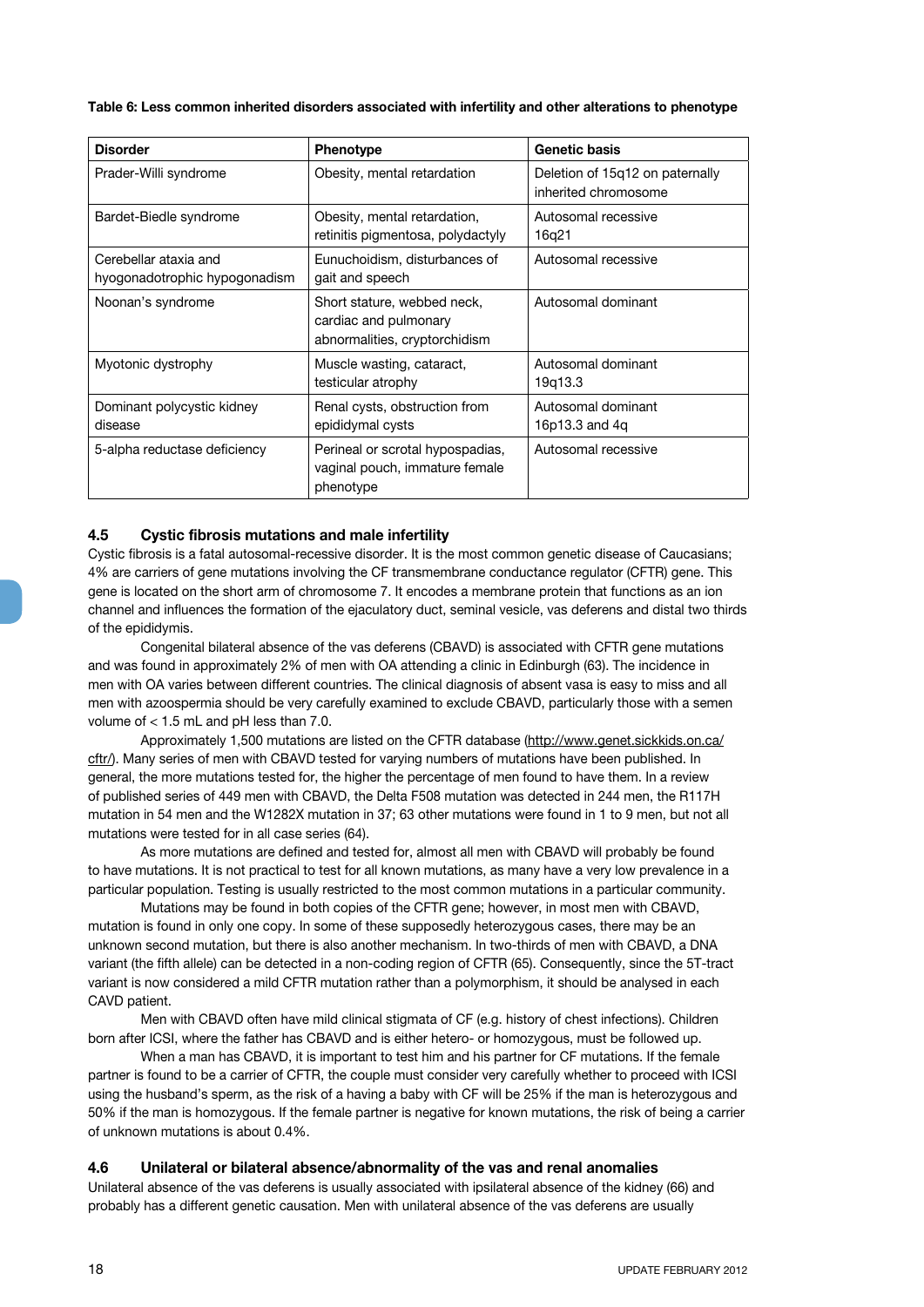fertile, and the condition is most commonly encountered as an incidental finding in the vasectomy clinic. Nevertheless, men with unilateral absence of the vas deferens and CF mutations may have the same underlying genetic diseases as men with true CBAVD. Men with bilateral absence of vas deferens and renal abnormalities do not have CFTR gene abnormalities (67).

Men who have unilateral absence of the vas and normal kidneys or bilateral absence or bilateral abnormality, should be tested for CF mutations. If the results are negative and renal anatomy has not been defined, an abdominal ultrasound should be undertaken. Findings may range from unilateral absence of the vas with ipsilateral absence of the kidney, to bilateral vessel abnormalities and renal abnormalities, such as pelvic kidney.

#### **4.7 Unknown genetic disorders**

Considering the high predicted number of genes involved in male gametogenesis, it is likely that most 'idiopathic' forms of spermatogenic disturbances are caused by mutations or polymorphisms in spermatogenesis candidate genes (34). However, despite an intensive search for new genetic factors, no clinically relevant gene mutations or polymorphisms (except those related to the Y chromosome) have so far been identified (34, 68, 69, and references therein). The introduction of new analytical approaches is likely to provide major advancement in this field (70,71).

ICSI is used to enable men with severely damaged spermatogenesis to father children in situations formerly considered hopeless and where very few spermatozoa can be obtained. This has led to concern that children may be born with a fetal abnormality, because ICSI may enable defective sperm to bypass the selective processes of the female genital tract and egg covering. Alternatively, eggs may be fertilised that would otherwise not be fertilised. However, fetal abnormality statistics from ICSI centres do not indicate any increase in congenital malformations compared with the general population.

On the other hand, ICSI babies have a higher risk of *de novo* sex chromosomal aberrations (about a 3-fold increase compared with natural conceptions) and paternally inherited structural abnormalities (72-74).

Indications for ICSI are constantly being extended to include fertilisation with immature sperm forms, and it is therefore particularly important to continue to monitor fetal abnormality rates, using detailed subgroup analysis according to the father's clinical and molecular diagnosis.

#### **4.8 DNA fragmentation in spermatozoa**

There is increased DNA damage in spermatozoa from men with oligozoospermia. This increase is associated with reduced chances of natural conception and, to a lesser extent, conception after IVF/ICSI, and with an increase in early pregnancy loss (75,76). DNA damage may improve after varicocele ligation (77,78).

#### **4.9 Genetic counselling and ICSI**

The best management is to agree treatment with the couple and provide them with full information on the genetic risks. Initially, the couple should be given full information about the risks to the child to help them decide whether to proceed with ICSI. Where there is conflict between the wishes of the couple and the interests of the future child, it may be ethically correct to withhold therapy.

When both partners are known to carry defects (e.g. CF mutations), there is up to a 50% chance of the child developing a clinical condition and dying early after a number of years of morbidity. Many clinicians and infertility clinic personnel may consider it is unethical to proceed because their duty of care to the future child and the interests of society outweigh the wishes of the individual couple. If there is a conflict that cannot be resolved by agreement, the interests of a future child probably take precedence over the interests of a couple. The couple also need to give consideration to preimplantation diagnosis and replacement only of normal embryos.

#### **4.10 Conclusions and recommendations for genetic disorders in male infertility**

#### **Conclusions**

New insights into the genetic basis of infertility and the advent of ICSI require a good understanding of genetics by clinicians and the general public.

Diagnostic advances will allow us to identify the genetic basis of more disorders and diagnose known disorders at a lower cost. For some of these disorders, gene therapy might be practical.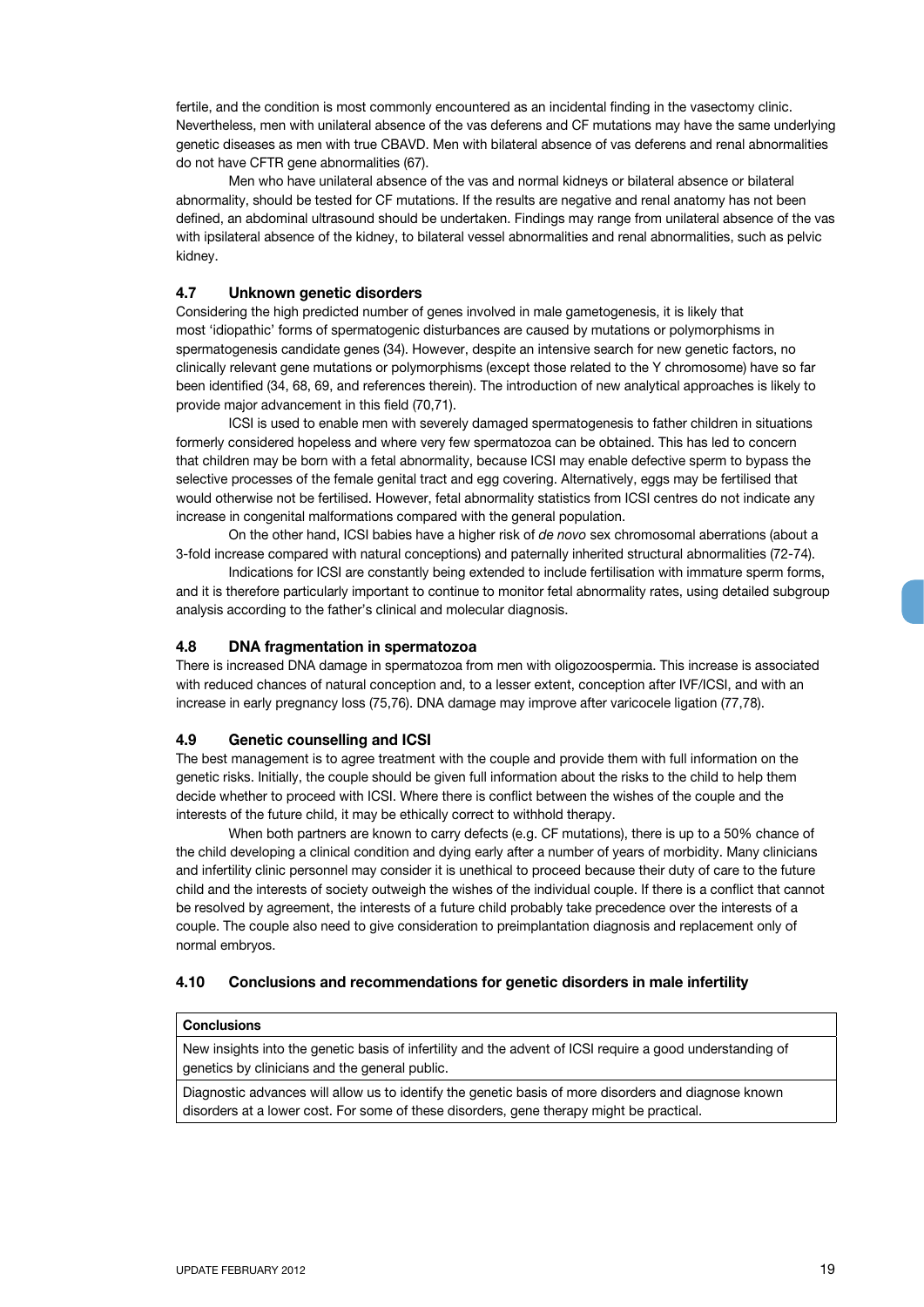| <b>GR</b> | <b>Recommendations</b>                                                                                                                                                                                                               |
|-----------|--------------------------------------------------------------------------------------------------------------------------------------------------------------------------------------------------------------------------------------|
| B         | Standard karyotype analysis should be offered to all men with damaged spermatogenesis (< 10<br>million spermatozoa/mL) who are seeking fertility treatment by in vitro fertilisation/intracytoplasmic<br>sperm injection (ICSI) (2). |
| B         | Men with Klinefelter's syndrome might require androgen replacement therapy as they get older.                                                                                                                                        |
| B         | All men with Klinefelter's syndrome who undergo testicular biopsy procedures for sperm retrieval<br>need long-term endocrine follow-up.                                                                                              |
| B         | For men with severely damaged spermatogenesis ( $<$ 5 million spermatozoa/mL), testing for Yg<br>microdeletions is strongly advised (39,60).                                                                                         |
| A         | When a man has structural abnormalities of the vas deferens (bilateral absence of vas deferens,<br>unilateral absence of the vas), it is important to test him and his partner for CF gene mutations (64).                           |
| A         | Genetic counselling is mandatory in couples with a genetic abnormality found in clinical or genetic<br>investigation and in patients who carry a (potential) inheritable disease (1).                                                |
|           |                                                                                                                                                                                                                                      |

#### **4.11 References**

- 1. Griffin DK, Finch KA. The genetic and cytogenetic basis of male infertility. Human Fertil Mar 2005;8(1);19-26.
	- http://www.ncbi.nlm.nih.gov/pubmed/15823847
- 2. Carrell DT. The clinical implementation of sperm chromosome aneuploidy testing: pitfalls and promises. J Androl 2008 Mar-Apr;29(2):124-33. http://www.ncbi.nlm.nih.gov/pubmed/17881765
- 3. Johnson MD. Genetic risks of intracytoplasmic sperm injection in the treatment of male infertility: recommendations for genetic counseling and screening. Fertil Steril 1998 Sep;70(3):397-411. http://www.ncbi.nlm.nih.gov/pubmed/9757865
- 4. van Assche EV, Bonduelle M, Tournaye H, et al. Cytogenetics of infertile men. Hum Reprod 1996 Dec;11(Suppl 4):1-24; discussion 25-6.
- http://www.ncbi.nlm.nih.gov/pubmed/9147109
- 5. Vincent MC, Daudin M, De MP, et al. Cytogenetic investigations of infertile men with low sperm counts: a 25-year experience. J Androl 2002 Jan-Feb;23(1):18-22. http://www.ncbi.nlm.nih.gov/pubmed/11780918
- 6. Tempest HG, Martin RH. Cytogenetic risks in chromosomally normal infertile men. Curr Opin Obstet Gynecol 2009 Jun;21(3):223-7.
	- http://www.ncbi.nlm.nih.gov/pubmed/19424064
- 7. Clementini E, Palka C, Iezzi I, et al. Prevalence of chromosomal abnormalities in 2078 inferitle couples referred for assisted reproduction techniques. Hum Reprod 2005 Feb;20(2):437-42. http://www.ncbi.nlm.nih.gov/pubmed/15567875
- 8. Gianaroli L, Magli MC, Cavallini G, et al. Frequency of aneuploidy in sperm from patients with extremely severe male factor infertility. Hum Reprod 2005 Aug;20(8):2140-52. http://www.ncbi.nlm.nih.gov/pubmed/15845594
- 9. Pang MG, Kim YJ, Lee SH, et al. The high incidence of meiotic errors increases with decreased sperm count in severe male factor infertilities. Hum Reprod 2005 Jun;20(6):1688-94. http://www.ncbi.nlm.nih.gov/pubmed/15734753
- 10. Machev N, Gosset P, Viville S. Chromosome abnormalities in sperm from infertile men with normal somatic karyotypes: teratozoospermia. Cytogenet Genome Res 2005;111(3-4):352-7. http://www.ncbi.nlm.nih.gov/pubmed/16192715
- 11. Baccetti B, Collodel G, Marzella R, et al. Ultrastructural studies of spermatozoa from infertile males with Robertsonian translocations and 18, X, Y aneuploidies. Hum Reprod 2005 Aug;20(8):2295-300. http://www.ncbi.nlm.nih.gov/pubmed/15878922
- 12. Lanfranco F, Kamischke A, Zitzmann M, et al. Klinefelter's syndrome. Lancet 2004 Jul 17-23;364(9430):273-83. http://www.ncbi.nlm.nih.gov/pubmed/15262106
- 13. Wang C, Baker HW, Burger HG, et al. Hormonal studies in men with Klinefelter's syndrome. Clin Endocrinol (Oxf) 1975 Jul;4(4):399-411. http://www.ncbi.nlm.nih.gov/pubmed/1157343
- 14. Ichioka K, Utsunomiya N, Kohei N, et al. Adult onset of declining spermatogenesis in a man with nonmosaic Klinefelter's syndrome. Fertil Steril 2006 May;85(5):1511.e1-2. http://www.ncbi.nlm.nih.gov/pubmed/16616747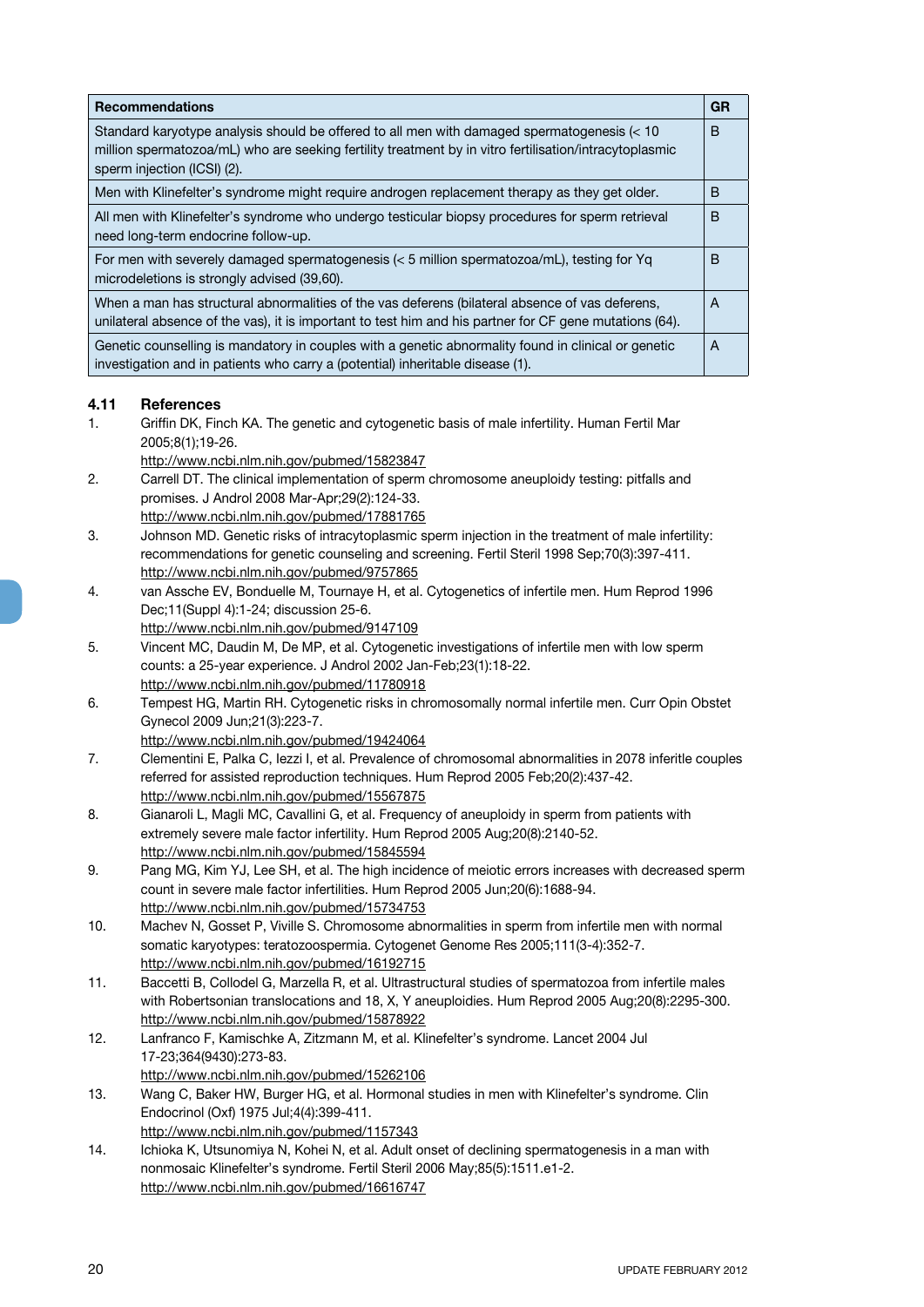- 15. Staessen C, Tournaye H, Van Assche E, et al. PGD in 47,XXY Klinefelter's syndrome patients. Hum Reprod Update 2003 Jul-Aug;9(4):319-30. http://www.ncbi.nlm.nih.gov/pubmed/12926526
- 16. Chevret E, Rousseaux S, Monteil M, et al. Increased incidence of hyperhaploid 24 XY spermatozoa detected by three-colour FISH in a 46,XY/47,XXY male. Hum Genet 1996 Feb;97(2):171-5. http://www.ncbi.nlm.nih.gov/pubmed/8566948
- 17. Martini E, Geraedts JP, Liebaers I, et al. Constitution of semen samples from XYY and XXY males as analysed by in-situ hybridization. Hum Reprod 1996 Aug;11(8):1638-43. http://www.ncbi.nlm.nih.gov/pubmed/8921108
- 18. Lenz P, Luetjens CM, Kamischke A, et al. Mosaic status in lymphocytes of infertile men with or without Klinefelter syndrome. Hum Reprod 2005 May;20(5):1248-55. http://www.ncbi.nlm.nih.gov/pubmed/15665007
- 19. Cozzi J, Chevret E, Rousseaux S, et al. Achievement of meiosis in XXY germ cells: study of 543 sperm karyotypes from an XY/XXY mosaic patient. Hum Genet 1994 Jan;93(1):32-4. http://www.ncbi.nlm.nih.gov/pubmed/8270252
- 20. Guttenbach M, Michelmann HW, Hinney B, et al. Segregation of sex chromosomes into sperm nuclei in a man with 47,XXY Klinefelter's karyotype: a FISH analysis. Hum Genet 1997 Apr;99(4):474-7. http://www.ncbi.nlm.nih.gov/pubmed/9099836
- 21. Estop AM, Munné S, Cieply KM, et al. Meiotic products of a Klinefelter 47,XXY male as determined by sperm fluorescence in-situ hybridization analysis. Hum Reprod 1998 Jan;13(1):124-7. http://www.ncbi.nlm.nih.gov/pubmed/9512242
- 22. Foresta C, Galeazzi C, Bettella A, et al. High incidence of sperm sex chromosomes aneuploidies in two patients with Klinefelter's syndrome. J Clin Endocrinol Metab 1998 Jan;83(1):203-5. http://www.ncbi.nlm.nih.gov/pubmed/9435442
- 23. Franco B, Guioli S, Pragliola A, et al. A gene deleted in Kallmann's syndrome shares homology with neural cell adhesion and axonal path-finding molecules. Nature 1991 Oct;353(6344):529-36. http://www.ncbi.nlm.nih.gov/pubmed/1922361
- 24. Bianco SD, Kaiser UB. The genetic and molecular basis of idiopathic hypogonadotropic hypogonadism. Nat Rev Endocrinol 2009 Oct;5(10):569-76. http://www.ncbi.nlm.nih.gov/pubmed/19707180
- 25. Miyagawa Y, Tsujimura A, Matsumiya K, et al. Outcome of gonadotropin therapy for male hypogonadotropic hypogonadism at university affiliated male infertility centers: a 30-year retrospective study. J Urol 2005 Jun;173(6):2072-5. http://www.ncbi.nlm.nih.gov/pubmed/15879837
- 26. Gottlieb B, Beitel LK, Wu JH, et al. The androgen receptor gene mutations database (ARDB): 2004 update. Hum Mutat 2004 Jun;23(6):527-33.
- http://www.ncbi.nlm.nih.gov/pubmed/15146455 27. Tincello DG, Saunders PT, Hargreave TB. Preliminary investigations on androgen receptor gene mutations in infertile men. Mol Hum Reprod 1997 Nov;3(11):941-3. http://www.ncbi.nlm.nih.gov/pubmed/9433918
- 28. Gottlieb B, Lombroso R, Beitel LK, et al. Molecular pathology of the androgen receptor in male (in) fertility. Reprod Biomed Online 2005 Jan;10(1):42-8. http://www.ncbi.nlm.nih.gov/pubmed/15705293
- 29. Ferlin A, Vinanzi C, Garolla A, et al. Male infertility and androgen receptor gene mutations: clinical features and identification of seven novel mutations. Clin Endocrinol (Oxf) 2006;65(5):606-10). http://www.ncbi.nlm.nih.gov/pubmed/17054461
- 30. Rajender S, Singh L, Thangaraj K. Phenotypic heterogeneity of mutations in androgen receptor gene. Asian J Androl 2007 Mar;9(2):147-79.
- http://www.ncbi.nlm.nih.gov/pubmed/17334586 31. Wang PJ, McCarrey JR, Yang F, et al. An abundance of X-linked genes expressed in spermatogonia.
- Nat Genet 2001 Apr;27(4):422-6.
- http://www.ncbi.nlm.nih.gov/pubmed/11279525
- 32. Wang PJ. X chromosomes, retrogenes and their role in male reproduction. Trends Endocrinol Metab 2004 Mar;15(2):79-83.
- http://www.ncbi.nlm.nih.gov/pubmed/15036254
- 33. Stouffs K, Tournaye H, Liebaers I, et al. Male infertility and the involvement of the X chromosome. Hum Reprod Update 2009 Nov-Dec;15(6):623-37. http://www.ncbi.nlm.nih.gov/pubmed/19515807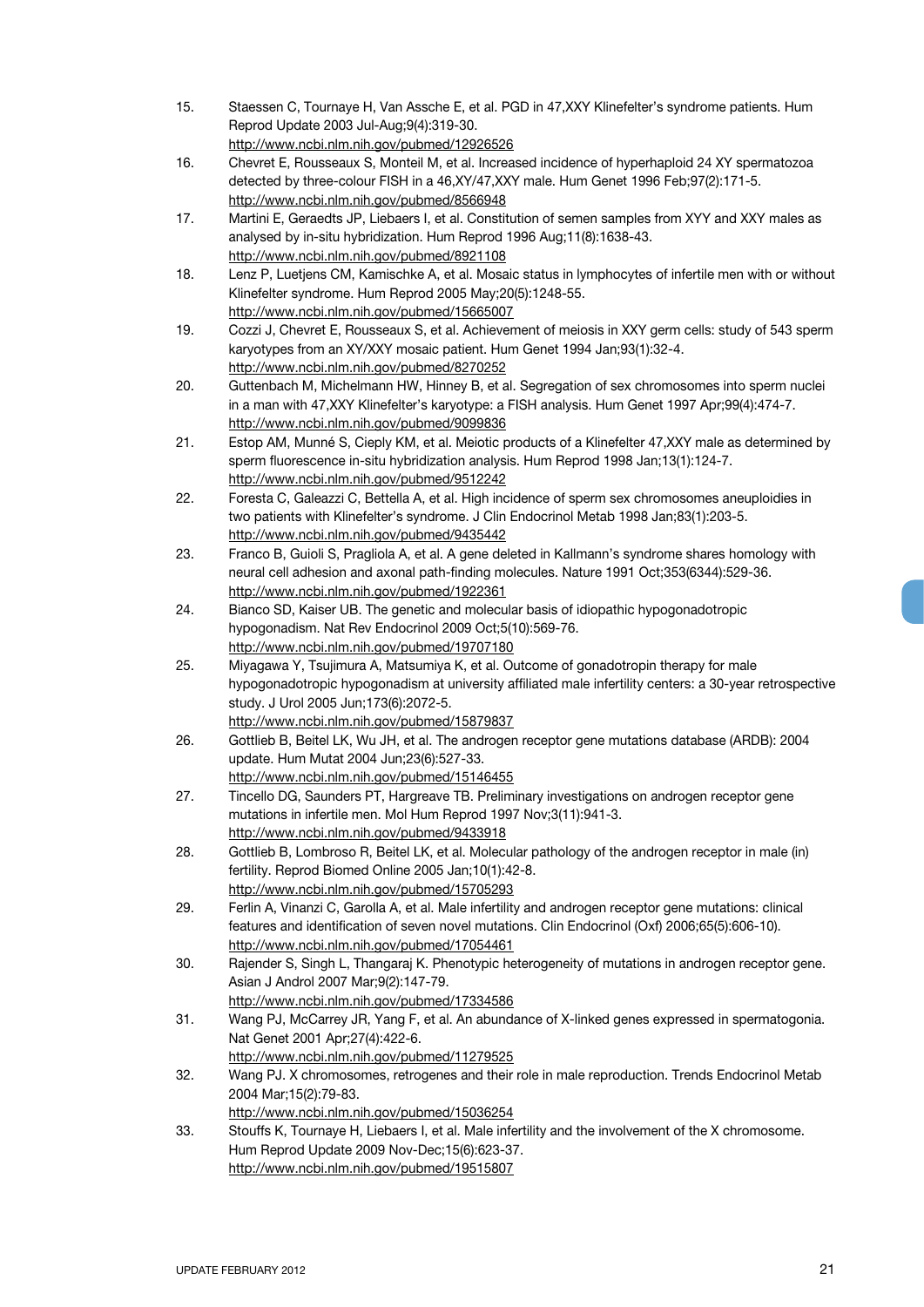Biomed Online 2008 Apr;16(4):504-13. http://www.ncbi.nlm.nih.gov/pubmed/18413059 35. Tiepolo L, Zuffardi O. Localization of factors controlling spermatogenesis in the nonfluorescent portion of the human Y chromosome long arm. Hum Genet 1976 Oct 28;34(2):119-24. http://www.ncbi.nlm.nih.gov/pubmed/1002136 36. Ma K, Sharkey, A, Kirsch S, et al. Towards the molecular localisation of the AZF locus: mapping of microdeletions in azoospermic men within 14 subintervals of interval 6 of the human Y chromosome. Hum Mol Genet 1992 Apr;1(1):29-33. http://www.ncbi.nlm.nih.gov/pubmed/1301132 37. Vogt P, Edelmann A, Kirsch S, et al. Human Y chromosome azoospermia factors (AZF) mapped to different subregions in Yq11. Hum Mol Genet 1996 Jul;5(7):933-43. http://www.ncbi.nlm.nih.gov/pubmed/8817327 38. Repping S, Skaletsky H, Lange J, et al. Recombination between palindromes P5 and P1 on the human Y chromosome causes massive deletions and spermatogenic failure. Am J Hum Genet 2002 Oct;71: 906-922. http://www.ncbi.nlm.nih.gov/pubmed/12297986 39. Krausz C, Degl'Innocenti S. Y chromosome and male infertility: update, 2006. Front Biosci 2006 Sep;11:3049-61. http://www.ncbi.nlm.nih.gov/pubmed/16720375 40. Skaletsky H, Kuroda-Kawaguchi T, Minx PJ, et al. The male-specific region of the human Y chromosome is a mosaic of discrete sequence classes. Nature 2003 Jun;423(6942):825-37. http://www.ncbi.nlm.nih.gov/pubmed/12815422 41. Tyler-Smith C, Krausz C. The will-o'-the-wisp of genetics--hunting for the azoospermia factor gene. N Engl J Med 2009 Feb;360(9):925-7. http://www.ncbi.nlm.nih.gov/pubmed/19246366 42. Repping S, Skaletsky H, Brown L, et al. Polymorphism for a 1.6-Mb deletion of the human Y chromosome persists through balance between recurrent mutation and haploid selection. Nat Genet 2003 Nov;35(3):247-51. http://www.ncbi.nlm.nih.gov/pubmed/14528305 43. Krausz C, Forti G, McElreavey K. The Y chromosome and male fertility and infertility. Int J Androl 2003 Apr;26(2):70-5. http://www.ncbi.nlm.nih.gov/pubmed/12641824 44. Giachini C, Laface I, Guarducci E, et al. Partial AZFc deletions and duplications: clinical correlates in the Italian population. Hum Genet 2008 Nov;124(4):399-410. http://www.ncbi.nlm.nih.gov/pubmed/18807255 45. Vogt PH. AZF deletions and Y chromosomal haplogroups: history and update based on sequence. Hum Reprod Update 2005 Jul-Aug;11(4):319-36. http://www.ncbi.nlm.nih.gov/pubmed/15890785 46. Krausz C, Giachini C, Xue Y, et al. Phenotypic variation within European carriers of the Y-chromosomal gr/gr deletion is independent of Y-chromosomal background. J Med Genet 2009 Jan;46(1):21-31. http://www.ncbi.nlm.nih.gov/pubmed/18782837 47. Visser L, Westerveld GH, Korver CM, et al. Y chromosome gr/gr deletions are a risk factor for low semen quality. Hum Reprod 2009 Oct;24(10):2667-73. http://www.ncbi.nlm.nih.gov/pubmed/19602516 48. Nathanson KL, Kanetsky PA, Hawes R, et al. The Y deletion gr/gr and susceptibility to testicular germ cell tumor. Am J Hum Genet 2005 Dec;77(6):1034-43. http://www.ncbi.nlm.nih.gov/pubmed/16380914 49. Mulhall JP, Reijo R, Alagappan R, et al. Azoospermic men with deletion of the DAZ gene cluster are capable of completing spermatogenesis: fertilization, normal embryonic development and pregnancy occur when retrieved testicular spermatozoa are used for intracytoplasmic sperm injection. Hum Reprod 1997 Mar;12(3):503-8. http://www.ncbi.nlm.nih.gov/pubmed/9130751 50. Silber SJ, Alagappan R, Brown LG, et al. Y chromosome deletions in azoospermic and severely oligozoospermic men undergoing intracytoplasmic sperm injection after testicular sperm extraction. Hum Reprod 1998 Dec;13(12):3332-7. http://www.ncbi.nlm.nih.gov/pubmed/9886509

34. Nuti F, Krausz C. Gene polymorphisms/mutations relevant to abnormal spermatogenesis. Reprod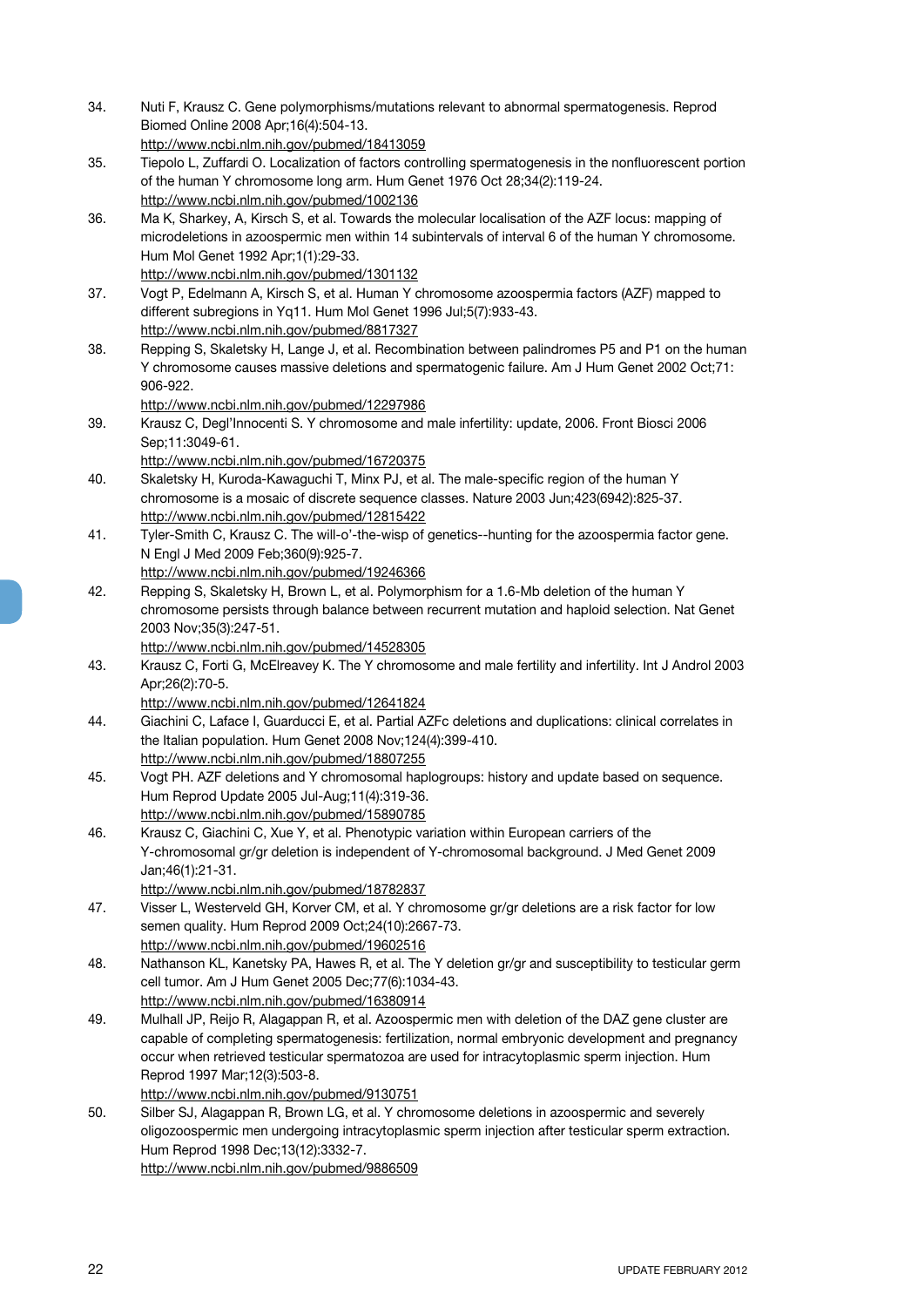- 51. Kamischke A, Gromoll J, Simoni M, et al. Transmisson of a Y chromosomal deletion involving the deleted in azoospermia (DAZ) and chromodomain (CDYI) genes from father to son through intracytoplasmic sperm injection: case report. Hum Reprod 1999 Sep;14(9):2320-2. http://www.ncbi.nlm.nih.gov/pubmed/10469702
- 52. Mau Kai C, Juul A, McElreavey K, et al. Sons conceived by assisted reproduction techniques inherit deletions in the azoospermia factor (AZF) region of the Y chromosome and the DAZ gene copy number. Hum Reprod 2008 Jul;23(7):1669-78. http://www.ncbi.nlm.nih.gov/pubmed/18440997
- 53. Stuppia L, Gatta V, Calabrese G, et al. A quarter of men with idiopathic oligo-azospermia display chromosomal abnormalities and microdeletions of different types in interval 6 of Yq11. Hum Genet 1998 May;102(5):566-70.
	- http://www.ncbi.nlm.nih.gov/pubmed/9654206
- 54. Zhang F, Lu C, Li Z, et al. Partial deletions are associated with an increased risk of complete deletion in AZFc: a new insight into the role of partial AZFc deletions in male infertility. J Med Genet 2007 Jul;44(7):437-44.

- 55. Siffroi JP, Le Bourhis C, Krausz C, et al. Sex chromosome mosaicism in males carrying Y chromosome long arm deletions. Hum Reprod 2000 Dec;15(12):2559-62. http://www.ncbi.nlm.nih.gov/pubmed/11098026
- 56. Jaruzelska J, Korcz A, Wojda A, et al. Mosaicism for 45,X cell line may accentuate the severity of spermatogenic defects in men with AZFc deletion. J Med Genet 2001 Nov;38(11):798-802. http://www.ncbi.nlm.nih.gov/pubmed/11732492
- 57. Patsalis PC, Sismani C, Quintana-Murci L, et al. Effects of transmission of Y chromosome AZFc deletions. Lancet 2002 Oct;360(9341):1222-4. http://www.ncbi.nlm.nih.gov/pubmed/12401251
- 58. Patsalis PC, Skordis N, Sismani C, et al. Identification of high frequency of Y chromosome deletions in patients with sex chromosome mosaicism and correlation with the clinical phenotype and Y-chromosome instability. Am J Med Genet A 2005 Jun;135(2):145-9. http://www.ncbi.nlm.nih.gov/pubmed/15880425
- 59. Le Bourhis C, Siffroi JP, McElreavey K, et al. Y chromosome microdeletions and germinal mosaicism in infertile males. Mol Hum Reprod 2000 Aug;6(8):688-93. http://www.ncbi.nlm.nih.gov/pubmed/10908277
- 60. Simoni M, Bakker E, Krausz C. EAA/EMQN best practice guidelines for molecular diagnosis of y-chromosomal microdeletions. State of the art 2004. Int J Androl 2004 Aug;27(4):240-9. http://www.ncbi.nlm.nih.gov/pubmed/15271204
- 61. Stouffs K, Lissens W, Tournaye H, Haentjens P.What about gr/gr deletions and male infertility? Systematic review and meta-analysis. Hum Reprod Update 2011 Mar-Apr;17(2):197-209. http://www.ncbi.nlm.nih.gov/pubmed/20959348
- 62. Navarro-Costa P, Gonçalves J, Plancha CE. The AZFc region of the Y chromosome: at the crossroad between genetic diversity and male infertility. Hum Reprod Update 2010 Sep-Oct;16(5):525-42. http://www.ncbi.nlm.nih.gov/pubmed/20304777
- 63. Donat R, McNeill AS, Fitzpatrick DR, et al. The incidence of cystic fibrosis gene mutations in patients with congenital bilateral absence of the vas deferens in Scotland. Br J Urol 1997 Jan;79(1):74-7. http://www.ncbi.nlm.nih.gov/pubmed/9043501
- 64. De Braekeleer M, Férec C. Mutations in the cystic fibrosis gene in men with congenital bilateral absence of the vas deferens. Mol Hum Reprod 1996 Sep;2(9):669-77. http://www.ncbi.nlm.nih.gov/pubmed/9239681
- 65. Chillón M, Casals T, Mercier B, et al. Mutations in cystic fibrosis gene in patients with congenital absence of the vas deferens. New Engl J Med 1995 Jun;332(22):1475-80. http://www.ncbi.nlm.nih.gov/pubmed/7739684
- 66. Drake MJ, Quinn FM. Absent vas deferens and ipsilateral multicystic dysplastic kidney in a child. Br J Urol 1996 May;77(5):756-7. http://www.ncbi.nlm.nih.gov/pubmed/8689131
- 67. Augarten A, Yahav Y, Kerem BS, et al. Congenital bilateral absence of the vas deferens in the absence of cystic fibrosis. Lancet 1994 Nov 26;344(8935):1473-4. http://www.ncbi.nlm.nih.gov/pubmed/7968122
- 68. Krausz C, Giachini C. Genetic risk factors in male infertility. Arch Androl 2007 May-Jun;53(3):125-33. http://www.ncbi.nlm.nih.gov/pubmed/17612870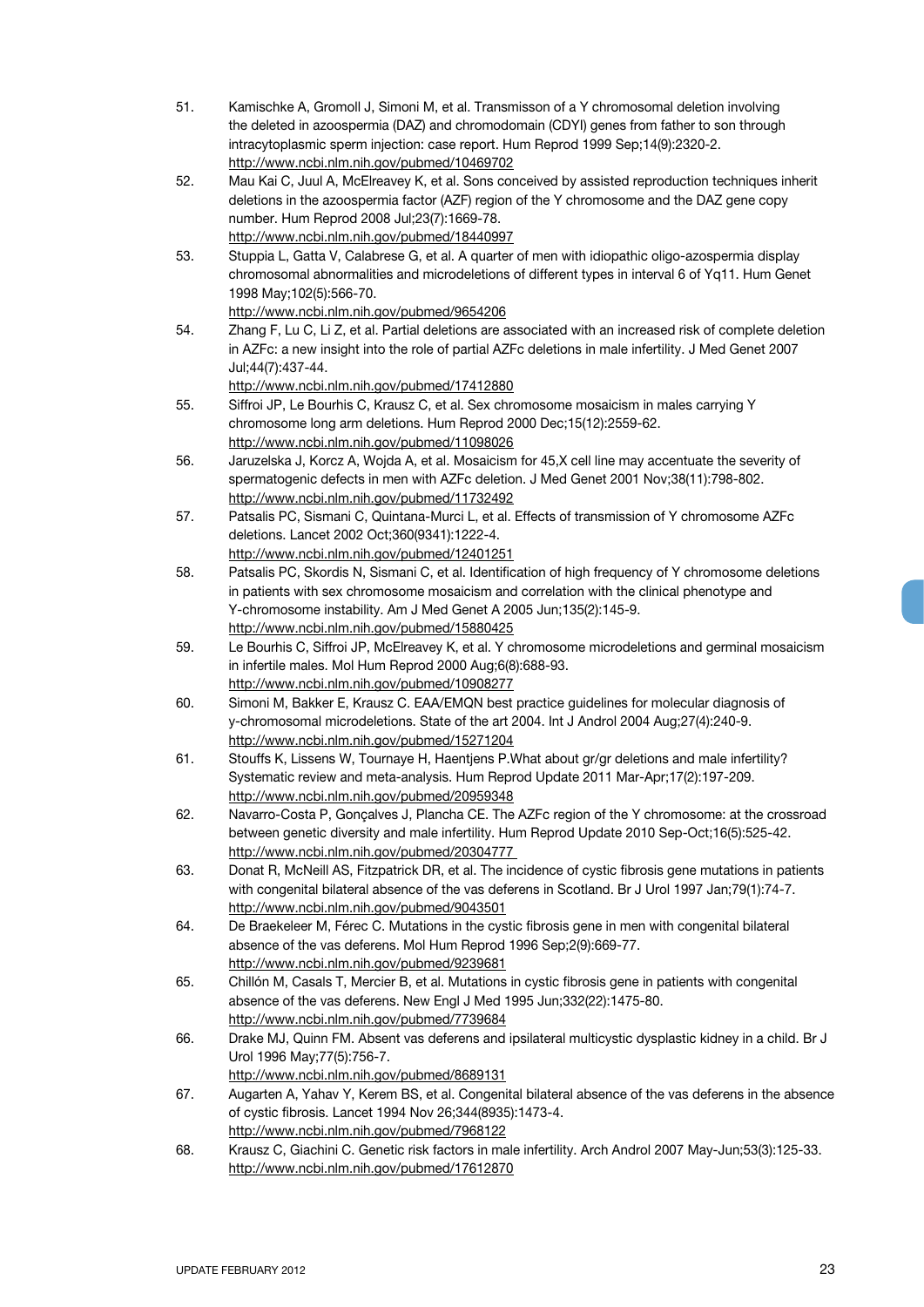- 69. Tüttelmann F, Rajpert-De Meyts E, Nieschlag E, et al. Gene polymorphisms and male infertility--a meta-analysis and literature review. Reprod Biomed Online 2007 Dec;15(6):643-58. http://www.ncbi.nlm.nih.gov/pubmed/18062861
- 70. Aston KI, Carrell DT. Genome-wide study of single-nucleotide polymorphisms associated with azoospermia and severe oligozoospermia. J Androl 2009 Nov-Dec;30(6):711-25. http://www.ncbi.nlm.nih.gov/pubmed/19478329
- 71. Carrell DT, De Jonge C, Lamb DJ. The genetics of male infertility: a field of study whose time is now. Arch Androl 2006 Jul-Aug;52(4):269-74. http://www.ncbi.nlm.nih.gov/pubmed/16728342
- 72. Van Steirteghem A, Bonduelle M, Devroey P, et al. Follow-up of children born after ICSI. Hum Reprod Update 2002 Mar-Apr;8(2):111-6.
	- http://www.ncbi.nlm.nih.gov/pubmed/12099626
- 73. Bonduelle M, Van Assche E, Joris H, et al. Prenatal testing in ICSI pregnancies: incidence of chromosomal anomalies in 1586 karyotypes and relation to sperm parameters. Hum Reprod 2002 Oct;17(10):2600-14.

- 74. ESHRE Capri Workshop group Intracytoplasmic sperm injection (ICSI) in 2006: evidence and evolution. Hum Reprod Update 2007 Nov-Dec;13(6):515-26. http://www.ncbi.nlm.nih.gov/pubmed/17630396
- 75. Zini A, Meriano J, Kader K, et al. Potential adverse effect of sperm DNA damage on embryo quality after ICSI. Hum Reprod 2005 Dec;20(12);3476-80. http://www.ncbi.nlm.nih.gov/pubmed/16123087
- 76. Zini A, Sigman M. Are tests of sperm DNA damage clinically useful? Pros and cons. J Androl 2009 May-Jun;30(3):219-29.

http://www.ncbi.nlm.nih.gov/pubmed/19059901

- 77. Zini A, Blumenfeld A, Libman J, et al. Beneficial effect of microsurgical varicocelectomy on human sperm DNA integrity. Hum Reprod 2005 Apr;20(4):1018-21. http://www.ncbi.nlm.nih.gov/pubmed/15608026
- 78. Smit M, Romijn JC, Wildhagen MF, et al. Decreased sperm DNA fragmentation after surgical varicocelectomy is associated with increased pregnancy rate. J Urol 2010 Jan;183(1):270-4. http://www.ncbi.nlm.nih.gov/pubmed/19913801

## **5. OBSTRUCTIVE AZOOSPERMIA**

### **5.1 Definition**

Obstructive azoospermia (OA) is the inability to detect both spermatozoa and spermatogenetic cells in semen and post-ejaculate urine due to bilateral obstruction of the seminal ducts. OA is less common than NOA and occurs in 15-20% of men with azoospermia. Common causes of OA are summarised in Table 7.

Men with OA present with normal FSH, normal size testes and epididymal enlargement. Sometimes, the vas deferens is absent due to congenital factors or previous inguinal or scrotal surgery. Obstruction in primary infertile men is often present at the epididymal level; other sites of obstruction are the ejaculatory ducts and the vas deferens. In 25% of men with a suspected obstruction, no spermatozoa are found in the epididymis during scrotal exploration, indicating an intratesticular obstruction.

| <b>Conditions</b>            | Congenital                            | <b>Acquired</b>                                                   |
|------------------------------|---------------------------------------|-------------------------------------------------------------------|
| Epididymal obstruction       | Idiopathic epididymal obstruction     | Post-infective (epididymitis)<br>Post-surgical (epididymal cysts) |
| Vas deferens obstruction     | Congenital absence of vas<br>deferens | Post-vasectomy<br>Post-surgical (hernia, scrotal surgery)         |
| Ejaculatory duct obstruction | Prostatic cysts (Müllerian cysts)     | Post-surgical (bladder neck surgery)<br>Post-infective            |

#### **Table 7: Classification of OA, on the basis of ductal obstruction due to congenital and acquired causes**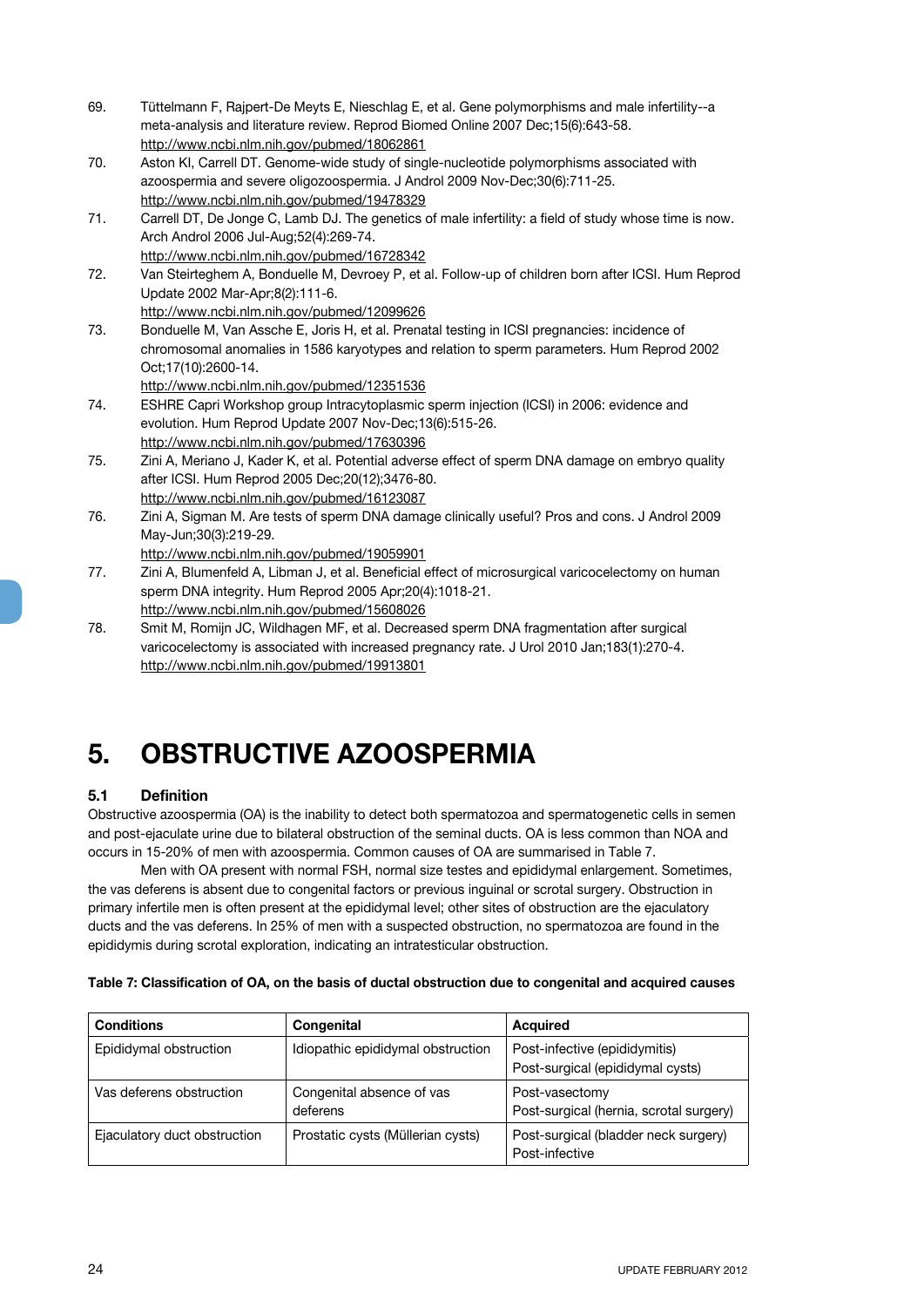#### **5.2 Classification**

#### *5.2.1 Intratesticular obstruction*

Intratesticular obstruction occurs in 15% of OA (1). Congenital forms (dysjunction between rete testis and efferent ductules) are less common than acquired forms, i.e. post-inflammatory or post-traumatic obstructions. Acquired forms are often associated with an obstruction of epididymis and vas deferens.

#### *5.2.2 Epididymal obstruction*

Epididymal obstruction is the most common cause of OA, affecting 30-67% of azoospermic men with a serum FSH less than twice the upper limit of normal (1-4).

Congenital epididymal obstruction usually manifests as CBAVD, which is associated with at least one mutation of the CF gene in 82% of cases (5). This form is often accompanied by absence of the distal part of the epididymis and seminal vesicle agenesis (*see above* Chapter 4: Genetic disorders in infertility). Other congenital forms of obstruction are rare, e.g. disjunction between efferent ductules and the corpus epididymis, agenesis/atresia of a short part of the epididymis.

Congenital forms of epididymal obstruction include chronic sinopulmonary infections (Young's syndrome) (6), in which obstruction results from a mechanical blockage due to debris within the proximal epididymal lumen.

Acquired forms secondary to acute (e.g. gonococcal) and subclinical (e.g. chlamydial) epididymitis are most common (7,8) (*see below* Chapter 11: Male accessory gland infections). Acute or chronic traumas can result in epididymal damage (9).

Azoospermia caused by surgery may occur after epididymal surgery, e.g. cyst removal. Epididymal obstruction secondary to long-lasting distal obstruction must be considered when repairing seminal ducts (10).

#### *5.2.3 Vas deferens obstruction*

Vas deferens obstruction is the most common cause of acquired obstruction following vasectomy for sterilisation, with possible subsequent germ cell impairment and fibrosis (11,12). Approximately 2-6% of these men request vasectomy reversal. Of those undergoing vaso-vasostomy, 5-10% have epididymal blockage as a result of tubule rupture, making epididymo-vasostomy mandatory (*see below* Chapter 10: Male contraception). Vasal obstruction may also occur after herniotomy (13). Polypropylene mesh herniorrhaphy appears to be able to induce a fibroblastic response able to entrap or obliterate the vas deferens (14).

The most common congenital vasal obstruction is CBAVD, often accompanied by CF. Unilateral agenesis or a partial defect is associated with contralateral seminal duct anomalies or renal agenesis in 80% and 26% of cases, respectively (15) (*see above* Chapter 4: Genetic disorders in infertility). Distal vas deferens obstruction includes CBAVD and accidental injury to the vas deferens during hernia surgery (16).

#### *5.2.4 Ejaculatory duct obstruction*

Ejaculatory duct obstruction is found in about 1-3% of OA (1) and is classified as either cystic or postinflammatory.

Cystic obstructions are usually congenital (i.e. Müllerian duct cyst or urogenital sinus/ejaculatory duct cysts) and are medially located in the prostate between the ejaculatory ducts. In urogenital sinus abnormalities, one or both ejaculatory ducts empty into the cyst (17), while in Müllerian duct anomalies, ejaculatory ducts are laterally displaced and compressed by the cyst (18).

Paramedian or lateral intraprostatic cysts are Wolffian in origin and rare in clinical practice (19). Post-inflammatory obstructions of the ejaculatory duct are usually secondary to acute, non-acute, or chronic urethro-prostatitis (20).

Congenital or acquired complete obstructions of the ejaculatory ducts are commonly associated with low semen volume, decreased or absent seminal fructose and acid pH. The seminal vesicles are usually dilated (anterior-posterior diameter > 15 mm) (20,21).

#### *5.2.5 Functional obstruction of the distal seminal ducts*

Functional obstruction of the distal seminal ducts might be attributed to local neuropathy (22). This abnormality is often associated with urodynamic dysfunction because of the vasographic patterns of ampullo-vesicular atony or of ejaculatory duct hypertony. Functional obstruction of the distal seminal ducts has been reported in juvenile diabetes and polycystic kidney disease (23); however, no relevant pathology has been found in most cases. Results of semen analysis vary between azoospermia, cryptozoospermia and severe OAT syndrome.

#### **5.3 Diagnosis**

#### *5.3.1 Clinical history*

Clinical history taking should follow the suggestions for investigation of infertile men (*see* Chapter 2: Investigations).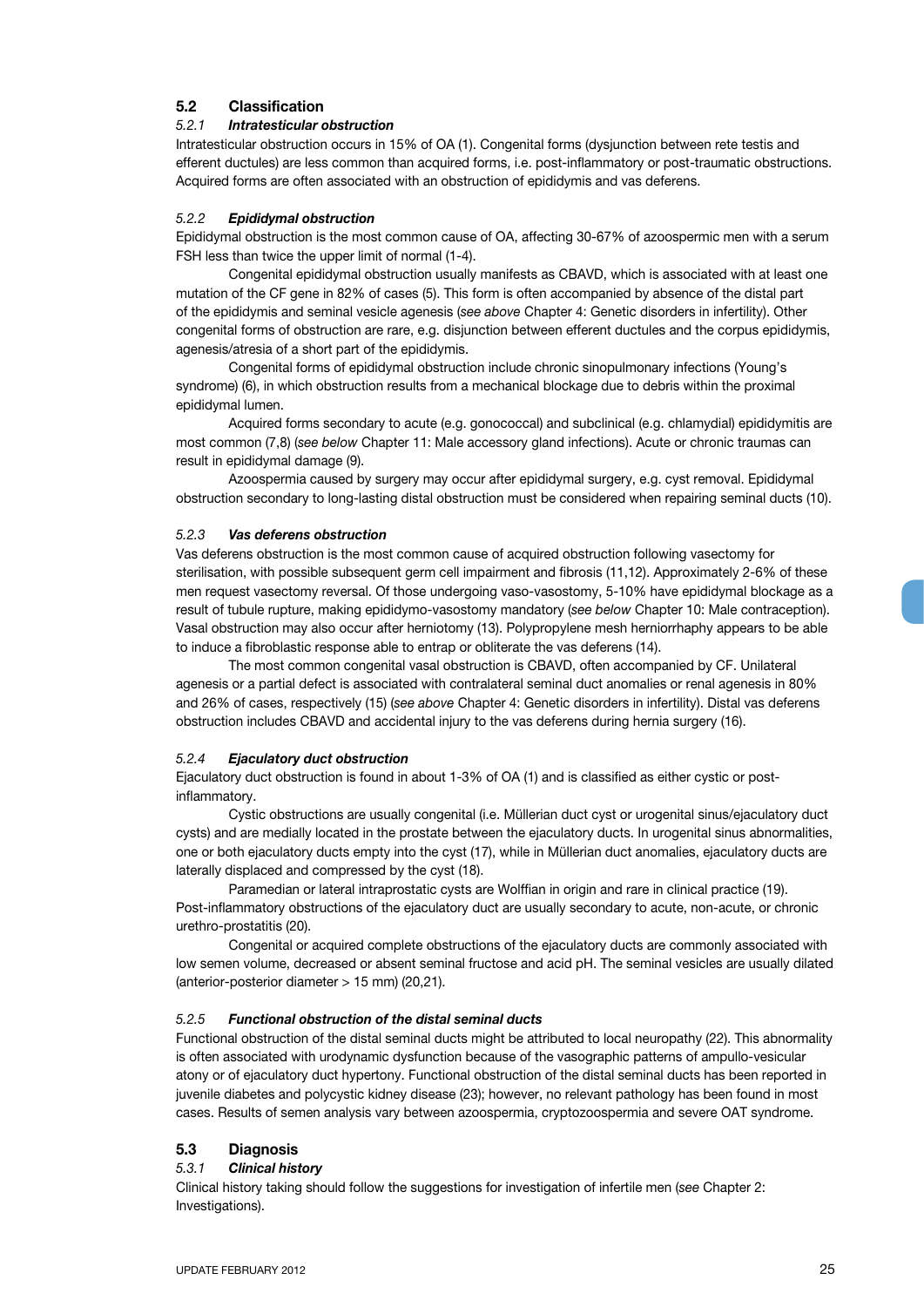Patients should be asked about:

- haematospermia;
- post-ejaculatory pain;
- previous or present urethritis or prostatitis;
- obstructive or irritative urinary symptoms;
- previous scrotal enlargement or pain or surgery;
- previous inguinal herniorrhaphy or traumas;
- chronic sinopulmonary infections.

#### *5.3.2 Clinical examination*

Clinical examination should follow suggestions for investigation of the infertile man. The following findings indicate OA:

- at least one testis with a volume > 15 ml, although a smaller testicular volume may be found in some patients with OA and concomitant partial testicular failure;
- enlarged and hardened epididymis;
- nodules in the epididymis or vas deferens;
- absence or partial atresia of the vas;
- signs of urethritis:
- prostatic abnormalities.

#### *5.3.3 Semen analysis*

At least two examinations must be carried out at an interval of 2-3 months, according to the WHO (*see above* Chapter 2: Investigations). Azoospermia means the inability to detect spermatozoa after centrifugation at x400 magnification. Careful repeat observation of several smears after semen liquefaction is needed. If no spermatozoa are found in a wet preparation, then aliquots or the whole semen sample should be centrifuged at 3000 G for 15 minutes. The pellet must be examined for spermatozoa.

Ejaculatory duct obstruction or CBAVD is suggested by a semen volume of less than 1.5 mL, acid pH and a low fructose level. When semen volume is low, a search must be made for spermatozoa in urine after ejaculation, as their presence confirms an ejaculatory disorder. Absence of spermatozoa and immature germ cells in semen smears suggest complete proximal or distal seminal duct obstruction.

#### *5.3.4 Hormone levels*

Serum FSH levels may be normal, but do not exclude a testicular cause of azoospermia (e.g. spermatogenic arrest). Follicle-stimulating hormone is normal in 40% of men with primary spermatogenic failure. Inhibin B seems to have a higher predictive value for normal spermatogenesis (4).

#### *5.3.5 Ultrasonography*

Scrotal ultrasound is helpful in finding signs of obstruction (e.g. dilatation of rete testis, enlarged epididymis with cystic lesions, absent vas deferens) and may demonstrate signs of testicular dysgenesis (e.g. nonhomogenous testicular architecture and microcalcifications) and associated carcinoma *in situ* of the testis. For patients with a low seminal volume and in whom distal obstruction is suspected, transrectal ultrasound (TRUS) is essential. If possible, TRUS should be performed at high resolution and with high frequency  $(>7$ MHz) biplane transducers. Seminal vesicle enlargement (anterior-posterior diameter 15 mm) (21) and roundish, anechoic areas in the seminal vesicle (24) are TRUS anomalies more often associated with ejaculatory duct obstruction, especially when semen volume is < 1.5 mL. Müllerian duct cysts or urogenital sinus/ejaculatory duct cysts (20) and ejaculatory duct calcifications (25) are other known anomalies in obstructive azoospermia. Transrectal ultrasound may also be used to aspirate seminal vesicle fluid (26).

Invasive diagnosis, including testicular biopsy, scrotal exploration, and distal seminal duct evaluation, are indicated in patients with OA in whom an acquired obstruction of the seminal ducts is suspected. Explorative and recanalisation surgery should be carried out at the same time.

#### *5.3.6 Testicular biopsy*

In selected cases, testicular biopsy may be indicated to exclude spermatogenic failure. Testicular biopsy should be combined with extraction of testicular spermatozoa (i.e. TESE) for cryopreservation and subsequent ICSI, when surgical recanalisation cannot be carried out or has failed. A scoring system for testicular biopsies is given in Table 8 (27).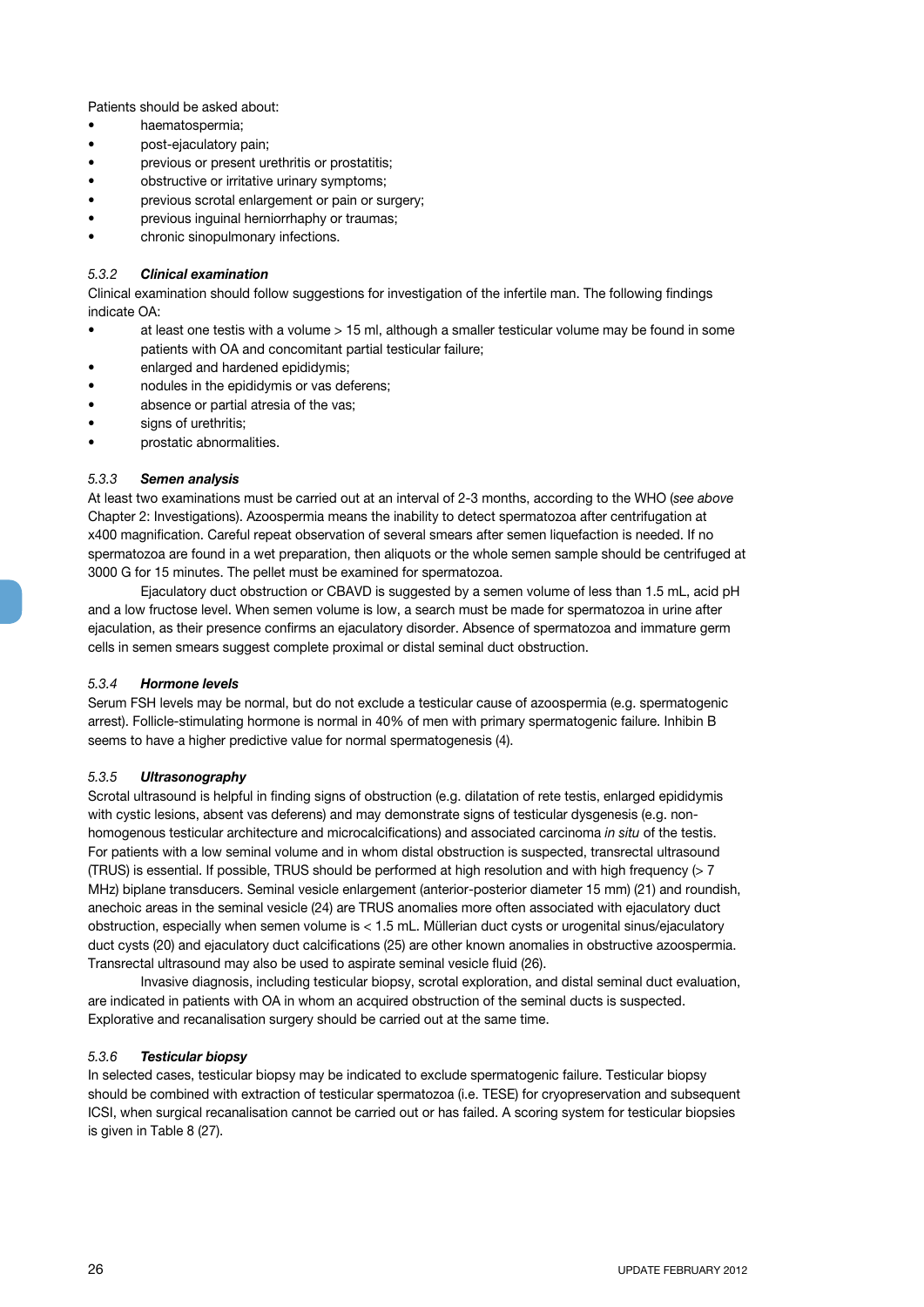#### **Table 8: Scoring system for testicular biopsies (Johnsen score)\***

| <b>Score</b> | <b>Histological criteria</b>                                                     |
|--------------|----------------------------------------------------------------------------------|
| 10           | Full spermatogenesis                                                             |
| 9            | Slightly impaired spermatogenesis, many late spermatids, disorganised epithelium |
| 8            | < 5 spermatozoa per tubule, few late spermatids                                  |
| 7            | No spermatozoa, no late spermatids, many early spermatids                        |
| 6            | No spermatozoa, no late spermatids, few early spermatids                         |
| 5            | No spermatozoa or spermatids, many spermatocytes                                 |
| 4            | No spermatozoa or spermatids, few spermatocytes                                  |
| 3            | Spermatogonia only                                                               |
| 2            | No germinal cells, Sertoli cells only                                            |
|              | No seminiferous epithelium                                                       |

*\* From Johnsen, 1970 (27).*

#### **5.4 Treatment**

#### *5.4.1 Intratesticular obstruction*

At this level seminal duct recanalisation is impossible. Both Testicular Sperm Extraction (TESE) or Microsurgical Epididymal Sperm Aspiration (MESA) allow sperm retrieval in nearly all OA patients. TESE and MESA are therefore recommended. The spermatozoa retrieved may be used immediately for ICSI, or may be cryopreserved.

#### *5.4.2 Epididymal obstruction*

Microsurgical epididymal sperm aspiration (MESA) (28) is indicated in men with CBAVD. TESA and PESA are also viable options for retrieving epididymal sperm from men with OA (29). Retrieved spermatozoa are used for ICSI. Usually, one MESA procedure provides sufficient material for several ICSI cycles (30) and it produces high pregnancy and fertilisation rates (31). In patients with azoospermia due to acquired epididymal obstruction, end-to-end or end-to-side microsurgical epididymo-vasostomy is recommended, with the preferred technique being microsurgical intussusception epididymo-vasostomy (32).

Reconstruction may be carried out unilaterally or bilaterally; patency and pregnancy rates are usually higher with bilateral reconstruction. Before microsurgery, it is important to check for full patency downstream of the epididymis. Anatomical recanalisation following surgery may require 3-18 months. Before microsurgery (and in all cases where recanalisation is impossible), epididymal spermatozoa should be aspirated and cryopreserved for use in ICSI in case of surgical failure (30).

Patency rates range between 60% and 87% (33-35) and cumulative pregnancy rates between 10% and 43%. Recanalisation success rates may be adversely affected by pre-operative and operative findings (e.g. concomitant abnormal testicular histology, absence of sperm in the spermatic fluid on sectioning the small epididymal tubules, wide fibrosis of the epididymis).

#### *5.4.3 Proximal vas obstruction*

Proximal vas obstruction after vasectomy requires microsurgical vasectomy reversal (*see* Chapter 10: Male contraception). Vaso-vasostomy is also required in rare cases of proximal vasal obstructions (iatrogenic, post-traumatic, post-inflammatory). The absence of spermatozoa in the intraoperative vas deferens fluid may suggest the presence of a secondary epididymal obstruction, especially if the seminal fluid of the proximal vas has a thick 'toothpaste' appearance. Microsurgical vaso-epididymostomy is then indicated.

#### *5.4.4 Distal vas deferens obstruction*

It is usually impossible to correct large bilateral vas deferens defects, resulting from involuntary excision of the vas deferences during hernia surgery in early childhood or previous orchidopexy (16). In these cases, proximal vas deferens sperm aspiration (37) or TESE/MESA can be used for cryopreservation for future ICSI. In large unilateral vas deferens defects associated with contralateral testicular atrophy, the vas deferens of the atrophic testis can be used for a cross-over vaso-vasostomy or vaso-epididymostomy.

#### *5.4.5 Ejaculatory duct obstruction*

The treatment of ejaculatory duct obstruction depends on its aetiology. Transurethral resection of the ejaculatory ducts (TURED) (20,38) can be used in large post-inflammatory obstruction and when one, or both,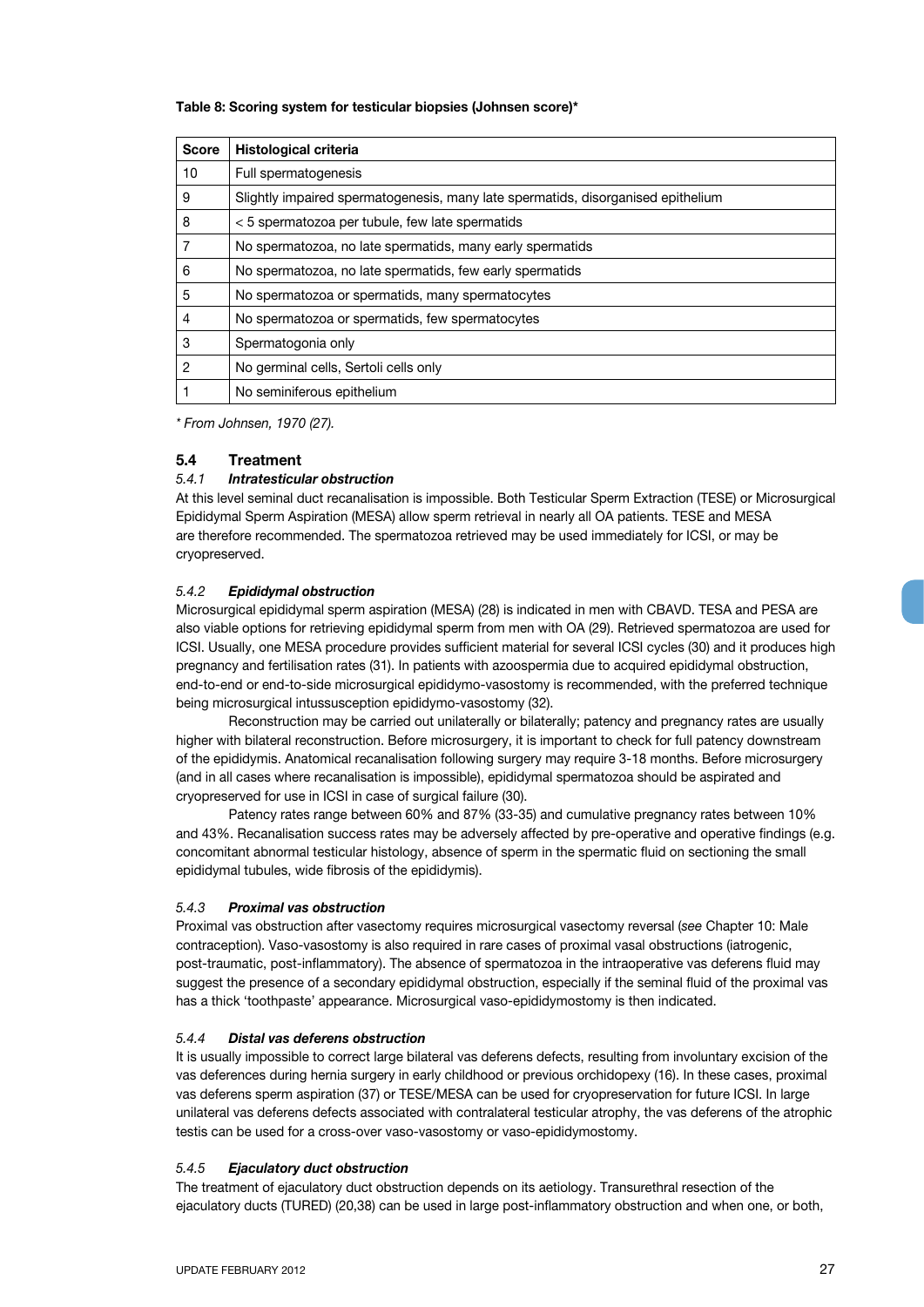ejaculatory ducts empty into an intraprostatic midline cyst. Resection may remove part of the verumontanum. In cases of obstruction due to a midline intraprostatic cyst, incision or unroofing of the cyst is required (20). Intra-operative TRUS makes this procedure safer. If distal seminal tract evaluation is carried out at the time of the procedure, installation of methylene blue dye into the vas deferens can help to document opening of the ducts. The limited success rate of surgical treatment of ejaculatory duct obstruction in terms of spontaneous pregnancies should be weighed against sperm aspiration and ICSI.

Complications following TURED include retrograde ejaculation due to bladder neck injury and urine reflux into ducts, seminal vesicles and vasa (causing poor sperm motility, acid semen pH and epididymitis). The alternatives to TURED are MESA, TESE, proximal vas deferens sperm aspiration, seminal vesicle ultrasonically guided aspiration and direct cyst aspiration.

In cases of functional obstruction of the distal seminal ducts, TURED often fails to improve sperm output. Spermatozoa can then be retrieved by antegrade seminal tract washout (38). Spermatozoa retrieved by any of the aforementioned surgical techniques should always be cryopreserved for assisted reproductive procedures.

#### **5.5 Conclusions and recommendation for obstructive azoospermia**

#### **Conclusions**

Obstructive lesions of the seminal tract should be suspected in azoospermic or severely oligozoospermic patients with normal-sized testes and normal endocrine parameters.

Results of reconstructive microsurgery depend on the cause and location of the obstruction and the surgeon's expertise. Standardised procedures include vaso-vasostomy and epididymo-vasostomy.

Sperm retrieval techniques, such as MESA, TESE, and PESA can be used additionally. These methods should be used only when cryostorage of the material obtained is available.

#### **Recommendation GR**

In azoospermia caused by epididymal obstruction, a scrotal exploration with microsurgical epididymal sperm aspiration and cryopreservation of the spermatozoa should be carried out, together with a microsurgical reconstruction (35). B

#### **5.6 References**

- 1. Hendry WF. Azoospermia and surgery for testicular obstruction. In: Hargreave TB (ed). *Male Infertility*. Berlin: Springer-Verlag, 1997, pp. 319-36.
- 2. Hendry WF, Parslow JM, Stedronska J. Exploratory scrototomy in 168 azoospermic males. Br J Urol 1983 Dec;55(6):785-91.
	- http://www.ncbi.nlm.nih.gov/pubmed/6652453
- 3. Jequier AM. Obstructive azoospermia: a study of 102 patients. Clin Reprod Fertil 1985 Mar;3(1):21-36. http://www.ncbi.nlm.nih.gov/pubmed/3978535
- 4. Pierik FH, Vreeburg JT, Stijnen T, et al. Serum inhibin B as a marker of spermatogenesis. J Clin Endocrinol Metab 1998 Sep;83(9):3110-4. http://www.ncbi.nlm.nih.gov/pubmed/9745412
- 5. Oates RD, Amos JA. The genetic basis of congenital bilateral absence of the vas deferens and cystic fibrosis. J Androl 1994 Jan-Feb;15(1):1-8.
	- http://www.ncbi.nlm.nih.gov/pubmed/8188533
- 6. Handelsman DJ, Conway AJ, Boylan LM, et al. Young's syndrome: obstructive azoospermia and chronic sinopulmonary infections. New Engl J Med 1984 Jan;310(1):3-9. http://www.ncbi.nlm.nih.gov/pubmed/6689737
- 7. Silber SJ, Grotjan HE. Microscopic vasectomy reversal 30 years later: a summary of 4010 cases by the same surgeon. J Androl 2004 Nov-Dec;25(6):845-59. http://www.ncbi.nlm.nih.gov/pubmed/15477352
- 8. Schoysman R. Vaso-epididymostomy a survey of techniques and results with considerations of delay of appearance of spermatozoa after surgery. Acta Eur Fertil 1990 Sep-Oct;21(5):239-45. http://www.ncbi.nlm.nih.gov/pubmed/2132475
- 9. Matthews GJ, Schlegel PN, Goldstein M. Patency following microsurgical vasoepididymostomy and vasovasostomy: temporal considerations. J Urol 1995 Dec154(6):2070-3. http://www.ncbi.nlm.nih.gov/pubmed/7500460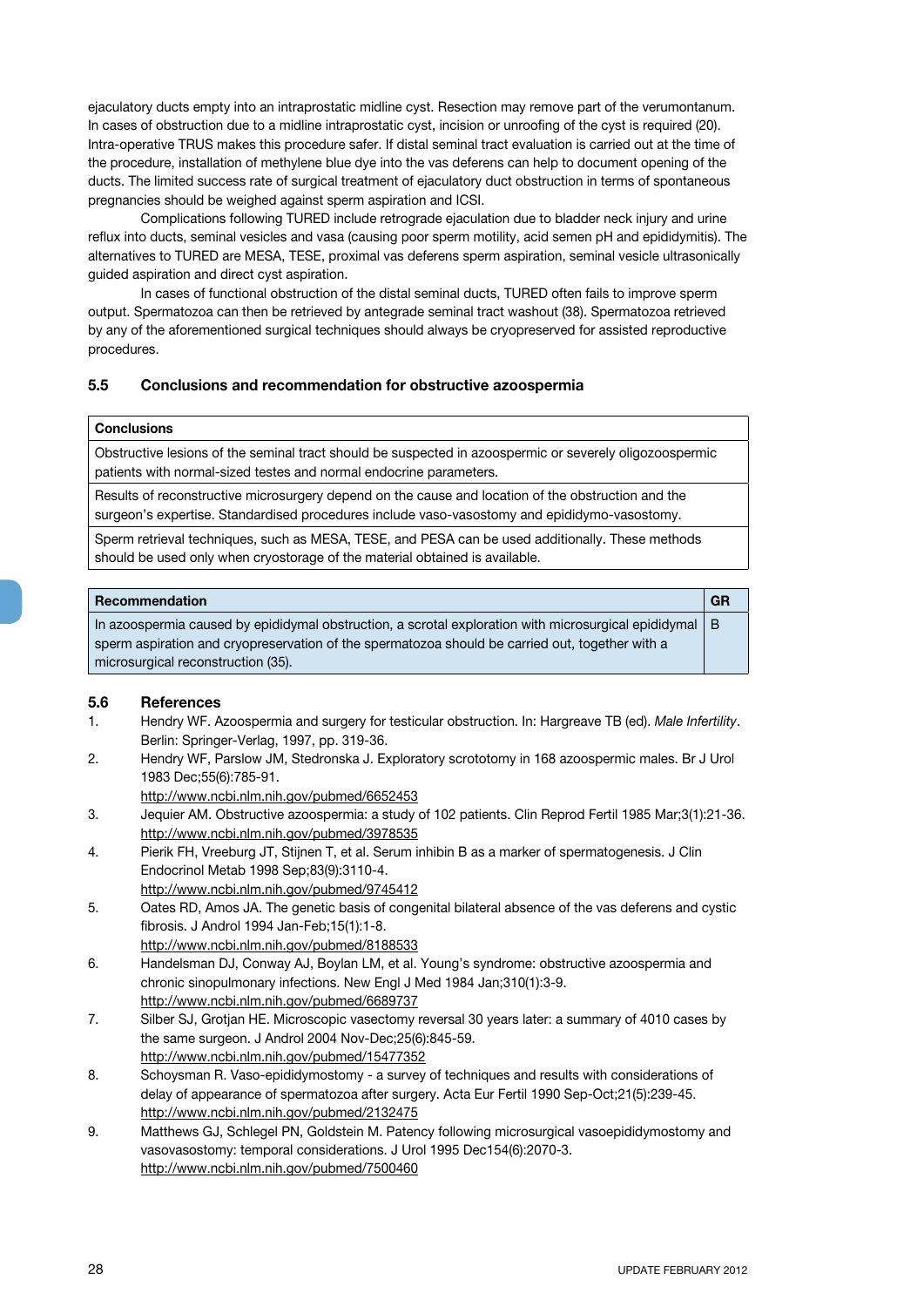- 10. Jarvi K, Zini A, Buckspan MB, et al. Adverse effects on vasoepididymostomy outcomes for men with concomitant abnormalities in the prostate and seminal vesicle. J Urol 1998 Oct;160(4):1410-2. http://www.ncbi.nlm.nih.gov/pubmed/9751365
- 11. Raleigh D, O'Donnell L, Southwick GJ, et al. Stereological analysis of the human testis after vasectomy indicates impairment of spermatogenic efficiency with increasing obstructive interval. Fertil Steril 2004 Jun;81(6):1595-603.

12. McVicar CM, O'Neill DA, McClure N, et al. Effects of vasectomy on spermatogenesis and fertility outcome after testicular sperm extraction combined with ICSI. Hum Reprod 2005 Oct;20(10): 2795-800.

http://www.ncbi.nlm.nih.gov/pubmed/15958397

- 13. Sheynkin YR, Hendin BN, Schlegel PN, et al. Microsurgical repair of iatrogenic injury to the vas deferens. J Urol 1998 Jan;159(1):139-41.
	- http://www.ncbi.nlm.nih.gov/pubmed/9400456
- 14. Shin D, Lipshultz LI, Goldstein M, et al. Herniorrhaphy with polypropylene mesh causing inguinal vassal obstruction: a preventable cause of obstructive azoospermia. Ann Surg 2005 Apr;241(4):553-8. http://www.ncbi.nlm.nih.gov/pubmed/15798455
- 15. Schlegel PN, Shin D, Goldstein M. Urogenital anomalies in men with congenital absence of the vas deferens. J Urol 1996 May;155(5):1644-8.

http://www.ncbi.nlm.nih.gov/pubmed/8627844

- 16. Borovikov A. Treatment of large vasal defects. In: Goldstein M (ed). *Surgery of Male Infertility*. Philadelphia: WB Saunders, 1995, pp. 77-95.
- 17. Elder JS, Mostwin JL. Cyst of the ejaculatory duct/urogenital sinus. J Urol 1984 Oct;132(4):768-71. http://www.ncbi.nlm.nih.gov/pubmed/6471229
- 18. Schuhrke TD, Kaplan GW. Prostatic utricle cysts (müllerian duct cysts). J Urol 1978 Jun;119(6):765-7. http://www.ncbi.nlm.nih.gov/pubmed/26814
- 19. Surya BV, Washecka R, Glasser J, et al. Cysts of the seminal vesicles: diagnosis and management. Br J Urol 1988 Nov;62(5):491-3.

http://www.ncbi.nlm.nih.gov/pubmed/3208033

20. Schroeder-Printzen I, Ludwig M, Kohn F, et al. Surgical therapy in infertile men with ejaculatory duct obstruction: technique and outcome of a standardized surgical approach. Hum Reprod 2000 Jun;15(6):1364-8.

http://www.ncbi.nlm.nih.gov/pubmed/10831570

- 21. Kuligowska E, Baker CE, Oates RD. Male infertility: role of transrectal US in diagnosis and management. Radiology 1992 Nov;185(2):353-60. http://www.ncbi.nlm.nih.gov/pubmed/1410338
- 22. Colpi GM, Casella F, Zanollo A, et al. Functional voiding disturbances of the ampullo-vesicular seminal tract: a cause of male infertility. Acta Eur Fertil 1987 May-Jun;18(3):165-79. http://www.ncbi.nlm.nih.gov/pubmed/3125711
- 23. Hendry WF, Rickards D, Pryor JP, et al. Seminal megavesicles with adult polycystic kidney disease. Hum Reprod 1998 Jun;13(6):1567-9.
- http://www.ncbi.nlm.nih.gov/pubmed/9688393
- 24. Colpi GM, Negri L, Nappi RE, et al. Is transrectal ultrasonography a reliable diagnostic approach in ejaculatory duct sub-obstruction? Hum Reprod 1997 Oct;12(10):2186-91. http://www.ncbi.nlm.nih.gov/pubmed/9402280
- 25. Meacham RB, Hellerstein DK, Lipshultz LI. Evaluation and treatment of ejaculatory duct obstruction in the infertile male. Fertil Steril 1993 Feb;59(2):393-7. http://www.ncbi.nlm.nih.gov/pubmed/8425637
- 26. Jarow JP. Seminal vesicle aspiration of fertile men. J Urol 1996 Sep;156(3):1005-7. http://www.ncbi.nlm.nih.gov/pubmed/8709296
- 27. Johnsen SG. Testicular biopsy score count-a method for registration of spermatogenesis in human testes: normal values and results in 335 hypogonadal males. Hormones 1970;1(1):2-25. http://www.ncbi.nlm.nih.gov/pubmed/5527187
- 28. Silber SJ, Balmaceda J, Borrero C, et al. Pregnancy with sperm aspiration from the proximal head of the epididymis: a new treatment for congenital absence of the vas deferens. Fertil Steril 1988 Sep;50(3):525-8.

http://www.ncbi.nlm.nih.gov/pubmed/3410105

29. Esteves SC, Miyaoka R, Agarwal A. Sperm retrieval techniques for assisted reproduction. Int Braz J Urol 2011 Sep-Oct;37(5): 570-83 http://www.ncbi.nlm.nih.gov/pubmed/22099268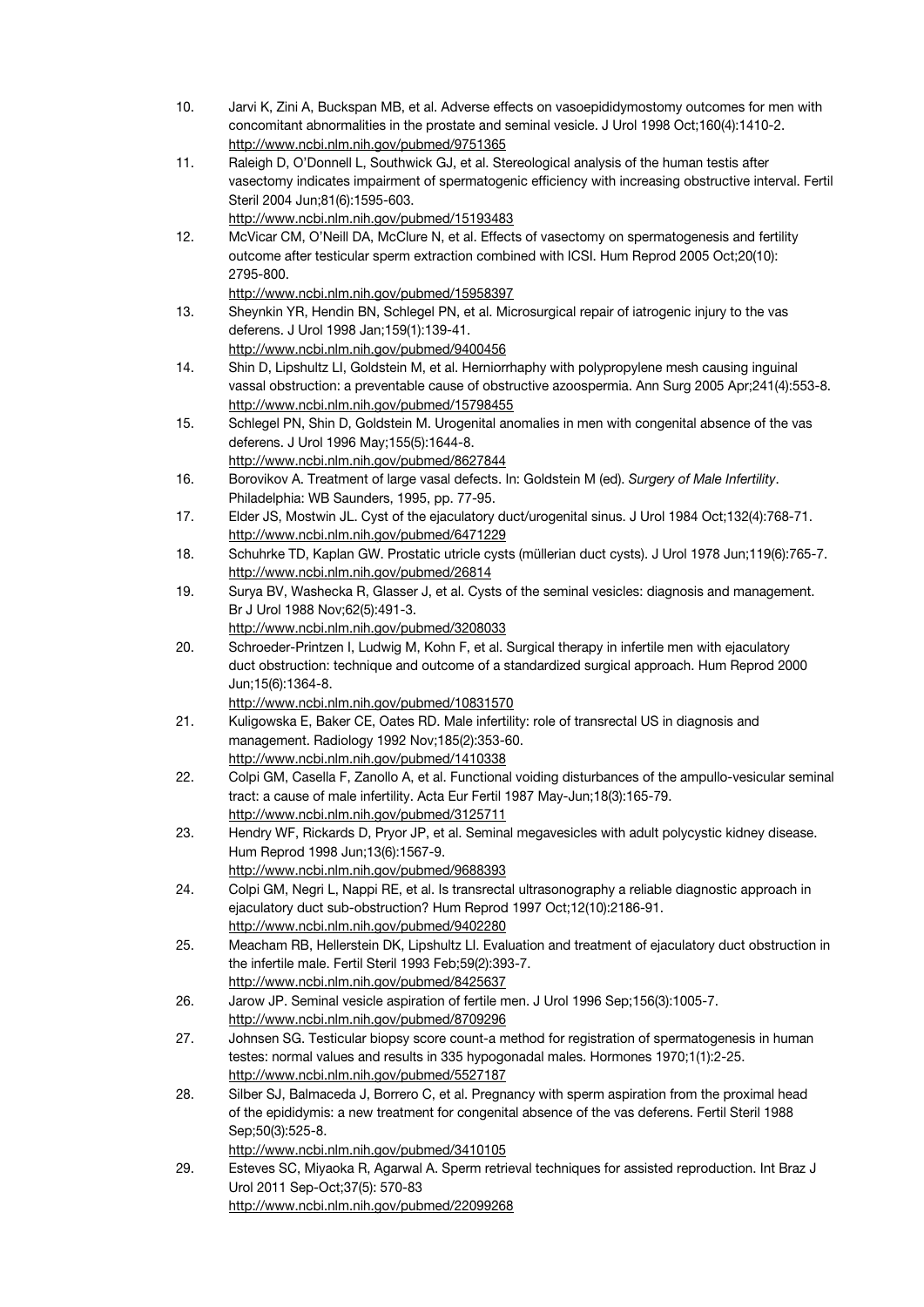- 30. Schroeder-Printzen I, Zumbe G, Bispink L, et al. Microsurgical epididymal sperm aspiration: aspirate analysis and straws available after cryopreservation in patients with non-reconstructable obstructive azoospermia. MESA/TESE Group Giessen. Hum Reprod 2000 Dec;15(12):2531-5. http://www.ncbi.nlm.nih.gov/pubmed/11098022
- 31. Van Peperstraten A, Proctor ML, Johnson NP, et al. Techniques for surgical retrieval of sperm prior to ICSI for azoospermia. Cochrane Database Syst Rev 2006 Jul 19;3:CD002807. http://www.mrw.interscience.wiley.com/cochrane/clsysrev/articles/CD002807/frame.html
- 32. Chan PT, Brandell RA, Goldstein M. Prospective analysis of outcomes after microsurgical intussusception vasoepididymostomy. BJU Int 2005 Sep;96(4):598-601. http://www.ncbi.nlm.nih.gov/pubmed/16104917
- 33. Matthews GJ, Schlegel PN, Goldstein M. Patency following microsurgical vasoepididymostomy and vasovasostomy: temporal consideration. J Urol 1995 Dec;154(6):2070-3. http://www.ncbi.nlm.nih.gov/pubmed/7500460
- 34. Mangoli V, Dandekar S, Desai S, et al. The outcome of ART in males with impaired spermatogenesis. Hum Reprod Sci 2008 Jul;1(2):73-6. http://www.ncbi.nlm.nih.gov/pubmed/19562049
- 35. Kim ED, Winkel E, Orejuela F, et al. Pathological epididymal obstruction unrelated to vasectomy: results with microsurgical reconstruction. J Urol 1998 Dec;160(6 Pt 1):2078-80. http://www.ncbi.nlm.nih.gov/pubmed/9817328
- 36. Kolettis PN, Thomas AJ Jr. Vasoepididymostomy for vasectomy reversal: a critical assessment in the era of intracytoplasmic sperm injection. J Urol 1997 Aug;158(2):467-70. http://www.ncbi.nlm.nih.gov/pubmed/9224325
- 37. Ruiz-Romero J, Sarquella J, Pomerol JM. A new device for microsurgical sperm aspiration. Andrologia 1994 Mar-Apr;26(2):119-20.
- http://www.ncbi.nlm.nih.gov/pubmed/8042769 38. Fisch H, Lambert SM, Goluboff ET. Management of ejaculatory duct obstruction: etiology, diagnosis, and treatment. World J Urol 2006 Dec;24(6):604-10. http://www.ncbi.nlm.nih.gov/pubmed/17077974

## **6. VARICOCELE**

#### **6.1 Introduction**

Varicocele is a common abnormality (*see* Chapter 2: Investigations) with the following andrological implications:

- failure of ipsilateral testicular growth and development;
- symptoms of pain and discomfort;
- infertility.

#### **6.2 Classification**

The following classification of varicocele (1,2) is useful in clinical practice:

- subclinical: not palpable or visible at rest or during valsalva manoeuvre, but can be shown by special tests (Doppler ultrasound studies) (3);
- grade 1: palpable during valsalva manoeuvre, but not otherwise;
- grade 2: palpable at rest, but not visible;
- grade 3: visible and palpable at rest.

#### **6.3 Diagnosis**

The diagnosis of varicocele is made by clinical examination and can be confirmed by colour Doppler analysis (2). In centres where treatment is carried out by antegrade or retrograde sclerotherapy or embolisation, diagnosis is additionally confirmed by X-ray.

#### **6.4 Basic considerations**

#### *6.4.1 Varicocele and fertility*

Varicocele is a physical abnormality present in 11.7% of adult men and in 25.4% of men with abnormal semen analysis (4). The exact association between reduced male fertility and varicocele is unknown, but a recent meta-analysis showed that semen improvement is usually observed after surgical correction (5). Current information fits with the hypothesis that in some men the presence of varicocele is associated with progressive testicular damage from adolescence onwards, and consequent reduction in fertility. Varicocele is associated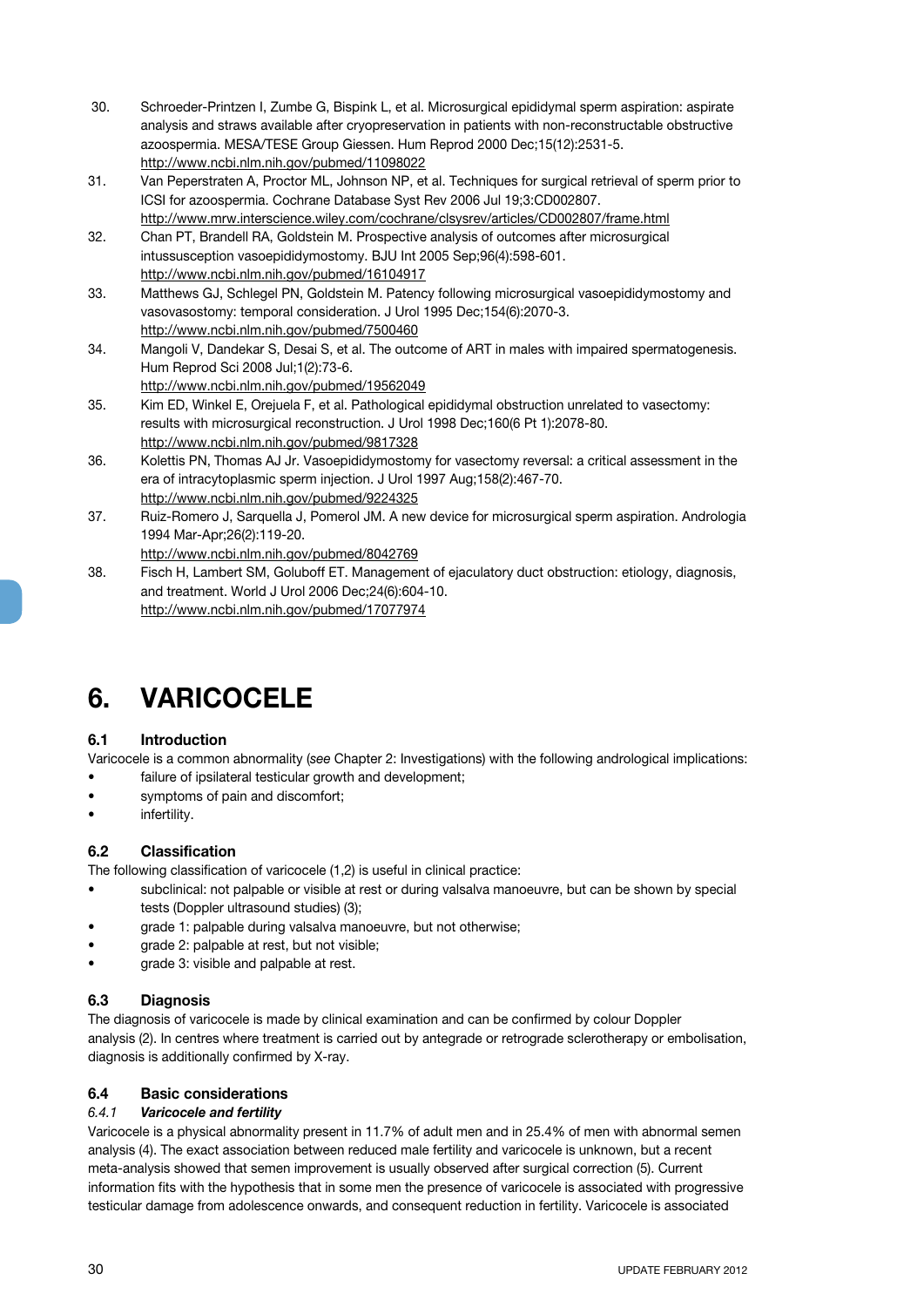with increased sperm DNA damage, and this sperm pathology may be secondary to varicocele-mediated oxidative stress.Varicocelectomy can reverse this sperm DNA damage, as shown in several studies (6).

#### *6.4.2 Varicocelectomy*

Varicocele repair has been a subject of debate for decades: controversy exists as to whether varicocele repair results in more spontaneous pregnancies as compared to observation. The 2009 Cochrane Database review concluded that there is no evidence that treatment of the varicocele improves a couples' chance of conception (7). This meta-analysis was criticised for including several heterogenous studies, men with normal semen analysis and men with a subclinical varicocele (8). In 3 randomised controlled studies varicocele repair in men with a subclinical varicocele was found to be ineffective (9-11). Also, studies of men with a varicocele and normal semen analysis showed no clear benefit of treatment over observation (12,13).

The duration of the infertility also seems of importance: in a recent study it was shown that couples with an infertility duration of more than 2 years had a significant higher pregnancy rate compared to couples with an uncorrected varicocele. In couples with a shorter duration of infertility, such a difference was not observed (14).

In a recent meta-analysis of 4 RCTs on varicocelectomy in men with a clinical varicocele, oligospermia and otherwise unexplained infertility a trend in favour of surgical correction was observed (15). The combined odds ratio was 2.23 (95% confidence interval [CI], 0.86-5.78; p=0.091), indicating that varicocelectomy is moderately superior to observation, but the effect was not statistically significant.

There is a need for a large, properly conducted RCT of varicocele treatment in men with abnormal semen from couples with otherwise unexplained subfertility (16). While treatment of varicocele in infertile men may be effective, in adolescents there is a significant risk of overtreatment: most adolescents with a varicocele will have no problem achieving pregnancy later in life (17).

#### **6.5 Treatment**

Several treatments are available for varicocele (Table 9). The type of intervention chosen depends mainly on the experience of the therapist. Although laparoscopic varicocelectomy is feasible, it must be justified in terms of cost effectiveness.

| <b>Treatment</b>                         | Ref.  | Recurrence/<br>persistence % | <b>Complication rates</b>                                                                                                                                                                                                                                                       |
|------------------------------------------|-------|------------------------------|---------------------------------------------------------------------------------------------------------------------------------------------------------------------------------------------------------------------------------------------------------------------------------|
| Antegrade sclerotherapy                  | 18    | 9                            | Complication rate 0.3-2.2%: testicular atrophy,<br>scrotal haematoma, epididymitis, left-flank erythema                                                                                                                                                                         |
| Retrograde sclerotherapy                 | 19    | 9.8                          | Adverse reaction to contrast medium, flank pain,<br>persistent thrombophlebitis, vascular perforation                                                                                                                                                                           |
| Retrograde embolisation                  | 20,21 | $3.8 - 10$                   | Pain due to thrombophlebitis, bleeding haematoma,<br>infection, venous perforation, hydrocele, radiological<br>complication (e.g. reaction to contrast media),<br>misplacement or migration of coils, retroperitoneal<br>haemorrhage, fibrosis, ureteric obstruction            |
| Open operation                           |       |                              |                                                                                                                                                                                                                                                                                 |
| Scrotal operation                        |       |                              | Testicular atrophy, arterial damage with risk of<br>devascularisation and gangrene of testicle, scrotal<br>haematoma, post-operative hydrocele                                                                                                                                  |
| Inguinal approach                        | 22    | 13.3                         | Possibility of missing out a branch of testicular vein                                                                                                                                                                                                                          |
| High ligation                            | 23    | 29                           | 5-10% incidence of hydrocele ( $<$ 1%)                                                                                                                                                                                                                                          |
| Microsurgical inguinal or<br>subinguinal | 24,25 | $0.8 - 4$                    | Post-operative hydrocele arterial injury, scrotal<br>haematoma                                                                                                                                                                                                                  |
| Laparoscopy                              | 26,27 | $3 - 7$                      | Injury to testicular artery and lymph vessels,<br>intestinal, vascular and nerve damage, pulmonary<br>embolism, peritonitis, bleeding, post-operative pain<br>in right shoulder (due to diaphragmatic stretching<br>during pneumoperitoneum), pneumoscrotum, wound<br>infection |

#### **Table 9: Recurrence and complication rates associated with treatments for varicocele**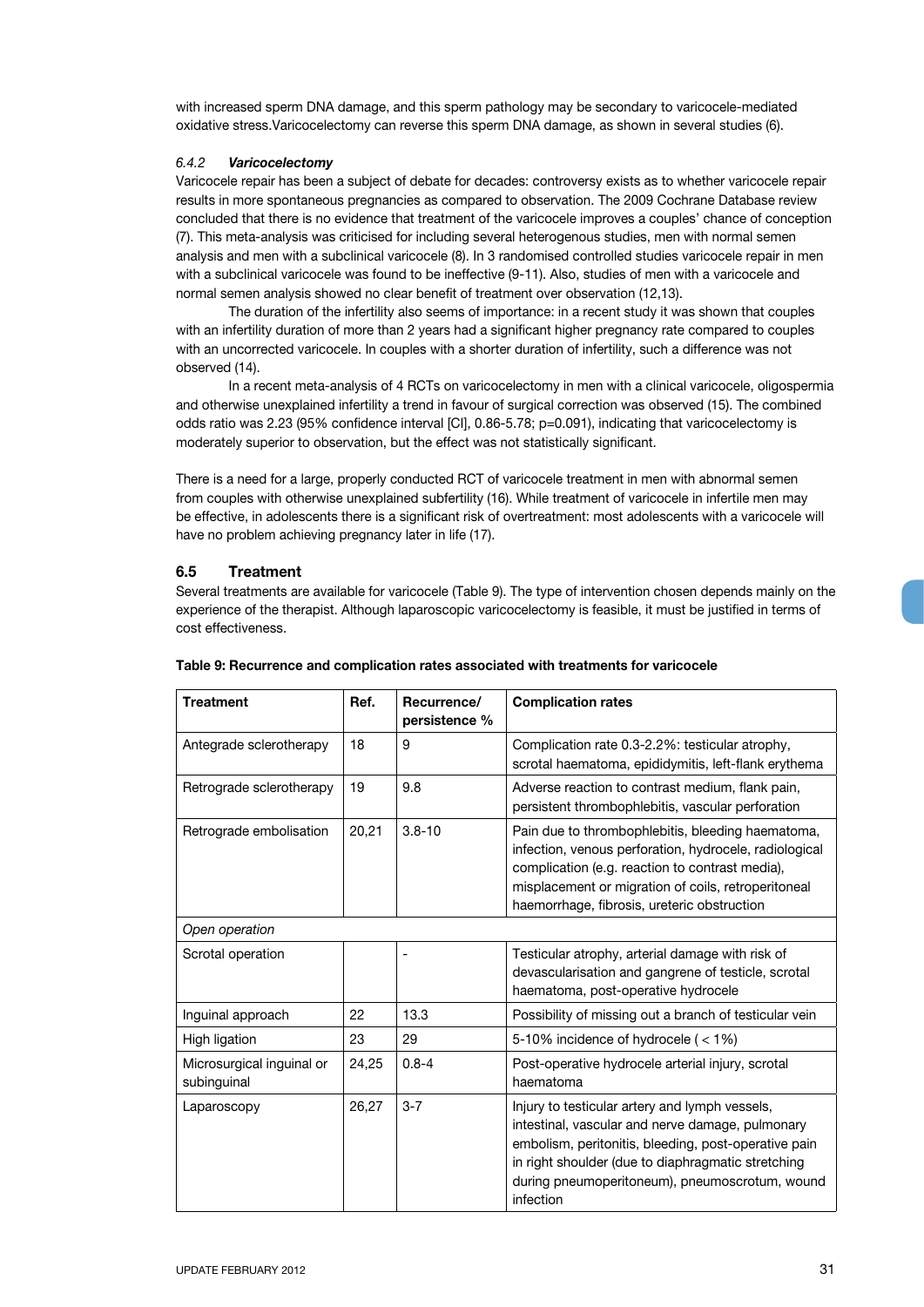#### **6.6 Conclusions and recommendations for varicocele**

#### **Conclusions**

Current information supports the hypothesis that the presence of varicocele in some men is associated with progressive testicular damage from adolescence onwards and a consequent reduction in fertility.

Although the treatment of varicocele in adolescents may be effective, there is a significant risk of overtreatment.

Varicocele repair may be effective in men with subnormal semen analysis, a clinical varicocele and otherwise unexplained infertility. Further RCTs are needed to confirm that this subgroup of infertile couples will benefit from treatment.

| <b>Recommendations</b>                                                                                                                                                                                                      | <b>GR</b> |
|-----------------------------------------------------------------------------------------------------------------------------------------------------------------------------------------------------------------------------|-----------|
| Varicocele treatment is recommended for adolescents with progressive failure of testicular<br>development documented by serial clinical examination (9,10).                                                                 | B         |
| No evidence indicates benefit from varicocele treatment in infertile men who have normal semen<br>analysis or in men with subclinical varicocele. In this situation, varicocele treatment cannot be<br>recommended (15-17). | A         |
| Varicocele repair should be considered in case of a clinical varicocele, oligospermia, duration of<br>infertility of at least 2 years and otherwise unexplained infertility in the couple.                                  | В         |

#### **6.7 References**

- 1. Hudson RW, Perez Marrero RA, Crawford VA, et al. Hormonal parameters in incidental varicoceles and those causing infertility. Fertil Steril 1986 May;45(5):692-700.
- http://www.ncbi.nlm.nih.gov/pubmed/3084304
- 2. World Health Organization. WHO Manual for the Standardized Investigation, Diagnosis and Management of the Infertile Male. Cambridge: Cambridge University Press, 2000.
- 3. Dhabuwala CB, Hamid S, Moghissi KS. Clinical versus subclinical varicocele: improvement in fertility after varicocelectomy. Fertil Steril 1992 Apr;57(4):854-7. http://www.ncbi.nlm.nih.gov/pubmed/1555699
- 4. No authors listed. The influence of varicocele on parameters of fertility in a large group of men presenting to infertility clinics. World Health Organisation. Fertil Steril 1992; 57(6):1289-93.
- 5. Argawal A, Deepinder F, Cocuzza M, et al. Efficacy of varicocelectomy in improving semen parqameters: new meta-analytical approach. Urology 2007 Sep;70(3):532-8. http://www.ncbi.nlm.nih.gov/pubmed/17905111
- 6. Zini A, Dohle G. Are varicoceles associated with increased deoxyribonucleic acid fragmentation? Fertil Steril 2011 Dec;96(6):1283-7.
	- http://www.ncbi.nlm.nih.gov/pubmed/22035729
- 7. Evers JH, Collins J, Clarke J. Surgery or embolisation for varicoceles in subfertile men. Cochrane Database Syst Rev 2009 Jan 21;(1):CD000479. http://www.ncbi.nlm.nih.gov/pubmed/19160180
- 8. Ficarra V, Cerruto MA, Iguori G et al. Treatment of varicocele in subfertile men: The Cochrane review a contrary opinion. Eur Urol 2006 Feb;49(2):258-63. http://www.ncbi.nlm.nih.gov/pubmed/16426727
- 9. Grasso M, Lania C, Castelli M, et al. Low-grade left varicocoele in patients over 30 years old: the effect of spermatic vein ligation on fertility. BJU Int 2000 Feb;85(3):305-7. http://www.ncbi.nlm.nih.gov/pubmed/10671887
- 10. Yamamoto M, Hibi H, Hirata Y, et al. Effect of varicocoelectomy on sperm parameters and pregnancy rates in patients with subclinical varicocele: a randomized prospective controlled study. J Urol 1996 May;155(5):1636-8.
	- http://www.ncbi.nlm.nih.gov/pubmed/8627841
- 11. Unal D, Yeni E, Verit A, et al. Clomiphene citrate versus varicocoelectomy in treatment of subclinical varicocoele: a prospective randomized study. Int J Urol 2001 May;8(5):227-30. http://www.ncbi.nlm.nih.gov/pubmed/11328423
- 12. Nilsson S, Edvinsson A, Nilsson B. Improvement of semen and pregnancy rate after ligation and division of the internal spermatic vein: fact or fiction? Br J Urol 1979 Dec;51(6):591-6. http://www.ncbi.nlm.nih.gov/pubmed/534846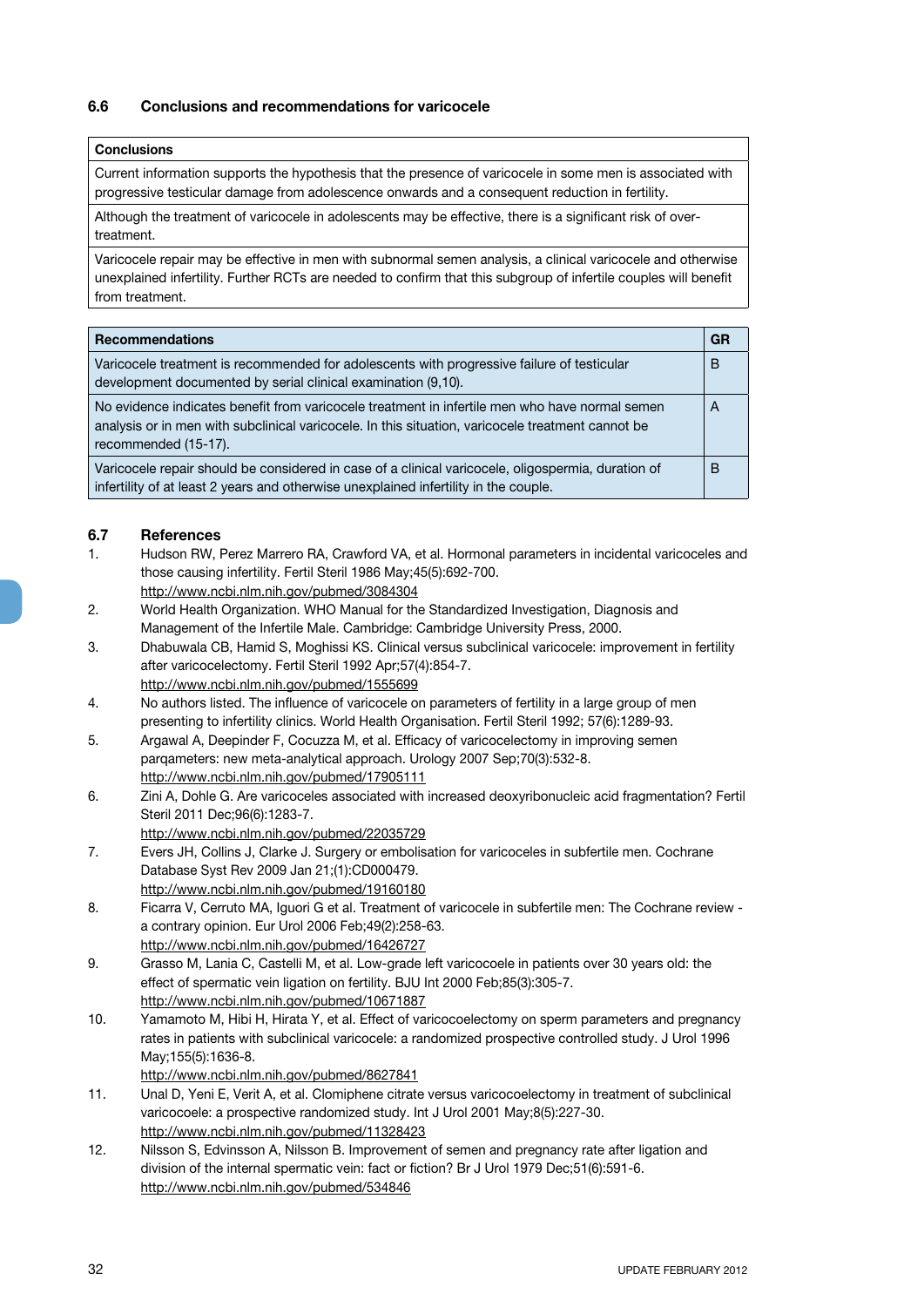- 13. Breznik R, Vlaisavljevic V, Borko E. Treatment of varicocoele and male fertility. Arch Androl 1993 May-June;30(3):157-60.
	- http://www.ncbi.nlm.nih.gov/pubmed/8498867
- 14. Giagulli VA, Carbone MD. Varicocele correction for infertility: which patients to treat? Int J Androl 2011 Jun;34(3):236-41.
	- http://www.ncbi.nlm.nih.gov/pubmed/20579135
- 15. Baazeem A, Belzile E, Ciampi A, et al. Varicocele and male factor infertility treatment: a new metaanalysis and review of the role of varicocele repair. Eur Urol 2011 Oct;60(4):796-808. http://www.ncbi.nlm.nih.gov/pubmed/21733620
- 16. Abdel-Meguid, TA, Al-Sayyad A, Tayib A, et al. Does varicocele repair improve male infertility? An evidence-based perspective from a randomized, controlled trial. Eur Urol 2011 Mar;59(3):455-61. http://www.ncbi.nlm.nih.gov/pubmed/21196073
- 17. Zargooshi J. Sperm count and sperm motility in incidental high-grade varicocoele. Fertil Steril 2007 Nov;88(5):1470-3. http://www.ncbi.nlm.nih.gov/pubmed/17451695
- 18. Tauber R, Johnsen N. Antegrade scrotal sclerotherapy for the treatment of varicocele: technique and late results. J Urol 1994 Feb;151(2):386-90. http://www.ncbi.nlm.nih.gov/pubmed/8283530
- 19. Sigmund G, Bahren W, Gall H, et al. Idiopathic varicoceles: feasibility of percutaneous sclerotherapy. Radiology 1987 Jul;164(1):161-8. http://www.ncbi.nlm.nih.gov/pubmed/3588899
- 20. Seyferth W, Jecht E, Zeitler E. Percutaneous sclerotherapy of varicocele. Radiology 1981 May;139(2):335-40. http://www.ncbi.nlm.nih.gov/pubmed/7220877
- 21. Lenk S, Fahlenkamp D, Gliech V, et al. Comparison of different methods of treating varicocele. J Androl 1994 Nov-Dec;15(Suppl):34S-37S. http://www.ncbi.nlm.nih.gov/pubmed/7721674
- 22. Ivanissevich O. Left varicocele due to reflux; experience with 4,470 operative cases in forty-two years. J Int Coll Surg 1960 Dec;34:742-755.
	- http://www.ncbi.nlm.nih.gov/pubmed/13718224
- 23. Palomo A. Radical cure of varicocele by a new technique; preliminary report. J Urol 1949 Mar;61(3):604-7.
	- http://www.ncbi.nlm.nih.gov/pubmed/18114752
- 24. Goldstein M, Gilbert BR, Dicker AP, et al. Microsurgical inguinal varicocelectomy with delivery of the testis: an artery and lymphatic sparing technique. J Urol 1992 Dec;148(6):1808-11. http://www.ncbi.nlm.nih.gov/pubmed/1433614
- 25. Jungwirth A, Gögüs C, Hauser G, et al. Clinical outcome of microsurgical subinguinal varicocelectomy in infertile men. Andrologia 2001 Mar;33(2):71-4. http://www.ncbi.nlm.nih.gov/pubmed/11350369
- 26. Miersch WD, Schoeneich G, Winter P, et al. Laparoscopic varicocelectomy: indication, technique and surgical results. Br J Urol 1995 Nov;76(5):636-8.
- http://www.ncbi.nlm.nih.gov/pubmed/8535687 27. Tan SM, Ng FC, Ravintharan T, et al. Laparoscopic varicocelectomy: technique and results. Br J Urol 1995 Apr;75(4):523-8.

## **7. HYPOGONADISM**

#### **7.1 Introduction**

Hypogonadism is characterised by impaired testicular function, which may affect spermatogenesis and/ or testosterone synthesis. The symptoms of hypogonadism depend on the degree of androgen deficiency and if the condition develops before or after pubertal development of the secondary sex characteristics. The symptoms and signs of hypoandrogenism presenting before and after completion of puberty are given in Table 10.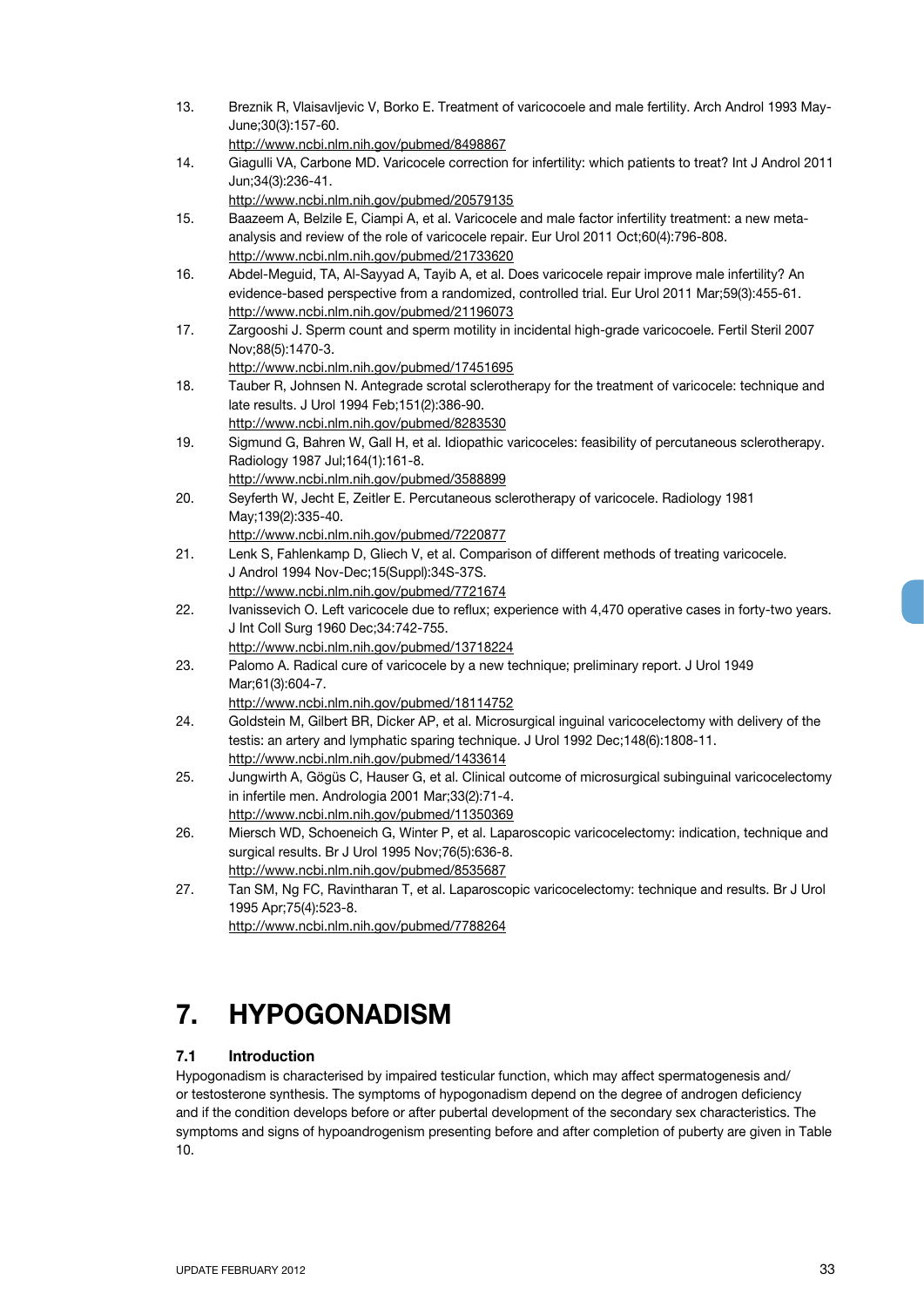| Affected organ/function | Before completed puberty                                                          | After completed puberty                                                |
|-------------------------|-----------------------------------------------------------------------------------|------------------------------------------------------------------------|
| Larynx                  | No voice mutation                                                                 | No voice mutation                                                      |
| Hair                    | Horizontal pubic hairline<br>Straight frontal hairline<br>Diminished beard growth | Diminished secondary body hair                                         |
| <b>Skin</b>             | Absent sebum production<br>Lack of acne<br>Pallor<br>Skin wrinkling               | Decreased sebum production<br>Lack of acne<br>Pallor<br>Skin wrinkling |
| <b>Bones</b>            | Eunuchoid tall stature<br>Osteoporosis                                            | Osteoporosis                                                           |
| Bone marrow             | Mild anaemia                                                                      | Mild anaemia                                                           |
| <b>Muscles</b>          | Underdeveloped                                                                    | Hypotrophy                                                             |
| Prostate                | Underdeveloped                                                                    | Hypotrophy                                                             |
| Penis                   | Infantile                                                                         | No change of size                                                      |
| Testes                  | Possibly maldescended testes<br>Small volume                                      | Decrease of testicular volume                                          |
| Spermatogenesis         | Not initiated                                                                     | Involuted                                                              |
| Libido and potency      | Not developed                                                                     | Loss                                                                   |

**Table 10: Symptoms and signs of hypogonadism debuting before and after completion of puberty\***

*\*Modified from Nieschlag et al. (1998) (1).*

The aetiological and pathogenetic mechanisms of male hypogonadism can be divided into three main categories:

- 1. Primary (hypergonadotrophic) hypogonadism due to testicular failure.
- 2. Secondary (hypogonadotrophic) hypogonadism caused by insufficient gonadotrophin-releasing hormone (GnRH) and/or gonadotrophin (FSH, LH) secretion.
- 3. Androgen insensitivity (end-organ resistance).

The most common conditions within these three categories are given in Table 11 (*see also* Chapter 4: Genetic disorders in infertility).

#### **Table 11: Disorders with male hypogonadism\***

| Primary (hypergonadotropic) hypogonadism (testicular failure)*           |
|--------------------------------------------------------------------------|
| Anorchia                                                                 |
| Maldescended testes                                                      |
| Klinefelter's syndrome                                                   |
| Y chromosome microdeletions                                              |
| Numerical and structural chromosomal anomalies                           |
| Trauma, testicular torsion, orchitis                                     |
| latrogenic (surgery, medications, irradiation, cytostatic drugs)         |
| Exogenous factors (toxins, heat, occupational hazards)                   |
| Systemic diseases (liver cirrhosis, renal failure)                       |
| Testicular tumour                                                        |
| Varicocele                                                               |
| Idiopathic                                                               |
| Secondary (hypogonadotropic) hypogonadism (secondary testicular failure) |
| Congenital                                                               |
| Idiopathic hypogonadotrophic hypogonadism<br>о                           |
| Normosmic<br>O                                                           |
| Iposmic/anosmic (Kallmann syndrome)<br>ο                                 |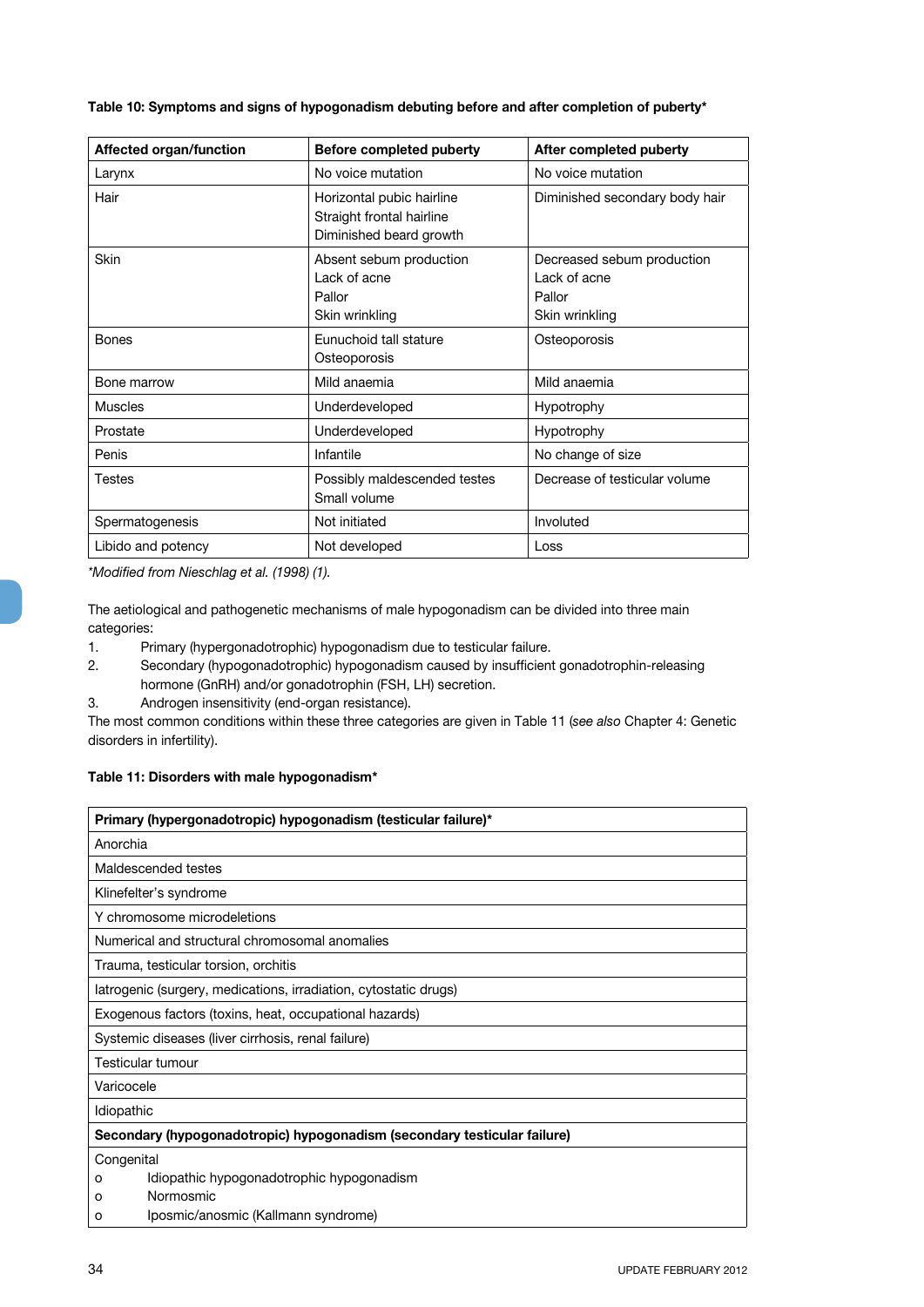| Acquired (tumours in the following regions)<br>Dyencephalon (craniopharyngiomas, meningiomas)<br>o<br>Hypothalamus or pituitary<br>о |
|--------------------------------------------------------------------------------------------------------------------------------------|
| Empty sella                                                                                                                          |
| Granulomatous illnesses                                                                                                              |
| Fractures of the skull base                                                                                                          |
| Ischaemic or haemorrhagic lesions in hypothalamic area                                                                               |
| Hyperprolactinaemia                                                                                                                  |
| Drugs/anabolic steroids, radiotherapy                                                                                                |
| Target organ resistance to androgens                                                                                                 |
| Testicular feminisation                                                                                                              |
| Reifenstein's syndrome                                                                                                               |

#### **7.2 Hypogonadotrophic hypogonadism: aetiology, diagnosis and therapeutic management**

Idiopathic hypogonadotrophic hypogonadism (IHH) is characterised by low levels of gonadotrophins and sex steroid in the absence of anatomical or functional abnormalities of the hypothalamic-pituitary-gonadal axis (2). Idiopathic HH may be an isolated condition or may be associated with anosmia/hyposmia (Kallmann syndrome). Genetic factors causing a deficit of gonadotrophins may act at the hypothalamic or pituitary level. Mutations in candidate genes (X-linked or autosomal) can be found in about 30% of congenital cases (2) and should be screened prior to assisted reproduction (3).

Acquired hypogonadotrophic hypogonadism can be caused by some drugs, hormones, anabolic steroids, and by tumours. A suspected tumour requires imaging (CT or MR) of the sella region and a complete endocrine work-up.

The failure of hormonal regulation can easily be determined (4). Endocrine deficiency leads to a lack of spermatogenesis and testosterone secretion as a result of decreased secretion of FSH and LH. After having excluded secondary forms (drug, hormones, tumours), the therapy of choice depends on whether the goal is to achieve normal androgen levels or to achieve fertility.

Normal androgen levels and subsequent development of secondary sex characteristics (in cases of onset of hypogonadism before puberty) and eugonadal state can be achieved by androgen replacement alone. However, the stimulation of sperm production requires treatment with human chorionic gonadotrophin (hCG) combined with recombinant FSH or urinary FSH or human menopausal gonadotropins (HMG). In the rare cases of 'fertile eunuchs', who have sufficient production of FSH but not LH, treatment with hCG alone may be sufficient to stimulate sperm production and to achieve normal testosterone levels (5).

If hypogonadotrophic hypogonadism is hypothalamic in origin, an alternative to hCG treatment is therapy with pulsatile GnRH (6). In patients who have developed hypogonadism before puberty and have not been treated with gonadotropins or GnRH, 1-2 years of therapy may be needed to achieve sperm production. Once pregnancy has been established, patients can return to testosterone substitution.

#### **7.3 Hypergonadotrophic hypogonadism: aetiology, diagnosis and therapeutic management**

Many conditions are associated in men with hypogonadotrophic hypogonadism (Table 11, *see also* Chapter 4: Genetic disorders in infertility). Most conditions listed in Table 11 only affect the reproductive function of the testis so that only the FSH level is elevated. However, it has been reported that men with infertility problems are at higher risk for developing impaired Leydig cell function (7), while men with Klinefelter's syndrome often show high LH values and develop hypoandrogenism with ageing (8). A decrease in testosterone blood concentrations after extensive testicular biopsy in the context of TESE/ICSI has been observed, raising questions about the need for long-term endocrine follow-up of these patients (9).

Hypogonadism affecting both reproductive and endocrine functions of the testis occurs after treatment with GnRH analogues or surgical castration for prostatic cancer (10).

The laboratory diagnosis of hypergonadotrophic hypogonadism is based on a high level of FSH, decreased serum testosterone and increased LH levels (3). Testosterone levels should be evaluated in view of the concentration of the serum concentration of sex hormone binding globulin (SHBG). Based on levels of total testosterone and SHBG, free and bioavailable testosterone can be calculated (http://www.issam.ch/freetesto.htm).

Due to diurnal variation, blood samples for testosterone assessment should be taken before 10.00 am. The existing guidelines for androgen replacement are based on mainly total testosterone levels. There is general agreement that a total testosterone level > 12 nmol / L (350 ng / dL) does not require substitution. Similarly,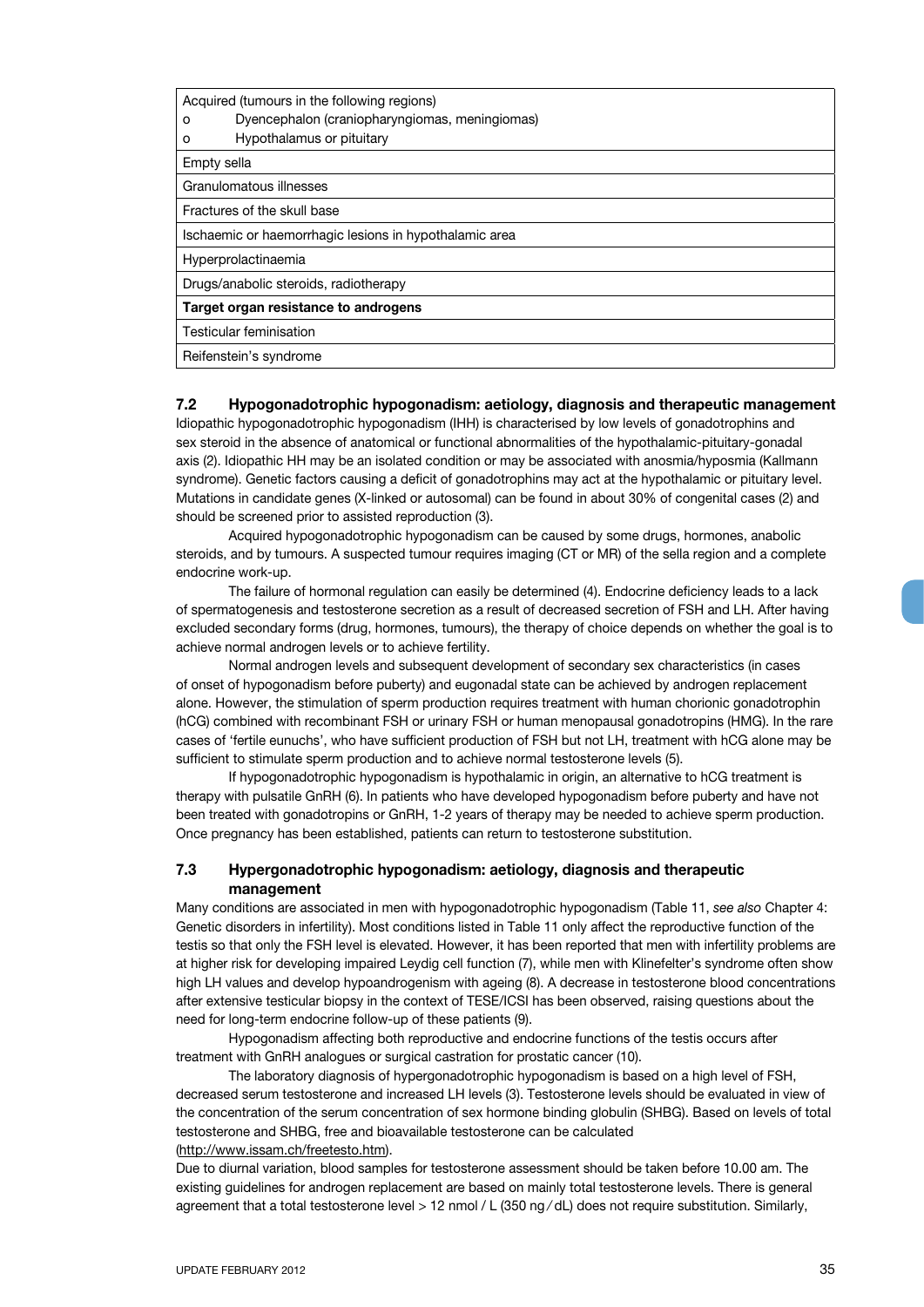based on the data of younger men, there is consensus that patients with serum total testosterone levels < 8 nmol / L (230 ng / dL) will usually benefit from testosterone treatment. If the serum total testosterone level is between 8 and 12 nmol/L, testosterone supplementation is based on the presence of symptoms.

In obese men, decision-making may be helped by measuring total testosterone with SHBG to calculate free testosterone or measurement of free testosterone by equilibrium dialysis (11). Injectable, oral and transdermal testosterone preparations are available for clinical use (3). The best preparation to use is one that maintains serum testosterone levels as near as possible to physiological concentrations (11-13).

#### **7.4 Conclusion and recommendation for hypogonadism**

#### **Conclusion**

It is generally agreed that patients with primary or secondary hypogonadism associated with hypoandrogenism should receive testosterone substitution therapy.

| $\mid$ Recommendation $\mid$                                                                                | <b>GR</b> |
|-------------------------------------------------------------------------------------------------------------|-----------|
| Effective drug therapy is available to achieve fertility in men with hypogonadotrophic hypogonadism<br>(4). | A         |

#### **7.5 References**

- 1. Andrology. In: Nieschlag E, Behre HM (eds). *Male Reproductive Health and Dysfunction*. Berlin: Springer Verlag, 1997, Chapter 5, pp. 83-7.
- 2. Bianco SD, Kaiser UB. The genetic and molecular basis of idiopathic hypogonadotropic hypogonadism. Nat Rev Endocrinol 2009 Oct;5(10):569-76. http://www.ncbi.nlm.nih.gov/pubmed/19707180
- 3. Krausz C. Genetic aspects of male infertility. *European Urological Review* 2009;3(2):93-6.
- 4. World Health Organization. WHO manual for the Standardized Investigation, Diagnosis and Management of the Infertile Male. Cambridge: Cambridge University Press, 2000.
- 5. Burris AS, Rodbard HW, Winters SJ, et al. Gonadotropin therapy in men with isolated hypogonadotropic hypogonadism: the response to human chorionic gonadotropin is predicted by initial testicular size. J Clin Endocrinol Metab 1988 Jun;66(6):1144-51. http://www.ncbi.nlm.nih.gov/pubmed/3372679
- 6. Schopohl J, Mehltretter G, von Zumbusch R, et al. Comparison of gonadotropin-releasing hormone and gonadotropin therapy in male patients with idiopathic hypothalamic hypogonadism. Fertil Steril 1991 Dec;56(6):1143-50.
	- http://www.ncbi.nlm.nih.gov/pubmed/1743335
- 7. Andersson AM, Jørgensen N, Frydelund-Larsen L, et al. Impaired Leydig cell function in infertile men: a study of 357 idiopathic infertile men and 318 proven fertile controls. J Clin Endocrinol Metab 2004 Jul;89(7):3161-7.
	- http://www.ncbi.nlm.nih.gov/pubmed/15240588
- 8. Lanfranco F, Kamischke A, Zitzmann M, et al. Klinefelter's syndrome. Lancet 2004 Jul;364(9430): 273-83.
	- http://www.ncbi.nlm.nih.gov/pubmed/15262106.
- 9. Manning M, Junemann KP, Alken P. Decrease in testosterone blood concentrations after testicular sperm extraction for intracytoplasmic sperm injection in azoospermic men. Lancet 1998 Jul;352(9121):37.
	- http://www.ncbi.nlm.nih.gov/pubmed/9800753
- 10. Daniell HW. Osteoporosis after orchiectomy for prostate cancer. J Urol 1997 Feb;157(2):439-44. http://www.ncbi.nlm.nih.gov/pubmed/8996327
- 11. Finkelstein JS. Androgens and bone metabolism. In: Nieschlag E, Behre HM (eds). *Testosterone: Action, Deficiency, Substitution*. 2nd edn. Berlin: Springer-Verlag, 1998, pp. 187-207.
- 12. Nieschlag E, Swerdloff R, Behre HM, et al. Investigation, treatment and monitoring of late-onset hypogonadism in males: ISA, ISSAM, and EAU recommendations. Int J Androl 2005 Jun;28(3):125-7. http://www.ncbi.nlm.nih.gov/pubmed/15910536
- 13. Nieschlag E, Wang C, Handelsman DJ, et al. Guidelines for the Use of Androgens in Men. Geneva: WHO, 1992.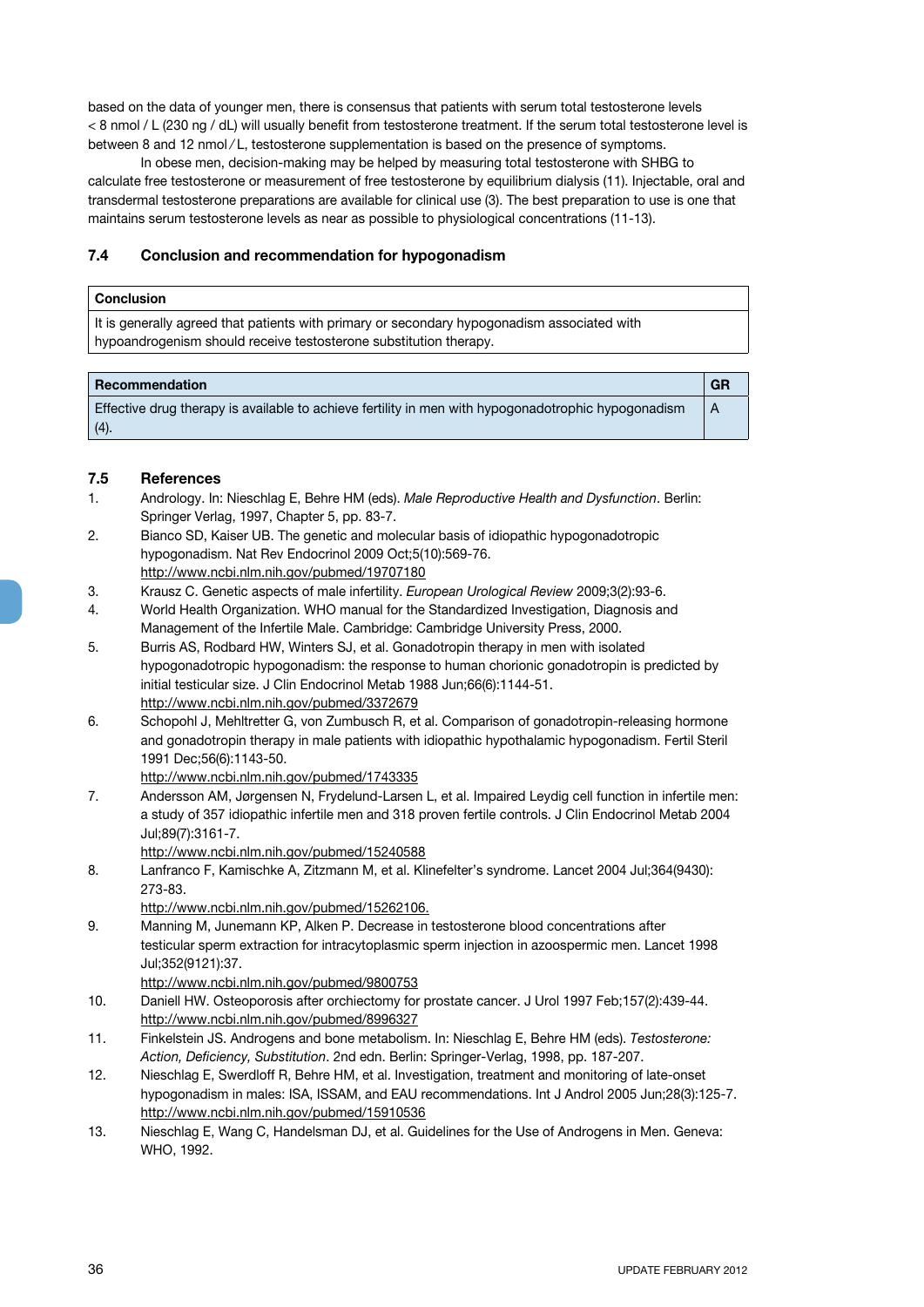## **8. CRYPTORCHIDISM**

#### **8.1 Introduction**

Cryptorchidism is the most common congenital abnormality of the male genitalia and is found in 2-5% of newborn boys, depending on gestational age (cryptorchidism occurs more often in premature boys) and age after birth. At the age of 3 months, the incidence of cryptorchidism falls spontaneously to 1-2%. Approximately 20% of undescended testes are non-palpable and may be located within the abdominal cavity.

The aetiology of cryptorchidism is multifactorial, involving disrupted endocrine regulation and several gene defects. The normal descent of the testes requires a normal hypothalamo-pituitary-gonadal axis. Endocrine disruption in early pregnancy can potentially affect gonadal development and normal descent of the testes; however, most boys with maldescended testes show no endocrine abnormalities after birth. It has been postulated that cryptorchidism may be a part of the so-called testicular dysgenesis syndrome (TDS), which is a developmental disorder of the gonads caused by environmental and/or genetic influences early in pregnancy. Besides cryptorchidism, TDS includes hypospadias, reduced fertility, increased risk of malignancy, and Leydig cell dysfunction (1).

#### **8.2 Incidence of cryptorchidism**

The Caucasian population has a three-fold higher incidence of cryptorchidism compared to African-Americans. Even between Caucasians, there are significant differences in the risk of cryptorchidism, e.g. it is significantly more common among Danish than Finnish newborns (2). Premature babies have a much higher incidence of cryptorchidism than full-term babies. In a British study, the incidence of cryptorchidism was 2.7% in more than 3,000 boys weighing > 2500 g and 21% in premature boys weighing < 2500 g. At the age of 3 months, spontaneous descent occurred in most boys, and the incidence of cryptorchidism fell to 0.9% and 1.7%, in the  $>$  2500 g and  $<$  2500 g group, respectively (3).

#### **8.3 Testicular descent and maldescent**

The process of testicular descent has two distinct phases: transabdominal and inguinal. During transabdominal descent, development of the gubernaculum and genitoinguinal ligament plays an important role. The anti-Müllerian hormone regulates the transabdominal descent of the testes. Induction of the gubernaculum depends on a functional Insl3 gene in mice (4). This gene is expressed in Leydig cells and its targeted deletion causes bilateral cryptorchidism with free-moving testes and genital ducts (5). Androgens play an important role in both phases of testicular descent, while other gene families, e.g. the homeobox (HOX) and GREAT/RXFP2 genes (G-protein-coupled receptor affecting testis descent), are important in the development of genital organs and may be associated with testicular maldescent (6,7).

#### **8.4 Hormonal control of testicular descent**

Maldescent can be caused by two hormonal factors: hypogonadism and androgen insensitivity. The increasing incidence of reproductive abnormalities in male humans can be explained by increased oestrogen exposure during gestation (8). Some pesticides and synthetic chemicals act as hormonal modulators, often possessing oestrogenic activity (xeno-oestrogens) (9). The oestrogenic and anti-androgenic properties of these chemicals may cause hypospadias, cryptorchidism, reduced sperm density, and an increased incidence of testicular tumours in animal models, via receptor-mediated mechanisms or direct toxic effects associated with Leydig cell dysfunction (10).

#### **8.5 Pathophysiological effects in maldescended testes**

#### *8.5.1 Degeneration of germ cells*

The degeneration of germ cells in maldescended testes is apparent after the first year of life. Degenerative changes vary, depending on the position of the testis (11). During the second year, the number of germ cells declines. In 10-45% of affected patients, the complete loss of germ cells can be detected. Early treatment is therefore recommended to conserve spermatogenesis, especially in bilateral cases. Surgical treatment is the most effective and reliable method of bringing testes into the scrotum. Hormone treatment with hCG has been used widely in the past, but it has now been abolished because of increased germ cell apoptosis after treatment (12).

#### *8.5.2 Relationship with fertility*

Semen parameters are often impaired in men with a history of cryptorchidism (13). Surgical treatment during the first or second year of life may have a positive effect on subsequent fertility (14). However, there is no definitive proof of the protective effect of early orchidopexy. In men with a history of unilateral cryptorchidism, paternity is almost equal (89.7%) to that in men without cryptorchidism (93.7%).

In men with unilateral cryptorchidism, paternity is independent of age at orchidopexy and pre-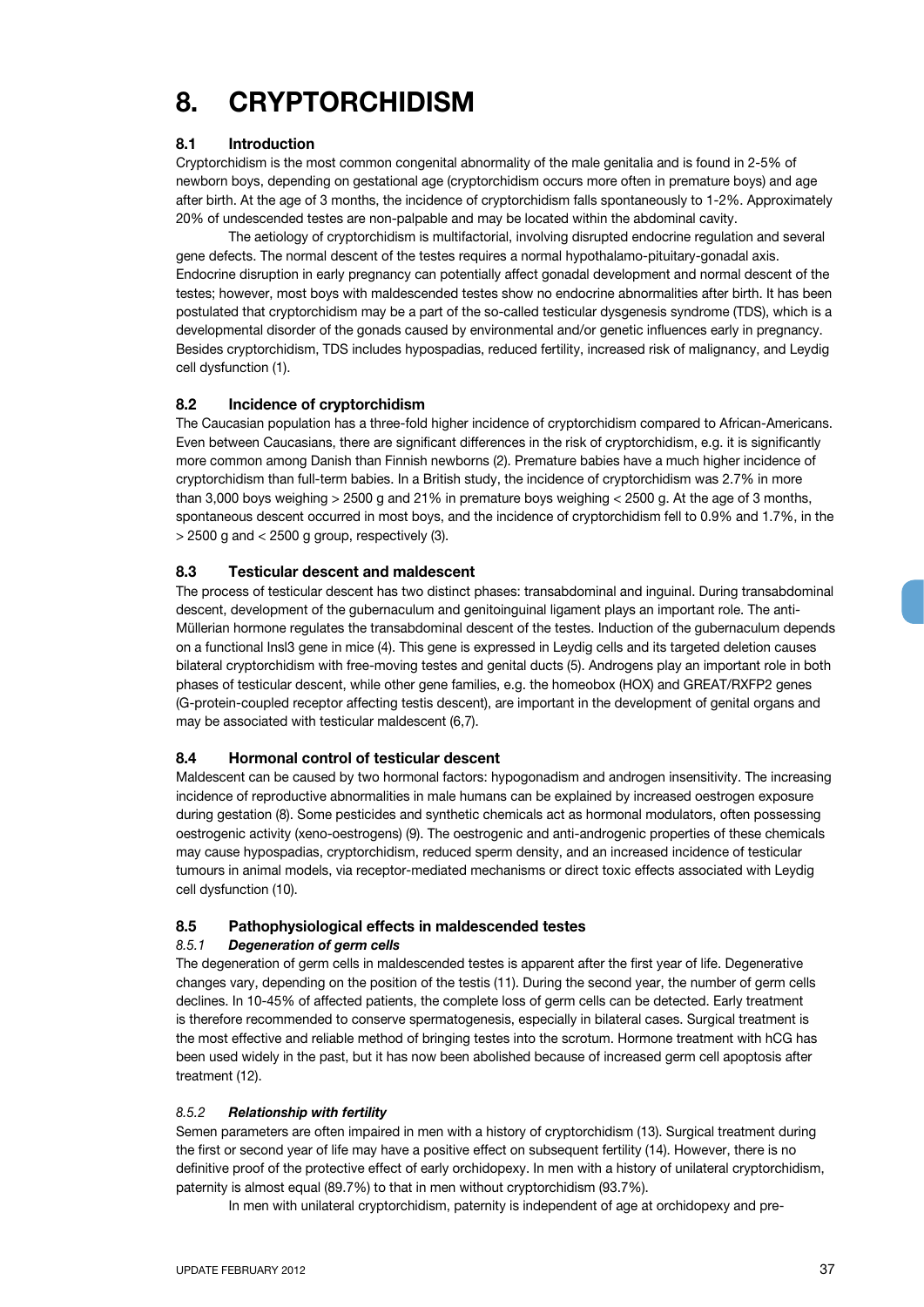operative testicular location and testicular size (15). However, a history of unilateral cryptorchidism may result in reduced fertility potential and therefore a longer time to achieve pregnancy.

In men with bilateral cryptorchidism, oligozoospermia can be found in 31% and azoospermia in 42%. In cases of bilateral cryptorchidism, the rate of paternity is only 35-53%. In cases of bilateral cryptorchidism and azoospermia, orchidopexy performed even in adult life might lead to the appearance of spermatozoa in the ejaculate (16).

#### *8.5.3 Germ cell tumours*

Cryptorchidism is a risk factor for testicular cancer and is associated with testicular microcalcification and intratubular germ cell neoplasia of unclassified type [ITGCNU] former "CIS" of the testis. In 5-10% of testicular cancers, there is a history of cryptorchidism (17). The risk of a germ cell tumour is 3.6-7.4 times higher than in the general population and 2-6% of men with a history of cryptorchidism will develop a testicular tumour (17). Orchidopexy preformed before the age of puberty has been reported to decrease the risk of testicular cancer (18). However, this and other similar reports are based on retrospective data and does not exclude the possibility that boys undergoing early and late orchidopexy represent different pathogenetic groups of testicular maldescent.

#### **8.6 Treatment of undescended testes**

#### *8.6.1 Hormonal treatment*

Human chorionic gonadotrophin or GnRH has been used widely in the past to treat cryptorchidism. However, although 15-20% of retained testes descend during hormonal treatment, one-fifth of these re-ascend later. Also, treatment with hCG may be harmful to future spermatogenesis by increasing the apoptosis of germ cells (12), which is why hormonal treatment is no longer recommended.

#### *8.6.2 Surgical treatment*

The success rate of surgical treatment for undescended testes is 70-90% (19). If the spermatic cords or the spermatic vessels are too short to allow proper mobilisation of the testis into the scrotum, a staged orchidopexy (Fowler-Stephenson procedure) can be performed, using open surgery, laparoscopy or microsurgery.

The optimal age for performing orchidopexy is still debated. Some retrospective studies have indicated early treatment (during the first 2 years of life) has a beneficial effect on preserving future fertility (20), while a recent randomised study showed that surgery at 9 months resulted in a partial catch-up of testicular growth until at least age 4 years versus surgery at 3 years. The results clearly indicate that early surgery has a beneficial effect on testicular growth. Because testicular volume is an approximate indirect measure of spermatogenic activity, it is possible that orchidopexy at an early age might improve future spermatogenesis.

A biopsy at the time of orchidopexy (*see section* 8.5.3) can reveal intratubular germ cell neoplasia of unclassified type [ITGCNU], which can be removed thereby preventing development of a malignant tumour. If not corrected by adulthood, an undescended testis should not be removed because it still produces testosterone. Furthermore, as indicated above, correction of bilateral cryptorchidism, even in adulthood, can lead to sperm production in previously azoospermic men (16).

Vascular damage is the most severe complication of orchidopexy and can cause testicular atrophy in 1-2% of cases. In males with non-palpable testes, the post-operative atrophy rate was 12% in those cases with long vascular pedicles that enabled scrotal positioning. Post-operative atrophy in staged ochidopexy has been reported in up to 40% of patients (19).

#### **8.7 Conclusions and recommendations for cryptorchidism**

#### **Conclusions**

Cryptorchidism is multifactorial in origin and can be caused by genetic factors and endocrine disruption early in pregnancy.

Cryptorchidism is often associated with testicular dysgenesis and is a risk factor for infertility and germ cell tumours.

Whether early surgical intervention can prevent germ cell loss is still debatable, but in a randomised study it improved testicular growth in boys treated at the age of 9 months compared to those aged 3 years at the time of orchidopexy.

Paternity in men with unilateral cryptorchidism in almost equal to that in men without cryptorchidism.

Bilateral cryptorchidism significantly reduces the likelihood of paternity.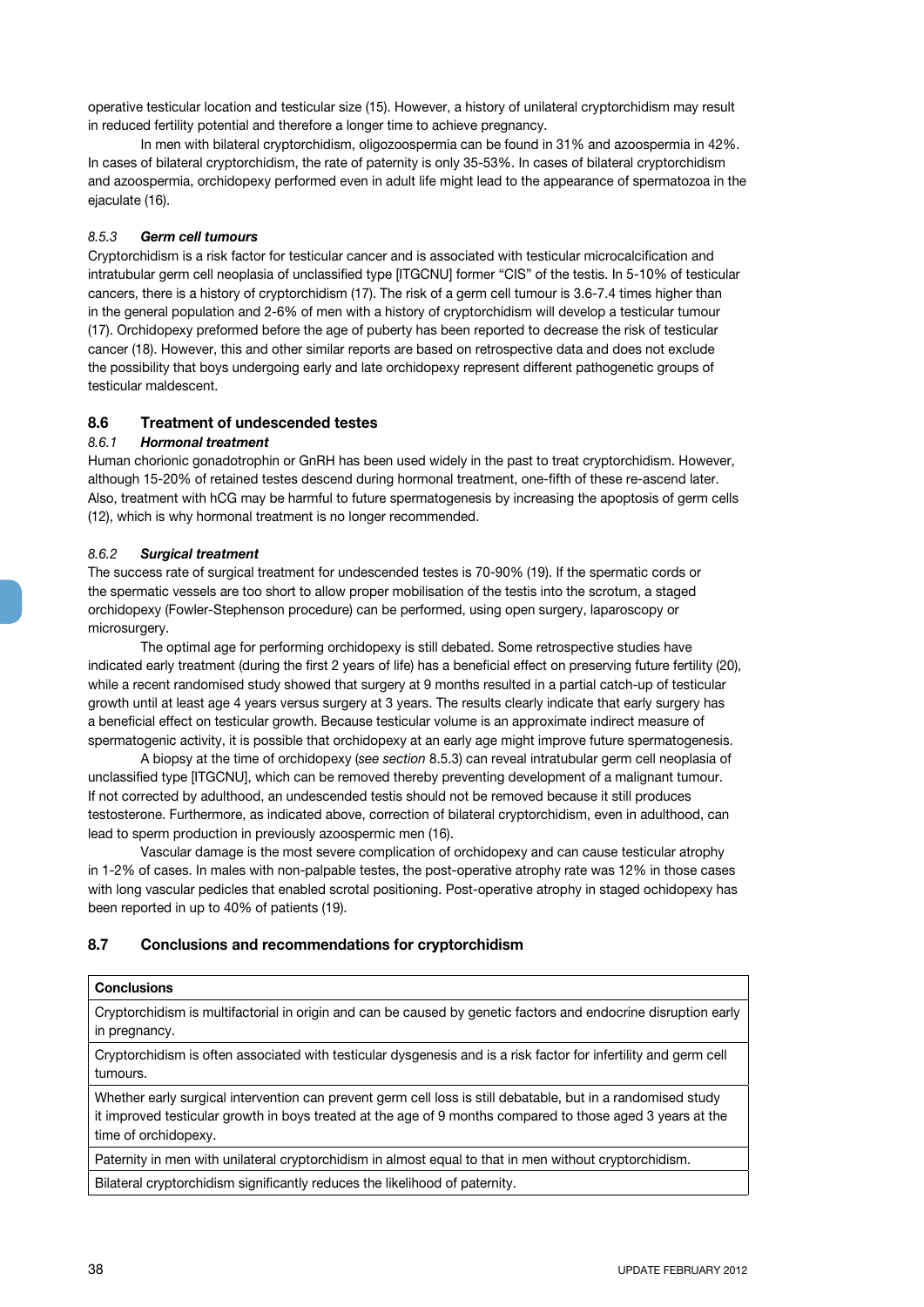| <b>Recommendations</b>                                                                                                                                                                                                 | GR |
|------------------------------------------------------------------------------------------------------------------------------------------------------------------------------------------------------------------------|----|
| Hormonal treatment of cryptorchidism should be abolished because of the risk of germ cell apoptosis<br>and subsequent reduction of sperm production.                                                                   | B  |
| Early orchidopexy (6-12 months of age) might be beneficial for testicular development in adulthood.                                                                                                                    | B  |
| If undescended testes are corrected in adulthood, testicular biopsy for detection of intratubular germ<br>cell neoplasia of unclassified type [ITGCNU; former "CIS] is recommended at the time of orchidopexy<br>(17). | B  |

#### **8.8 References**

- 1. Skakkebaek NS, Rajpert-De Meyts E, Main KM. Testicular dysgenesis syndrome: an increasingly common developmental disorder with environmental aspects. Hum Reprod 2001 May;16(5):972-8. http://www.ncbi.nlm.nih.gov/pubmed/11331648
- 2. Boisen KA, Kaleva M, Main KM, et al. Difference in prevalence of congenital cryptorchidism in infants between two Nordic countries. Lancet 2004 Apr;363(9417):1264-9. http://www.ncbi.nlm.nih.gov/pubmed/15094270
- 3. Heyns CF, Hutson JM. Historical review of theories on testicular descent. J Urol 1995 Mar;153(3 Pt 1): 754-67.
	- http://www.ncbi.nlm.nih.gov/pubmed/7861531
- 4. Scorer CG. The descent of the testis. Arch Dis Child 1964 Dec;39:605-9. http://www.ncbi.nlm.nih.gov/pubmed/14230757
- 5. Nguyen MT, Showalter PR, Timmons CF, et al. Effects of orchiopexy on congenitally cryptorchid insulin-3 knockout mice. J Urol 2002 Oct;168(4 Pt 2):1779-83. http://www.ncbi.nlm.nih.gov/pubmed/12352358
- 6. Lewis AG, Pecha BR, Smith EP, et al. Early orchidopexy restores fertility in Hoxa 11 gene knockout mouse. J Urol 2003 Jul;170(1):302-5. http://www.ncbi.nlm.nih.gov/pubmed/12796710
- 7. Gorlov IP, Kamat A, Bogatcheva NV, et al. Mutations of the GREAT gene cause cryptorchidism. Hum Mol Genet 2002 Sep;11(19):2309-18. http://www.ncbi.nlm.nih.gov/pubmed/12217959
- 8. Hadziselimovic F, Geneto R, Emmons LR. Elevated placental estradiol: a possible etiological factor of human cryptorchidism. J Urol 2000 Nov;164(5):1694-5. http://www.ncbi.nlm.nih.gov/pubmed/11025750
- 9. Hosi S, Loff S, Witt K, et al. Is there a correlation between organochlorine compounds and undescended testes? Eur J Pediatr Surg 2000 Oct;10(5):304-9. http://www.ncbi.nlm.nih.gov/pubmed/11194541
- 10. Mahood IK, Scott HM, Brown R, et al. In utero exposure to di(n-butyl) phthalate and testicular dysgenesis: comparison of fetal and adult end points and their dose sensitivity. Environ Health Perspect 2007 Dec;115 Suppl 1:55-61. http://www.ncbi.nlm.nih.gov/pubmed/18174951
- 11. Garcia J, González N, Gómez ME, et al. Clinical and anatomopathological study of 2000 cryptorchid testes. Br J Urol 1995 Jun;75(6):697-701. http://www.ncbi.nlm.nih.gov/pubmed/7613821
- 12. Ritzén EM. Undescended testes: a consensus on management. Eur J Endocrinol 2008 Dec;159 Suppl 1:S87-90.
	- http://www.ncbi.nlm.nih.gov/pubmed/18728121
- 13. Yavetz H, Harash B, Paz G, et al. Cryptorchidism: incidence and sperm quality in infertile men. Andrologia 1992 Sep-Oct;24(5):293-7.
	- http://www.ncbi.nlm.nih.gov/pubmed/1356318
- 14. Wilkerson ML, Bartone FF, Fox L, et al. Fertility potential: a comparison of intra-abdominal and intracanalicular testes by age groups in children. Horm Res 2001;55(1):18-20. http://www.ncbi.nlm.nih.gov/pubmed/11423737
- 15. Miller KD, Coughlin MT, Lee PA. Fertility after unilateral cryptorchidism: paternity, time to conception, pretreatment testicular location and size, hormone and sperm parameters. Horm Res 2001; 55(5): 249-53.

```
http://www.ncbi.nlm.nih.gov/pubmed/11740148
```
16. Giwercman A, Hansen LL, Skakkebaek NE. Initiation of sperm production after bilateral orchiopexy: clinical and biological implications. J Urol 2000 Apr;163(4):1255-6. http://www.ncbi.nlm.nih.gov/pubmed/10737515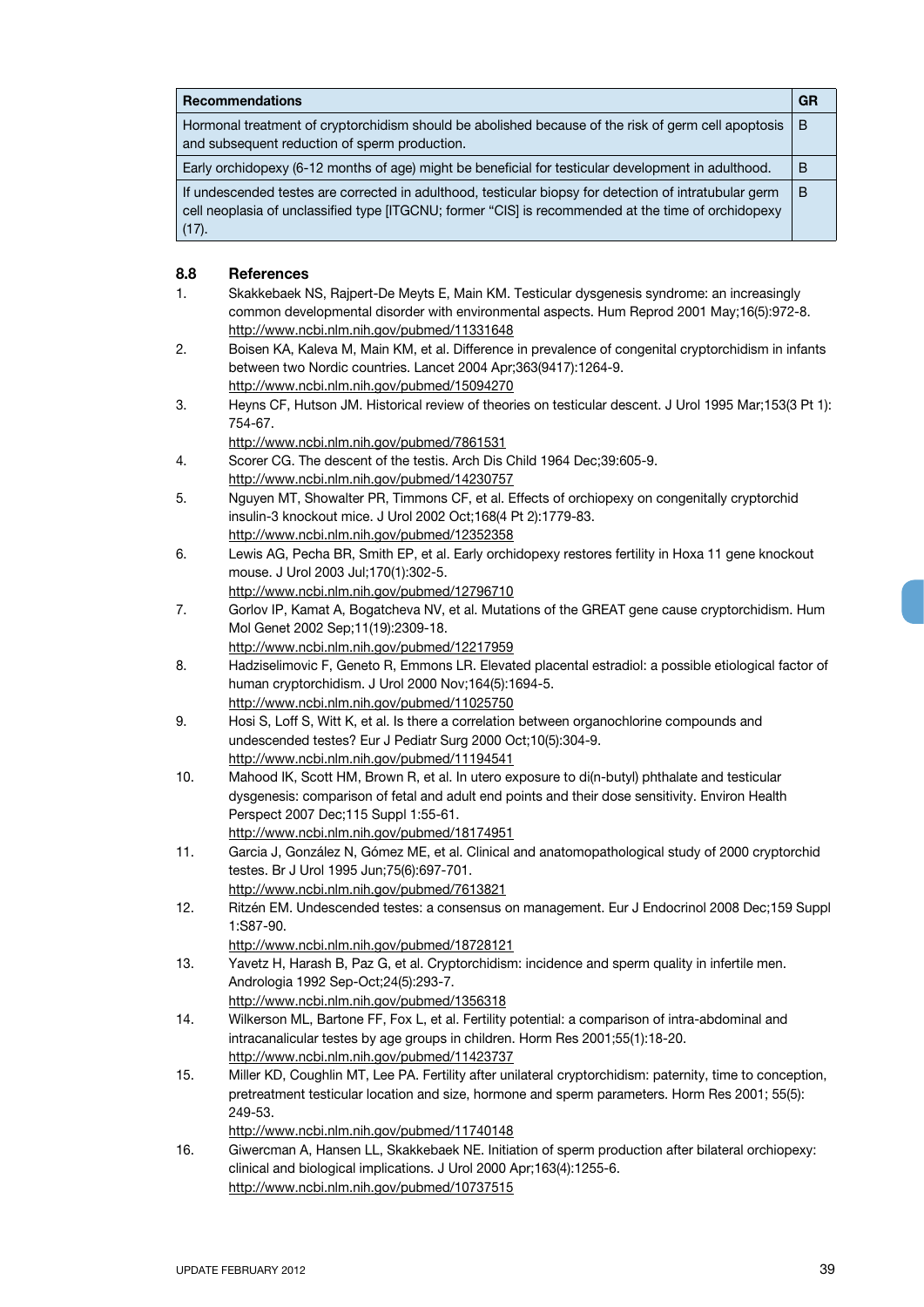17. Giwercman A, Bruun E, Frimodt-Moller C, et al. Prevalence of carcinoma in situ and other histopathological abnormalities in testes of men with a history of cryptorchidism. J Urol 1989 Oct; 142(4):998-1001.

http://www.ncbi.nlm.nih.gov/pubmed/2571738

- 18. Pettersson A, Richiardi L, Nordenskjold A, et al. Age at surgery for undescended testis and risk of testicular cancer. N Engl J Med 2007 May 3;356(18):1835-41. http://www.ncbi.nlm.nih.gov/pubmed/17476009
- 19. Jones PF. Approaches to orchidopexy. Br J Urol 1995 Jun;75(6):693-6. http://www.ncbi.nlm.nih.gov/pubmed/7613820
- 20. Hadziselimovic F, Hocht B, Herzog B, et al. Infertility in cryptorchidism is linked to the stage of germ cell development at orchidopexy. Horm Res 2007;68(1):46-52. http://www.ncbi.nlm.nih.gov/pubmed/17356291

## **9. IDIOPATHIC MALE INFERTILITY**

#### **9.1 Introduction**

No demonstrable cause of male infertility, other than idiopathic OAT syndrome, is found in at least 44% of infertile men (1).

#### **9.2 Empirical treatments**

A wide variety of empirical drug treatments of idiopathic male infertility have been used; however, there is little scientific evidence for an empirical approach (2). Androgens, hCG/human menopausal gonadotrophin, bromocriptine, alpha-blockers, systemic corticosteroids and magnesium supplementation are not effective in the treatment of OAT syndrome. Follicle-stimulating hormone (3) and anti-oestrogens in combination with testosterone (4) might be beneficial in a selection of patients (3,4). A Cochrane analysis showed that men taking oral antioxidants had an associated statistically significant increase in live birth rate (pooled odds ratio (OR)  $= 4.85$ ; 95% CI: 1.92-12.24; p = 0.0008; I(2) = 0%) when compared with men taking the control. No studies reported harmful side effects from the antioxidant therapy used. The evidence suggests that antioxidant supplementation in subfertile males may improve the outcomes of live birth and pregnancy rate for subfertile couples undergoing ART cycles. Further head-to-head comparisons are necessary to identify the superiority of one antioxidant over another (5).

| <b>Recommendation</b>                                                                    | <b>GR</b> |
|------------------------------------------------------------------------------------------|-----------|
| Medical treatment of male infertility is recommended only for cases of hypogonadotrophic |           |
| hypogonadism (1).                                                                        |           |

#### **9.3 References**

- 1. Pierik FH, Van Ginneken AM, Dohle GR, et al. The advantages of standardized evaluation of male infertility. Int J Androl 2000 Dec;23(6):340-6. http://www.ncbi.nlm.nih.gov/pubmed/11114979
- 2. Foresta C, Bettella A, Spolaore D, et al. Suppression of the high endogenous levels of plasma FSH in infertile men are associated with improved Sertoli cell function as reflected by elevated levels of plasma inhibin B. Hum Reprod 2004 Jun;19(6):1431-7. http://www.ncbi.nlm.nih.gov/pubmed/15117900
- 3. Paradisi R, Busacchi P, Seracchioli R, et al. Effects of high doses of recombinant human follicle stimulating hormone in the treatment of male factor infertility: results of a pilot study. Fertil Steril 2006 Sep;86(3):728-31.
- http://www.ncbi.nlm.nih.gov/pubmed/16782097 4. Adamopoulos DA, Pappa A, Billa E, et al. Effectiveness of combined tamoxifen citrate and testosterone undecanoate treatment in men with idiopathic oligozoospermia. Fertil Steril 2003
	- Oct;80(4):914-20. http://www.ncbi.nlm.nih.gov/pubmed/14556812
- 5. Showell MG, Brown J, Yazdani A, Stankiewicz MT, Hart RJ. Antioxidants for male subfertility. Cochrane Database Syst Rev 2011 Jan 19;(1):CD007411. http://www.ncbi.nlm.nih.gov/pubmed/21249690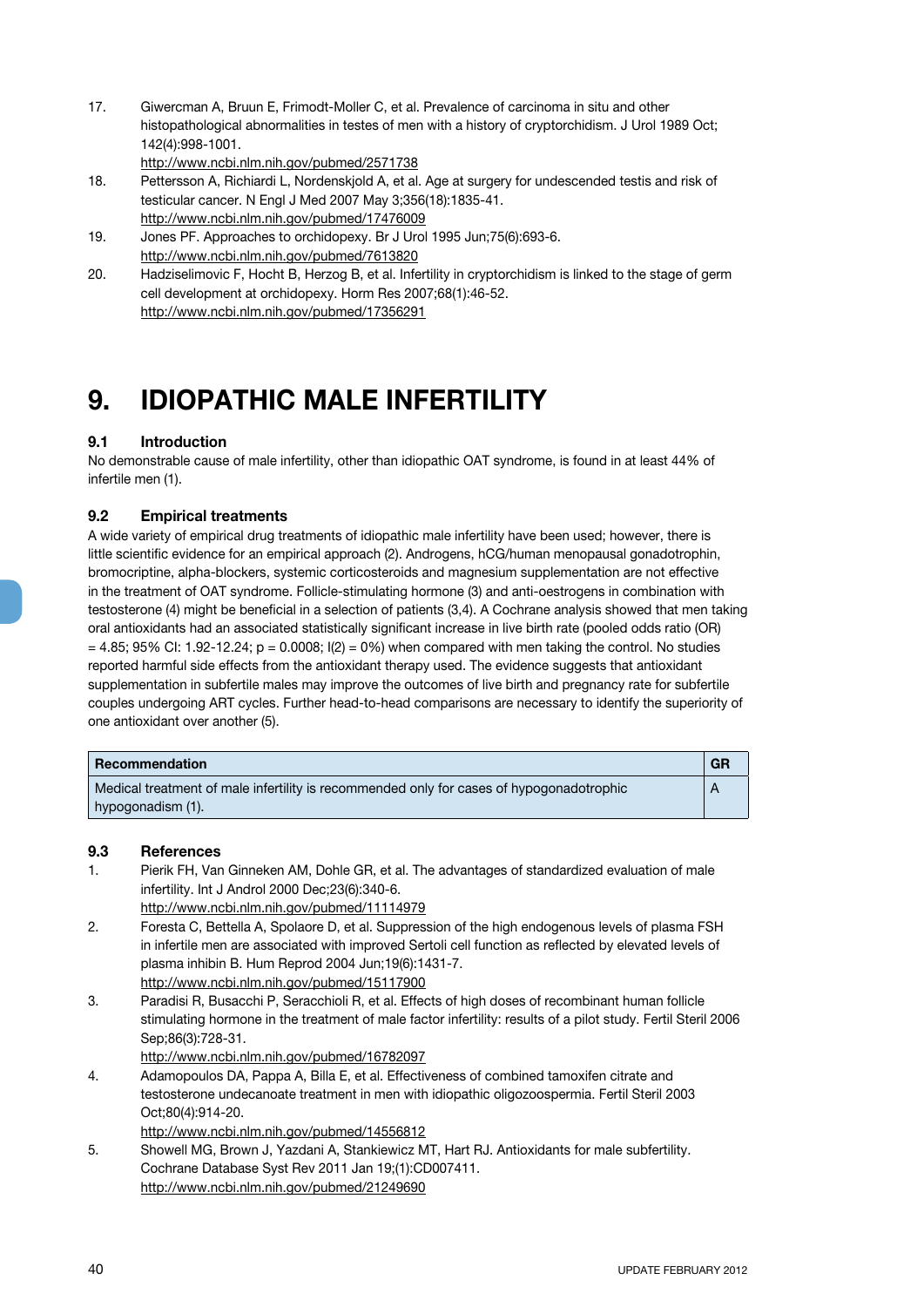## **10. MALE CONTRACEPTION**

#### **10.1 Introduction**

'Male contribution to contraception' is a more accurate phrase than 'male contraception', as men do not conceive. Development of male contraceptive methods is important because up to 40% of women have an unmet need for family planning, with approximately 80 million women every year having unintended or unwanted pregnancies (1).

Three of the four methods of male contraception have been in use for hundreds of years (i.e. condoms, periodic abstinence and withdrawal). The typical first-year failure rates of traditional male methods are high (withdrawal 19%, periodic abstinence 20%, and condoms 3-14%) compared to the failure rates of 0.1-3% for modern reversible female methods (2). For men to take more responsibility for family planning, male contraceptive methods must be acceptable, cheap, reversible, and effective.

Research is attempting to (3):

- Prevent sperm production by using exogenic androgens, progestogen and GnRH formulations in various combinations).
- Interfere with the ability of sperm to mature and fertilise, by using an epididymal approach to create a hostile environment for sperm.
- Produce better barrier methods, e.g. polyurethane condoms can be used by those with latex allergy, although they have higher breakage rates (4).
- Produce an antisperm contraceptive vaccine (5).
- Inhibit sperm-egg interactions.

These approaches remain experimental. The method nearest to being generally available clinically is hormonal male contraception, which is based on the suppression of gonadotrophins and testosterone substitution to maintain male sexual function and bone mineralisation and to prevent muscle wasting (6). Various contraceptive regimens have been developed and tested, including testosterone monotherapy, androgen/ progestin combinations, testosterone with GnRH analogues, and selective androgen- and progestin-receptor modulators. There are racial differences in the response to androgens alone. However, a combination of testosterone with progestin has resulted in complete suppression of spermatogenesis in all races, and provides contraceptive efficacy equivalent to female hormonal methods (7). Phase III clinical trials of depot preparations of androgen/progestin combinations are in progress.

#### **10.2 Vasectomy**

Vasectomy is an effective method of permanent male surgical sterilisation (8). Before vasectomy, the couple should be fully informed about the benefits and risks, especially as an Australian telephone survey found that 9.2% of respondents regretted having a vasectomy (9).

#### *10.2.1 Surgical techniques*

Various techniques are available for vasectomy. The least invasive approach is the no-scalpel vasectomy (10), which is also associated with a low rate of complications (11). The most effective occlusion technique is cauterisation of the lumen of the vas deferens and fascial interposition (12-14). Most techniques can be carried out safely under local anaesthesia in an outpatient clinic.

#### *10.2.2 Complications*

Vasectomy does not significantly alter spermatogenesis and Leydig cell function. The volume of ejaculate remains unchanged. Potential systemic effects of vasectomy, including atherosclerosis, have not been proven, and there is no evidence of a significant increase in any systemic disease after vasectomy. An increased rate of prostate cancer in men who underwent vasectomy has not been detected (17).

Acute local complications associated with vasectomy include haematoma, wound infection, and epididymitis in up to 5% of cases (15). The potential long-term complications (e.g. chronic testicular pain) (16) must be discussed with the patient before the procedure. Epididymal tubal damage is common, and is associated with consequent development of sperm granuloma and time-dependent secondary epididymal obstruction, which limits vasectomy reversal.

#### *10.2.3 Vasectomy failure*

If an effective occlusion technique is used, the risk of recanalisation after vasectomy should be < 1% (12). However, patients should be informed pre-operatively that, although rare, long-term re-canalisation might occur (19). No motile spermatozoa should be detected 3 months after vasectomy. Persistent motility is a sign of vasectomy failure, and the procedure will need to be repeated. A 'special clearance' with non-motile spermatozoa < 10,000/mL is still under discussion (18).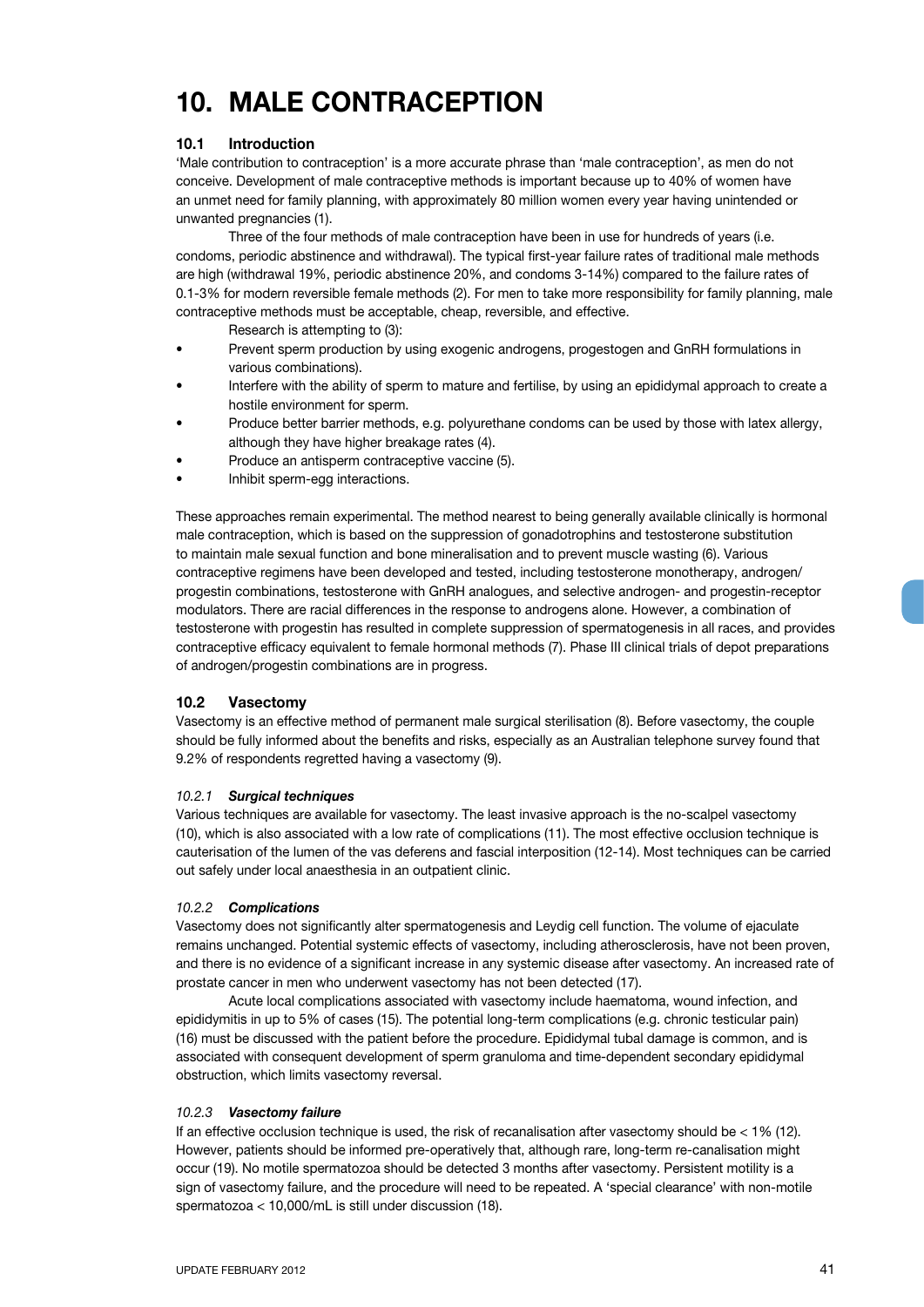#### *10.2.4 Counselling*

Counselling with regard to vasectomy must address the following aspects:

- Vasectomy should be considered irreversible.
- Vasectomy is associated with a low complication rate; however, because it is an elective operation, even small risks must be explained, because men (and their partners) might wish to consider these before giving consent.
- Vasectomy can fail, although the failure rate is low.
- Couples should be advised to continue with other effective contraception until clearance is confirmed.
- All available data indicate that vasectomy is not associated with any serious, long-term, side effects  $(15)$
- Vascetomy involving cauterisation and fascial interposition appears to be the most effective technique (12-14).

#### **10.3 Vasectomy reversal**

A wide range of surgical success rates has been published for vasectomy reversal (up to 90%), depending on the time between vasectomy and re-fertilisation, type of vasectomy (e.g. open-ended or sealed), type of reversal (vaso-vasostomy or vaso-epididymostomy), and whether reversal was unilateral or bilateral. However, there have been no randomised controlled trials comparing macrosurgery (loops) and microsurgery. Microsurgical techniques with the help of magnification and smaller suture materials should be used (20).

#### *10.3.1 Length of time since vasectomy*

Vaso-vasostomy results have shown patency rates up to 90%. The longer the interval is from vasectomy to reversal, the lower is the pregnancy rate. In a study of 1,469 men who had undergone microsurgical vasectomy reversal, patency and pregnancy rates were 97% and 76%, respectively, for an interval up to 3 years after vasectomy, 88% and 53%, respectively, for 3-8 years, 79% and 44%, respectively, for 9-14 years, and 71% and 30%, respectively, for  $> 15$  years (21).

#### *10.3.2 Epididymo-vasostomy*

The chance of secondary epididymal obstruction after vasectomy increases with time. After an interval of 10 years, 25% of men appear to have epididymal blockage. If secondary epididymal obstruction occurs, epididymo-vasostomy is needed to reverse the vasectomy (*see above* Chapter 5: Obstructive azoospermia) (22).

#### *10.3.3 Microsurgical vasectomy reversal versus epididymal or testicular sperm retrieval and ICSI*

According to the calculations of cost per delivery for vasectomy reversal versus sperm retrieval/ICSI, under a wide variety of initial assumptions, it is clear that vasectomy reversal is associated with a considerably lower cost per delivery and higher delivery rates (23,24). Sperm retrieval and ICSI must yield an 81% pregnancy rate per cycle to achieve equal costs to vasectomy reversal.

#### **10.4 Conclusions and recommendations for male contraception**

| <b>Conclusions</b>                                                                                                                                                                |
|-----------------------------------------------------------------------------------------------------------------------------------------------------------------------------------|
| The most cost-effective approach to treatment of post-vasectomy infertility is microsurgical reversal. This<br>procedure is also associated with the highest chance of pregnancy. |
| Pregnancy is still achievable after successful vasectomy reversal.                                                                                                                |
| MESA/TESE/PESA (25) and ICSI should be reserved for failed vasectomy reversal surgery.                                                                                            |
| All available data indicate vasectomy is not associated with any serious, long-term, side effects (15).                                                                           |
| Fascial interposition and cauterisation appears to be the most effective vasectomy technique (12-14).                                                                             |

| <b>Recommendations</b>                                                                                                                                                                                                      | GR |
|-----------------------------------------------------------------------------------------------------------------------------------------------------------------------------------------------------------------------------|----|
| Patients seeking consultation about vasectomy must be informed about the surgical method, risk<br>of failure, irreversibility, the need for post-procedure contraception until clearance, and the risk of<br>complications. | C  |
| Methods of male contraception other than vasectomy are associated with high failure rates or are still<br>experimental (e.g. hormonal approach).                                                                            | B  |
| Microsurgical vasectomy reversal is a low-risk and (cost-) effective method of restoring fertility.                                                                                                                         | В  |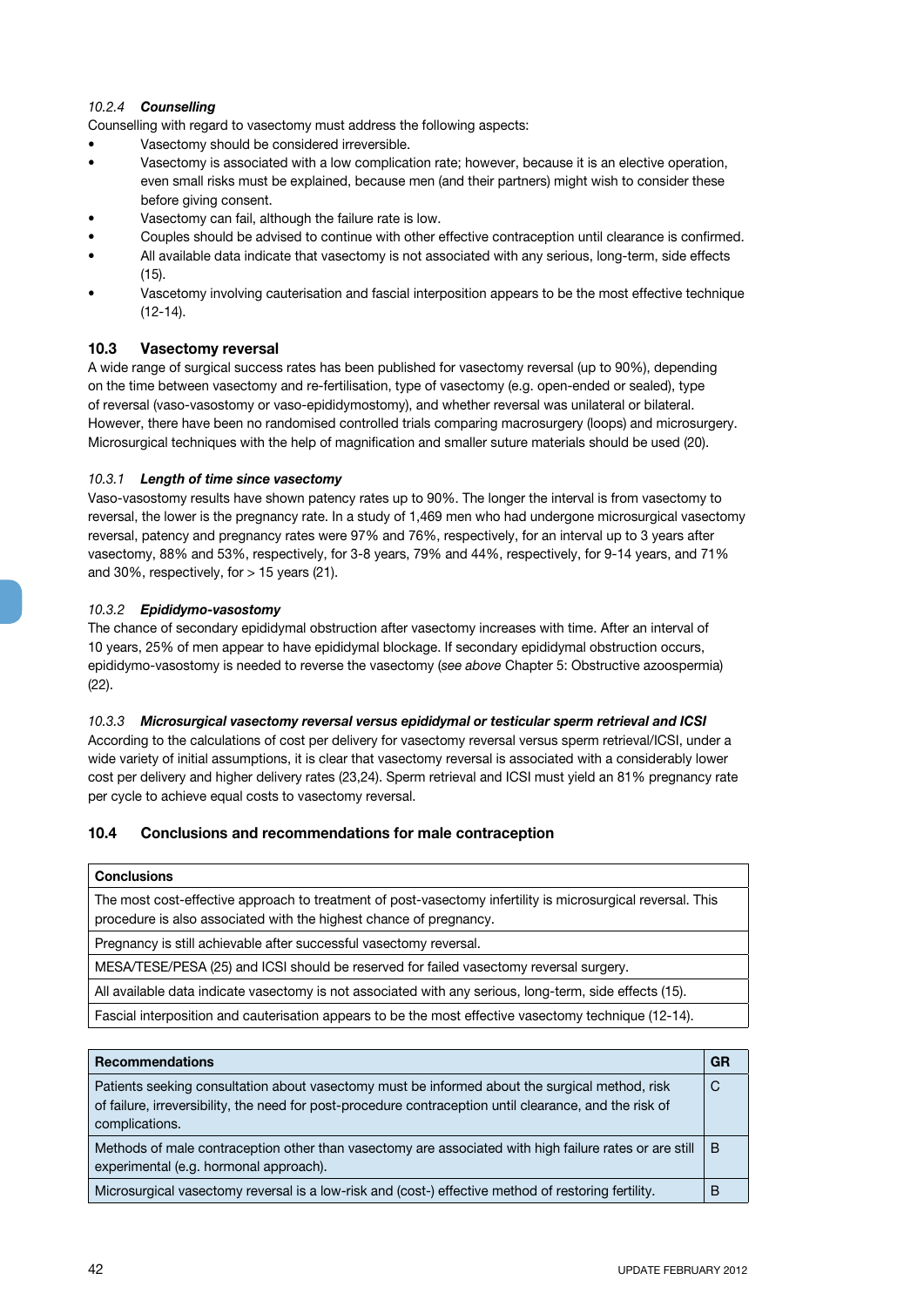For couples wanting to achieve pregnancy, sperm aspiration together with ICSI is a second-line option for selected cases and in those with failed vaso-vasostomy.

#### **10.5 References**

- 1. Reproductive Health Strategy. Reproductive Health Research World Health Organisation, Geneva. Adopted at the 57th World Health Assembly, 2004.
	- http://www.who.int/reproductive-health/publications/strategy.pdf
- 2. Handelsman D, Waites G. Tradional methods. In: Schill W, Comhaire F, Hargreave T (eds). *Andrology for the Clinician*. Berlin: Springer Verlag, 2006, pp. 122-4.
- 3. Griffin D, Ringheim K. Male hormonal contraception. What prospects exist and how acceptable are they? Plan Parent Chall 1996;(2):20-4.
	- http://www.ncbi.nlm.nih.gov/pubmed/12291936
- 4. Gallo MF, Grimes DA, Lopez LM, et al. Non-latex versus latex male condoms for contraception. Cochrane Database Syst Rev 2006 Jan 25;(1):CD003550. http://www.ncbi.nlm.nih.gov/pubmed/16437459
- 5. Naz RK. Antisperm immunity for contraception. J Androl 2006 Mar-Apr;27(2):153-9. http://www.ncbi.nlm.nih.gov/pubmed/16474022
- 6. Matthiesson KL, McLachlan RI. Male hormonal contraception: concept proven, product in sight? Hum Reprod Update 2006 Jul-Aug;12(4):463-82.
	- http://www.ncbi.nlm.nih.gov/pubmed/16597629
- 7. Handelsman DJ, Waites GMH. Hormonal male contraception. In: Schill W, Comhaire F, Hargreave T (eds). *Andrology for the Clinician*. Berlin: Springer Verlag, 2006, pp. 520-4.
- 8. Schwingl PJ, Guess HA. Safety and effectiveness of vasectomy. Fertil Steril 2000 May;73(5):923-36. http://www.ncbi.nlm.nih.gov/pubmed/10785217
- 9. Holden CA, McLachlan RI, Cumming R, et al. Sexual activity, fertility and contraceptive use in middle-aged and older men: Men in Australia, Telephone Survey (MATeS). Hum Reprod 2005 Dec: 20(12):3429-34.
	- http://www.ncbi.nlm.nih.gov/pubmed/16172145
- 10. Li SQ, Goldstein M, Zhu J, et al. The no-scalpel vasectomy. J Urol 1991 Feb;145(2):341-4. http://www.ncbi.nlm.nih.gov/pubmed/1988727
- 11. Nirapathpongporn A, Huber D, Krieger N. No-scalpel vasectomy at the King's birthday vasectomy festival. Lancet 1990 Apr;335(8694):894-5. http://www.ncbi.nlm.nih.gov/pubmed/1969992
- 12. Sokal, D, Irsula, B, Hays M, et al; Investigator Study Group. Vasectomy by ligation and excision, with or without fascial interposition: a randomized controlled trial. BMC Med 2004 Mar;2:6.
- http://www.ncbi.nlm.nih.gov/pubmed/15056388 13. Barone MA, Irsula B, Chen-Mok M, et al; Investigator Study Group. Effectiveness of vasectomy using cautery. BMC Urol 2004 Jul;19;4:10.
	- http://www.ncbi.nlm.nih.gov/pubmed/15260885
- 14. Sokal DC, Irsula B, Chen-Mok M, et al. A comparison of vas occlusion techniques: cautery more effective than ligation and excision with fascial interposition. BMC Urol 2004 Oct;4(1):12. http://www.ncbi.nlm.nih.gov/pubmed/15509302
- 15. Schwingl PJ, Guess HA. Safety and effectiveness of vasectomy. Fertil Steril 2000 May;73(5):923-36. http://www.ncbi.nlm.nih.gov/pubmed/10785217
- 16. Christiansen CG, Sandlow JI. Testicular pain following vasectomy: a review of postvasectomy pain syndrome. J Androl 2003 May-Jun;24(3):293-8. http://www.ncbi.nlm.nih.gov/pubmed/12721203
- 17. Bernal-Delgado E, Latour-Pérez J, Pradas-Arnal F, et al. The association between vasectomy and prostate cancer: a systematic review of the literature. Fertil Steril 1998 Aug;70(2):191-200. http://www.ncbi.nlm.nih.gov/pubmed/9696205
- 18. Davies AH, Sharp RJ, Cranston D, et al. The long-term outcome following 'special clearance' after vasectomy. Br J Urol 1990 Aug;66(2):211-2. http://www.ncbi.nlm.nih.gov/pubmed/2390708
- 19. Verhulst APM, Hoekstra JW. Paternity after bilateral vasectomy. BJU Int 1999 Feb;83(3):280-2. http://www.ncbi.nlm.nih.gov/pubmed/10233494
- 20. Schroeder-Printzen I, Diemer T, Weidner W. Vasovasostomy. Urol Int 2003;70(2):101-7. http://www.ncbi.nlm.nih.gov/pubmed/12592037
- 21. Belker AM, Thomas AJ Jr, Fuchs EF, et al. Results of 1,469 microsurgical vasectomy reversals by the Vasovasostomy Study Group. J Urol 1991 Mar;145(3):505-11. http://www.ncbi.nlm.nih.gov/pubmed/1997700

B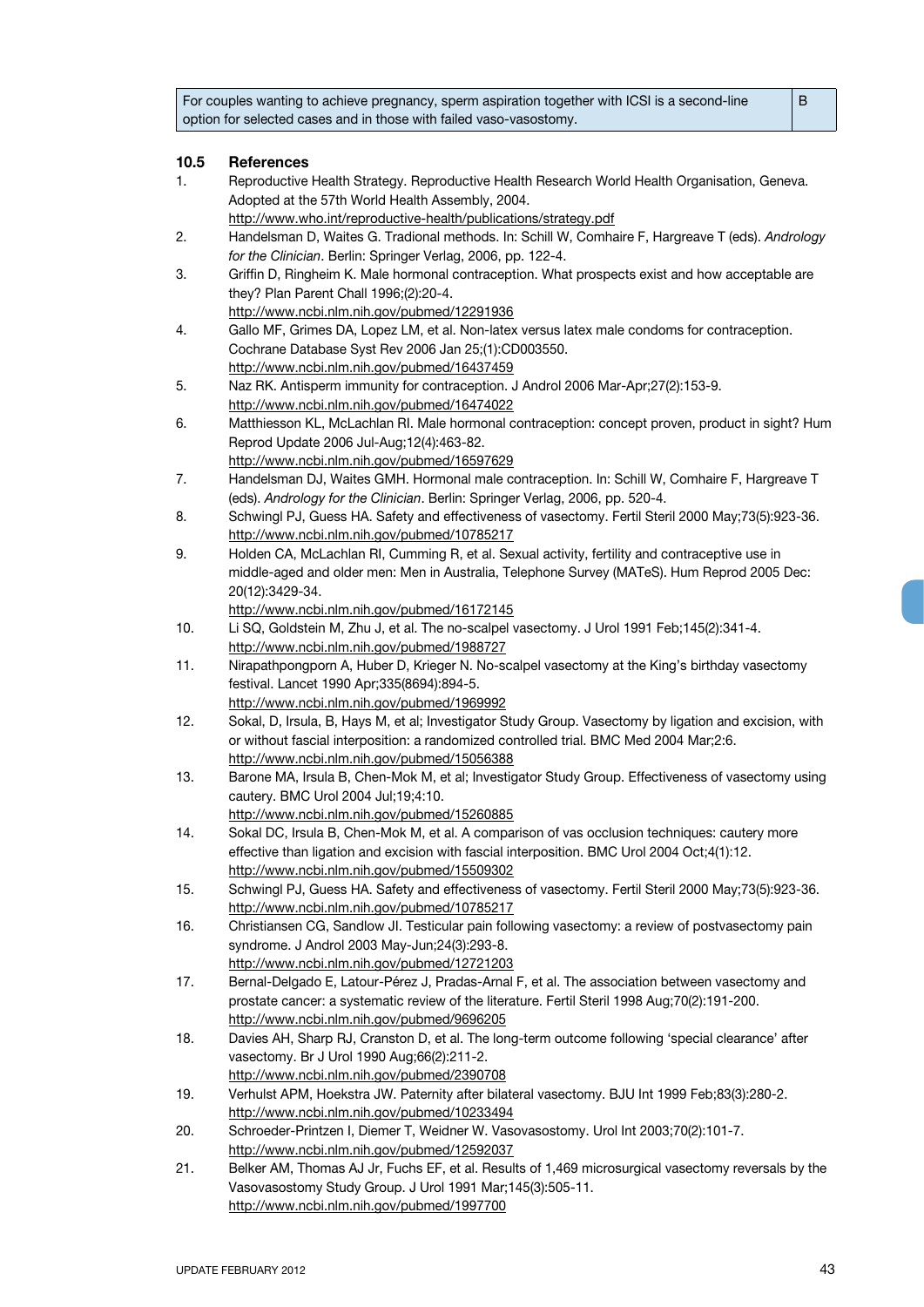- 22. Chan PT, Brandell RA, Goldstein M. Prospective analysis of outcomes after microsurgical intussusception vasoepididymostomy. BJU Int 2005 Sep;96(4):598-601. http://www.ncbi.nlm.nih.gov/pubmed/16104917.).
- 23. Pavlovich CP, Schlegel PN. Fertility options after vasectomy: a cost-effectiveness analysis. Fertil Steril 1997 Jan;67(1):133-41. http://www.ncbi.nlm.nih.gov/pubmed/8986698
- 24. Heidenreich A, Altmann P, Engelmann UH. Microsurgical vasovasostomy versus microsurgical epididymal sperm aspiration/testicular extraction of sperm combined with intracytoplasmic sperm injection. A cost-benefit analysis. Eur Urol 2000 May;37(5):609-14. http://www.ncbi.nlm.nih.gov/pubmed/10765102
- 25. Esteves SC, Miyaoka R, Agarwal A. Sperm retrieval techniques for assisted reproduction. Int Braz J Urol 2011 Sep-Oct;37(5): 570-83 http://www.ncbi.nlm.nih.gov/pubmed/22099268

## **11. MALE ACCESSORY GLAND INFECTIONS**

#### **11.1 Introduction**

Infections of the male urogenital tract are potentially curable causes of male infertility (1-3). The WHO considers urethritis, prostatitis, orchitis and epididymitis to be male accessory gland infections (MAGIs) (2). However, specific data are not available to confirm that these diseases have a negative influence on sperm quality and male fertility in general.

#### **11.2 Urethritis**

Infectious, sexually acquired urethritis is caused by various pathogens, most often *Chlamydia trachomatis*, *Ureaplasma urealyticum*, and *Neisseria gonorrhoea* (4). Non-infectious causes of urethritis include irritations as a result of allergic reactions, trauma and manipulations. Urethral discharge and bladder voiding problems are the predominant symptoms of acute urethritis.

#### *11.2.1 Diagnosis and treatment*

Diagnosis is based on the analysis of urethral smear and first-voided urine (VB1). Pathognomonic evidence is > 4 granulocytes per microscopic high-power field (×1000) in an urethral smear, or 15 granulocytes per microscopic field (×400) in the smear of the sediment of 3 mL VB1, is pathognomonic (4). In urethritis, defined by inflammatory discharge, semen analysis for disorders of male fertility is not possible because the anterior urethra is full of infectious and inflammatory material that hampers any useful analysis (5).

The impact of urethritis on semen quality and fertility has not been proven because the ejaculate is contaminated with inflammatory material from the urethra.

It is still debated whether infection with sexually transmitted micro-organisms has a negative effect on sperm function (1,6,7). Male fertility can be impaired by urethral strictures, ejaculatory disturbances (2), or the development of obstruction (8). Obstruction can develop as either a normal urethral stricture or a lesion in the posterior urethra in the area of the verumontanum, both of which can lead to ejaculatory disturbances and central obstruction of the seminal pathway (2).

The Centers for Disease Control and Prevention in Atlanta, GA, USA have published guidelines to standardise the treatment of sexually transmitted diseases (9). Because the aetiology of acute urethritis is usually unknown at the time of diagnosis, empirical therapy is used against potential pathogens. A single dose of a fluoroquinolone is given, followed by a 2-week regimen of doxycycline. Treatment is effective both for gonococcal and (co-existing) chlamydial/ureaplasmal infections.

#### **11.3 Prostatitis**

Prostatitis is the most common urological diagnosis in men < 50 years of age (10). Traditionally, prostatitis has been classified into four clinical entities:

- acute bacterial prostatitis (abp) and prostatic abscess as a sequela/complication of abp;
- chronic bacterial prostatitis (cbp);
- non- or abacterial prostatitis (nbp):
- prostatodynia.

To improve the definition and understanding of prostatitis, a classification system has been proposed by the National Institutes of Health (NIH) and the National Institute of Diabetes and Digestive and Kidney Diseases (NIDDK) (10) (Table 12).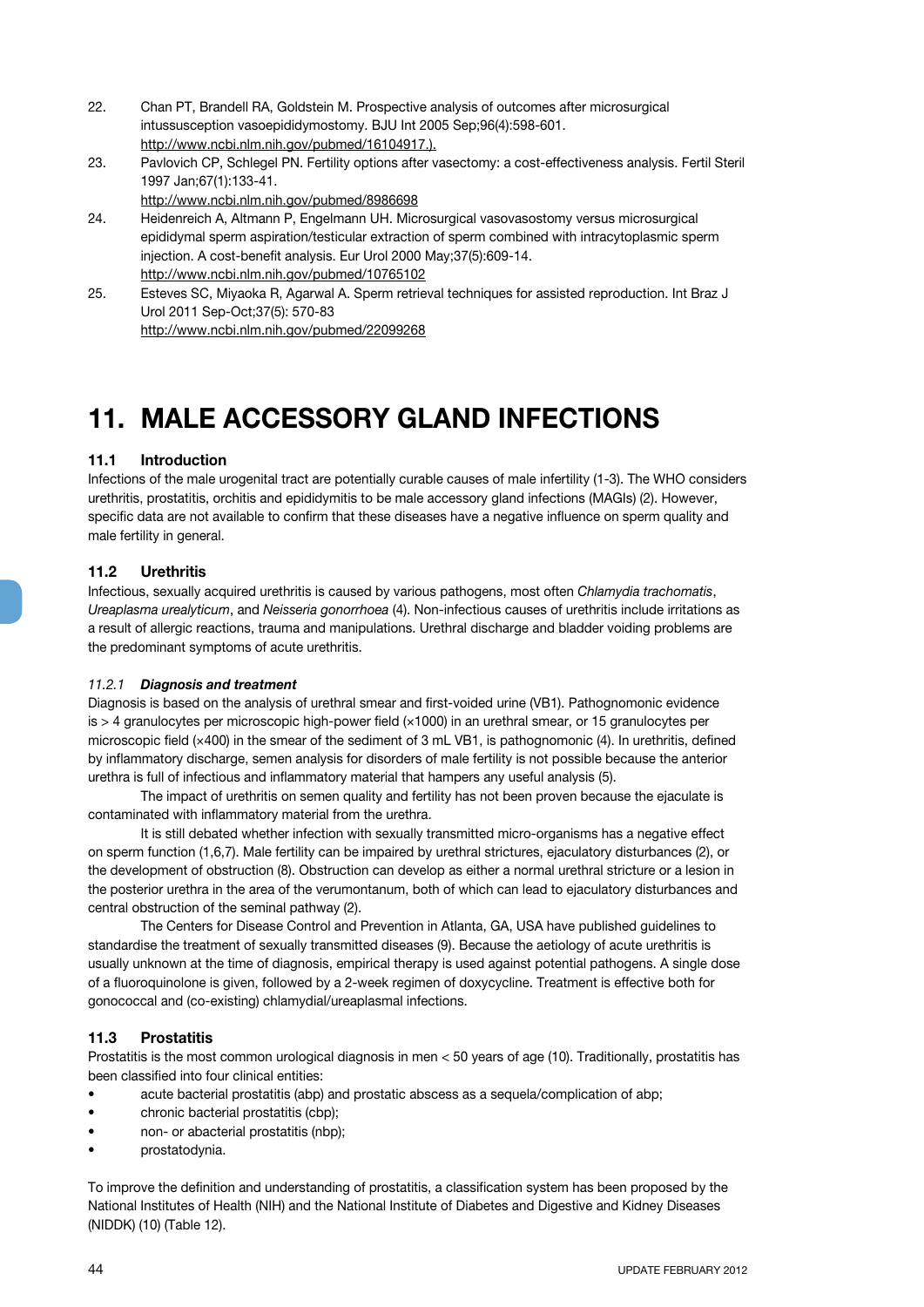#### **Table 12: NIH/NIDDK classification of prostatitis syndrome\***

| <b>New NIH</b><br>category | <b>Clinical entity</b>                      | <b>Description</b>                                                                                                                                                                               |
|----------------------------|---------------------------------------------|--------------------------------------------------------------------------------------------------------------------------------------------------------------------------------------------------|
|                            | ABP                                         | Acute infection of the prostate gland                                                                                                                                                            |
| Ш                          | <b>CBP</b>                                  | Recurrent infection of the prostate                                                                                                                                                              |
| Ш                          | Chronic abacterial<br>prostatitis/CPPS      | No demonstrable infection                                                                                                                                                                        |
| <b>IIIA</b>                | <b>Inflammatory CPPS</b>                    | White cells in semen, expressed prostatic secretions or post-prostatic<br>massage urine                                                                                                          |
| IIIB                       | Non-inflammatory<br><b>CPPS</b>             | No white cells in semen, expressed prostatic secretions or post-<br>prostatic massage urine                                                                                                      |
| IV                         | Asymptomatic<br>inflammatory<br>prostatitis | No subjective symptoms. Inflammation detected either by prostate<br>biopsy or by the presence of white cells in expressed prostatic<br>secretions or semen during evaluation for other disorders |

*\* Adapted from Wagenlehner et al. (10).*

*ABP = acute bacterial prostatitis; CBP = chronic bacterial prostatitis; CPPS = chronic pelvic pain syndrome.*

#### *11.3.1 Microbiology*

ABP (NIH I), CBP (NIH II) and, more significantly, prostatic abscesses are clinically relevant but uncommon diseases. The most common causes of bacterial prostatitis are Gram-negative bacteria, mainly strains of *Escherichia coli* (11). The role of Gram-positive bacteria in bacterial prostatitis is controversial. Although enterococci can cause bacterial prostatitis and associated recurrent urinary tract infection (UTI), the importance of other Gram-positive bacteria in chronic prostatitis is doubtful (11), as is that of *C. trachomatis* and *Mycoplasma*, particularly *U. urealyticum* (11-15). Hidden bacteria may be aetiologically involved in patients with chronic idiopathic prostatitis after exclusion of typical bacterial infection (16). Detection of bacteria by molecular techniques has not been evaluated definitively.

#### *11.3.2 Diagnosis*

Symptoms must be evaluated using standardised scores, especially the NIH symptom score (17). Other investigative procedures include laboratory diagnosis of CBP using the four-specimen test for bacterial localisation (10,11), which measures sequential quantitative bacteriological cultures of the urethra, bladder urine and prostatic secretions, both in expressed prostatic excretion (EPS) and urine after prostatic massage (12).

Simplified techniques compare bacterial and leukocyte counts in the urine before and after prostatic massage (18). Screening of bladder voiding and imaging analysis of the prostate gland must be integrated.

The key to diagnosis is the demonstration of leukocytes in EPS, urine after prostatic massage and/or ejaculate to differentiate between inflammatory and non-inflammatory CPPS.

#### *11.3.3 Ejaculate analysis*

An ejaculate analysis (*see* Chapter 2: Investigations) clarifies whether the prostate is involved as part of a generalised MAGI and provides information about sperm quality. In addition, leukocyte analysis allows differentiation between inflammatory and non-inflammatory CPPS (NIH IIa vs NIH IIIb).

#### *11.3.4 Microbiological findings*

After exclusion of urethritis and bladder infection, > 10<sup>6</sup> peroxidase-positive white blood cells (WBCs) per millilitre of ejaculate indicate an inflammatory process. In this case, a culture should be made for common urinary tract pathogens, particularly Gram-negative bacteria.

A concentration of  $> 10<sup>3</sup>$  cfu/mL urinary tract pathogens in the ejaculate is indicative of significant bacteriospermia. Various micro-organisms are found in the genital tract of men seen in infertility clinics, usually with more than one strain of bacteria present (1). The sampling time can influence the positive rate of microorganisms in semen and the frequency of isolation of different strains (19). The ideal diagnostic test for *C. trachomatis* in semen has not yet been established (14). In contrast to serological findings in women, antibody tests for *C. trachomatis* in seminal plasma are not indicative if no type-specific methods are used (14).

Ureaplasma urealyticum is pathogenic only in high concentrations (> 10<sup>3</sup> cfu/mL ejaculate). No more than about 10% of samples analysed for ureaplasma exceed this concentration (20). Normal colonisation of the urethra hampers the clarification of mycoplasma-associated urogenital infections, using samples such as the ejaculate (15).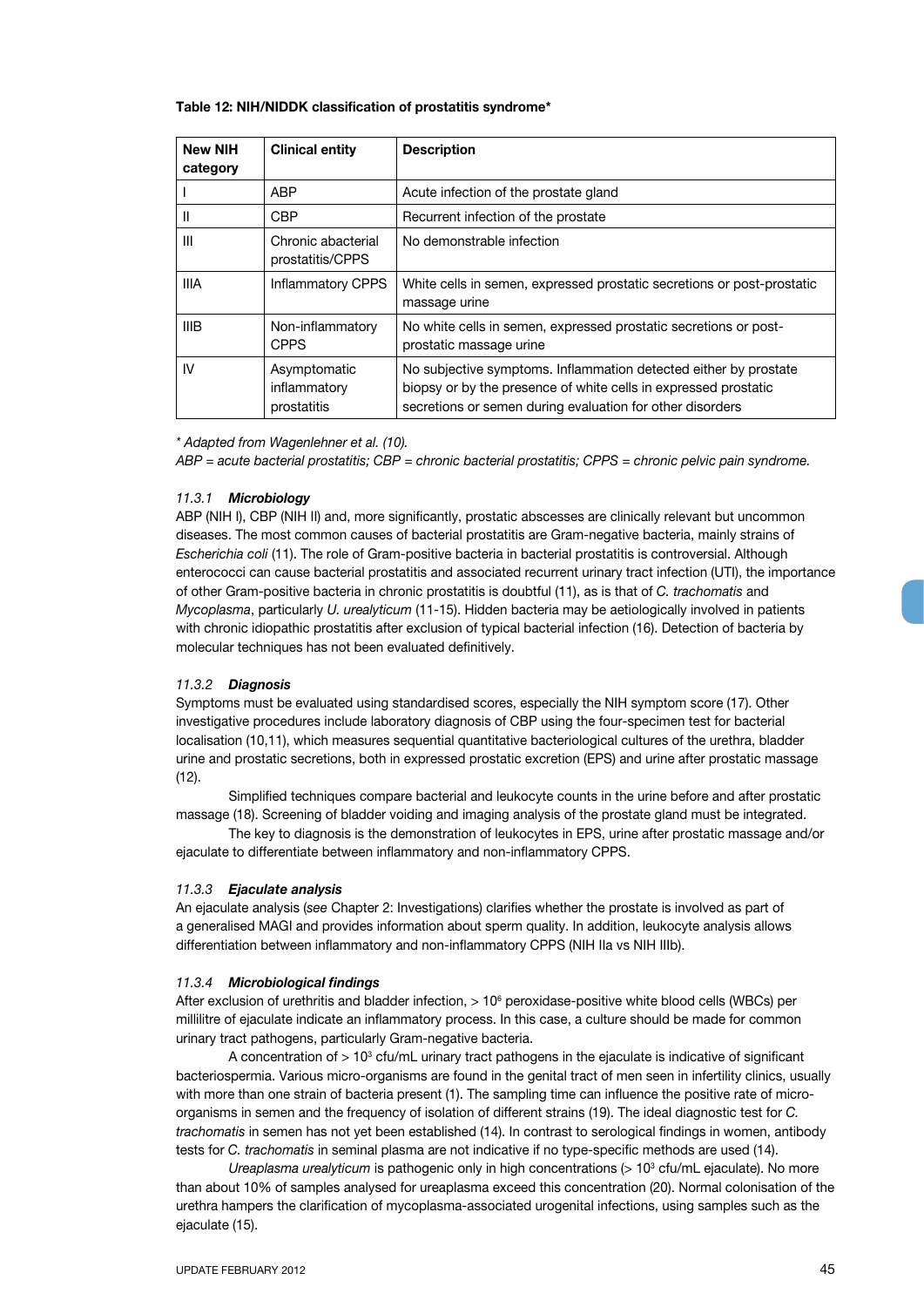#### *11.3.5 White blood cells*

The clinical significance of an increased concentration of leukocytes in the ejaculate is controversial (21). Infection is indicated only by an increased level of leukocytes (particularly polymorphonuclear leukocytes) and their products (e.g. leukocyte elastase) secreted into the seminal fluid. Most leukocytes are neutrophilic granulocytes, as suggested by the specific staining of the peroxidase reaction (2). Although leukocytospermia is a sign of inflammation, it is not necessarily associated with bacterial or viral infections (7). Earlier findings have shown that elevated leukocyte numbers are not a natural cause of male infertility (22). According to WHO classification, leukocytospermia is defined as > 10<sup>6</sup> WBCs/mL. Only two studies have analysed alterations of WBCs in the ejaculate of patients with proven prostatitis (23,24). Both studies found more leukocytes in men with prostatitis compared to those without inflammation (CPPS, type NIH IIIb).

#### *11.3.6 Sperm quality*

The deleterious effects of chronic prostatitis on sperm density, motility and morphology are under debate (1). All investigations have given contradictory results, and have not confirmed that chronic prostatitis has a decisive role in altering conventional semen parameters (25-27).

#### *11.3.7 Seminal plasma alterations*

Seminal plasma elastase is a biochemical indicator of polymorphonuclear lymphocyte activity in the ejaculate (1,28,29), with a suggested cut-off level of approximately 600 ng/mL (1). Various cytokines are involved in inflammation and can influence sperm function. Several studies have investigated the association between interleukin (IL) concentration, leukocytes and sperm function (30-32), but no correlations have been found. The prostate is the main site of origin of IL-6 in the seminal plasma. Cytokines, especially IL-6, play an important role in the male accessory gland inflammatory process (33). However, elevated cytokine levels do not depend on the number of leukocytes in EPS (34).

#### *11.3.8 Glandular secretory dysfunction*

Infections of the sex glands can impair their excretory function. Decreased quantities of citric acid, phosphatase, fructose, zinc, and α-glutamyl-transferase activity are indicators of disturbed prostatic secretory parameters (1). Reduced fructose concentration indicates impaired vesicular function (20,35).

#### *11.3.9 Sperm antibodies*

Serum antibodies to sperm antigens are not useful in the diagnosis of immune infertility. Early studies found an association between increased levels of sperm antibodies in serum and NBP (36,37). However, except for suspected chlamydial infections (38), only a history of vasectomy is predictive of sperm antibody formation (39).

#### *11.3.10 Reactive oxygen species*

Reactive oxygen species might be increased in chronic urogenital infections associated with increased leukocyte numbers (40). However, their biological significance in prostatitis remains unclear (1).

#### *11.3.11 Therapy*

Treatment of chronic prostatitis is usually targeted at relieving symptoms (10,41). Andrologically, the aims of therapy for altered semen composition in male adnexitis (acute and chronic infections of the male urogenital tract) are:

- reduction or eradication of micro-organisms in prostatic secretions and semen;
- normalisation of inflammatory (e.g. leukocytes) and secretory parameters;
- improvement of sperm parameters to counteract fertility impairment (42).

Treatment includes antibiotics, anti-inflammatory drugs, surgical procedures, normalisation of urine flow, physical therapy and alterations in general and sexual behaviour.

Only antibiotic therapy of CBP (NIH II) has provided symptomatic relief, eradication of microorganisms and a decrease in cellular and humoral inflammatory parameters in urogenital secretions. The use of alphablockers for symptom relief is controversial. Although antibiotics might improve sperm quality (42), there is no evidence that treatment of chronic prostatitis increases the probability of conception (1,43).

#### **11.4 Orchitis and epididymo-orchitis**

#### *11.4.1 Introduction*

Orchitis is an inflammatory lesion of the testis associated with a predominantly WBC exudate inside and outside the seminiferous tubules, which potentially results in tubular sclerosis. The inflammation causes pain and swelling. Chronic inflammatory alterations in the seminiferous tubules disrupt the normal process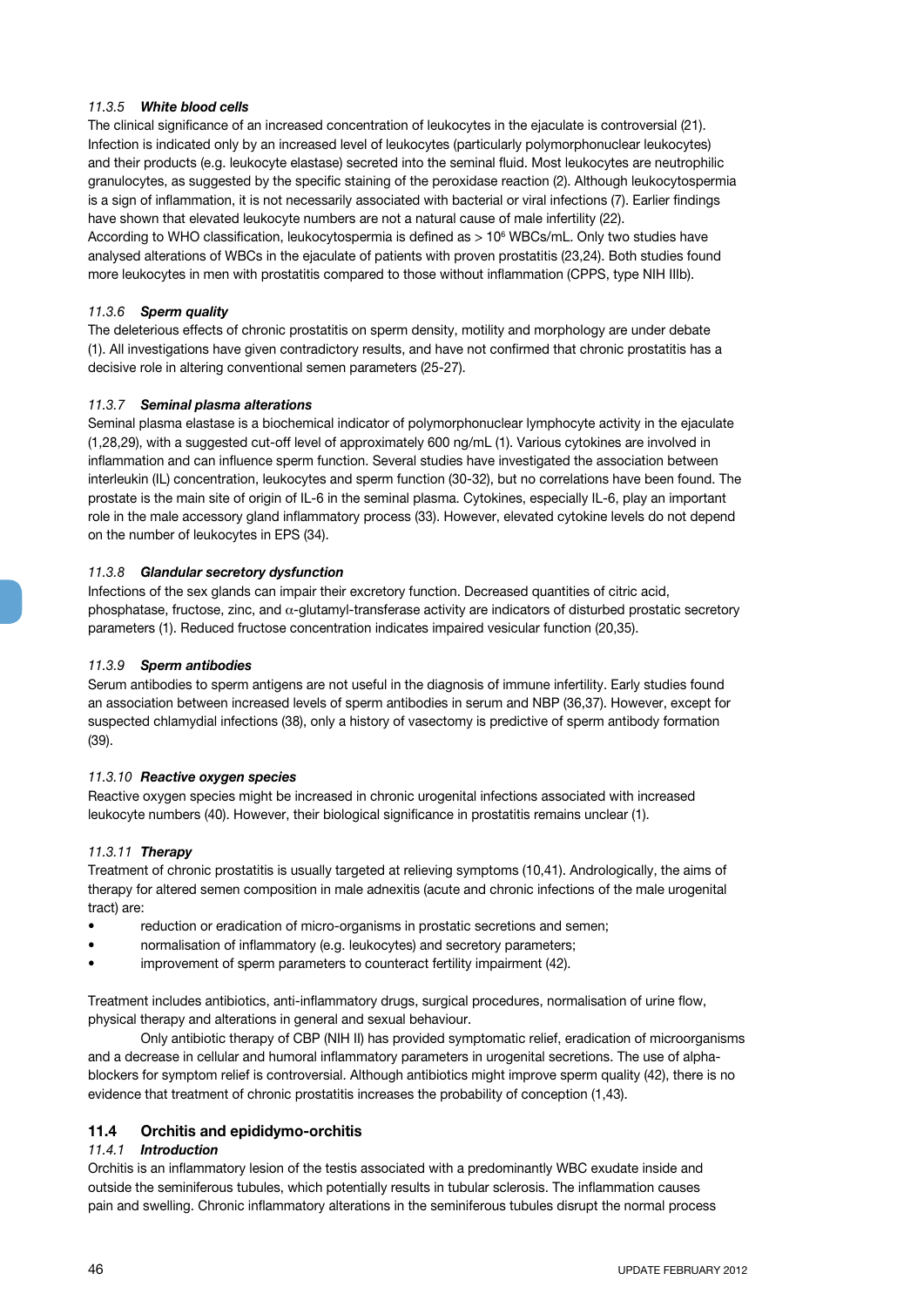of spermatogenesis and alter sperm number and quality (44). Orchitis might also be an important cause of spermatogenetic arrest (45), which might be reversible in most cases. Testicular atrophy can develop as a result of tubular sclerosis (45).

#### *11.4.2 Diagnosis*

Epididymo-orchitis usually presents with unilateral scrotal pain (46). Diagnosis is based on past medical history and palpation. Ultrasonography usually indicates a swollen, enlarged testis. The sonographic features of the tissue do not allow any differential diagnosis (47).

#### *11.4.3 Ejaculate analysis*

Ejaculate analysis, including leukocyte analysis, indicates persistent inflammatory activity. In many cases, especially in acute epididymo-orchitis, transiently decreased sperm counts and reduced forward motility occur (44,46). Obstructive azoospermia caused by complete obstruction is a rare complication. Mumps orchitis can result in bilateral testicular atrophy (45) and non-obstructive azoospermia. When granulomatous orchitis is suspected, sperm-bound autoantibodies occur.

#### *11.4.4 Therapy*

Only therapy of acute bacterial epididymo-orchitis and of specific granulomatous orchitis is standardised (45) (Table 13). Several regimens improve the inflammatory lesion. Unfortunately, corticosteroids and non-steroidal anti-inflammatory agents (e.g. diclofenac, indomethacin, acetylsalicylic acid) have not been evaluated for their andrological outcome (47). In mumps orchitis, systemic therapy with interferon  $\alpha$ -2b prevents testicular atrophy and azoospermia (50). In idiopathic granulomatous orchitis, surgical removal of the testis is the therapy of choice.

#### **Table 13: Treatment of epididymo-orchitis**

| <b>Condition and pathogen</b>           | <b>Treatment</b>                                |  |
|-----------------------------------------|-------------------------------------------------|--|
| Acute bacterial epididymo-orchitis      |                                                 |  |
| N. gonorrhoeae                          | Tetracyclines                                   |  |
| C. trachomatis                          | Tetracyclines                                   |  |
| E. coli, Enterobacteriaceae             | Fluoroguinolones                                |  |
| Mumps orchitis                          | Interferon $\alpha$ -2b                         |  |
| Non-specific chronic epididymo-orchitis | Steroidal and non-steroidal inflammatory agents |  |
| Granulomatous (idiopathic) orchitis     | Semi-castration                                 |  |
| Specific orchitis                       | According to therapy of underlying diseases     |  |

#### **11.5 Epididymitis**

#### *11.5.1 Introduction*

Inflammation of the epididymis causes unilateral pain and swelling, usually with acute onset. Among sexually active men < 35 years of age, epididymitis is most often caused by *C. trachomatis* or *N. gonorrhoea* (51,52). Sexually transmitted epididymitis is usually accompanied by urethritis. Non-sexually transmitted epididymitis is associated with UTI and occurs more often in men aged > 35 years, those who have recently undergone urinary tract instrumentation or surgery, and those who have anatomical abnormalities (52).

#### *11.5.2 Diagnosis*

In acute epididymitis, inflammation and swelling usually start in the tail of the epididymis and can spread to involve the rest of the epididymis and testicular tissue (46). Although men with epididymitis caused by sexually transmitted micro-organisms always have a history of sexual activity, exposure could have occurred several months before onset. The microbial aetiology of epididymitis is usually easy to determine by Gram-stained examination of both a urethral smear for urethritis and of a mid-stream urine specimen for Gram-negative bacteriuria (51,52). Intracellular Gram-negative diplococci on the smear indicate the presence of *N. gonorrhoea*. Only WBCs on urethral smear indicate non-gonorrhoeal urethritis; *C. trachomatis* will be isolated in about twothirds of these patients (53).

#### *11.5.3 Ejaculate analysis*

Ejaculate analysis according to WHO criteria, including leukocyte analysis, might indicate persistent inflammatory activity. In many cases, transiently decreased sperm counts and forward motility are observed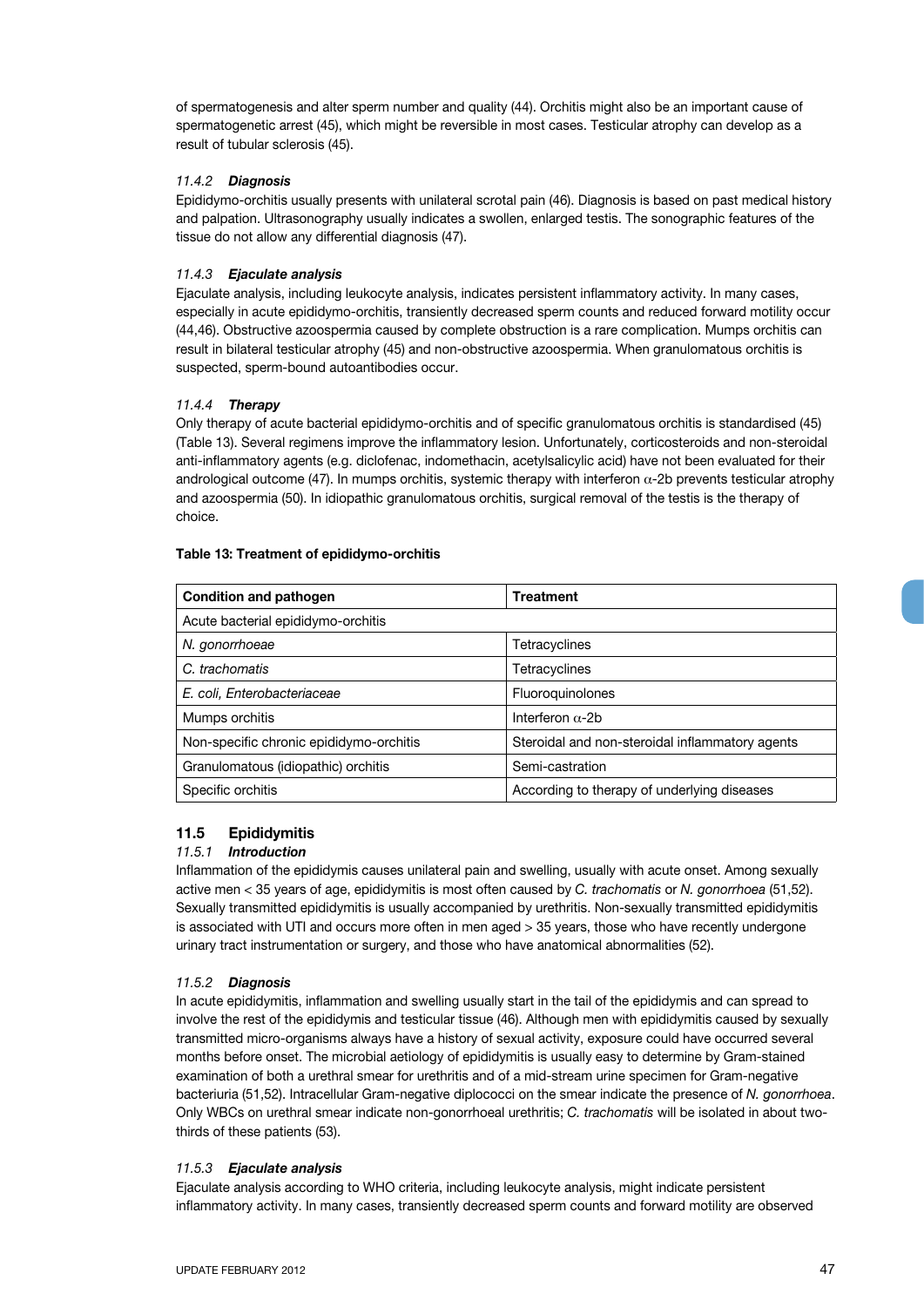(46,48,51). Ipsilateral low-grade orchitis (54,55) might be the cause of this slight impairment in sperm quality (Table 14) (56).

Development of stenosis in the epididymal duct, reduction of sperm count and azoospermia are more important in the follow-up of bilateral epididymitis *(see* Chapter 5: Obstructive azoospermia). The extent of azoospermia after epididymitis is unclear.

| <b>Authors</b>               | Negative influence |                 |                   |                                                                       |
|------------------------------|--------------------|-----------------|-------------------|-----------------------------------------------------------------------|
|                              | <b>Density</b>     | <b>Motility</b> | <b>Morphology</b> | <b>Comment</b>                                                        |
| Ludwig &<br>Haselberger (57) | $\ddot{}$          | $+$             | $+$               | Pyospermia in 19 of 22 cases                                          |
| Berger et al. (51)           |                    | $+$             |                   |                                                                       |
| Weidner et al. (47)          | $+$                | $+$             | $+$               | Azoospermia in 3 of 70 men                                            |
| Haidl (58)                   |                    | $+$             |                   | Chronic infections; macrophages<br>elevated                           |
| Cooper et al. (59)           |                    |                 |                   | Decrease in epididymal markers:<br>$\alpha$ -glucosidase, L-carnitine |

#### **Table 14: Acute epididymitis and impact on sperm parameters.**

#### *11.5.4 Treatment*

Antibiotic therapy is indicated before culture results are available (Table 13). Treatment of epididymitis results in:

- microbiological cure of infection;
- improvement of clinical signs and symptoms;
- prevention of potential testicular damage;
- prevention of transmission;
- decrease of potential complications (e.g. infertility or chronic pain).

Patients with epididymitis known or suspected to be caused by *N. gonorrhoea* or *C. trachomatis* must be told to refer their sexual partners for evaluation and treatment (60).

#### **11.6 Conclusions and recommendations for male accessory gland infections**

| <b>Conclusions</b>                                                                                                                                                                       |  |
|------------------------------------------------------------------------------------------------------------------------------------------------------------------------------------------|--|
| Urethritis and prostatitis are not associated clearly with male infertility.                                                                                                             |  |
| Antibiotic treatment often only eradicates micro-organisms; it has no positive effect on inflammatory<br>alterations, and cannot reverse functional deficits and anatomical dysfunction. |  |
|                                                                                                                                                                                          |  |
| <b>Recommendations</b>                                                                                                                                                                   |  |

| песопшениация                                                                                                                                                                                                                                                                                                                      | un |
|------------------------------------------------------------------------------------------------------------------------------------------------------------------------------------------------------------------------------------------------------------------------------------------------------------------------------------|----|
| In most cases, the aetiology of acute urethritis is unknown at the time of diagnosis; empirical therapy<br>is therefore suggested using a single dose of a fluoroquinolone, followed by a 2-week regimen of<br>doxycycline. Treatment is effective both for gonococcal and (co-existing) chlamydial/ureaplasmal<br>infections (9). | B  |
| Antibiotic therapy of (chronic) bacterial prostatitis has been shown to provide symptomatic relief,<br>eradication of micro-organisms, and a decrease in cellular and humoral inflammatory parameters in<br>urogenital secretions (61-64).                                                                                         | B  |
| Although antibiotic procedures for MAGI might provide improvement in sperm quality, therapy does<br>not necessarily enhance the probability of conception (1,43).                                                                                                                                                                  | B  |
| Patients with epididymitis that is known or suspected to be caused by N. gonorrhoea or C.<br><i>trachomatis</i> must be instructed to refer their sexual partners for evaluation and treatment (60).                                                                                                                               | В  |

#### **11.7 References**

1. Weidner W, Krause W, Ludwig M. Relevance of male accessory gland infection for subsequent fertility with special focus on prostatitis. Hum Reprod Update 1999 Sep-Oct;5(5):421-32. http://www.ncbi.nlm.nih.gov/pubmed/10582781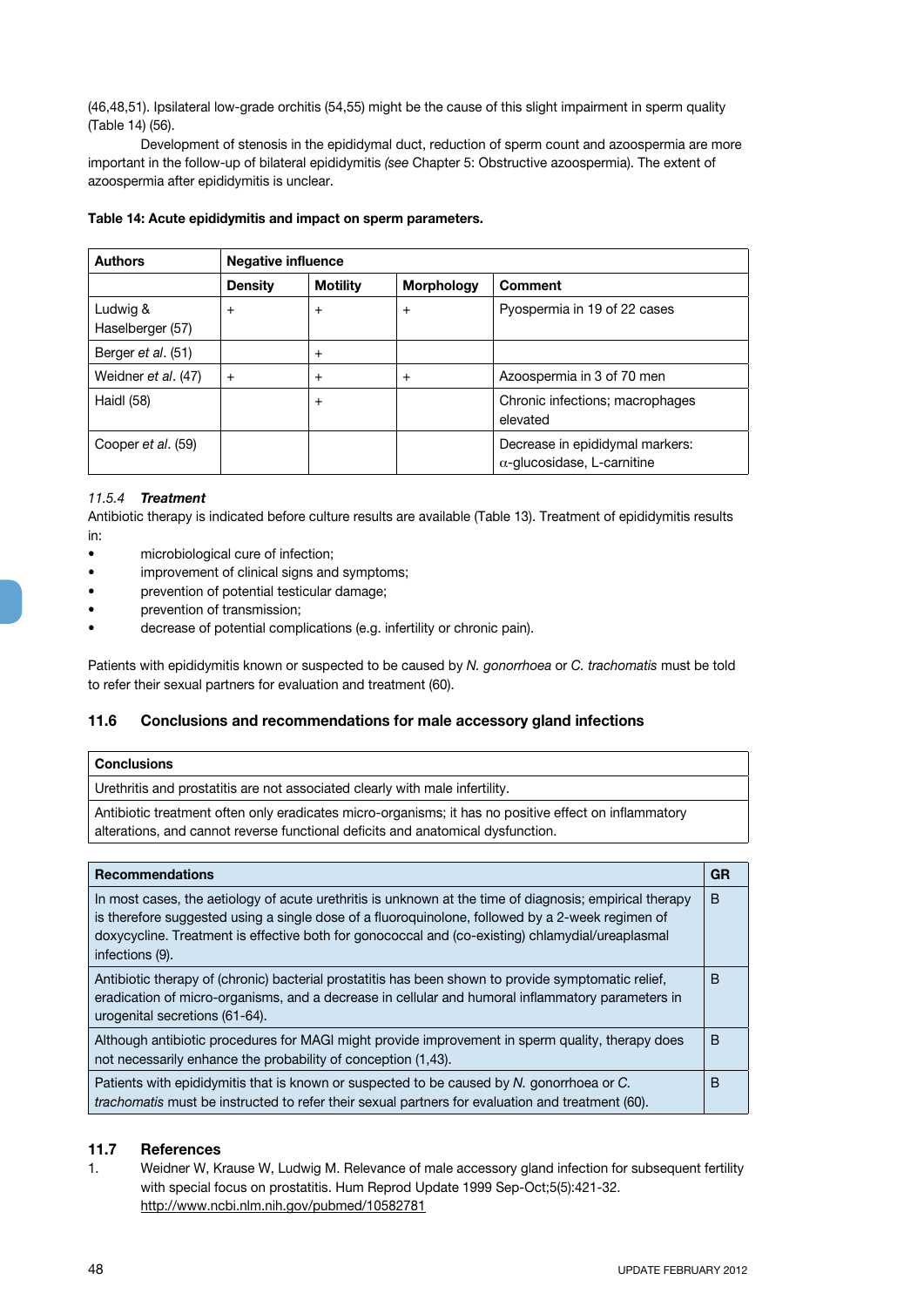- 2. World Health Organization. *WHO Manual for the Standardized Investigation, Diagnosis and Management of the Infertile Male*. Cambridge: Cambridge University Press, 2000.
- 3. Purvis K, Christiansen E. Infection in the male reproductive tract. Impact, diagnosis and treatment in relation to male infertility. Int J Androl 1993 Feb;16(1):1-13. http://www.ncbi.nlm.nih.gov/pubmed/8468091
- 4. Schiefer HG. Microbiology of male urethroadnexitis: diagnostic procedures and criteria for aetiologic classification. Andrologia 1998;30(Suppl 1):7-13. http://www.ncbi.nlm.nih.gov/pubmed/9629437
- 5. Chambers RM. The mechanism of infection in the urethra, prostate and epididymis. In: Keith LG, Berger GS, Edelmann DA (eds). *Infections in Reproductive Health: Common Infections*. Lancaster: MTP Press, pp. 283-96.
- 6. Ness RB, Markovic N, Carlson CL, et al. Do men become infertile after having sexually transmitted urethritis? An epidemiologic examination. Fertil Steril 1997 Aug;68(2):205-13. http://www.ncbi.nlm.nih.gov/pubmed/9240243
- 7. Trum JW, Mol BW, Pannekoek Y, et al. Value of detecting leukocytospermia in the diagnosis of genital tract infection in subfertile men. Fertil Steril 1998 Aug;70(2):315-9. http://www.ncbi.nlm.nih.gov/pubmed/9696227
- 8. Purvis K, Christiansen E. The impact of infection on sperm quality. J Br Fertil Soc 1995;1:31-41.
- 9. Krieger JN. New sexually transmitted diseases treatment guidelines. J Urol 1995 Jul;154(1):209-13. http://www.ncbi.nlm.nih.gov/pubmed/7776428
- 10 Wagenlehner FM, Diemer T, Naber KG, et al. Chronic bacterial prostatitis (NIH type II): diagnosis, therapy and influence on the fertility status. Andrologia 2008 Apr;40(2):100-4. http://www.ncbi.nlm.nih.gov/pubmed/18336459
- 11. Naber KG, Weidner W. Chronic prostatitis-an infectious disease? J Antimicrob Chemother 2000 Aug;46(2):157-61.

- 12. Weidner W, Schiefer HG, Krauss H, et al. Chronic prostatitis: a thorough search for etiologically involved microorganisms in 1,461 patients. Infection 1991;19 Suppl 3:S119-25. http://www.ncbi.nlm.nih.gov/pubmed/2055646
- 13. Bruce AW, Reid G. Prostatitis associated with Chlamydia trachomatis in 6 patients. J Urol 1989 Oct;142(4):1006-7.

- 14. Taylor-Robinson D. Evaluation and comparison of tests to diagnose Chlamydia trachomatis genital infections. Hum Reprod 1997 Nov;12(11 Suppl):113-20. http://www.ncbi.nlm.nih.gov/pubmed/9433967
- 15. Taylor-Robinson D. Infections due to species of Mycoplasma and Ureaplasma: an update. Clin Infect Dis 1996 Oct;23(4):671-684; quiz 683-4. http://www.ncbi.nlm.nih.gov/pubmed/8909826
- 16. Krieger JN, Riley DE, Roberts MC, et al. Prokaryotic DNA sequences in patients with chronic idiopathic prostatitis. J Clin Microbiol 1996 Dec;34(12):3120-8. http://www.ncbi.nlm.nih.gov/pubmed/8940458
- 17. Litwin MS, McNaughton-Collins M, Fowler FJ Jr, et al. The National Institutes of Health chronic prostatitis symptom index: development and validation of a new outcome measure. Chronic Prostatitis Collaboration Research Network. J Urol 1999 Aug;162(2):369-75. http://www.ncbi.nlm.nih.gov/pubmed/10411041
- 18. Ludwig M, Schroeder-Printzen I, Ludecke G, et al. Comparison of expressed prostatic secretions with urine after prostatic massage-a means to diagnose chronic prostatitis/inflammatory chronic pelvic pain syndrome. Urology 2000 Feb;55(2):175-7. http://www.ncbi.nlm.nih.gov/pubmed/10688073
- 19. Liversedge NH, Jenkins JM, Keay SD, et al. Antibiotic treatment based on seminal cultures from asymptomatic male partners in in-vitro fertilization is unnecessary and may be detrimental. Hum Reprod 1996 Jun;11(6):1227-31. http://www.ncbi.nlm.nih.gov/pubmed/8671429
- 20. Weidner W, Krause W, Schiefer HG, et al. Ureaplasmal infections of the male urogenital tract, in particular prostatitis, and semen quality. Urol Int 1985;40(1):5-9. http://www.ncbi.nlm.nih.gov/pubmed/3883615
- 21. Aitken RJ, Baker HW. Seminal leukocytes: passengers, terrorists or good samaritans? Hum Reprod 1995 Jul;10(7):1736-9. http://www.ncbi.nlm.nih.gov/pubmed/8582971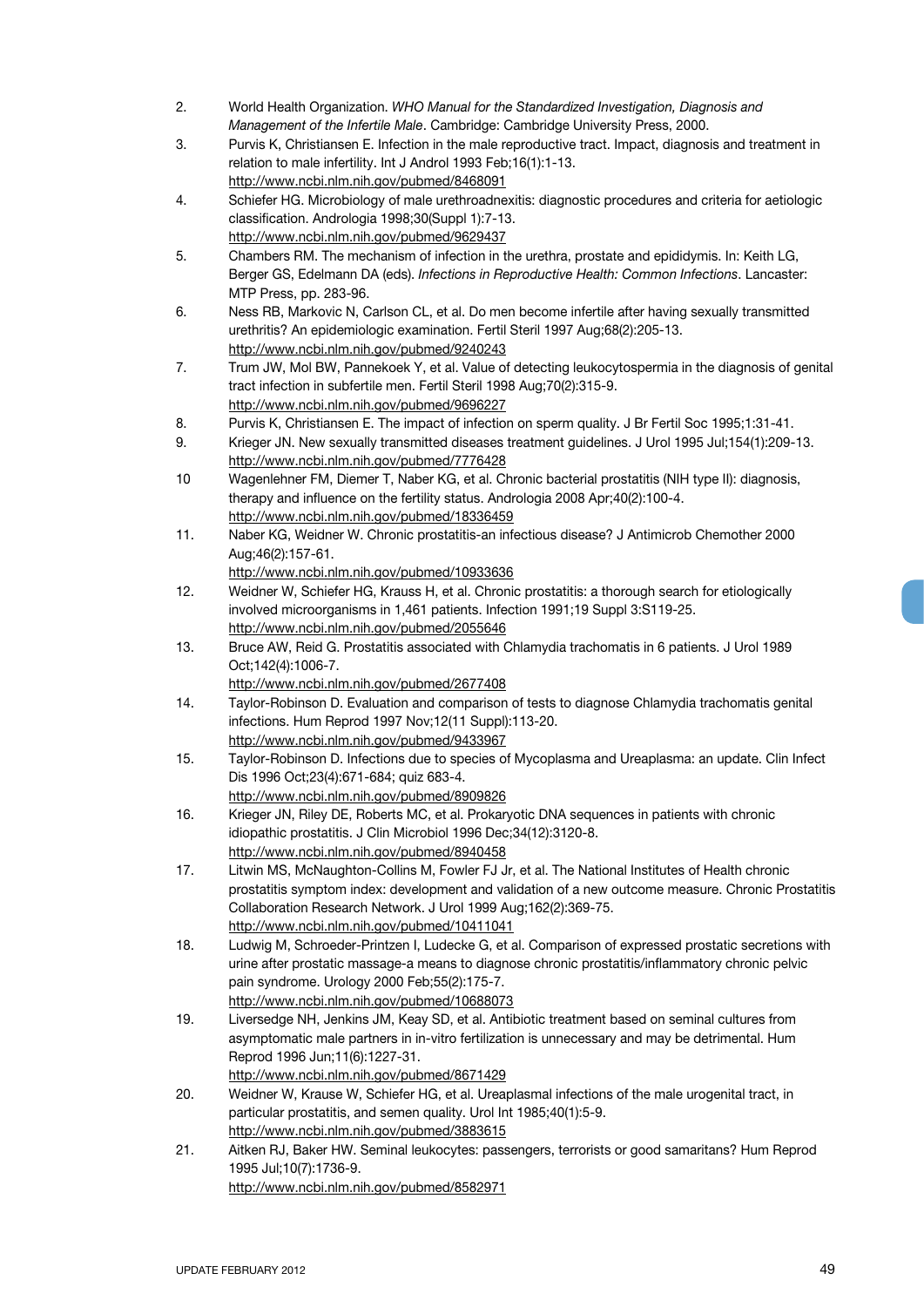- 22. Tomlinson MJ, Barratt CLR, Cooke ID. Prospective study of leukocytes and leukocyte subpopulations in semen suggests they are not a cause of male infertility. Fertil Steril 1993 Dec;60(6):1069-75. http://www.ncbi.nlm.nih.gov/pubmed/8243688
- 23. Krieger JN, Berger RE, Ross SO, et al. Seminal fluid findings in men with nonbacterial prostatitis and prostatodynia. J Androl 1996 Dec;17(3):310-8. http://www.ncbi.nlm.nih.gov/pubmed/8792222
- 24. Weidner W, Jantos C, Schiefer HG, et al. Semen parameters in men with and without proven chronic prostatitis. Arch Androl 1991 May-Jun;26(3):173-83. http://www.ncbi.nlm.nih.gov/pubmed/1872650
- 25. Giamarellou H, Tympanidis K, Bitos NA, et al. Infertility and chronic prostatitis. Andrologia 1984 Sep-Oct;16(5):417-22.

- 26. Christiansen E, Tollefsrud A, Purvis K. Sperm quality in men with chronic abacterial prostatovesiculitis verified by rectal ultrasonography. Urology 1991 Dec;38(6):545-9. http://www.ncbi.nlm.nih.gov/pubmed/1746084
- 27. Leib Z, Bartoov B, Eltes F, et al. Reduced semen quality caused by chronic abacterial prostatitis: an enigma or reality? Fertil Steril 1994 Jun;61(6):1109-16. http://www.ncbi.nlm.nih.gov/pubmed/8194626
- 28. Wolff H, Bezold G, Zebhauser M, et al. Impact of clinically silent inflammation on male genital tract organs as reflected by biochemical markers in semen. J Androl 1991 Sep-Oct;12(5):331-4. http://www.ncbi.nlm.nih.gov/pubmed/1765569
- 29. Wolff H. The biologic significance of white blood cells in semen. Fertil Steril 1995 Jun;63(6):1143-57. http://www.ncbi.nlm.nih.gov/pubmed/7750580
- 30. Dousset B, Hussenet F, Daudin M, et al. Seminal cytokine concentrations (IL-1beta, IL-2, IL-6, sR IL-2, sR IL-6), semen parameters and blood hormonal status in male infertility. Hum Reprod 1997 Jul;12(7):1476-9.

http://www.ncbi.nlm.nih.gov/pubmed/9262280

- 31. Huleihel M, Lunenfeld E, Levy A, et al. Distinct expression levels of cytokines and soluble cytokine receptors in seminal plasma of fertile and infertile men. Fertil Steril 1996 Jul;66(1):135-9. http://www.ncbi.nlm.nih.gov/pubmed/8752625
- 32. Shimonovitz S, Barak V, Zacut D, et al. High concentration of soluble interleukin-2 receptors in ejaculate with low sperm motility. Hum Reprod 1994 Apr;9(4):653-5. http://www.ncbi.nlm.nih.gov/pubmed/8046017
- 33. Zalata A, Hafez T, van Hoecke MJ, et al. Evaluation of beta-endorphin and interleukin-6 in seminal plasma of patients with certain andrological diseases. Hum Reprod 1995 Dec;10(12):3161-5. http://www.ncbi.nlm.nih.gov/pubmed/8822435
- 34. Alexander RB, Ponniah S, Hasday J, et al. Elevated levels of proinflammatory cytokines in the semen of patients with chronic prostatitis/chronic pelvic pain syndrome. Urology 1998 Nov;52(5):744-9. http://www.ncbi.nlm.nih.gov/pubmed/9801092
- 35. Comhaire F, Verschraegen G, Vermeulen L. Diagnosis of accessory gland infection and its possible role in male infertility. Int J Androl 1980 Feb;3(1):32-45. http://www.ncbi.nlm.nih.gov/pubmed/7409893
- 36. Jarow JP, Kirkland JA Jr, Assimos DG. Association of antisperm antibodies with chronic nonbacterial prostatitis. Urology 1990 Aug;36(2):154-6.
- http://www.ncbi.nlm.nih.gov/pubmed/2385884
- 37. Witkin SS, Zelikovsky G. Immunosuppression and sperm antibody formation in men with prostatitis. J Clin Lab Immunol 1986 Sep;21(1):7-10. http://www.ncbi.nlm.nih.gov/pubmed/3543373
- 38. Munoz MG, Witkin SS. Autoimmunity to spermatozoa, asymptomatic Chlamydia trachomatis genital tract infection and gamma delta T lymphocytes in seminal fluid from the male partners of couples with unexplained infertility. Hum Reprod 1995 May;10(5):1070-4. http://www.ncbi.nlm.nih.gov/pubmed/7657743
- 39. Jarow JP, Sanzone JJ. Risk factors for male partner antisperm antibodies. J Urol 1992 Dec;148(6):1805-7. http://www.ncbi.nlm.nih.gov/pubmed/1433613
- 40. Depuydt CE, Bosmans E, Zalata A, et al. The relation between reactive oxygen species and cytokines in andrological patients with or without male accessory gland infection. J Androl 1996 Nov-Dec;17(6): 699-707.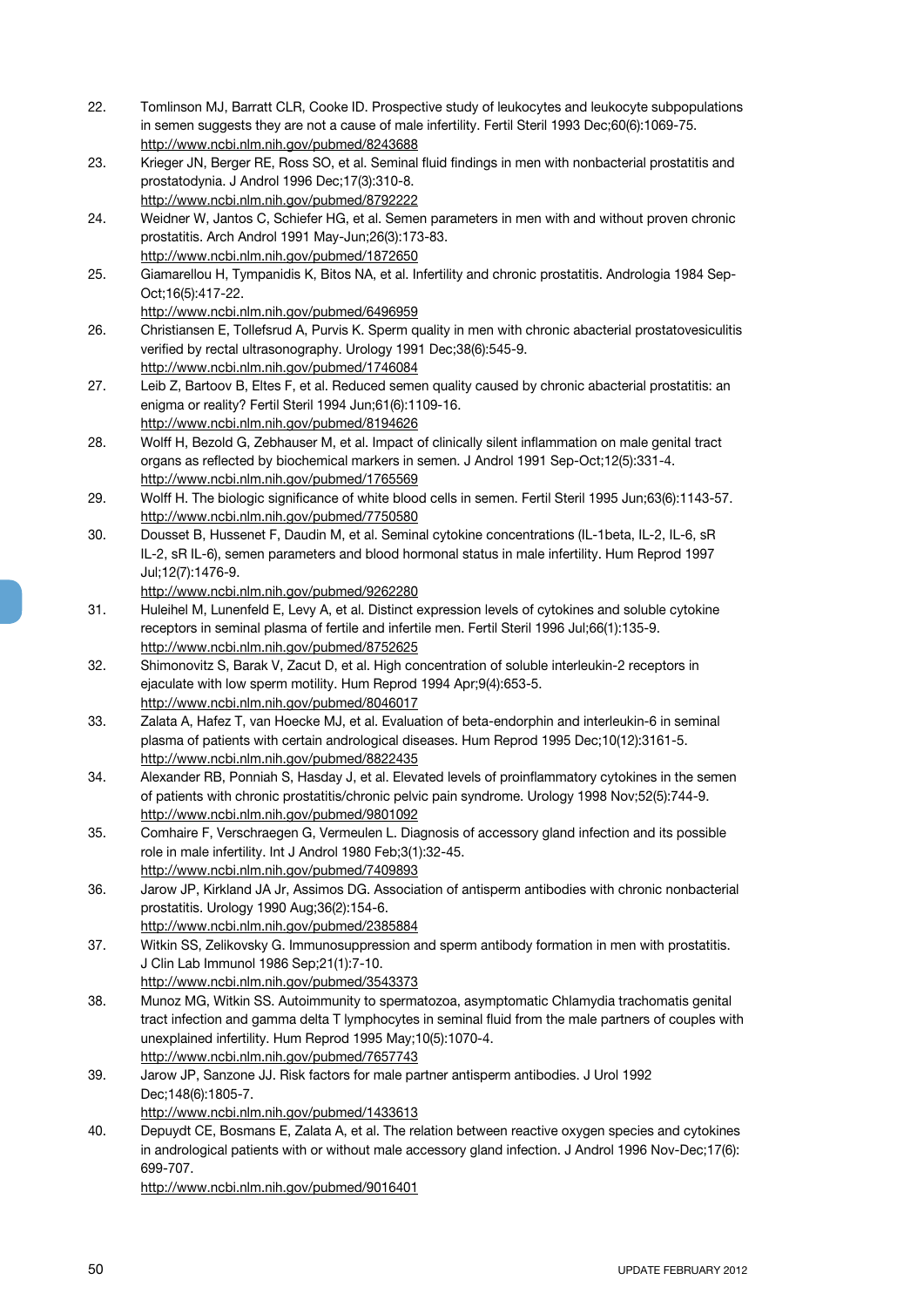- 41. Schaeffer AJ. Clinical practice. Chronic prostatitis and chronic pelvic pain syndrome. N Engl J Med 2006 Oct 19;355(16):1690-8. http://www.ncbi.nlm.nih.gov/pubmed/17050893
- 42. Weidner W, Ludwig M, Miller J. Therapy in male accessory gland infection-what is fact, what is fiction? Andrologia 1998;30(Suppl 1):87-90. http://www.ncbi.nlm.nih.gov/pubmed/9629448
- 43. Comhaire FH, Rowe PJ, Farley TM. The effect of doxycycline in infertile couples with male accessory gland infection: a double blind prospective study. Int J Androl 1986 Apr;9(2):91-8. http://www.ncbi.nlm.nih.gov/pubmed/3539821
- 44. Purvis K, Christiansen E. Infection in the male reproductive tract. Impact, diagnosis and treatment in relation to male infertility. Int J Androl 1993 Feb;16(1):1-13. http://www.ncbi.nlm.nih.gov/pubmed/8468091
- 45. Diemer T, Desjardins C. Disorders of Spermatogenesis. In: Knobil E, Neill JD (eds). *Encyclopedia of Reproduction*. Vol 4. San Diego: Academic Press, 1999, pp. 546-56.
- 46. [No authors listed.] Association of Genitourinary Medicine and the Medical Society for the Study of Venereal Diseases: National guideline for the management of epididymo-orchitis. Sex Transm Infect 1999 Aug;75(Suppl 1):S51-3.

- 47. Weidner W, Garbe C, Weissbach L, et al. [Initial therapy of acute unilateral epididymitis using ofloxacin. II. Andrological findings.] Urologe A 1990 Sep;29(5):277-280. [Article in German] http://www.ncbi.nlm.nih.gov/pubmed/2120839
- 48. Weidner W, Krause W. Orchitis. In: Knobil E, Neill JD (eds). *Encyclopedia of Reproduction*. Vol. 3. San Diego: Academic Press, 1999, pp. 92-5.
- 49. Vicari E, Mongioi A. Effectiveness of long-acting gonadotrophin-releasing hormone agonist treatment in combination with conventional therapy on testicular outcome in human orchitis/epididymo-orchitis. Hum Reprod 1995 Aug;10(8):2072-8. http://www.ncbi.nlm.nih.gov/pubmed/8567844
- 50. Ruther U, Stilz S, Rohl E, et al. Successful interferon-alpha 2, a therapy for a patient with acute mumps orchitis. Eur Urol 1995;27(2):174-6.
	- http://www.ncbi.nlm.nih.gov/pubmed/7744163
- 51. Berger RE, Alexander RE, Harnisch JP, et al. Etiology, manifestations and therapy of acute epididymitis: prospective study of 50 cases. J Urol 1979 Jun;121(6):750-4. http://www.ncbi.nlm.nih.gov/pubmed/379366
- 52. Berger RE. Epididymitis. In: Holmes KK, Mardh PA, Sparling PF et al. (eds). *Sexually Transmitted Diseases*. New York: McGraw-Hill, 1984, pp. 650-62.
- 53. Weidner W, Schiefer HG, Garbe C. Acute nongonococcal epididymitis. Aetiological and therapeutic aspects. Drugs 1987;34(Suppl 1):111-17. http://www.ncbi.nlm.nih.gov/pubmed/3481311
- 54. Nilsson S, Obrant KO, Persson PS. Changes in the testis parenchyma caused by acute non-specific epididymitis. Fertil Steril 1968 Sep-Oct;19(5):748-57. http://www.ncbi.nlm.nih.gov/pubmed/5676481
- 55. Osegbe DN. Testicular function after unilateral bacterial epididymo-orchitis. Eur Urol 1991;19(3):204-8. http://www.ncbi.nlm.nih.gov/pubmed/1855525
- 56. Weidner W, Krause W, Ludwig M. Relevance of male accessory gland infection for subsequent fertility with special focus on prostatitis. Hum Reprod Update 1999 Sep-Oct;5(5):421-32. http://www.ncbi.nlm.nih.gov/pubmed/10582781
- 57. Ludwig G, Haselberger J. [Epididymitis and fertility. Treatment results in acute unspecific epididymitis.] Fortschr Med 1977 Feb;95(7):397-9. [Article in German] http://www.ncbi.nlm.nih.gov/pubmed/849851
- 58. Haidl G. Macrophages in semen are indicative of chronic epididymal infection. Arch Androl 1990;25(1):5-11.
	- http://www.ncbi.nlm.nih.gov/pubmed/2389992
- 59. Cooper TG, Weidner W, Nieschlag E. The influence of inflammation of the human genital tract on secretion of the seminal markers alpha-glucosidase, glycerophosphocholine, carnitine, fructose and citric acid. Int J Androl 1990 Oct;13(5):329-36. http://www.ncbi.nlm.nih.gov/pubmed/2283178
- 60. Robinson AJ, Grant JB, Spencer RC, et al. Acute epididymitis: why patient and consort must be investigated. Br J Urol 1990 Dec;66(6):642-5. http://www.ncbi.nlm.nih.gov/pubmed/2265337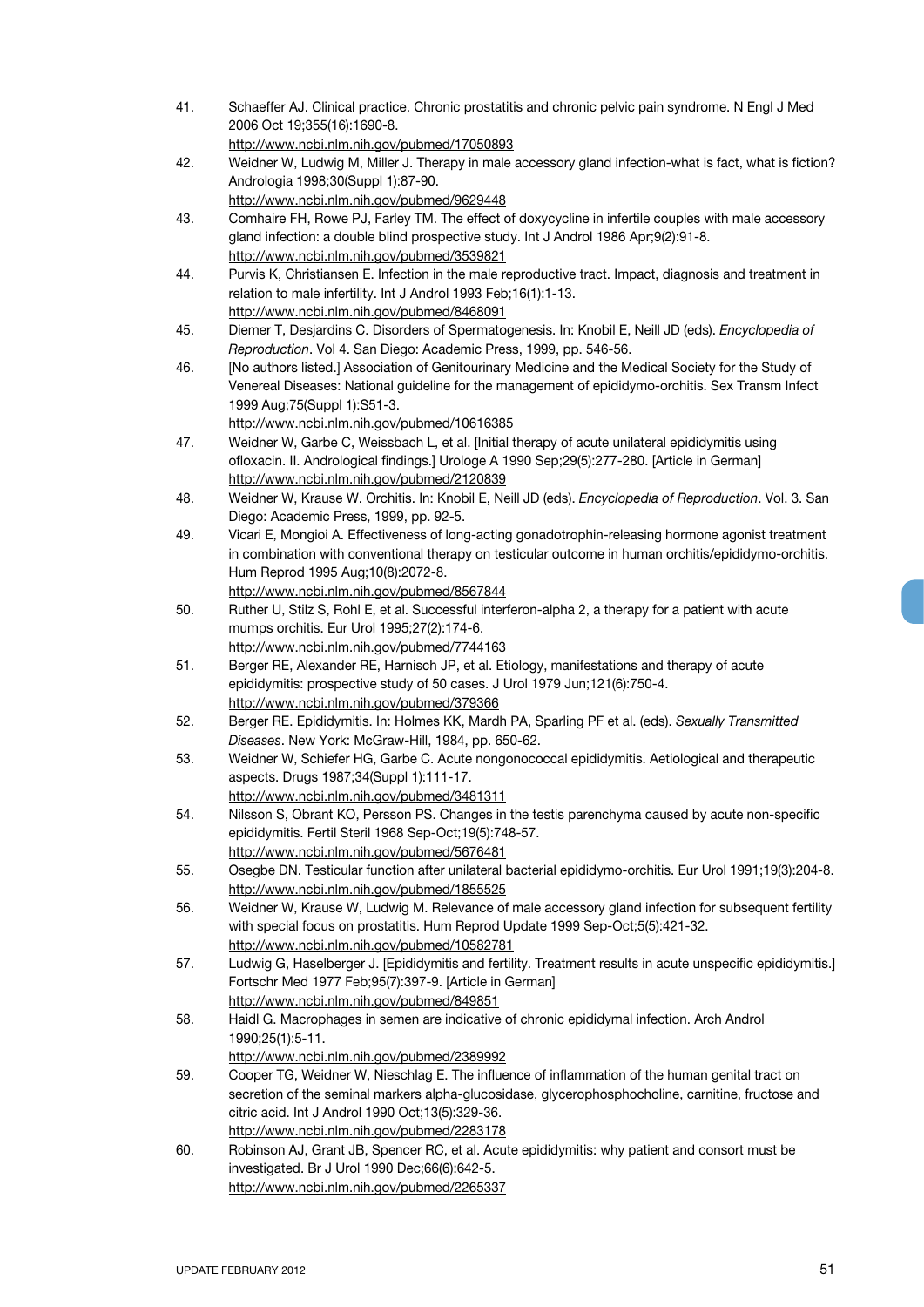61. Schneede P, Tenke P, Hofstetter AG. Urinary Tract Infection Working Group of the Health Care Office of the European Association of Urology. Sexually transmitted diseases (STDs)-a synoptic overview for urologists. Eur Urol 2003 Jul;44(1):1-7.

http://www.ncbi.nlm.nih.gov/pubmed/12814668

- 62. Schaeffer AJ, Weidner W, Barbalias GA, et al. Summary consensus statement: diagnosis and management of chronic prostatitis/chronic pelvic pain syndrome. Eur Urol 2003;(Suppl 2):1-4.
- 63. Alexander RB, Propert KJ, Schaeffer AJ, et al; Chronic Prostatitis Collaborative Research Network. Ciprofloxacin or tamsulosin in men with chronic prostatitis/chronic pelvic pain syndrome: a randomized, double-blind trial. Ann Intern Med 2004 Oct;141(8):581-9. http://www.ncbi.nlm.nih.gov/pubmed/15492337
- 64. Nickel JC, Narayan P, McKay J, et al. Treatment of chronic prostatitis/chronic pelvic pain syndrome with tamsulosin: a randomized double blind trial. J Urol 2004 Apr;171(4):1594-7. http://www.ncbi.nlm.nih.gov/pubmed/15017228

## **12. GERM CELL MALIGNANCY AND TESTICULAR MICROCALCIFICATION**

#### **12.1 Germ cell malignancy and male infertility**

Testicular germ cell tumour (TGCT) is the most common malignancy in Caucasian men aged 15-40 years and affects approximately 1% of subfertile men. The lifetime risk of TGCT varies between ethnic groups and countries. The highest annual incidence of TGCT occurs in Caucasians, and varies from 10/100,000 (e.g. in Denmark and Norway) to 2/100,000 (e.g. in Finland and the Baltic countries). Generally, seminomas and nonseminomas are always preceded by CIS, and untreated germ cell neoplasia of unclassified type ([ITGCNU] former CIS) will eventually progress to invasive cancer (1,2).

The most convincing evidence for a general decline in male reproductive health is the increase in testicular cancer seen in Western countries (3). In almost all countries with reliable cancer registers, the incidence of testicular cancer has increased (4). Cryptorchidism and hypospadias are associated with an increased risk of testicular cancer; men with cryptorchidism and/or hypospadias are over-represented among patients with testicular cancer.

Men with dysgenic testes have an increased risk of developing testicular cancer in adulthood. These cancers arise from premalignant gonocytes or CIS cells (5). Testicular microlithiasis, seen on ultrasound, can be associated with germ cell tumours and CIS of the testis.

#### **12.2 Testicular germ cell cancer and reproductive function**

Men with TGCT have decreased semen quality, even before cancer is diagnosed (6). Orchidectomy implies a risk of azoospermia in these men, with sperm found in the ejaculate before the tumour-bearing testis has been removed. Semen cryopreservation before orchidectomy should therefore be considered (*see* Chapter 14: Semen cryopreservation). Treatment of TGCT can result in additional impairment of semen quality (7).

In addition to spermatogenic failure, patients with TGCT have Leydig cell dysfunction, even in the contralateral testis (8). The risk of hypogonadism may therefore be increased in men treated for TGCT. The measurement of pretreatment levels of testosterone, SHBG, LH and oestradiol might help to anticipate posttreatment hypogonadism. Men who have had TGCT and have low normal androgen levels should receive longterm follow-up because they are at risk of developing hypogonadism as a result of an age-related decrease in testosterone production (9).

The risk of hypogonadism is most pronounced in TGCT patients treated with  $\geq 3$  cycles of chemotherapy and in patients who have received irradiation of retroperitoneal lymph nodes. However, this risk is greatest at 6-12 months post-treatment. This suggests there may be some improvement in Leydig cell function, and why it is reasonable to expect initiation of androgen replacement, until the patient shows continuous signs of testosterone deficiency, even at 2 years' follow-up (10). Even the risk of low libido and erectile dysfunction is increased in TGCT patients (11).

#### **12.3 Testicular microlithiasis**

Microcalcification inside the testicular parenchyma can be found in 0.6-9% of men referred for testicular ultrasound (12-14). Although the true incidence of microcalcification in the general population is unknown, it is probably rare. However, ultrasound findings of testicular microlithiasis (TM) are common in men with TGCT, cryptorchidism, testicular dysgenesis, infertility, testicular torsion and atrophy, Klinefelter's syndrome,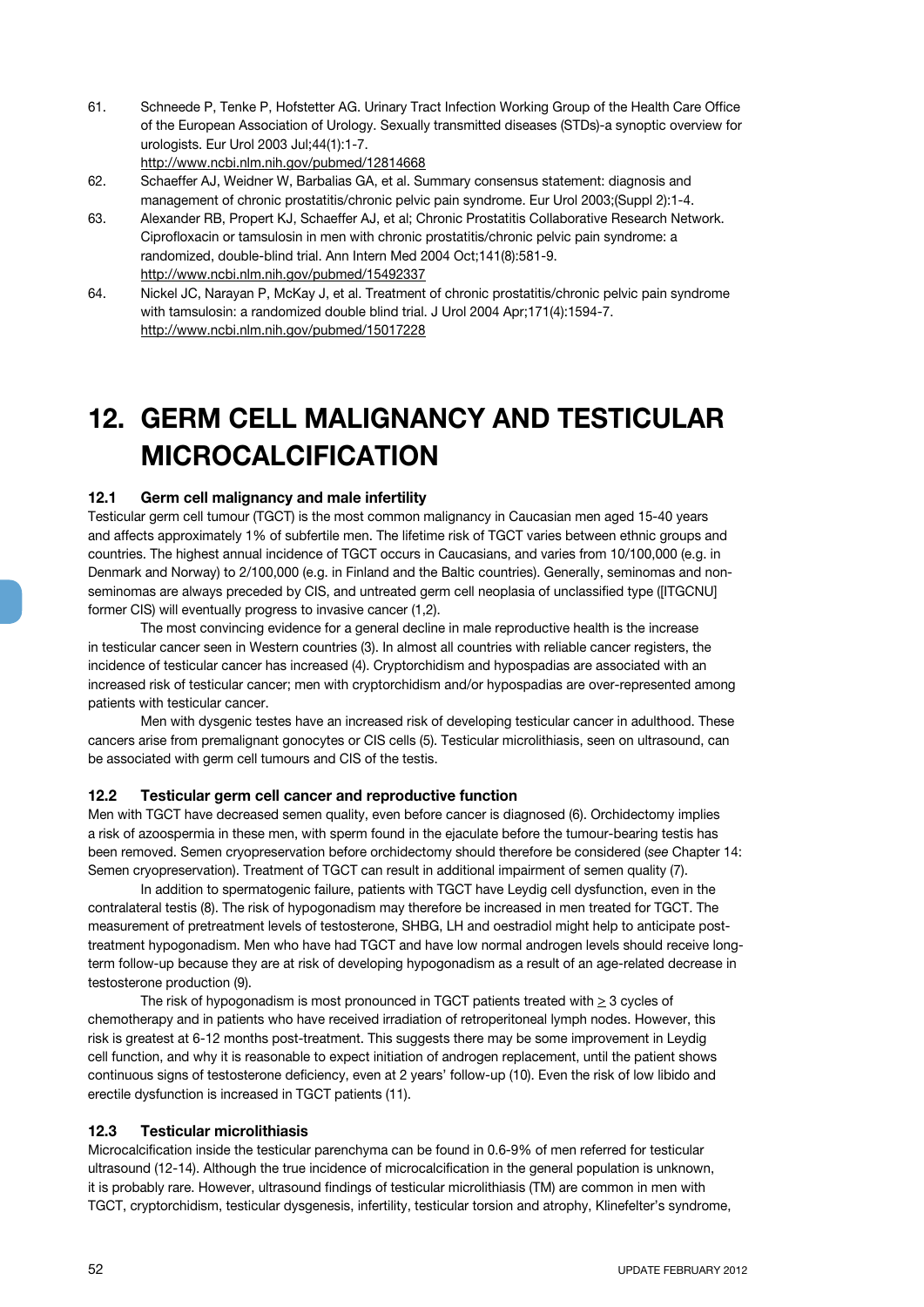hypogonadism, male pseudohermaphroditism, varicocele, epididymal cysts, pulmonary microlithiasis and non-Hodgkin's lymphoma. The incidence reported seems to be higher with high-frequency ultrasound machines (16).

The relationship between TM and infertility is unclear, but probably relates to dysgenesis of the testes, with degenerate cells being sloughed inside an obstructed seminiferous tubule and failure of the Sertoli cells to phagocytose the debris. Subsequently, calcification occurs.

Testicular microlithiasis is found in testes at risk of malignant development. The reported incidence of TM in men with TGCT is 6-46% (17-19), and TM should therefore be considered premalignant. Testicular biopsies from men with TM have found a higher prevalence of CIS, especially in those with bilateral microlithiasis (20). However, TM is found most often in men with a benign testicular condition and the microcalcification itself is not malignant.

Further investigation of the association between TM and CIS will require testicular biopsies in large series of men without signs of a TGCT. However, available data indicate that men in whom TM is found by ultrasound, and who have an increased risk of TGCT, should be offered testicular biopsy for detection of CIS. The list of high-risk patients includes men with infertility and bilateral TM, atrophic testes, undescended testes and those with a history of TGCT, and contralateral TM (21).

#### **12.4 Recommendations for germ cell malignancy and testicular microcalcification**

| <b>Recommendations</b>                                                                                                                                                                                                                                                                              | GR |
|-----------------------------------------------------------------------------------------------------------------------------------------------------------------------------------------------------------------------------------------------------------------------------------------------------|----|
| It is important to encourage and educate patients with TM about self-examination, as this might result<br>in early detection of TGCT.                                                                                                                                                               | B  |
| Testicular biopsy should be offered to men with TM, who belong to one of the following high-risk<br>groups: infertility and bilateral TM, atrophic testes, undescended testes, and men with a history of<br>TGCT and contralateral TM (21).                                                         | в  |
| If there are suspicious findings on physical examination or ultrasound in patients with TM and<br>associated lesions, surgical exploration with testicular biopsy or orchidectomy should be considered.                                                                                             | B  |
| Testicular biopsy, follow-up scrotal ultrasound, routine use of biochemical tumour markers, or<br>abdominal or pelvic computed tomography is not justified for men with isolated TM without<br>associated risk factors (e.g. infertility, cryptorchidism, testicular cancer, atrophic testis) (15). | B  |
| Men with TGCT are at increased risk of developing hypogonadism and sexual dysfunction and should<br>therefore be followed up (10,11).                                                                                                                                                               | B  |

*TGCT = testicular germ cell tumour; TM = testicular microlithiasis*

#### **12.5 References**

- 1. Skakkebaek NE. Carcinoma in situ of the testis: frequency and relationship to invasive germ cell tumours in infertile men. Histopathology 1978 May;2(3):157-70. http://www.ncbi.nlm.nih.gov/pubmed/27442
- 2. von der Maase H, Rørth M, Walbom-Jørgensen S, et al. Carcinoma in situ of contralateral testis in patients with testicular germ cell cancer: study of 27 cases in 500 patients. Br Med J 1986 Nov;293(6559):1398-401.
- http://www.ncbi.nlm.nih.gov/pubmed/3026550 3. Jacobsen R, Bostofte E, Engholm G, et al. Risk of testicular cancer in men with abnormal semen
- characteristics: cohort study. BMJ 2000 Sep;321(7264):789-92. http://www.ncbi.nlm.nih.gov/pubmed/11009515
- 4. Huyghe E, Matsuda T, Thonneau P. Increasing incidence of testicular cancer worldwide: a review. J Urol 2003 Jul;170(1):5-11. http://www.ncbi.nlm.nih.gov/pubmed/12796635
- 5. Giwercman A, Muller J, Skakkebaek NE. Carcinoma in situ of the undescended testis. Semin Urol 1988 May;6(2):110-9.
	- http://www.ncbi.nlm.nih.gov/pubmed/2903524
- 6. Petersen PM, Skakkebaek NE, Vistisen K, et al. Semen quality and reproductive hormones before orchiectomy in men with testicular cancer. J Clin Oncol 1999 Mar;17(3):941-7. http://www.ncbi.nlm.nih.gov/pubmed/10071288
- 7. Eberhard J, Stahl O, Giwercman Y, et al. Impact of therapy and androgen receptor polymorphism on sperm concentration in men treated for testicular germ cell cancer: a longitudinal study. Hum Reprod 2004 Jun;19(6):1418-25. http://www.ncbi.nlm.nih.gov/pubmed/15105386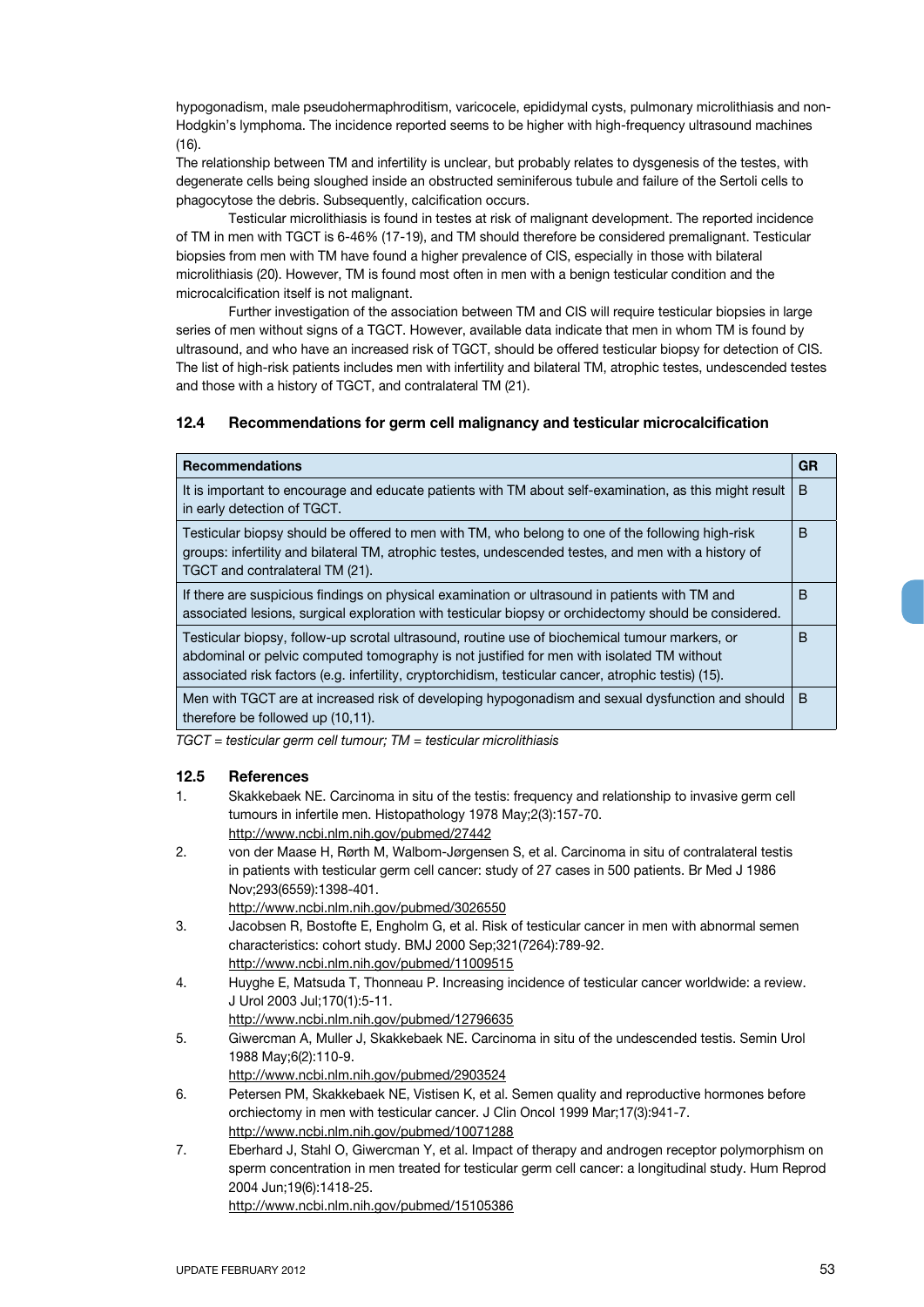- 8. Willemse PH, Sleijfer DT, Sluiter WJ, et al. Altered Leydig cell function in patients with testicular cancer: evidence for bilateral testicular defect. Acta Endocrinol (Copenh) 1983 Apr;102(4):616-24. http://www.ncbi.nlm.nih.gov/pubmed/6133401
- 9. Nord C, Bjoro T, Ellingsen D, et al. Gonadal hormones in long-term survivors 10 years after treatment for unilateral testicular cancer. Eur Urol 2003 Sep;44(3):322-8. http://www.ncbi.nlm.nih.gov/pubmed/12932930
- 10. Eberhard J, Ståhl O, Cwikiel M, et al. Risk factors for post-treatment hypogonadism in testicular cancer patients. Eur J Endocrinol 2008 Apr;158(4):561-70. http://www.ncbi.nlm.nih.gov/pubmed/18362304
- 11. Eberhard J, Ståhl O, Cohn-Cedermark G, et al. Sexual function in men treated for testicular cancer. J Sex Med 2009 Jul;6(7):1979-89. http://www.ncbi.nlm.nih.gov/pubmed/19453896
- 12. Parra BL, Venable DD, Gonzalez E, et al. Testicular microlithiasis as a predictor of intratubular germ cell neoplasia. Urology 1996 Nov;48(5):797-9. http://www.ncbi.nlm.nih.gov/pubmed/8911532
- 13. Peterson AC, Bauman JM, Light DE, et al. The prevalence of testicular microlithiasis in an asymptomatic population of men 18 to 35 years old. J Urol 2001 Dec;166(6):2061-4. http://www.ncbi.nlm.nih.gov/pubmed/11696707
- 14. von Eckardstein S, Tsakmakidis G, Kamischke A, et al. Sonographic testicular microlithiasis as an indicator of premalignant conditions in normal and infertile men. J Androl 2001 Sep-Oct;22(5):818-24. http://www.ncbi.nlm.nih.gov/pubmed/11545295
- 15. Thomas K, Wood SJ, Thompson AJ, et al. The incidence and significance of testicular microlithiasis in a subfertile population. Br J Radiol 2000 May;73(869):494-7. http://www.ncbi.nlm.nih.gov/pubmed/10884745
- 16. Pierik FH, Dohle GR, van Muiswinkel JM, et al. Is routine scrotal ultrasound advantageous in infertile men? J Urol 1999 Nov;162(5):1618-20.
- http://www.ncbi.nlm.nih.gov/pubmed/10524881
- 17. Derogee M, Bevers RF, Prins HJ, et al. Testicular microlithiasis, a premalignant condition: prevalence, histopathologic findings, and relation to testicular tumor. Urology 2001 Jun;57(6):1133-7. http://www.ncbi.nlm.nih.gov/pubmed/11377326
- 18. Miller FN, Sidhu PS. Does testicular microlithiasis matter? A review. Clin Radiol 2002 Oct;57(10): 883-90.

- 19. Giwercman A, Muller J, Skakkebaek NE. Prevalence of carcinoma in situ and other histopathological abnormalities in testes from 399 men who died suddenly and unexpectedly. J Urol 1991 Jan;145(1):77-80.
	- http://www.ncbi.nlm.nih.gov/pubmed/1984105
- 20. de Gouveia Brazao CA, Pierik FH, Oosterhuis JW, et al. Bilateral testicular microlithiasis predicts the presence of the precursor of testicular germ cell tumors in subfertile men. J Urol 2004 Jan;171(1): 158-60.
	- http://www.ncbi.nlm.nih.gov/pubmed/14665866
- 21. van Casteren NJ, Looijenga LH, Dohle GR. Testicular microlithiasis and carcinoma in situ overview and proposed clinical guideline. Int J Androl 2009 Aug;32(4):279-87. http://www.ncbi.nlm.nih.gov/pubmed/19207616

## **13. DISORDERS OF EJACULATION**

### **13.1 Definition**

Disorders of ejaculation are uncommon, but important, causes of male infertility. This group includes several heterogeneous dysfunctions, which can be either organic or functional.

#### **13.2 Classification and aetiology**

#### *13.2.1 Anejaculation*

Anejaculation involves complete absence of antegrade or retrograde ejaculation and is caused by failure of emission of semen from the seminal vesicles, the prostate and the ejaculatory ducts into the urethra (1). True anejaculation is usually associated with a normal orgasmic sensation. Occasionally (e.g. in incomplete spinal cord injuries), this sensation is altered or decreased. True anejaculation is always associated with central or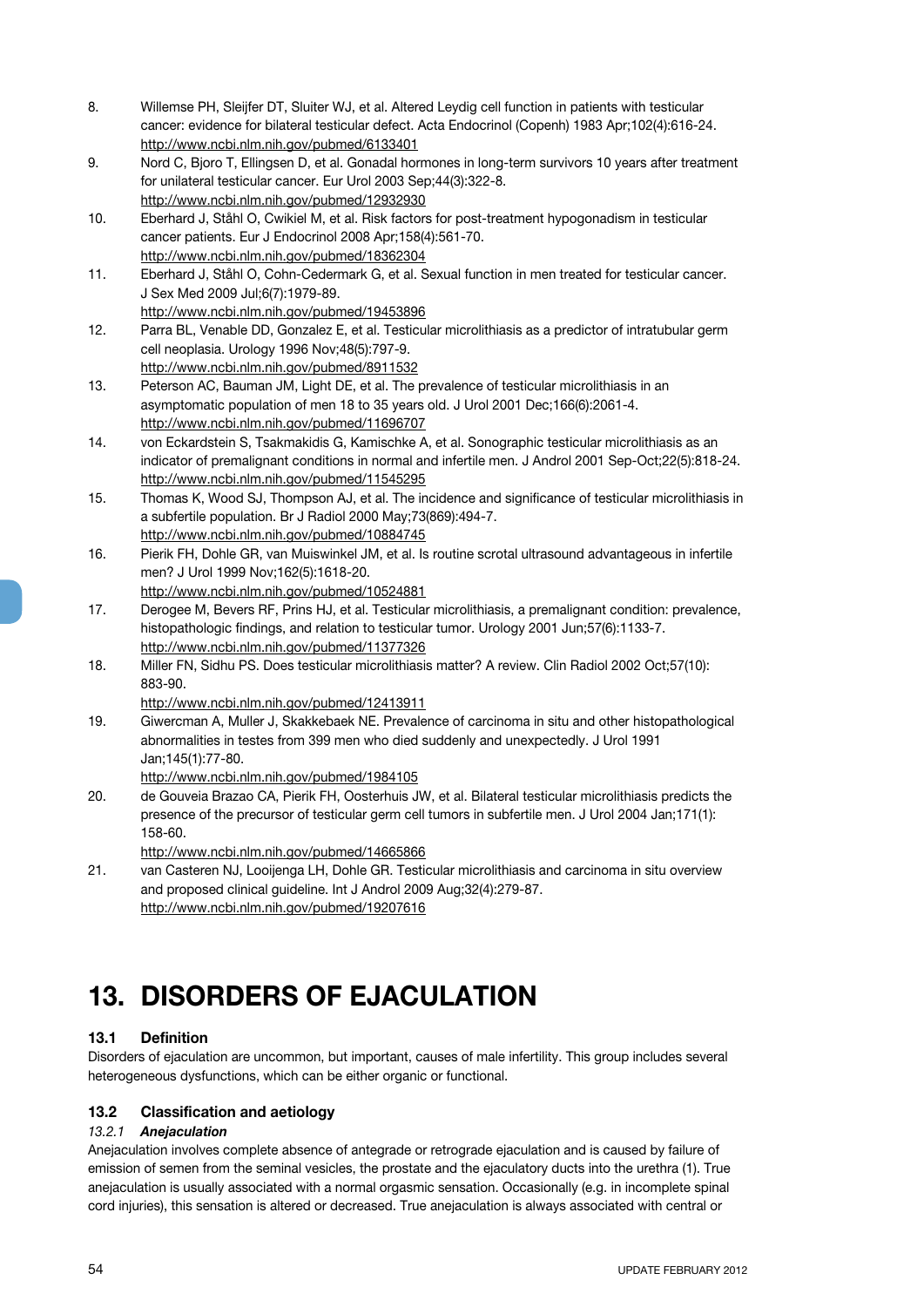peripheral nervous system dysfunction or with drugs (2) (Table 15).

#### **Table 15: Aetiology of anejaculation**

| <b>Neurogenic</b>                        | Drug-related      |
|------------------------------------------|-------------------|
| Spinal cord injury                       | Antihypertensives |
| Cauda equina lesion                      | Antipsychotics    |
| Retroperitoneal lymphadenectomy          | Antidepressants   |
| Aortoiliac or horseshoe-kidney surgery   | Alcohol           |
| Colorectal surgery                       |                   |
| Multiple sclerosis                       |                   |
| Parkinson's disease                      |                   |
| Autonomic neuropathy (diabetes mellitus) |                   |

#### *13.2.2 Anorgasmia*

Anorgasmia is the inability to reach orgasm and can give rise to anejaculation. Anorgasmia is often a primary condition and its cause is usually psychological. Some patients report sporadic events of nocturnal emission or of ejaculation occurring during great emotional excitement unrelated to sexual activity (3).

#### *13.2.3 Delayed ejaculation*

In delayed ejaculation, abnormal stimulation of the erect penis is needed to achieve orgasm with ejaculation (1). Delayed ejaculation can be considered a mild form of anorgasmia, and both conditions can be found alternately in the same patient. The causes of delayed ejaculation can be psychological or organic, e.g. incomplete spinal cord lesion (3), iatrogenic penile nerve damage (4), or pharmacological, e.g. antidepressants, antihypertensives, antipsychotics (5).

#### *13.2.4 Retrograde ejaculation*

Retrograde ejaculation is the total, or sometimes partial, absence of antegrade ejaculation as a result of semen passing backwards through the bladder neck into the bladder. Patients experience a normal or decreased orgasmic sensation, except in paraplegia. Partial antegrade ejaculation must not be confused with the secretion of bulbo-urethral glands. The causes of retrograde ejaculation can be divided into neurogenic, pharmacological, urethral, or bladder neck incompetence (Table 16).

#### **Table 16: Aetiology of retrograde ejaculation**

| Neurogenic                                          | Pharmacological                               |
|-----------------------------------------------------|-----------------------------------------------|
| Spinal cord injury                                  | Antihypertensives                             |
| Cauda equina lesions                                | $\alpha$ 1-adrenoceptor antagonists           |
| Multiple sclerosis                                  | Antipsychotics                                |
| Autonomic neuropathy (juvenile diabetes)            | Antidepressants                               |
| Retroperitoneal lymphadenectomy                     | <b>Bladder neck incompetence</b>              |
| Sympathectomy                                       | Congenital defects/dysfunction of hemitrigone |
| Colorectal and anal surgery                         | Bladder extrophy                              |
| Urethral                                            | Bladder neck resection                        |
| Ectopic ureterocele                                 | Prostatectomy                                 |
| Urethral stricture                                  |                                               |
| Urethral valves or verumontaneum hyperplasia        |                                               |
| Congenital dopamine $\beta$ -hydroxylase deficiency |                                               |

#### *13.2.5 Asthenic ejaculation*

Asthenic ejaculation, also defined as partial ejaculatory incompetence or 'ejaculation baveuse' (5), is characterised by an altered propulsive phase, with a normal emission phase. The orgasmic sensation is reduced and the typically rhythmical contractions associated with ejaculation are missing, whereas in asthenic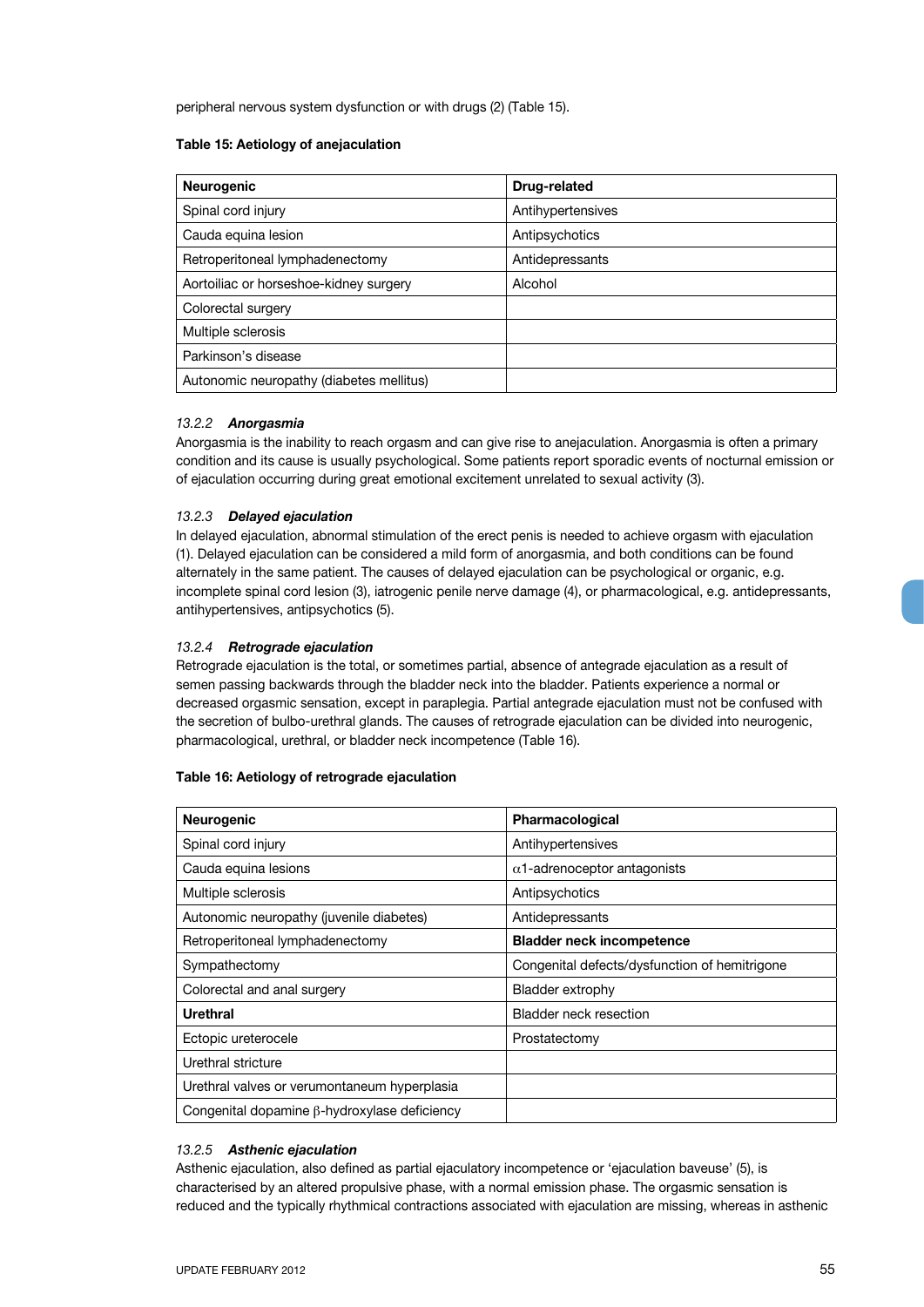ejaculation caused by urethral obstruction, these contractions are present. Asthenic ejaculation generally is caused by the neurogenic or urethral pathologies already listed in Table 16. Asthenic ejaculation does not usually affect semen quality.

#### *13.2.6 Premature ejaculation*

Premature ejaculation is the inability to control ejaculation for a sufficient length of time during vaginal penetration. Although a universally accepted definition of sufficient length of time does not exist, some patients are unable to delay ejaculation beyond a few coital thrusts, or even after vaginal penetration. Premature ejaculation may be strictly organic (e.g. prostatitis-related) or psychogenic, primary or acquired, partner-related or non-selective, and can be associated with erectile dysfunction. Premature ejaculation does not impair fertility, provided intravaginal ejaculation occurs. For more extensive discussion on this topic, the EAU Male Sexual Dysfunction guidelines should be consulted.

#### *13.2.7 Painful ejaculation*

Painful ejaculation is usually an acquired condition that is often related to lower urinary tract symptoms (6). It sometimes causes moderate sexual dysfunction. The painful sensation might be felt in the perineum, or urethra and urethral meatus (7). It can be caused by ejaculatory duct obstruction, all types of chronic prostatitis/CPPS, urethritis, urethrocele, antidepressant drugs, and psychological problems.

#### **13.3 Diagnosis**

Diagnostic management includes the following recommended procedures.

#### *13.3.1 Clinical history*

The patient must be carefully checked for diabetes, neuropathy, trauma, urogenital infection, previous surgery, and medication. Particular attention must be paid to the characteristics of micturition and ejaculation (presence of nocturnal emission, ejaculatory ability in given circumstances, primary or acquired disorder), as well as to psychosexual aspects (education, features of affective relationship, pre-existent psychological trauma, previous psychological therapy).

#### *13.3.2 Physical examination*

Genital and rectal examinations are conducted, including evaluation of the prostate, bulbo-cavernosus reflex and anal sphincter tone. Minimal neurological tests include:

- sensitivity of scrotum, testes, and perineum
- cremasteric and abdominal cutaneous reflex
- leg osteotendinous and plantar reflexes.

#### *13.3.3 Post-ejaculatory urinalysis*

Post-ejaculatory urinalysis can be used to determine if there is total or partial retrograde ejaculation.

#### *13.3.4 Microbiological examination*

Initial, mid-stream urine, EPS and/or urine after prostatic massage are cultured for evidence of prostatic infection. In cases of increased leukocytes in semen, semen culture is also suggested (8).

#### 13.3.5 Optional diagnostic work-up

This diagnostic workup can include:

- • neurophysiological tests (bulbocavernosus evoked response and dorsal nerve somatosensory evoked potentials);
- tests for autonomic neuropathy:
- psychosexual evaluation:
- video-cystometry;
- cystoscopy;
- transrectal ultrasonography;
- uroflowmetry:
- vibratory stimulation of the penis.

#### **13.4 Treatment**

Infertility caused by disorders of ejaculation is seldom treated on the basis of aetiology. Treatment usually involves retrieving spermatozoa for use in assisted reproduction techniques (ARTs). The following aspects must be considered when selecting treatment:

age of patient and his partner;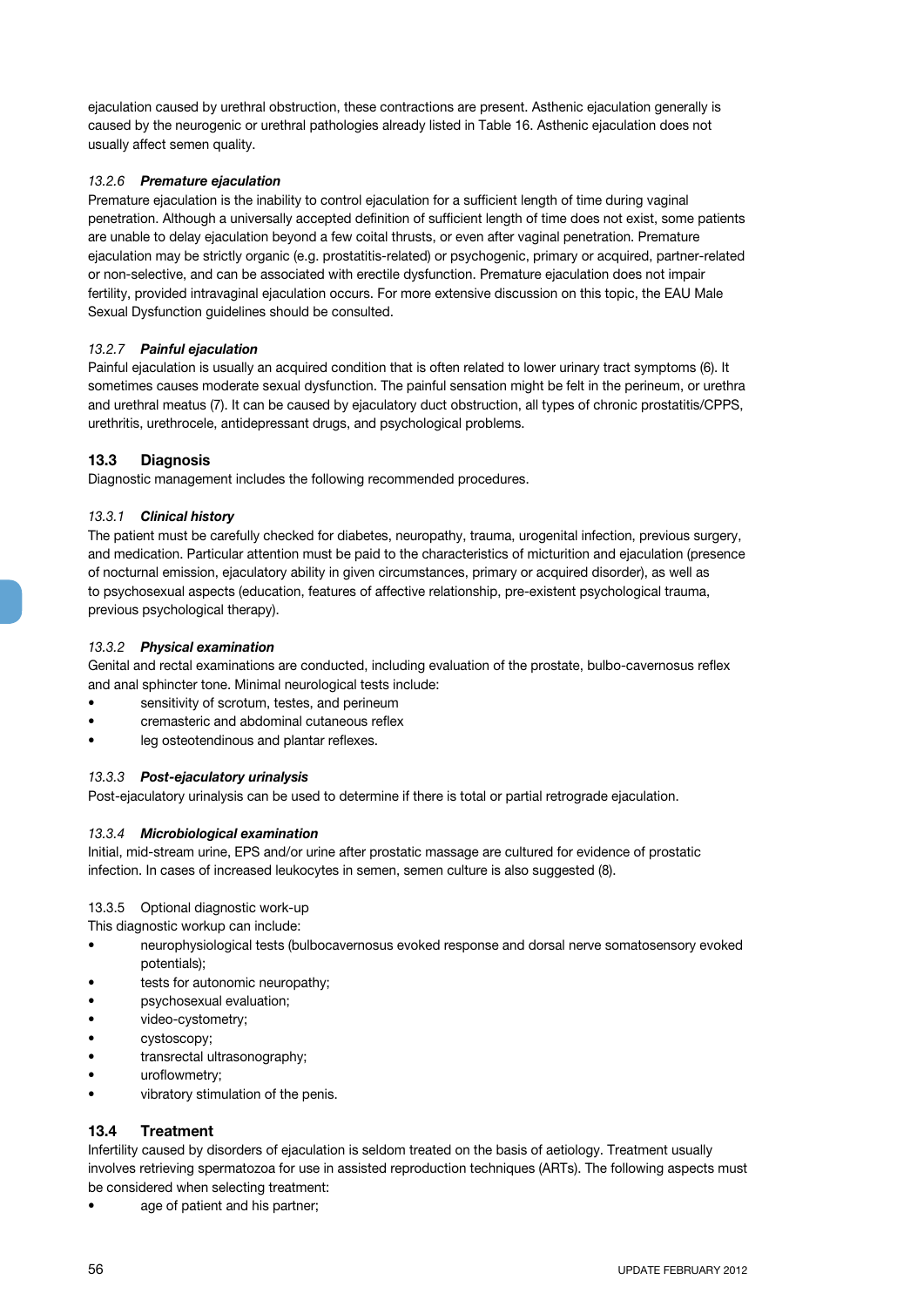- psychological problems of the patient and his partner;
- • couple's willingness and acceptance of different fertility procedures;
- associated pathology;
- psychosexual counselling.

#### **13.5 Aetiological treatment**

If possible, any pharmacological treatment that is interfering with ejaculation should be stopped. In painful ejaculations, tamsulosin can be administered during antidepressant treatment (9). Treatment should be given for urogenital infections (i.e. in cases of painful ejaculation) (8). Dapoxetin, a selective serotonin re-uptake inhibitor (SSRI) has been introduced for the therapy of premature ejaculation (PE) (10), since it appears that PE is related to serotonin levels. If possible, any underlying urethral pathology or metabolic disorder (e.g. diabetes) should be corrected. Psychotherapy is usually not very effective.

#### **13.6 Symptomatic treatment**

#### *13.6.1 Premature ejaculation (PE)*

Premature ejaculation can be treated with the selective SSRI dapoxetine, topical anaesthetic agents to increase intravaginal ejaculation latency time, behavioural therapy and/or psychotherapy. Off-label use of SSRIs (e.g. paroxetine, fluoxetine) should be applied with caution.

#### *13.6.2 Retrograde ejaculation*

In the absence of spinal cord injury, anatomical anomalies of the urethra, or pharmacological agents, drug treatment must be used to induce antegrade ejaculation (Table 17). Alternatively, the patient can be encouraged to ejaculate when his bladder is full to increase bladder neck closure (11).

#### **Table 17: Drug therapy for retrograde ejaculation**

| Drug                    | Dosage regimen             | Ref. |
|-------------------------|----------------------------|------|
| Ephedrine sulphate      | 10-15 mg four times daily  | 12   |
| <b>Midodrin</b>         | 5 mg three times daily     | 13   |
| Brompheniramine maleate | 8 mg twice daily           | 14   |
| Imipramine              | 25-75 mg three times daily | 15   |
| Desipramine             | 50 mg every second day     | 16   |

Sperm collection from post-orgasmic urine for use in ART is recommended if:

- drug treatment is ineffective or intolerable as a result of side effects;
- the patient has a spinal cord injury;
- drug therapy inducing retrograde ejaculation cannot be interrupted.;

Sperm retrieval is timed to coincide with the partner's ovulation. Urine must be alkalinised (pH 7.2-7.8) and osmolarity must be 200-300 mOsmol/kg. The patient is asked to have intercourse or to masturbate. Within 10 minutes after ejaculation, urine must be voided and centrifuged, and the pellet resuspended in 0.5 mL Tyrode's or Ham's F-10 medium, and immediately inseminated (17). Alternatively, a catheter can be applied to the bladder and 10-50 mL Tyrode's or Ham's F-10 medium instilled into the bladder. The patient must ejaculate, and a second catheterisation is carried out immediately to retrieve spermatozoa. The latter treatment minimises contact between spermatozoa and urine (18). If the biological sperm preparation is not of sufficient quality for intrauterine insemination, the couple must undergo *in vitro* reproductive procedures (i.e. ICSI) with fresh orcryopreserved spermatozoa.

#### *13.6.3 Anejaculation*

Drug treatment for anejaculation caused by lymphadenectomy and neuropathy or psychosexual therapy in anorgasmic men is not very effective. In all these cases, and in men who have a spinal cord injury, vibrostimulation (i.e. the application of a vibrator to the penis) is first-line therapy.

In anejaculation, vibrostimulation evokes the ejaculation reflex (19), which requires an intact lumbosacral spinal cord segment. Complete spinal injuries and injuries above T10 show a better response to vibrostimulation. Once the safety and efficacy of this procedure has been assessed, patients can manage the process in their own home. Intravaginal insemination using a 10-mL syringe during ovulation can be carried out. If the quality of semen is poor, or ejaculation is retrograde, the couple may enter an IVF programme.

If vibrostimulation has failed, electro-ejaculation is the therapy of choice (20). Electro-ejaculation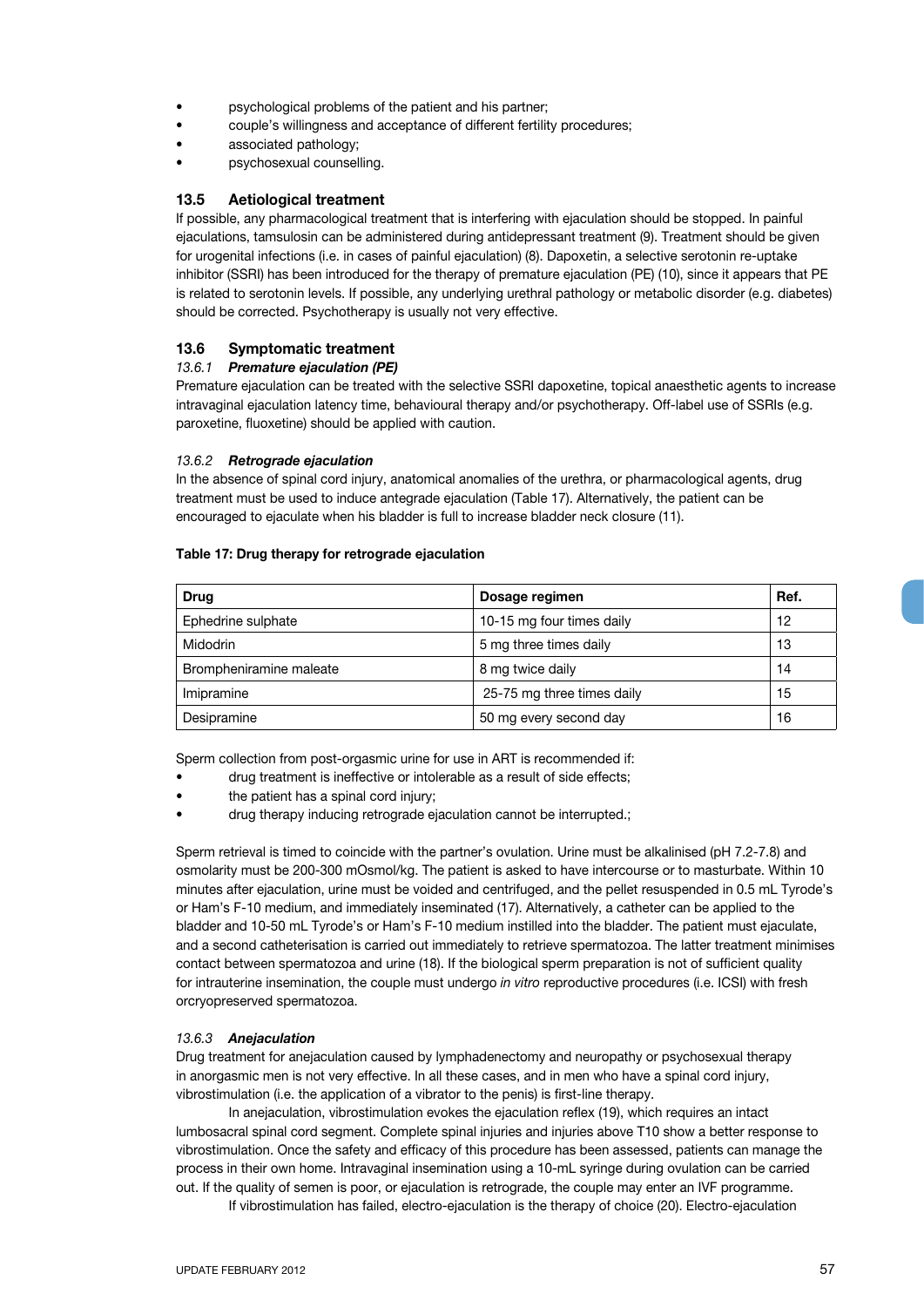involves electric stimulation of the periprostatic nerves via a probe inserted into the rectum, which seems unaffected by reflex arc integrity. Anaesthesia is required except in cases of complete spinal cord injury. In 90% of patients, electrostimulation induces ejaculation, which is retrograde in one-third of cases. Semen quality is often poor and most couples will need to enter an IVF programme (21).

When electro-ejaculation fails or cannot be carried out, sperm can be retrieved from the seminal ducts by aspiration from the vas deferens (22) (*see* Chapter 5 Obstructive azoospermia) or seminal tract washout (23).

When sperm cannot be retrieved, epididymal obstruction or testicular failure must be suspected. TESE can then be used (8,24). Anejaculation following either surgery for testicular cancer or total mesorectal excision can be prevented using monolateral lymphadenectomy or autosomic nerve preservation (24), respectively.

#### **13.7 Conclusion and recommendations for disorders of ejaculation**

#### **Conclusion**

Ejaculation disorders can be treated using a wide range of drugs and physical stimulation, with a high level of efficacy.

| <b>Recommendations</b>                                                                                                | <b>GR</b> |
|-----------------------------------------------------------------------------------------------------------------------|-----------|
| Aetiological treatments for ejaculatory disorders should be offered before sperm collection and ART<br>is performed.  | B         |
| Premature ejaculation can be treated successfully with either topical anaesthetic creams or SSRIs<br>$(22)$ .         | A         |
| In men with spinal cord injury, vibrostimulation and electro-ejaculation are effective methods of sperm<br>retrieval. | B         |

#### **13.8 References**

- 1. Buvat J. Glossaire. [Disruptions in ejaculation] In: Buvat J, Jouannet P (eds). [*Ejaculation and its Disruptions*.] Lyon-Villeurbanne: SIMEP, 1984, p. 9. [Book in French]
- 2. Wang R, Monga M, Hellstrom WJG. Ejaculatory dysfunction. In: Comhaire FH (ed). *Male Infertility: Clinical Investigation. Cause, Evaluation and Treatment*. London: Chapman Hall, 1996, pp. 205-221.
- 3. Pryor JP. Erectile and ejaculatory problems in infertility. In: Hargreave TB (ed). *Male Infertility*. Berlin: Springer-Verlag, 1997, pp. 319-36.
- 4. Yachia D. Our experience with penile deformations: incidence, operative techniques, and results. J Androl 1994 Nov-Dec;15(Suppl):63S-68S.
- http://www.ncbi.nlm.nih.gov/pubmed/7721682
- 5. Rudkin L, Taylor MJ, Hawton K. Strategies for managing sexual dysfunction induced by antidepressant medication. Cochrane Database Syst Rev 2004 Oct18;(4):CD003382. http://www.ncbi.nlm.nih.gov/pubmed/15495050
- 6. Vallancien G, Emberton M, Harving N, et al; Alf-One Study Group. Sexual dysfunction in 1,274 European men suffering from lower urinary tract symptoms. J Urol 2003 Jun;169(6):2257-61. http://www.ncbi.nlm.nih.gov/pubmed/12771764
- 7. Hermabessiere J, Bouquet de la Joliniere J, Buvat J. [Painful ejaculation. Researching organic causes.] In: Buvat J, Jouannet P (eds). [*Ejaculation and its Disruptions*.] Lyon-Villeurbanne: SIMEP, 1984, pp. 129-134. [Book in French]
- 8. Abdel-Hamid IA, El Naggar EA, El Gilany AH. Assessment of as needed use of pharmacotherapy and the pause-squeeze technique in premature ejaculation. Int J Impot Res 2001 Feb;13(1):41-5. http://www.ncbi.nlm.nih.gov/pubmed/11313839
- 9. Demyttenaere K, Huygens R. Painful ejaculation and urinary hesitancy in association with antidepressant therapy: relief with tamsulosin. Eur Neuropsychopharmacol 2002 Aug;12(4):337-41. http://www.ncbi.nlm.nih.gov/pubmed/12126873
- 10. McMahon CG, Porst H. Oral agents for the treatment of premature ejaculation: review of efficacy and safety in the context of the recent international society for sexual medicine criteria for lifelong premature ejaculation. Sex Med 2011 Oct;8(10):2707-25. http://www.ncbi.nlm.nih.gov/pubmed/21771283
- 11. Crich JP, Jequier AM. Infertility in men with retrograde ejaculation: the action of urine on sperm motility, and a simple method for achieving antegrade ejaculation. Fertil Steril 1978 Nov;30(5):572-6. http://www.ncbi.nlm.nih.gov/pubmed/720646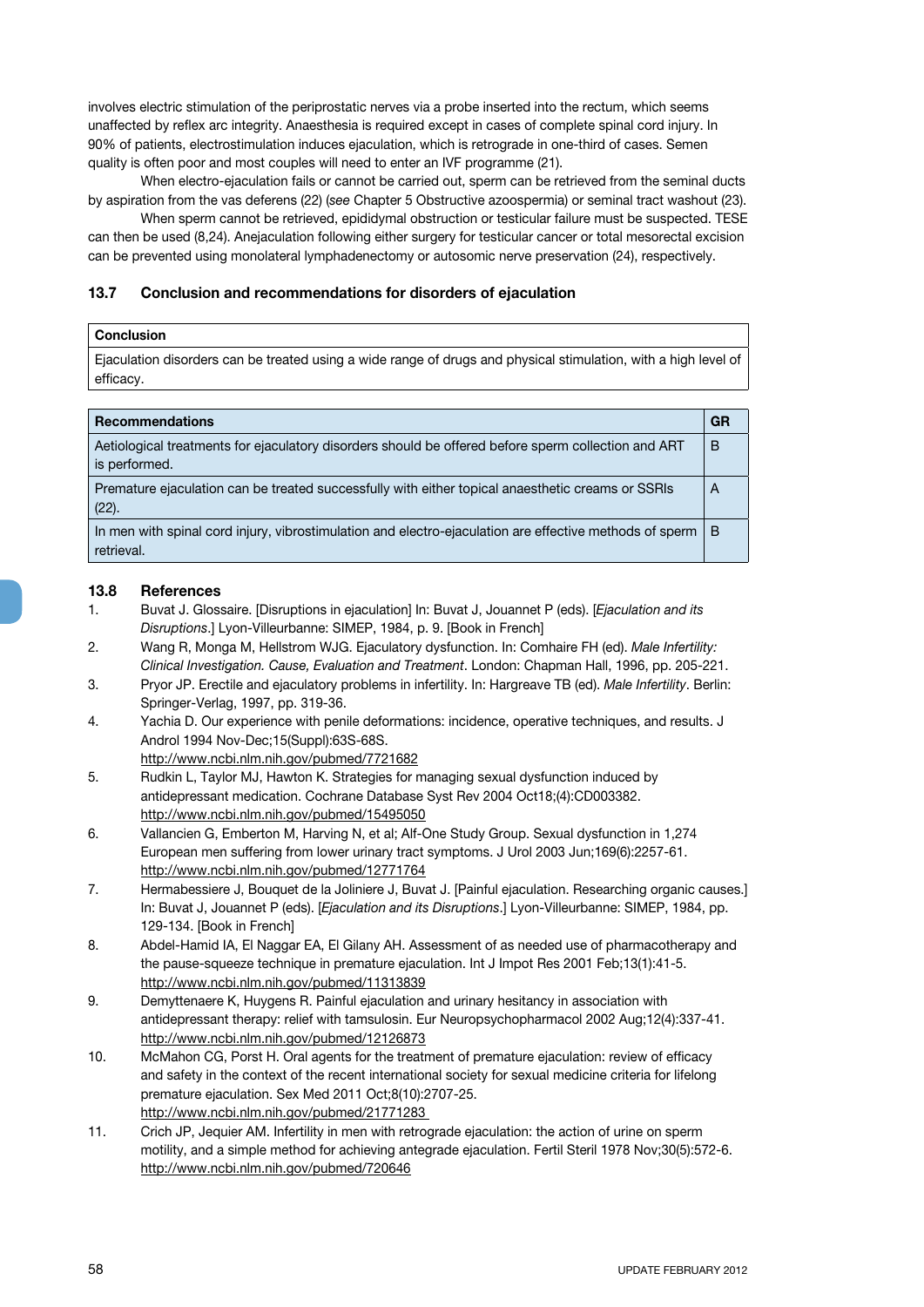- 12. Gilja I, Parazajder J, Radej M, et al. Retrograde ejaculation and loss of emission: possibilities of conservative treatment. Eur Urol 1994;25(3):226-8. http://www.ncbi.nlm.nih.gov/pubmed/8200405
- 13. Jonas D, Linzbach P, Weber W. The use of midodrin in the treatment of ejaculation disorders following retroperitoneal lymphadenectomy. Eur Urol 1979;5(3):184-7. http://www.ncbi.nlm.nih.gov/pubmed/87324
- 14. Schill WB. Pregnancy after brompheniramine treatment of a diabetic with incomplete emission failure. Arch Androl 1990;25(1):101-4. http://www.ncbi.nlm.nih.gov/pubmed/2389987
- 15. Brooks ME, Berezin M, Braf Z. Treatment of retrograde ejaculation with imipramine. Urology 1980 Apr;15(4):353-5.
- http://www.ncbi.nlm.nih.gov/pubmed/7190335 16. Hendry WF. Disorders of ejaculation: congenital, acquired and functional. Br J Urol 1998 Sep;82(3):331-41.

- 17. Schill WB. Diagnosis and treatment of ejaculatory sterility. In: Paulson JD, Nigro-Vilar A, Lucena E, Martini L (eds). *Andrology. Male Fertility and Sterility*. Orlando: Academic Press, 1986, pp. 599-617.
- 18. Hotchkiss RS, Pinto AB, Kleegman S. Artificial insemination with semen recovered from the bladder. Fertil Steril 1954 Jan-Feb;6(1):37-42.
	- http://www.ncbi.nlm.nih.gov/pubmed/13220644
- 19. Brindley GS. Reflex ejaculation under vibratory stimulation in paraplegic men. Paraplegia 1981;19(5):299-302.
- http://www.ncbi.nlm.nih.gov/pubmed/7279433 20. Elliott S, Rainsbury PA. Treatment of anejaculation. In: Colpi GM, Balerna M (eds). *Treating Male Infertility: New Possibilities*. Basel: Karger AG, 1994, pp. 240-54.
- 21. Denil J, Kuczyk MA, Schultheiss D, et al. Use of assisted reproductive techniques for treatment of ejaculatory disorders. Andrologia 1996;28(Suppl 1):43-51. http://www.ncbi.nlm.nih.gov/pubmed/9082877
- 22. Waldinger MD. The neurobiological approach to premature ejaculation. J Urol 2002 Dec;168(6): 2359-67.
	- http://www.ncbi.nlm.nih.gov/pubmed/12441918
- 23. Jankowicz E, Drozdowski W, Pogumirski J. [Idiopathic autonomic neuropathy (pandysautonomia)]. Neurol Neurochir Pol 2001 Mar-Apr;35(3):439-52. [Article in Polish] http://www.ncbi.nlm.nih.gov/pubmed/11732267
- 24. Maurer CA, Z'Graggen K, Renzulli P, et al. Total mesorectal excision preserves male genital function compared with conventional rectal cancer surgery. Br J Surg 2001 Nov;88(11):1501-5. http://www.ncbi.nlm.nih.gov/pubmed/11683749

## **14. SEMEN CRYOPRESERVATION**

#### **14.1 Definition**

Cryopreservation is the storage of biological material at subzero temperatures [e.g. -80°C or -196°C (the boiling point of liquid nitrogen)], at which biochemical processes of cell metabolism are slowed or interrupted. At -196°C, the biochemical reactions that lead to cell death are stopped.

#### **14.2 Introduction**

Cryopreservation was first developed in the 1940s by veterinarians and adapted for human sperm in the 1950s. The first pregnancy that used cryopreservation took place in 1954 (1). In fertility practice, clinical indications for cryopreservation include storage of sperm, testicular and ovarian tissue and early embryos.

#### **14.3 Indications for storage**

Storage of sperm is available in many clinics for the following indications:

- Before potentially sterilising chemotherapy or radiotherapy for cancer (2) or for non-malignant diseases.
- Before surgery that might interfere with fertility (e.g. bladder neck surgery in a younger man or removal of a testical in a man with testicular malignancy, before vasectomy).
- For men with progressive decrease in semen quality as a result of diseases that have an associated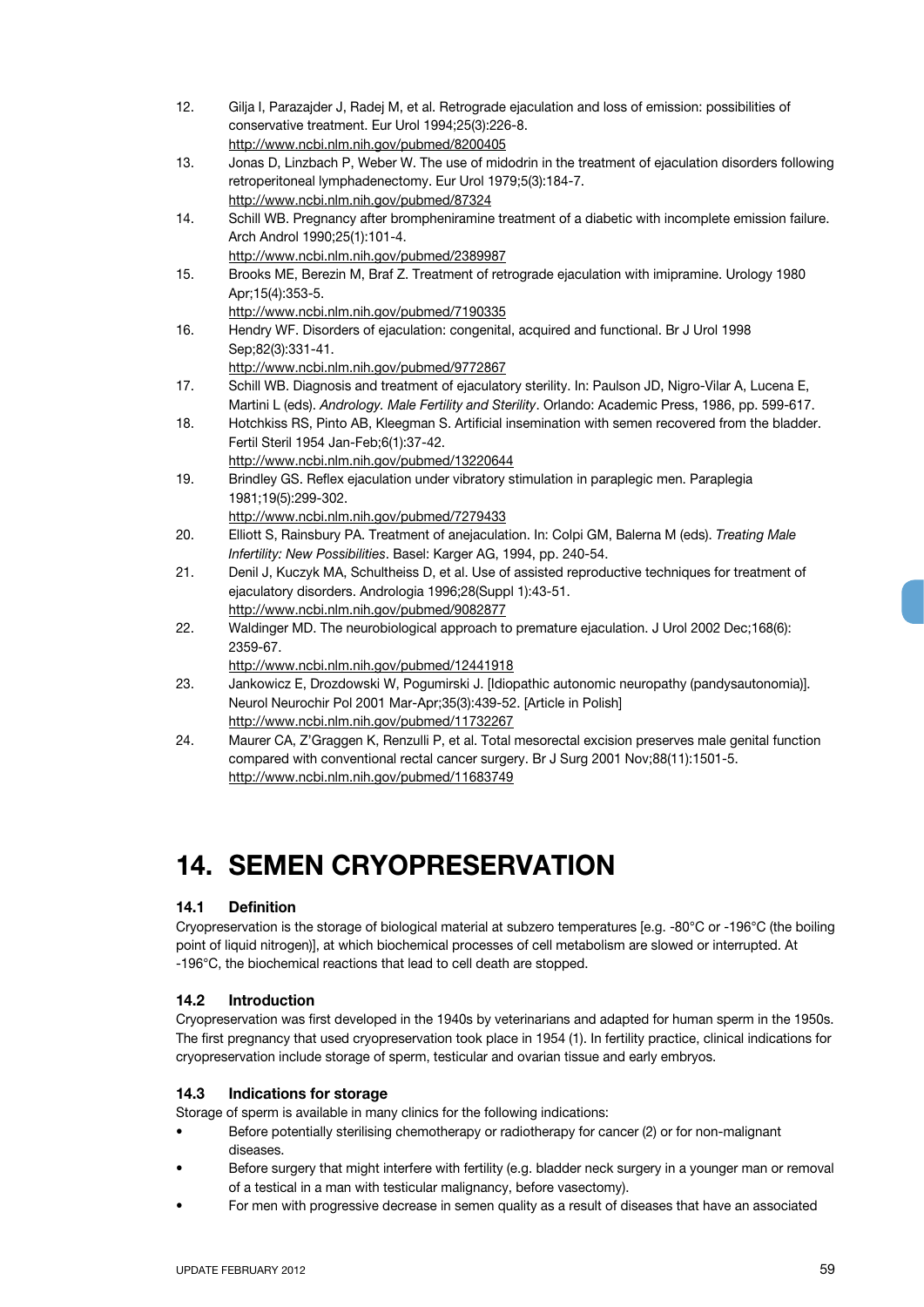risk of subsequent azoospermia (i.e. pituitary macroadenoma, Craniopharyngioma, empty sella syndrome, chronic nephropathy, uncontrolled diabetes mellitus, multiple sclerosis).

- For men with paraplegia when sperm have been obtained by electro-ejaculation or obtained by using penile vibratory stimulation.
- For men with psychogenic anejaculation, after sperm have been obtained either by electro-ejaculation or a sperm retrieval procedure.
- After gonadotrophin treatment has induced spermatogenesis in men with hypogonadotrophic hypogonadism.
- For men with NOA, the chance of finding sperm using micro-TESE is approximately 60-70%. Cryopreservation can be used to separate sperm collection from ICSI, thus avoiding unnecessary hyperstimulation of the female partner. It can also be used to avoid repeated sperm retrieval procedures.
- In any situation where sperm have been obtained by a sperm retrieval procedure (e.g. after failed vasectomy reversal, or in some cases of epididymal obstruction not amenable to surgery).
- For storage of donor sperm, because cryopreservation and a quarantine period of 3-6 months reduces the risk of transmission of infection from sperm donors; in most countries, fresh sperm are no longer used.

#### **14.4 Precautions and techniques**

#### *14.4.1 Freezing and thawing process*

The cryopreservation techniques currently used are not yet optimal as damage occurs to cells during cryopreservation and prolonged storage. Most damage occurs during freezing and thawing. Major causes of damage during freezing are ice crystal formation and cell dehydration that disrupt the cell wall and intracellular organelles. Sperm morphology, motility and vitality decrease significantly after thawing, and cryopreservation increases the damage done to sperm DNA (3-6). Further damage can be caused by contamination of samples with micro-organisms and high levels of superoxide radicals (7,8). To reduce ice crystal formation, a cryopreservation solution is added before freezing. Various cryopreservation solutions are available commercially, most of which contain varying proportions of glycerol and albumen. After freezing, the tissues are immersed in liquid nitrogen.

 Several techniques have been developed to try to reduce damage caused by freezing and thawing, including:

- Rapid method (9,10): sample is held in the vapour phase for 10 minutes before being plunged into liquid nitrogen.
- Slow method (11): sample is gradually cooled in the vapour phase for approximately 40 minutes.
- Programmable automatic freezing machine, which is preset to cool at a rate of  $1-10^{\circ}$ C/min, is used.

The method available depends on the resources of the laboratory. Whichever freezing technique is used, it should be tested using donor sperm and post-thaw examination, and should regularly undergo a qualitycontrol programme.

The likelihood of sperm survival decreases with increased storage time and repeated freezing and thawing. The maximum viable storage time for human sperm is not known. Many laboratory or regulatory authorities apply a storage time limit of up to 10 years (12). However, longer storage times are sometimes needed (e.g. for a 17-year-old man who has had sperm stored before undergoing chemotherapy for testicular cancer).

#### *14.4.2 Cryopreservation of very small numbers of sperm*

Standard cryopreservation in straws is an efficient way of storing large number of sperm (e.g. for a donor insemination programme). However, in micro-TESE, very few sperm might be obtained, and the choice is either to freeze testicular tissue and find sperm after thawing the tissue, or to freeze very small numbers of sperm. If sperm are frozen in straws, it can be very difficult to find any sperm after thawing. Instead, the sperm should be frozen in a pellet (13) or in a container (14).

#### *14.4.3 Testing for infections and preventing cross-contamination*

Sperm storage in straws is used extensively. Large numbers of straws are stored in canisters, with the straws being bathed in a pool of liquid nitrogen. Microbial contamination of the pool of liquid nitrogen results in contamination of the outside of all the straws. The most widely used safeguard is to accept samples for storage only from patients whose semen samples have been tested for infection and confirmed as safe. Donor samples should be tested for viral (hepatitis B and C, human immunodeficiency virus [HIV]) and sexually transmitted (*C. trachomatis*, gonorrhoea, syphilis) infections.

Until the test results are known, samples must be stored in an individual quarantine vessel (15)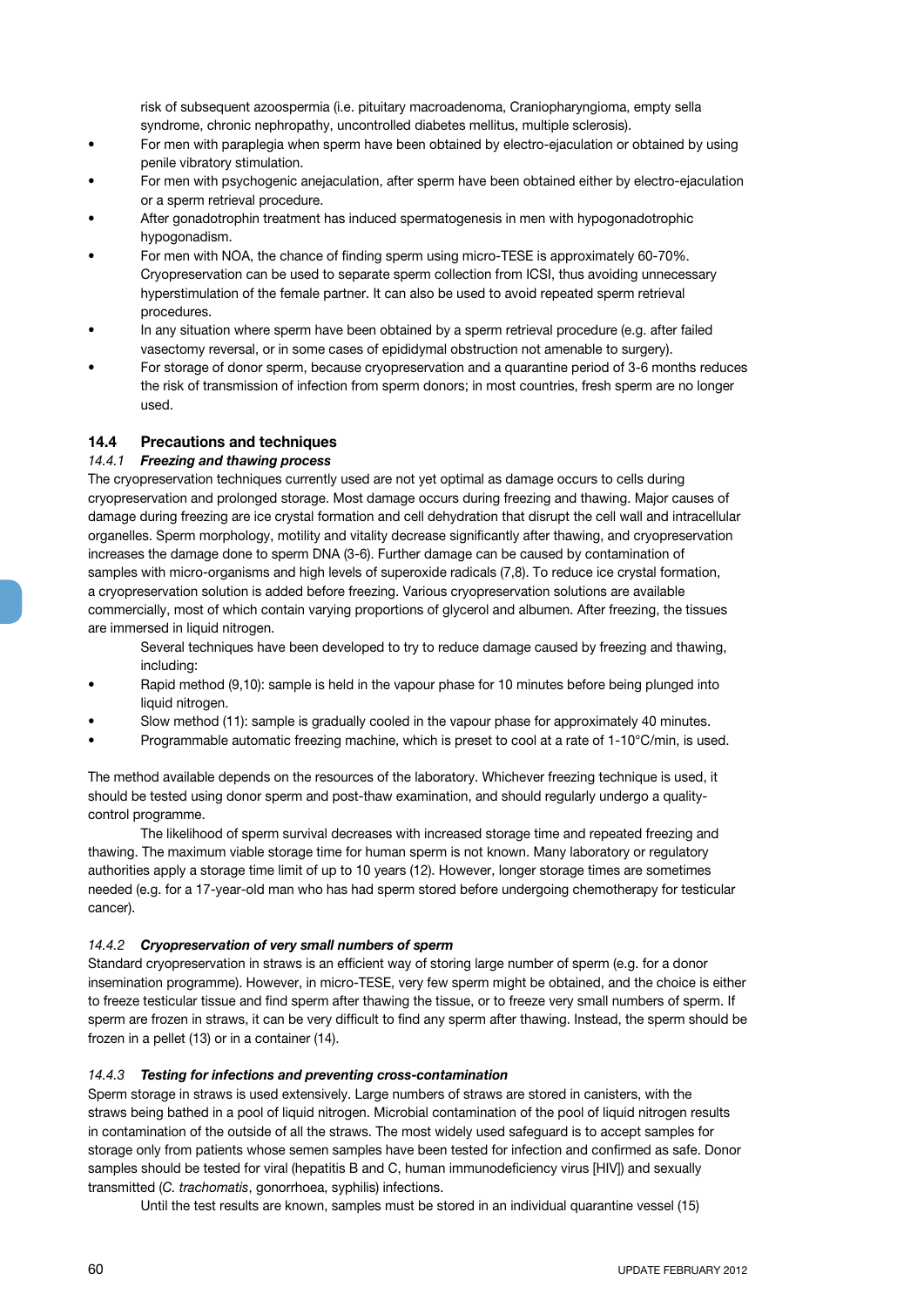(http://www.hfea.gov.uk/docs/8th\_Code\_of\_Practice(2).pdf) [acces date December 2011]. Some laboratories use the additional safeguard of double-wrapping the straws before freezing, although this is more costly and can interfere with the freezing process, thus reducing sample quality upon thawing. Some centres carry out cytomegalovirus (CMV) testing and store CMV-negative and CMV-positive samples separately.

Considerable ethical issues surround the storage of samples before cancer chemotherapy for a man who is hepatitis-virus- or HIV-positive. Very few clinics have separate storage facilities for HIV-positive samples. However, the success of antiretroviral treatment is increasing the number of HIV-positive men who may wish to store sperm. There is also concern about HIV transmission to children conceived using HIVpositive sperm, as sperm-washing techniques fail in about 5%.

#### *14.4.4 Fail-safe precautions to prevent loss of stored materials*

Any laboratory that undertakes long-term storage of human biological materials should have procedures that guard against accidental loss of material caused by storage vessel failure. This is particularly important for sperm stored before potentially sterilising cancer chemotherapy because these patients may not be able to obtain further sperm. The level of precaution depends on the cost and resources available to the laboratory, but if possible the following safeguards should be in place:

- All in-use storage vessels should be fitted with an alarm system that is activated by rising temperature or liquid nitrogen leakage.
- The alarm system should alert a laboratory staff member, according to a 24-h, 365-day rota.
- Ideally, there should be a spare storage container, in which samples can be transferred following a vessel failure.

#### *14.4.5 Orphan samples*

In malignancy and some other situations, several years might pass before stored samples are required. Inevitably, during this time, the owners of some samples might disappear or die, leaving behind orphan samples for which the owner is no longer contactable. The duty of the laboratory and the legal ownership of these samples can create considerable problems.

It is best to obtain instructions from the owner of the sample at the time of, or very shortly after storage, about what to do with the sample in the event of death or untraceability. In some countries, owners are legally required to provide instructions/consent. Choices available for the owner of the sample depend on the laws of the country, might not be appropriate in all situations, and include:

- a request that the sample should be destroyed;
- use of the sample by their wife or partner;
- use of the sample in research;
- donation of the sample to help another infertile couple.

#### **14.5 Biological aspects**

Cryopreservation induces deterioration of the seminal quality. After the sample has been thawed, motility (16) and morphology (17,18) are worsened, including mitochondrial acrosomal and sperm tail damage (19). Sperm freezing decreases motility by 31% and mitochondrial activity by 36%, and causes morphological disruption in 37% of sperm (9). Motility is correlated best with IVF capacity of the thawed sample. Further improvement can be achieved by selecting the subpopulation of sperm with the best motility and DNA integrity and freezing these sperm in seminal plasma (13).

#### **14.6 Conclusions and recommendations for semen cryopreservation**

#### **Conclusions**

The purpose of sperm cryopreservation is to enable future ART procedures.

Cryopreservation techniques are not optimal, and future efforts are needed to improve the outcome of sperm banking.

Cryopreservation should be offered and explained in patients with specific diseases, or before a patient undergoes surgery, chemotherapy or radiotherapy that might damage his reproductive integrity.

If testicular biopsies are indicated, sperm cryopreservation is strongly advised.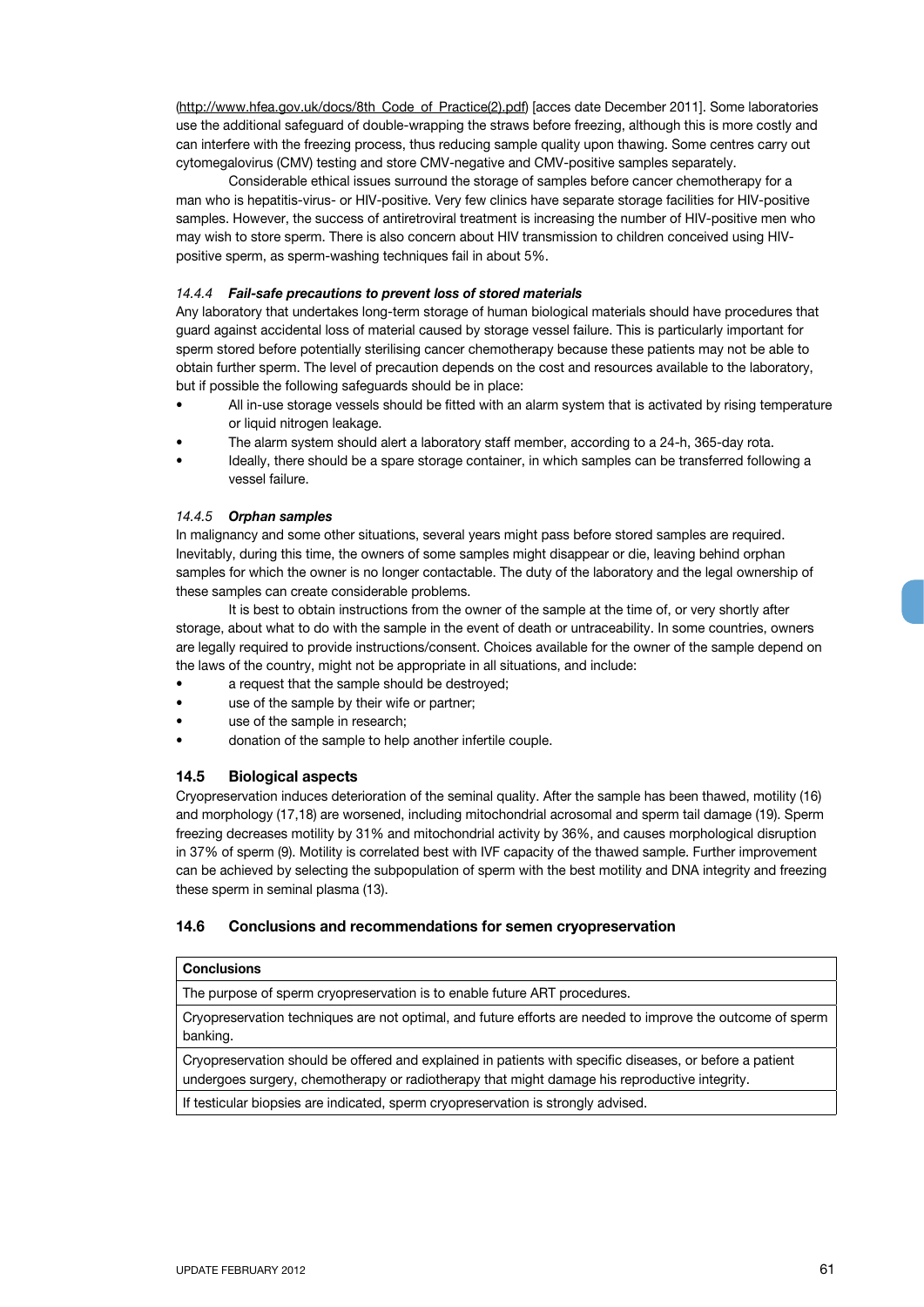| <b>Recommendations</b>                                                                                                                                                                                                                                                                                                                                                                                                                                                                                                                        | <b>GR</b> |
|-----------------------------------------------------------------------------------------------------------------------------------------------------------------------------------------------------------------------------------------------------------------------------------------------------------------------------------------------------------------------------------------------------------------------------------------------------------------------------------------------------------------------------------------------|-----------|
| Cryopreservation of semen should be offered to all men who are candidates for chemotherapy,<br>radiation or surgical interventions that might interfere with spermatogenesis or cause ejaculatory<br>disorders.                                                                                                                                                                                                                                                                                                                               | B         |
| If cryopreservation is not available locally, patients should be advised about the possibility of visiting,<br>or transferring to, the nearest cryopreservation unit before therapy starts.                                                                                                                                                                                                                                                                                                                                                   | C         |
| Consent for cryopreservation should include a record of the man's wishes for his samples if he dies<br>or is otherwise untraceable.                                                                                                                                                                                                                                                                                                                                                                                                           | C         |
| Precautions should be taken to prevent transmission of viral, sexually transmitted or any other<br>infection by cryostored materials from donor to recipient, and to prevent contamination of stored<br>samples. These precautions include testing of the patient and the use of rapid testing and quarantine<br>of samples until test results are known. Samples from men who are positive for hepatitis virus or HIV<br>should not be stored in the same container as samples from men who have been tested and are free<br>from infection. | C         |

#### **14.7 References**

1. Bunge RG, Keettel WC, Sherman JK. Clinical use of frozen semen; report of four cases. Fertil Steril 1954 Nov-Dec;5(6):520-9.

- 2. Saito K, Suzuki K, Iwasaki A, et al. Sperm cryopreservation before cancer chemotherapy helps in the emotional battle against cancer. Cancer 2005 Aug;104(3):521-4. http://www.ncbi.nlm.nih.gov/pubmed/15968690
- 3. Desrosiers P, Légaré C, Leclerc P, et al. Membranous and structural damage that occur during cryopreservation of human sperm may be time-related events. Fertil Steril 2006 Jun;85(6):1744-52. http://www.ncbi.nlm.nih.gov/pubmed/16643911
- 4. Donnelly ET, McClure N, Lewis SE. Cryopreservation of hu`man semen and prepared sperm: effects on motility parameters and DNA integrity. Fertil Steril 2001 Nov;76(5):892-900. http://www.ncbi.nlm.nih.gov/pubmed/11704107
- 5. Chohan KR, Griffin JT, Carrell DT. Evaluation of chromatin integrity in human sperm using acridine orange staining with different fixatives and after cryopreservation. Andrologia 2004 Oct;36(5):321-6. http://www.ncbi.nlm.nih.gov/pubmed/15458552
- 6. Askari HA, Check JH, Peymer N, et al. Effect of natural antioxidants tocopherol and ascorbic acids in maintenance of sperm activity during freeze-thaw process. Arch Androl 1994 Jul-Aug;33(1):11-5. http://www.ncbi.nlm.nih.gov/pubmed/7979804
- 7. Smith KD, Steinberger E. Survival of spermatozoa in a human sperm bank. Effects of long-term storage in liquid nitrogen. J Am Med Assoc 1973 Feb;223(7):774-7. http://www.ncbi.nlm.nih.gov/pubmed/4739258
- 8. Agarwal A, Said TM. Oxidative stress, DNA damage and apoptosis in male infertility: a clinical approach. BJU Int 2005 Mar;95(4):503-7.
- http://www.ncbi.nlm.nih.gov/pubmed/15705068
- 9. Grischenko VI, Dunaevskaya AV, Babenko VI. Cryopreservation of human sperm using rapid cooling rates. Cryo Letters 2003 Mar-Apr;24(2):67-76.
- http://www.ncbi.nlm.nih.gov/pubmed/12819827 10. Sherman JK, Bunge RG. Observations on preservation of human spermatozoa at low temperatures. Proc Soc Exp Biol Med 1953 Apr;82(4):686-8.
- http://www.ncbi.nlm.nih.gov/pubmed/13055973
- 11. Sawada Y, Ackerman D, Behrman SJ. Motility and respiration of human spermatozoa after cooling to various low temperatures. Fertil Steril 1967 Nov-Dec;18(6):775-81. http://www.ncbi.nlm.nih.gov/pubmed/6073928
- 12. Henry MA, Noiles EE, Gao D, et al. Cryopreservation of human spermatozoa. IV. The effects of cooling rate and warming rate on the maintenance of motility, plasma membrane integrity, and mitochondrial function. Fertil Steril 1993 Nov;60(5):911-8. http://www.ncbi.nlm.nih.gov/pubmed/8224279
- 13. Bahadur G, Ling KL, Hart R, et al. Semen quality and cryopreservation in adolescent cancer patients. Hum Reprod 2002 Dec;17(12):3157-61. http://www.ncbi.nlm.nih.gov/pubmed/12456617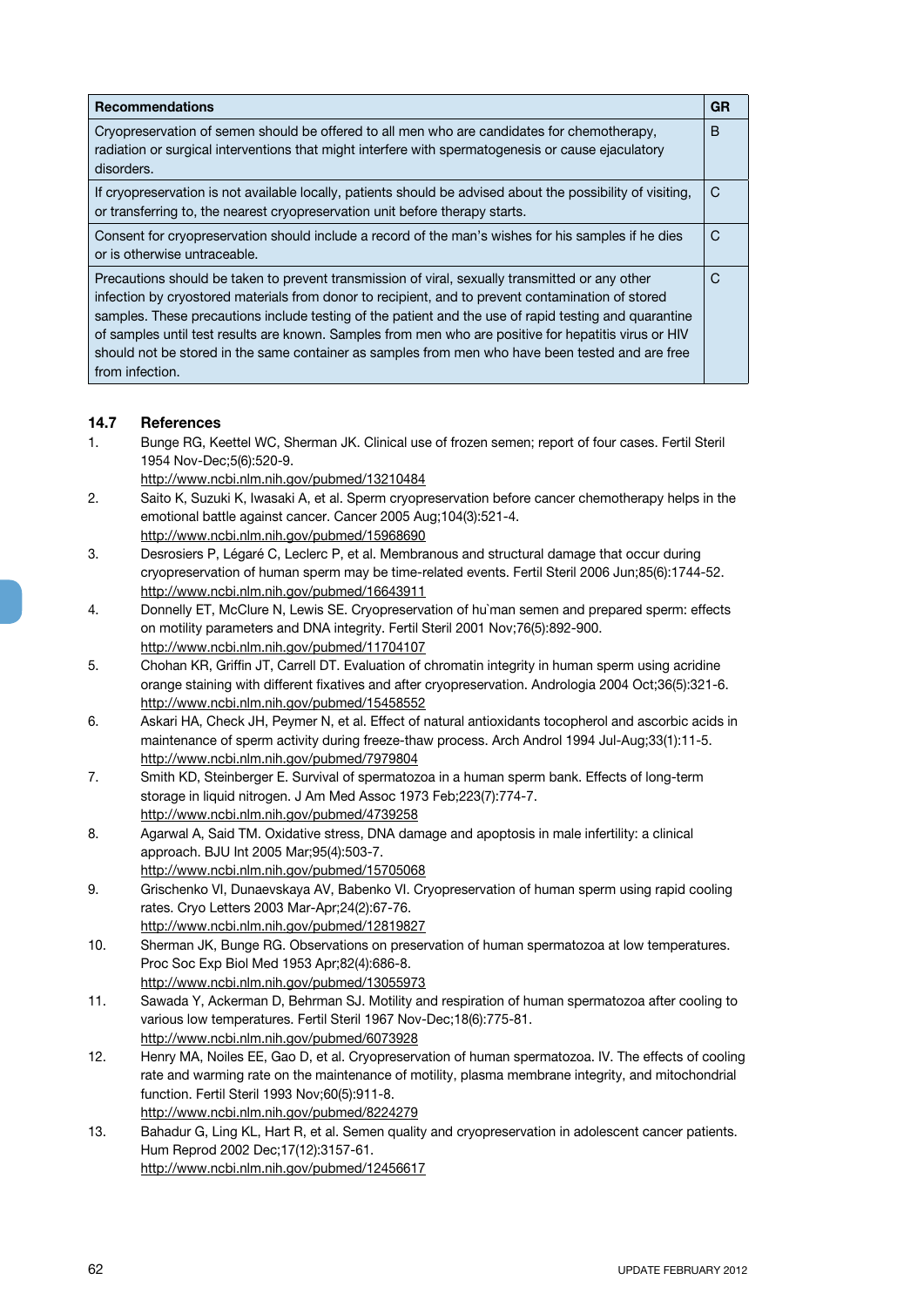- 14. Hallak J, Hendin BN, Thomas AJ Jr, et al. Investigation of fertilizing capacity of cryopreserved spermatozoa from patients with cancer. J Urol 1998 Apr;159(4):1217-20. http://www.ncbi.nlm.nih.gov/pubmed/9507838?dopt=AbstractPlus
- 15. Clarke GN. Sperm cryopreservation: is there a significant risk of cross-contamination? Hum Reprod 1999 Dec;14(12):2941-3.

http://humrep.oxfordjournals.org/content/14/12/2941.long#sec-1

- 16. O'Connell M, McClure N, Lewis SE. The effects of cryopreservation on sperm morphology, motility and mitochondrial function. Hum Reprod 2002 Mar;17(3):704-9. http://www.ncbi.nlm.nih.gov/pubmed/11870124
- 17. Woolley DM, Richardson DW. Ultrastructural injury to human spermatozoa after freezing and thawing. J Reprod Fertil 1978 Jul;53(2):389-94. http://www.ncbi.nlm.nih.gov/pubmed/567693
- 18. Watson PF. Recent developments and concepts in the cryopreservation of spermatozoa and the assessment of their post-thawing function. Reprod Fertil Dev 1995;7(4):871-91. http://www.ncbi.nlm.nih.gov/pubmed/8711221
- 19. Donnelly ET, McClure N, Lewis SE. Cryopreservation of human semen and prepared sperm: effects on motility parameters and DNA integrity. Fertil Steril 2001 Nov;76(5):892-900. http://www.ncbi.nlm.nih.gov/pubmed/11704107